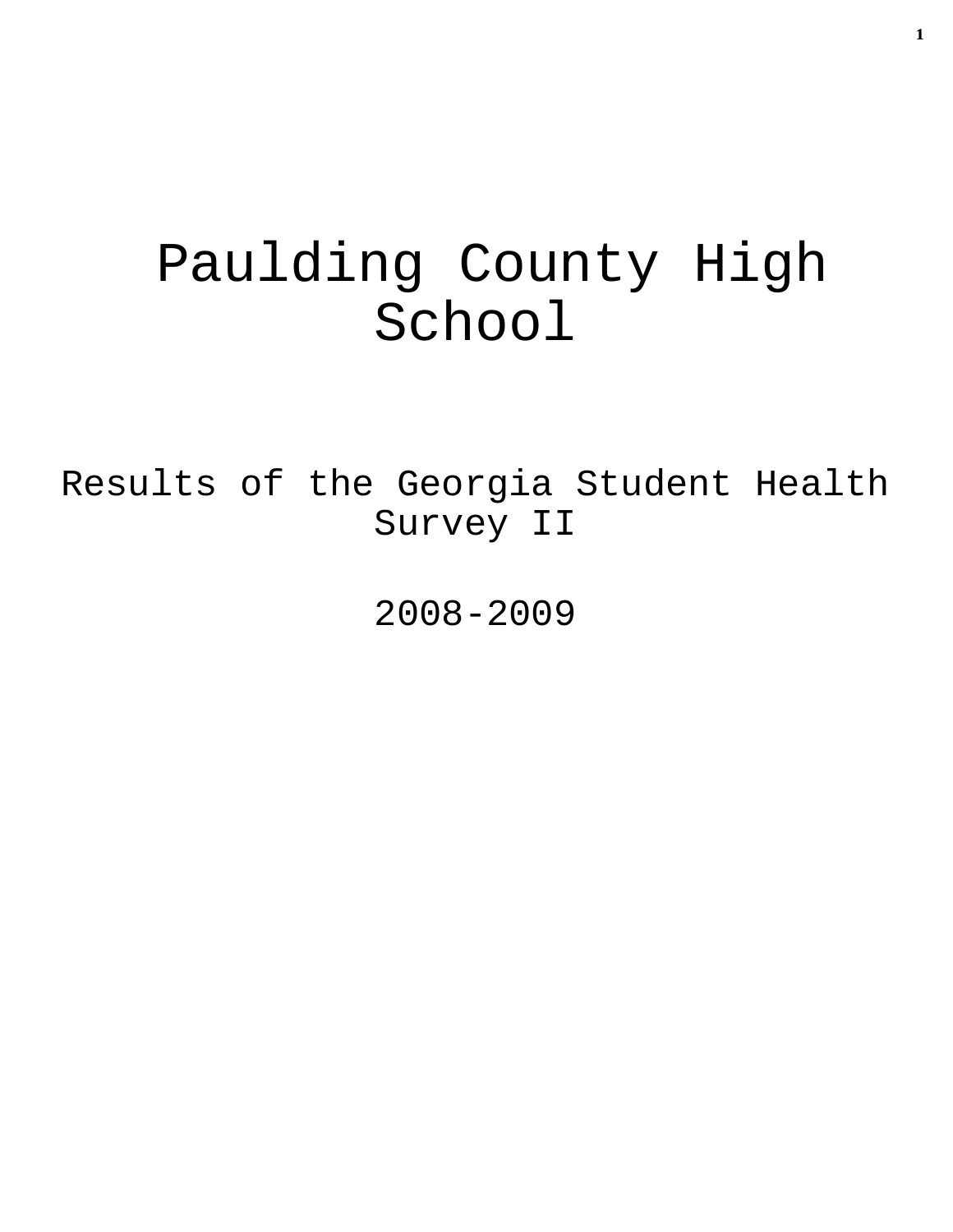# *Demographics* **2**

| Grade                    |     |  |  |  |
|--------------------------|-----|--|--|--|
| <b>Grade   Frequency</b> |     |  |  |  |
| 10                       | 268 |  |  |  |
| 12                       | 207 |  |  |  |

| <b>Frequency</b> |                | <b>Table of Gender by Grade</b> |              |              |  |
|------------------|----------------|---------------------------------|--------------|--------------|--|
| <b>Col Pct</b>   |                | Grade(Grade)                    |              |              |  |
|                  | Gender(Gender) | 10                              | 12           | <b>Total</b> |  |
|                  | <b>Female</b>  | 141<br>52.61                    | 100<br>48.31 | 241          |  |
|                  | <b>Male</b>    | 127<br>47.39                    | 107<br>51.69 | 234          |  |
|                  | <b>Total</b>   | 268                             | 207          | 475          |  |

| Frequency<br>Col Pct |
|----------------------|

| <b>Table of Ethnicity by Grade</b> |              |              |              |  |  |  |
|------------------------------------|--------------|--------------|--------------|--|--|--|
|                                    | Grade(Grade) |              |              |  |  |  |
| <b>Ethnicity</b> (Ethnicity)       | 10           | 12           | <b>Total</b> |  |  |  |
| <b>Black</b>                       | 88<br>32.84  | 58<br>28.02  | 146          |  |  |  |
| <b>Hispanic</b>                    | 12<br>4.48   | 5<br>2.42    | 17           |  |  |  |
| <b>White</b>                       | 143<br>53.36 | 133<br>64.25 | 276          |  |  |  |
| <b>Asian</b>                       | 2<br>0.75    | 1<br>0.48    | 3            |  |  |  |
| <b>Other</b>                       | 23<br>8.58   | 10<br>4.83   | 33           |  |  |  |
| <b>Total</b>                       | 268          | 207          | 475          |  |  |  |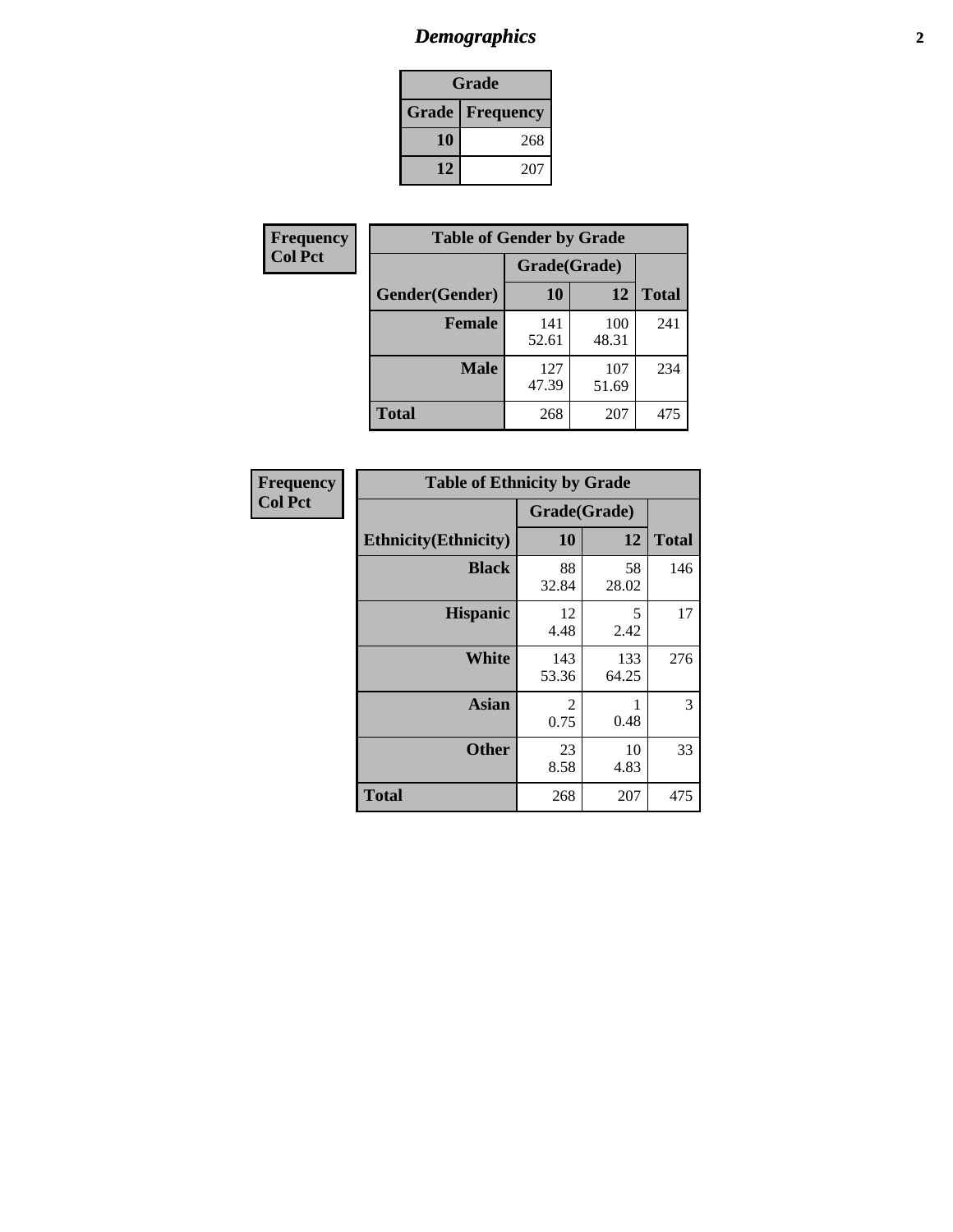#### *Title IV, Part A, Schedule A* **3** *Goal 1: Ensure that all schools are drug-free Baseline Data: Year 2008-2009 Prevalence of Drug Use*

| Frequency<br><b>Col Pct</b> | <b>Table of AlcoholAlt by Grade</b> |              |              |              |  |
|-----------------------------|-------------------------------------|--------------|--------------|--------------|--|
|                             | AlcoholAlt(Alcohol                  | Grade(Grade) |              |              |  |
|                             | use, past 30 days)                  | 10           | 12           | <b>Total</b> |  |
|                             | Yes                                 | 71<br>26.49  | 86<br>41.55  | 157          |  |
|                             | N <sub>0</sub>                      | 197<br>73.51 | 121<br>58.45 | 318          |  |
|                             | <b>Total</b>                        | 268          | 207          | 475          |  |

| Frequency      | <b>Table of TobaccoAny by Grade</b> |              |              |              |  |  |
|----------------|-------------------------------------|--------------|--------------|--------------|--|--|
| <b>Col Pct</b> | <b>TobaccoAny(Tobacco</b>           | Grade(Grade) |              |              |  |  |
|                | use, past 30 days)                  | 10           | 12           | <b>Total</b> |  |  |
|                | Yes                                 | 61<br>22.76  | 66<br>31.88  | 127          |  |  |
|                | N <sub>0</sub>                      | 207<br>77.24 | 141<br>68.12 | 348          |  |  |
|                | <b>Total</b>                        | 268          | 207          | 475          |  |  |

| Frequency<br><b>Col Pct</b> | <b>Table of MarijuanaAlt by Grade</b> |              |              |     |  |
|-----------------------------|---------------------------------------|--------------|--------------|-----|--|
|                             | MarijuanaAlt(Marijuana                | Grade(Grade) |              |     |  |
| use, past 30 days)          | 10                                    | 12           | <b>Total</b> |     |  |
|                             | <b>Yes</b>                            | 38<br>14.18  | 37<br>17.87  | 75  |  |
|                             | N <sub>0</sub>                        | 230<br>85.82 | 170<br>82.13 | 400 |  |
|                             | <b>Total</b>                          | 268          | 207          | 475 |  |

| Frequency<br><b>Col Pct</b> | <b>Table of OtherDrugAny by Grade</b>  |              |              |              |  |
|-----------------------------|----------------------------------------|--------------|--------------|--------------|--|
|                             | <b>OtherDrugAny(Other</b><br>drug use, | Grade(Grade) |              |              |  |
|                             | past 30 days)                          | 10           | 12           | <b>Total</b> |  |
|                             | <b>Yes</b>                             | 33<br>12.31  | 31<br>14.98  | 64           |  |
|                             | N <sub>0</sub>                         | 235<br>87.69 | 176<br>85.02 | 411          |  |
|                             | <b>Total</b>                           | 268          | 207          | 475          |  |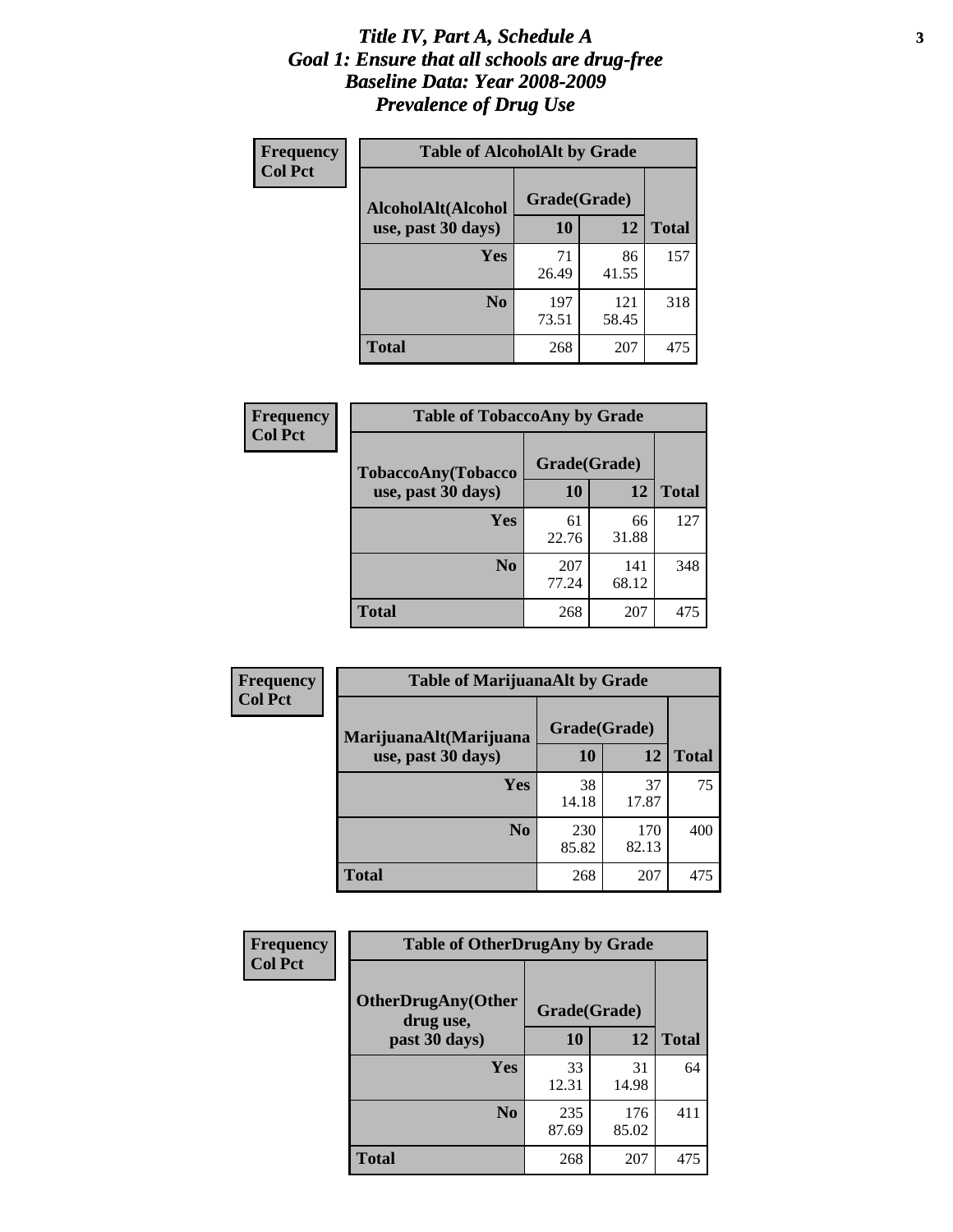#### *Average Age of Onset of Use* **4** *Results for "Average Age of Onset of Use" questions exclude students who said they did not use that substance*

| <b>Variable</b>    | Label                                                              | <b>Mean</b> |
|--------------------|--------------------------------------------------------------------|-------------|
| Alcoholinit2       | I started using alcohol when I was                                 | 13.67       |
| Cigarettesinit2    | I started smoking tobacco when I was                               | 13.50       |
| Smokelessinit2     | I started chewing tobacco when I was                               | 13.60       |
| Marijuanainit2     | I started using marijuana when I was                               | 13.69       |
| Cocaineinit2       | I started using cocaine when I was                                 | 11.71       |
| Inhalantsinit2     | I started using inhalants when I was                               | 11.47       |
| Steroidsinit2      | I started using steroids when I was                                | 12.38       |
| Ecstasyinit2       | I started using ecstasy when I was                                 | 13.09       |
| Methinit2          | I started using methamphetamines when I was                        | 10.83       |
| Hallucinogensinit2 | I started using hallucinogens when I was                           | 13.00       |
| Prescriptioninit2  | I started using prescription drugs not prescribed to me when I was | 13.34       |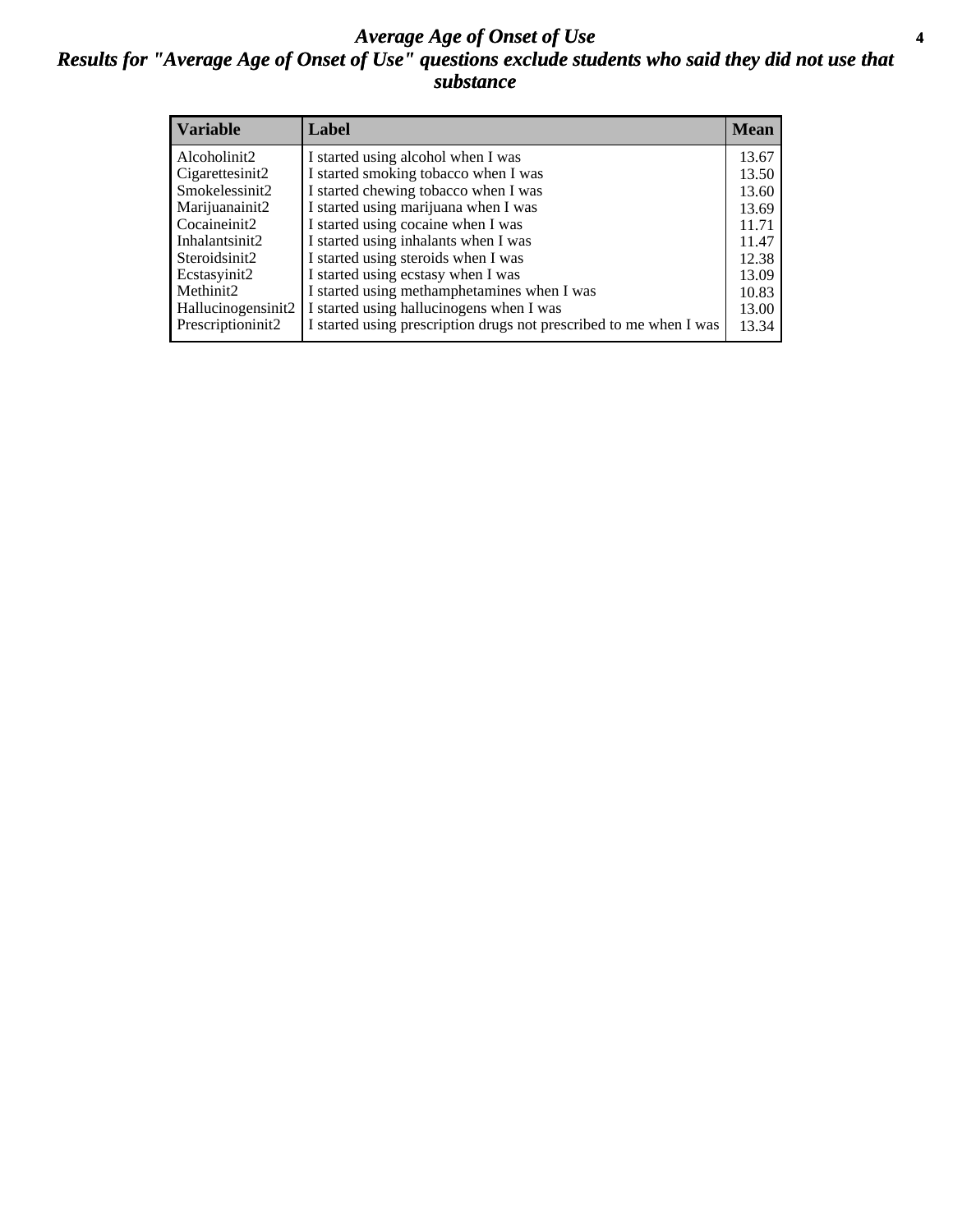# *Perception of Health Risk* **5**

| Frequency      | <b>Table of Alcoholharmdich by Grade</b>          |              |             |              |  |
|----------------|---------------------------------------------------|--------------|-------------|--------------|--|
| <b>Col Pct</b> | Alcoholharmdich(I<br>think alcohol is<br>harmful) | Grade(Grade) |             |              |  |
|                |                                                   | 10           | 12          | <b>Total</b> |  |
|                | <b>Yes</b>                                        | 209          | 151         | 360          |  |
|                |                                                   | 77.99        | 72.95       |              |  |
|                | N <sub>0</sub>                                    | 59<br>22.01  | 56<br>27.05 | 115          |  |
|                | <b>Total</b>                                      | 268          | 207         | 475          |  |

| <b>Frequency</b> | <b>Table of Tobaccoharmdich by Grade</b>          |              |              |              |  |
|------------------|---------------------------------------------------|--------------|--------------|--------------|--|
| <b>Col Pct</b>   | Tobaccoharmdich(I<br>think tobacco is<br>harmful) | Grade(Grade) |              |              |  |
|                  |                                                   | 10           | 12           | <b>Total</b> |  |
|                  | Yes                                               | 247<br>92.16 | 190<br>91.79 | 437          |  |
|                  | N <sub>0</sub>                                    | 21<br>7.84   | 17<br>8.21   | 38           |  |
|                  | <b>Total</b>                                      | 268          | 207          | 475          |  |

| <b>Frequency</b> | <b>Table of Marijuanaharmdich by Grade</b> |              |              |              |  |  |
|------------------|--------------------------------------------|--------------|--------------|--------------|--|--|
| <b>Col Pct</b>   | Marijuanaharmdich(I<br>think marijuana is  | Grade(Grade) |              |              |  |  |
|                  | harmful)                                   | 10           | 12           | <b>Total</b> |  |  |
|                  | <b>Yes</b>                                 | 187<br>69.78 | 138<br>66.67 | 325          |  |  |
|                  | N <sub>0</sub>                             | 81<br>30.22  | 69<br>33.33  | 150          |  |  |
|                  | <b>Total</b>                               | 268          | 207          | 475          |  |  |

| Frequency      | <b>Table of Otherdrugharmdich by Grade</b>   |              |              |              |  |  |  |  |
|----------------|----------------------------------------------|--------------|--------------|--------------|--|--|--|--|
| <b>Col Pct</b> | Otherdrugharmdich(I<br>think other drugs are | Grade(Grade) |              |              |  |  |  |  |
|                | harmful)                                     | <b>10</b>    | 12           | <b>Total</b> |  |  |  |  |
|                | <b>Yes</b>                                   | 244<br>91.04 | 196<br>94.69 | 440          |  |  |  |  |
|                | N <sub>0</sub>                               | 24<br>8.96   | 11<br>5.31   | 35           |  |  |  |  |
|                | <b>Total</b>                                 | 268          | 207          | 475          |  |  |  |  |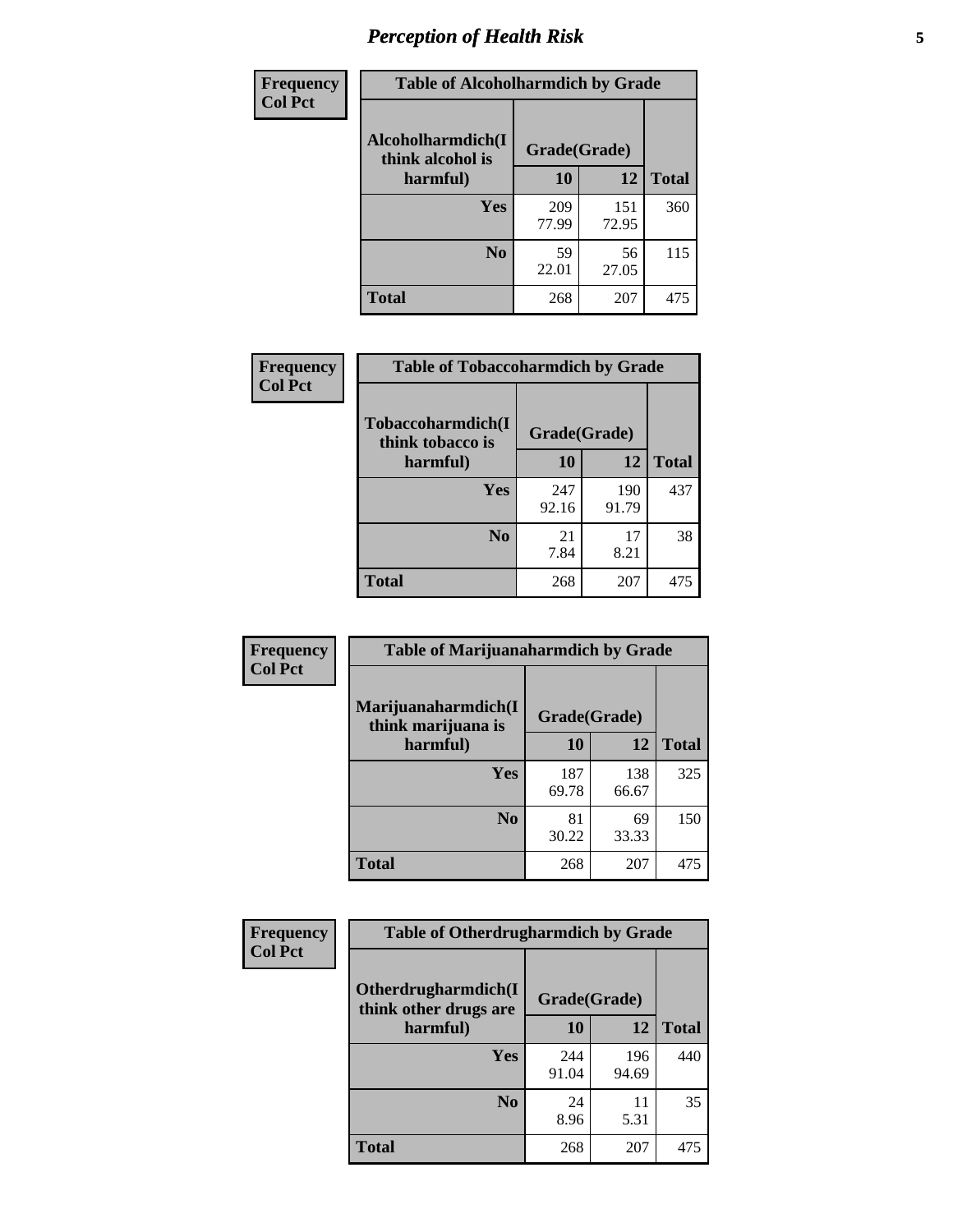# *Social Disapproval* **6**

| Frequency      | <b>Table of Alcoholpeerdich by Grade</b>                    |              |              |              |
|----------------|-------------------------------------------------------------|--------------|--------------|--------------|
| <b>Col Pct</b> | Alcoholpeerdich(My<br>friends would<br>disapprove if I used | Grade(Grade) |              |              |
|                | alcohol)                                                    | 10           | 12           | <b>Total</b> |
|                | <b>Yes</b>                                                  | 116<br>43.28 | 69<br>33.33  | 185          |
|                | N <sub>0</sub>                                              | 152<br>56.72 | 138<br>66.67 | 290          |
|                | <b>Total</b>                                                | 268          | 207          | 475          |

| <b>Frequency</b> |
|------------------|
| <b>Col Pct</b>   |

| <b>Table of Tobaccopeerdich by Grade</b>                    |              |              |              |  |  |  |  |
|-------------------------------------------------------------|--------------|--------------|--------------|--|--|--|--|
| Tobaccopeerdich(My<br>friends would<br>disapprove if I used |              | Grade(Grade) |              |  |  |  |  |
| tobacco)                                                    | 10           | 12           | <b>Total</b> |  |  |  |  |
| Yes                                                         | 146<br>54.48 | 91<br>43.96  | 237          |  |  |  |  |
| N <sub>0</sub>                                              | 122<br>45.52 | 116<br>56.04 | 238          |  |  |  |  |
| <b>Total</b>                                                | 268          | 207          | 475          |  |  |  |  |

| <b>Frequency</b> | <b>Table of Marijuanapeerdich by Grade</b>                    |              |              |              |  |  |  |  |
|------------------|---------------------------------------------------------------|--------------|--------------|--------------|--|--|--|--|
| <b>Col Pct</b>   | Marijuanapeerdich(My<br>friends would<br>disapprove if I used | Grade(Grade) |              |              |  |  |  |  |
|                  | marijuana)                                                    | 10           | 12           | <b>Total</b> |  |  |  |  |
|                  | <b>Yes</b>                                                    | 154<br>57.46 | 103<br>49.76 | 257          |  |  |  |  |
|                  | N <sub>0</sub>                                                | 114<br>42.54 | 104<br>50.24 | 218          |  |  |  |  |
|                  | <b>Total</b>                                                  | 268          | 207          | 475          |  |  |  |  |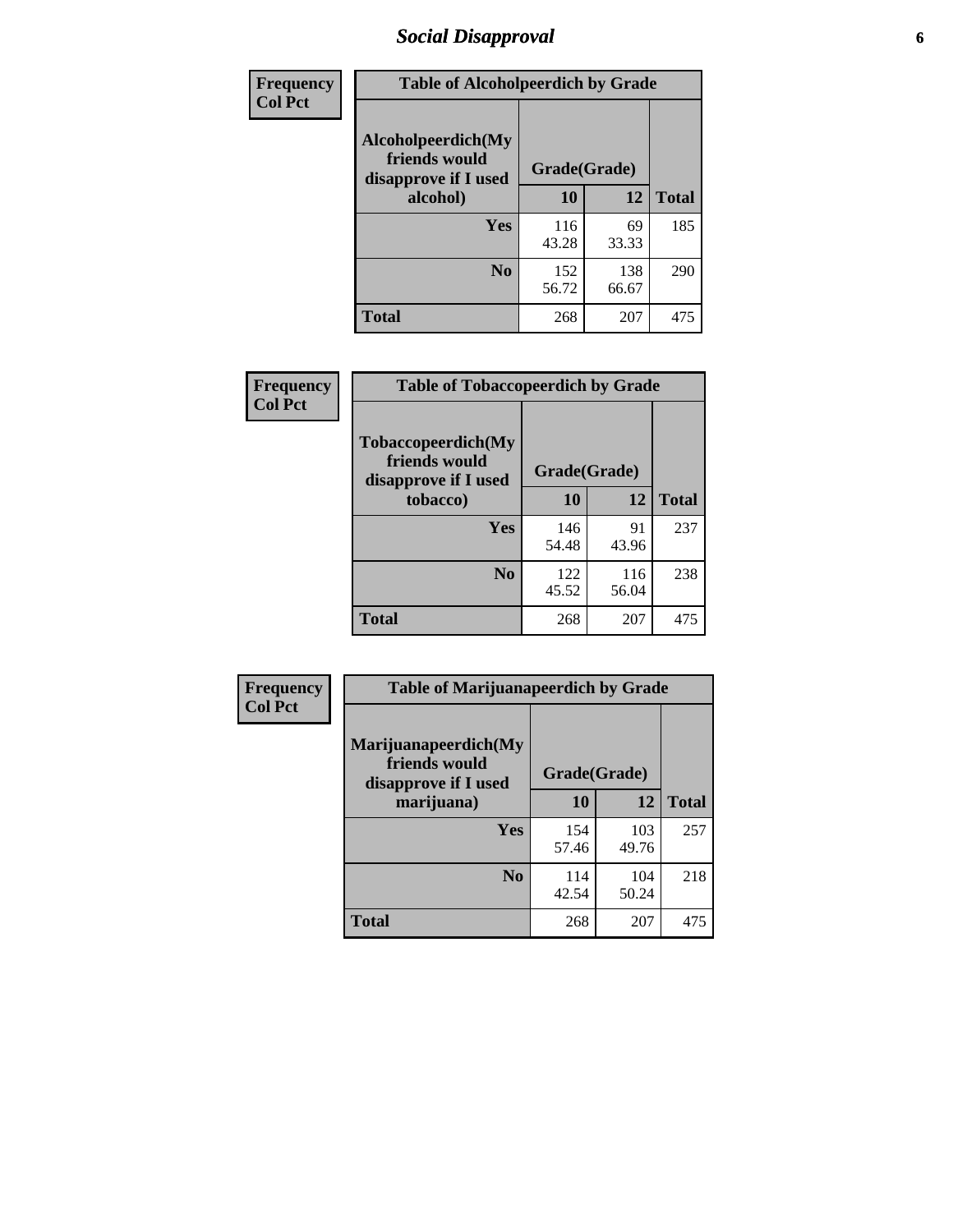# *Social Disapproval* **7**

| Frequency      | <b>Table of Otherdrugpeerdich by Grade</b>                    |              |              |     |  |  |  |  |
|----------------|---------------------------------------------------------------|--------------|--------------|-----|--|--|--|--|
| <b>Col Pct</b> | Otherdrugpeerdich(My<br>friends would<br>disapprove if I used | Grade(Grade) |              |     |  |  |  |  |
|                | other drugs)                                                  | 10           | <b>Total</b> |     |  |  |  |  |
|                | Yes                                                           | 183<br>68.28 | 153<br>73.91 | 336 |  |  |  |  |
|                | N <sub>0</sub>                                                | 85<br>31.72  | 54<br>26.09  | 139 |  |  |  |  |
|                | <b>Total</b>                                                  | 268          | 207          | 475 |  |  |  |  |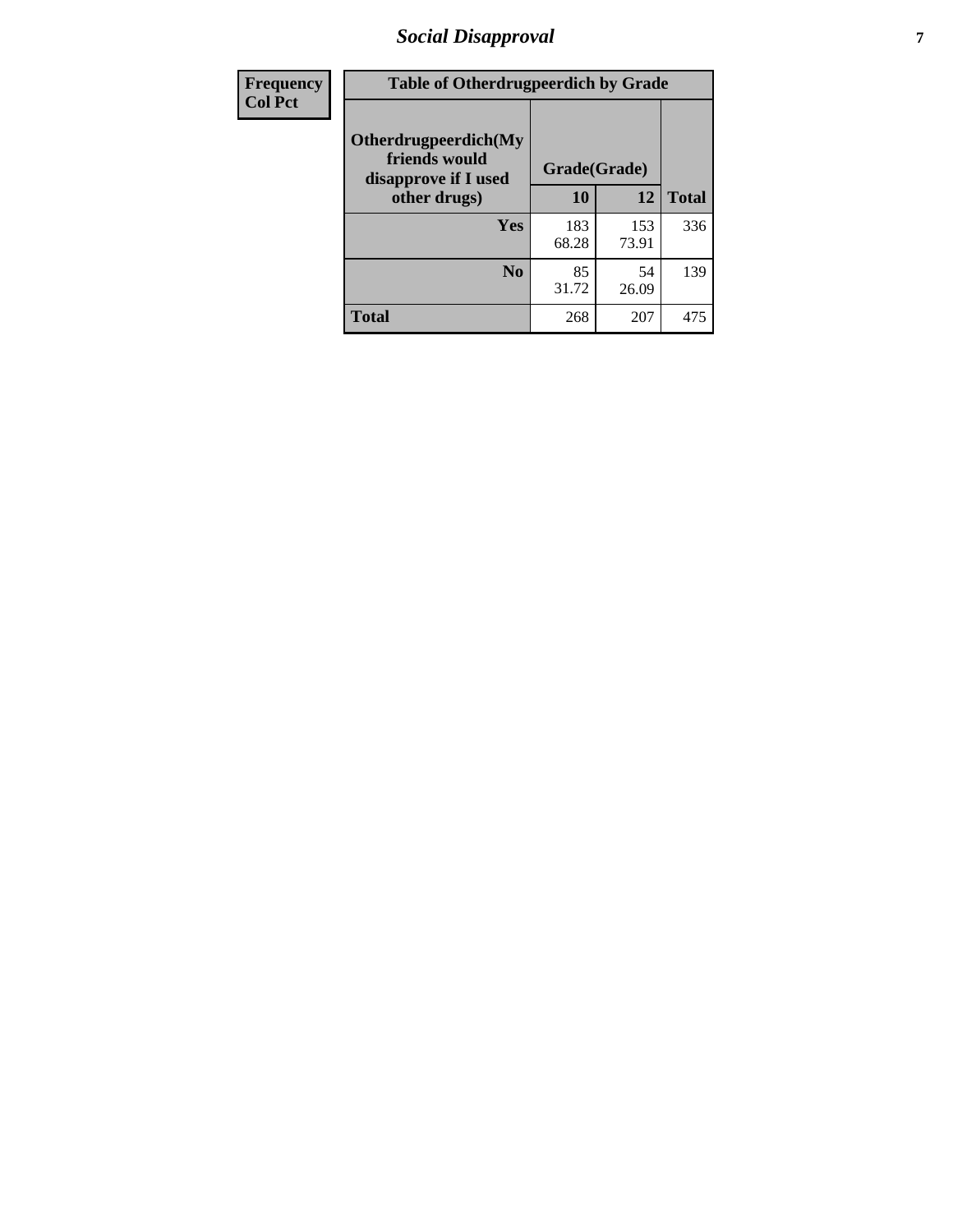### Title IV, Part A, Schedule A **8** *Goal 2: To help ensure that all schools are safe and disciplined Baseline Data: Year 2008-2009 Student Involvement in Gang Activity*

| Frequency      | <b>Table of Gangself by Grade</b>                                                                         |                    |              |              |
|----------------|-----------------------------------------------------------------------------------------------------------|--------------------|--------------|--------------|
| <b>Col Pct</b> | <b>Gangself</b> (I<br>have<br>participated<br>in illegal<br>gang<br>activities in<br>the past 30<br>days) | Grade(Grade)<br>10 | 12           | <b>Total</b> |
|                | Yes                                                                                                       | 20<br>7.46         | 10<br>4.83   | 30           |
|                | N <sub>0</sub>                                                                                            | 248<br>92.54       | 197<br>95.17 | 445          |
|                | <b>Total</b>                                                                                              | 268                | 207          | 475          |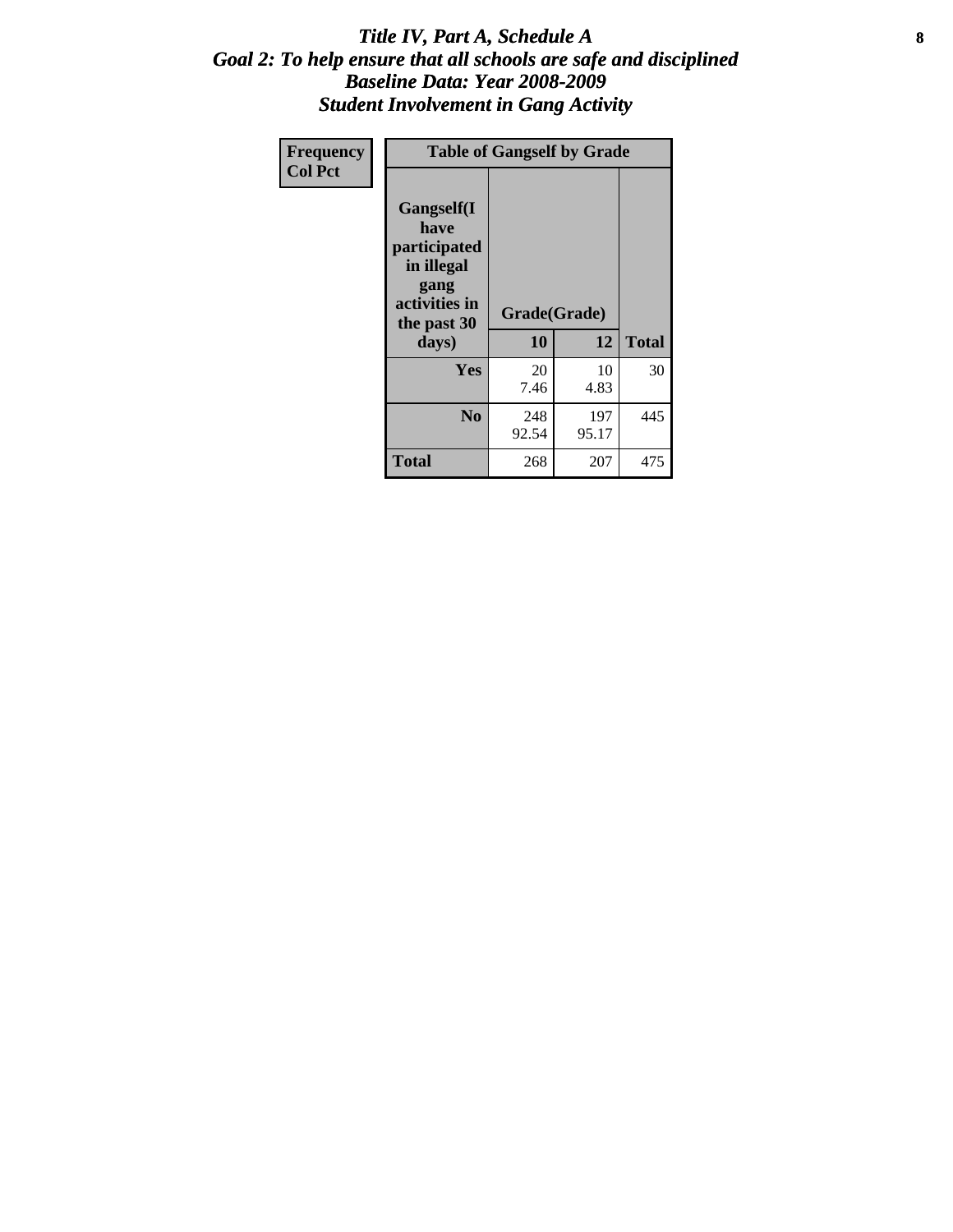# *Student Perception of School Safety* **9**

| <b>Frequency</b><br>Row Pct |
|-----------------------------|
|                             |

| <b>Table of Grade by Safeschool</b> |                                                        |                     |                             |                                    |              |  |  |
|-------------------------------------|--------------------------------------------------------|---------------------|-----------------------------|------------------------------------|--------------|--|--|
|                                     | Safeschool (School is a place at which I feel<br>safe) |                     |                             |                                    |              |  |  |
| Grade(Grade)                        | <b>Strongly</b><br>Agree                               | Somewhat  <br>Agree | <b>Somewhat</b><br>Disagree | <b>Strongly</b><br><b>Disagree</b> | <b>Total</b> |  |  |
| <b>10</b>                           | 24<br>8.96                                             | 130<br>48.51        | 54<br>20.15                 | 60<br>22.39                        | 268          |  |  |
| 12                                  | 40<br>19.32                                            | 98<br>47.34         | 45<br>21.74                 | 24<br>11.59                        | 207          |  |  |
| <b>Total</b>                        | 64                                                     | 228                 | 99                          | 84                                 | 475          |  |  |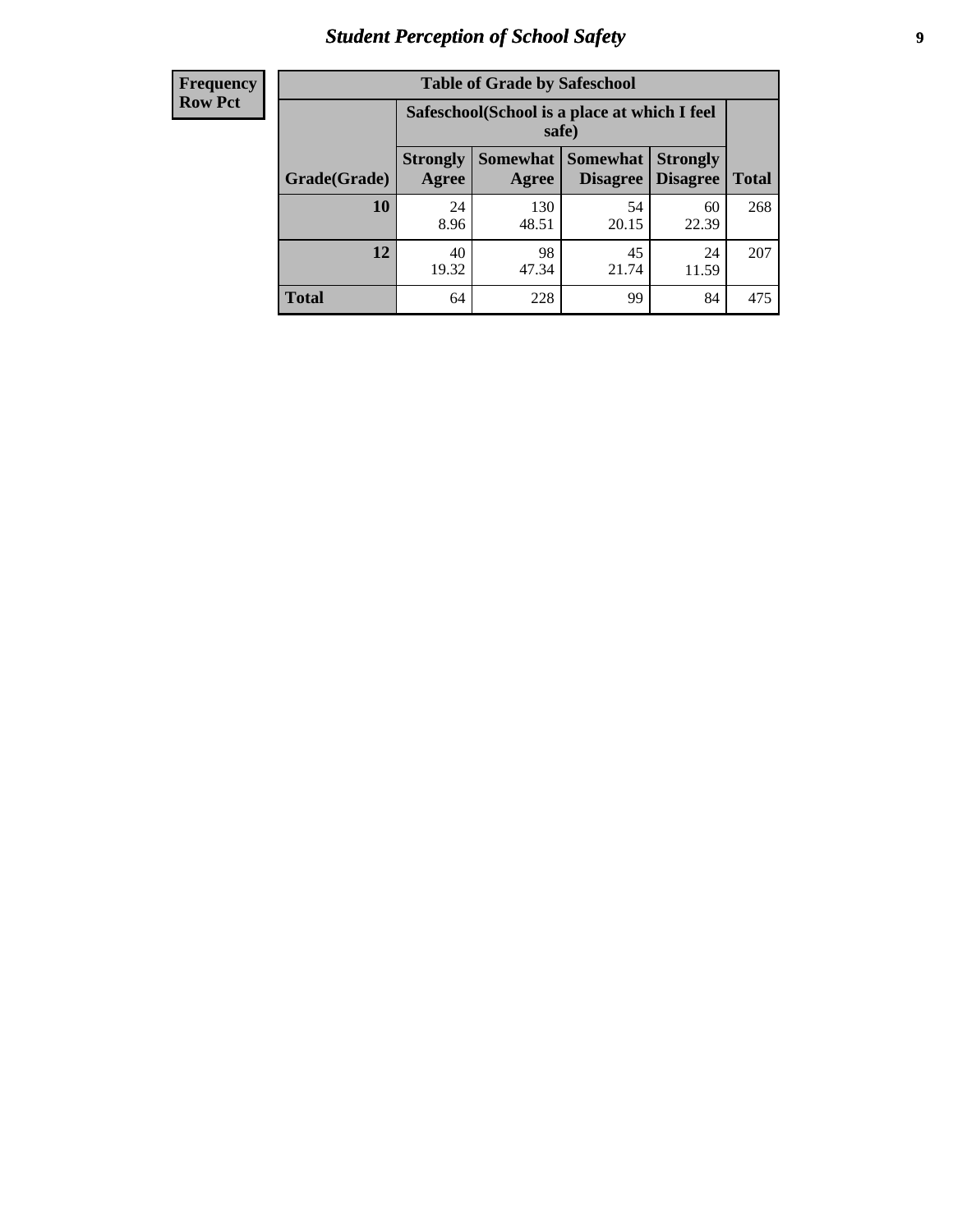### *Students Who Have Been Bullied* **10**

| <b>Frequency</b> |
|------------------|
| Row Pct          |

| <b>Table of Grade by Bullied</b> |                  |                                                                               |                              |                        |                        |                        |                          |              |
|----------------------------------|------------------|-------------------------------------------------------------------------------|------------------------------|------------------------|------------------------|------------------------|--------------------------|--------------|
|                                  |                  | <b>Bullied</b> (I have been bullied by other<br>students in the past 30 days) |                              |                        |                        |                        |                          |              |
| Grade(Grade)                     | 0<br><b>Days</b> | 1 or<br>days                                                                  | 3 <sub>to</sub><br>5<br>days | 6 to<br>9<br>days      | 10<br>to<br>19<br>days | 20<br>to<br>29<br>days | All<br><b>30</b><br>days | <b>Total</b> |
| 10                               | 223<br>83.21     | 16<br>5.97                                                                    | 7<br>2.61                    | $\overline{2}$<br>0.75 | 3<br>1.12              | 8<br>2.99              | 9<br>3.36                | 268          |
| 12                               | 185<br>89.37     | 8<br>3.86                                                                     | 5<br>2.42                    | 0.48                   | 0.48                   | 2<br>0.97              | 5<br>2.42                | 207          |
| <b>Total</b>                     | 408              | 24                                                                            | 12                           | 3                      | 4                      | 10                     | 14                       | 475          |

 $\blacksquare$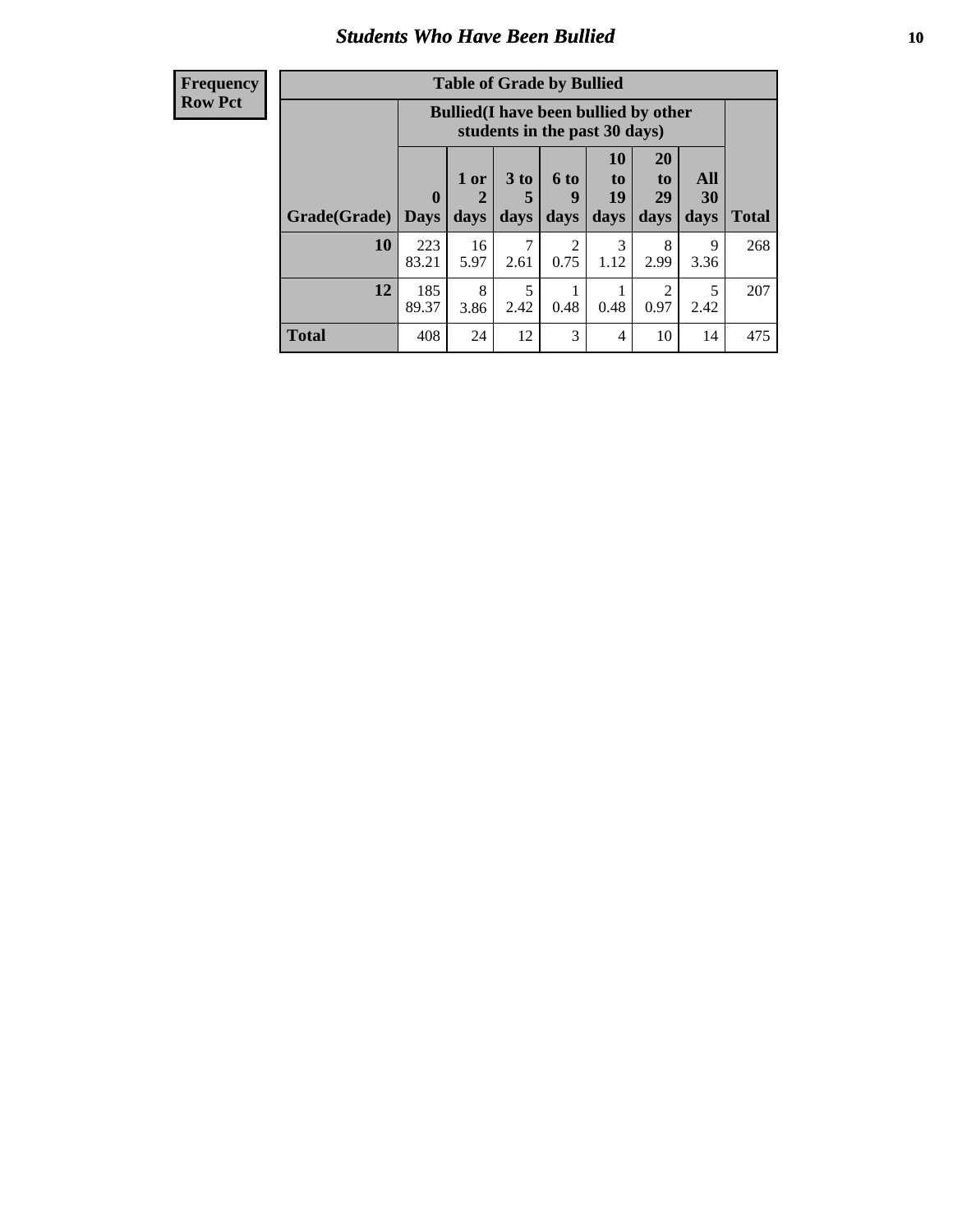### *School Climate* **11**

| <b>Frequency</b> | <b>Table of SchoolClimate1 by Grade</b> |                    |              |              |  |  |
|------------------|-----------------------------------------|--------------------|--------------|--------------|--|--|
| <b>Col Pct</b>   | SchoolClimate1(I<br>like school)        | Grade(Grade)<br>10 | 12           | <b>Total</b> |  |  |
|                  | <b>Strongly Agree</b>                   | 32<br>11.94        | 25<br>12.08  | 57           |  |  |
|                  | <b>Somewhat Agree</b>                   | 163<br>60.82       | 146<br>70.53 | 309          |  |  |
|                  | <b>Somewhat Disagree</b>                | 33<br>12.31        | 25<br>12.08  | 58           |  |  |
|                  | <b>Strongly Disagree</b>                | 40<br>14.93        | 11<br>5.31   | 51           |  |  |
|                  | <b>Total</b>                            | 268                | 207          | 475          |  |  |

| <b>Frequency</b> |
|------------------|
| <b>Col Pct</b>   |

| <b>Table of SchoolClimate2 by Grade</b>           |                    |              |              |  |  |
|---------------------------------------------------|--------------------|--------------|--------------|--|--|
| SchoolClimate2(I<br>feel successful at<br>school) | Grade(Grade)<br>10 | 12           | <b>Total</b> |  |  |
| <b>Strongly Agree</b>                             | 71<br>26.49        | 69<br>33.33  | 140          |  |  |
| <b>Somewhat Agree</b>                             | 156<br>58.21       | 124<br>59.90 | 280          |  |  |
| <b>Somewhat Disagree</b>                          | 28<br>10.45        | 10<br>4.83   | 38           |  |  |
| <b>Strongly Disagree</b>                          | 13<br>4.85         | 4<br>1.93    | 17           |  |  |
| <b>Total</b>                                      | 268                | 207          | 475          |  |  |

| Frequency      | <b>Table of SchoolClimate3 by Grade</b>                                      |                    |             |              |
|----------------|------------------------------------------------------------------------------|--------------------|-------------|--------------|
| <b>Col Pct</b> | <b>SchoolClimate3(My</b><br>school has high<br>standards for<br>achievement) | Grade(Grade)<br>10 | 12          | <b>Total</b> |
|                | <b>Strongly Agree</b>                                                        | 37                 | 23          | 60           |
|                |                                                                              | 13.81              | 11.11       |              |
|                | <b>Somewhat Agree</b>                                                        | 116<br>43.28       | 99<br>47.83 | 215          |
|                | <b>Somewhat Disagree</b>                                                     | 58<br>21.64        | 56<br>27.05 | 114          |
|                | <b>Strongly Disagree</b>                                                     | 57<br>21.27        | 29<br>14.01 | 86           |
|                | Total                                                                        | 268                | 207         | 475          |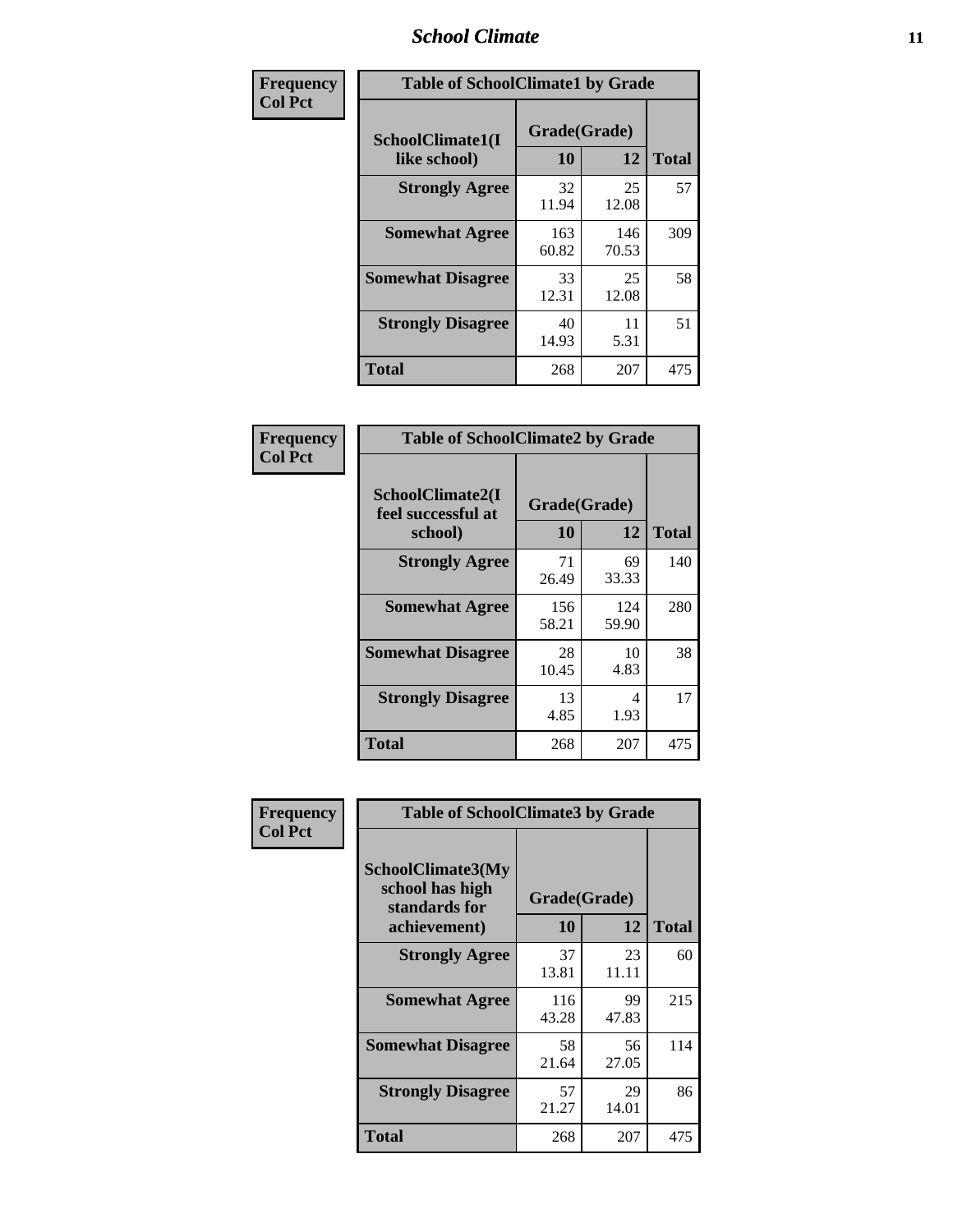### *School Climate* **12**

| Frequency      | <b>Table of SchoolClimate4 by Grade</b>                              |                    |             |              |  |
|----------------|----------------------------------------------------------------------|--------------------|-------------|--------------|--|
| <b>Col Pct</b> | <b>SchoolClimate4(My</b><br>school sets clear<br>rules for behavior) | Grade(Grade)<br>10 | 12          | <b>Total</b> |  |
|                | <b>Strongly Agree</b>                                                | 82<br>30.60        | 87<br>42.03 | 169          |  |
|                | <b>Somewhat Agree</b>                                                | 119<br>44.40       | 79<br>38.16 | 198          |  |
|                | <b>Somewhat Disagree</b>                                             | 35<br>13.06        | 32<br>15.46 | 67           |  |
|                | <b>Strongly Disagree</b>                                             | 32<br>11.94        | 9<br>4.35   | 41           |  |
|                | <b>Total</b>                                                         | 268                | 207         | 475          |  |

| <b>Table of SchoolClimate5 by Grade</b>                              |                    |              |     |  |  |
|----------------------------------------------------------------------|--------------------|--------------|-----|--|--|
| SchoolClimate5(I<br>know what to do in<br>an emergency at<br>school) | Grade(Grade)<br>10 | <b>Total</b> |     |  |  |
|                                                                      |                    | 12           |     |  |  |
| <b>Strongly Agree</b>                                                | 129<br>48.13       | 96<br>46.38  | 225 |  |  |
| <b>Somewhat Agree</b>                                                | 95<br>35.45        | 85<br>41.06  | 180 |  |  |
| <b>Somewhat Disagree</b>                                             | 29<br>10.82        | 15<br>7.25   | 44  |  |  |
| <b>Strongly Disagree</b>                                             | 15<br>5.60         | 11<br>5.31   | 26  |  |  |
| Total                                                                | 268                | 207          | 475 |  |  |

| Frequency      | <b>Table of SchoolClimate6 by Grade</b>                  |                    |             |              |  |  |
|----------------|----------------------------------------------------------|--------------------|-------------|--------------|--|--|
| <b>Col Pct</b> | <b>SchoolClimate6(Teachers</b><br>treat me with respect) | Grade(Grade)<br>10 | 12          | <b>Total</b> |  |  |
|                | <b>Strongly Agree</b>                                    | 48<br>17.91        | 53<br>25.60 | 101          |  |  |
|                | <b>Somewhat Agree</b>                                    | 106<br>39.55       | 99<br>47.83 | 205          |  |  |
|                | <b>Somewhat Disagree</b>                                 | 57<br>21.27        | 42<br>20.29 | 99           |  |  |
|                | <b>Strongly Disagree</b>                                 | 57<br>21.27        | 13<br>6.28  | 70           |  |  |
|                | <b>Total</b>                                             | 268                | 207         | 475          |  |  |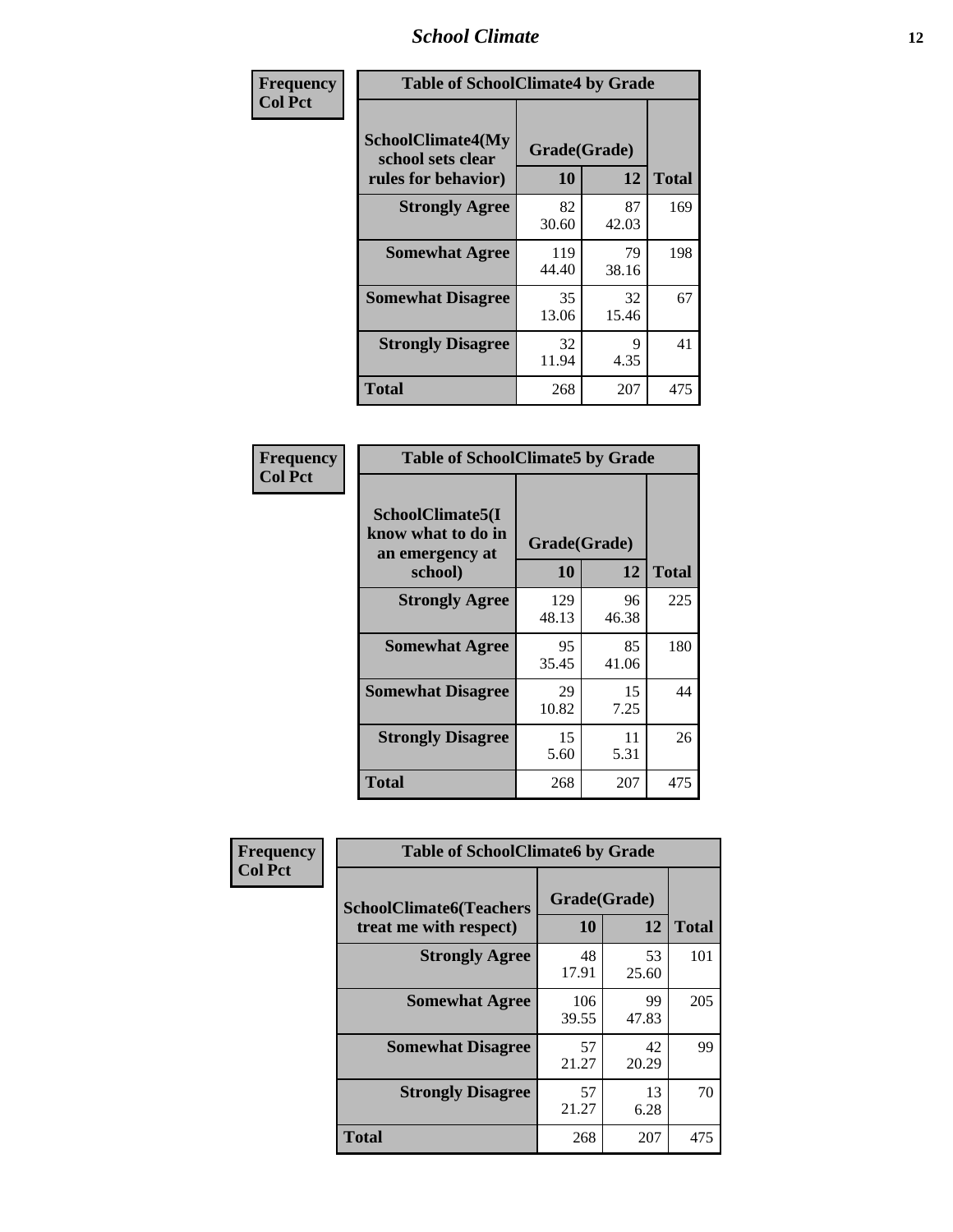### *School Climate* **13**

| Frequency      | <b>Table of SchoolClimate7 by Grade</b>                                       |                           |              |              |  |
|----------------|-------------------------------------------------------------------------------|---------------------------|--------------|--------------|--|
| <b>Col Pct</b> | <b>SchoolClimate7(Behaviors</b><br>in my class allow the<br>teacher to teach) | Grade(Grade)<br><b>10</b> | 12           | <b>Total</b> |  |
|                | <b>Strongly Agree</b>                                                         | 29<br>10.82               | 30<br>14.49  | 59           |  |
|                | <b>Somewhat Agree</b>                                                         | 110<br>41.04              | 103<br>49.76 | 213          |  |
|                | <b>Somewhat Disagree</b>                                                      | 70<br>26.12               | 51<br>24.64  | 121          |  |
|                | <b>Strongly Disagree</b>                                                      | 59<br>22.01               | 23<br>11.11  | 82           |  |
|                | <b>Total</b>                                                                  | 268                       | 207          | 475          |  |

| Frequency      | <b>Table of SchoolClimate8 by Grade</b>                                 |                    |             |              |  |
|----------------|-------------------------------------------------------------------------|--------------------|-------------|--------------|--|
| <b>Col Pct</b> | <b>SchoolClimate8(Students</b><br>are frequently<br>recognized for good | Grade(Grade)<br>10 | 12          |              |  |
|                | behavior)                                                               |                    |             | <b>Total</b> |  |
|                | <b>Strongly Agree</b>                                                   | 27<br>10.07        | 17<br>8.21  | 44           |  |
|                | <b>Somewhat Agree</b>                                                   | 87<br>32.46        | 83<br>40.10 | 170          |  |
|                | <b>Somewhat Disagree</b>                                                | 69<br>25.75        | 55<br>26.57 | 124          |  |
|                | <b>Strongly Disagree</b>                                                | 85<br>31.72        | 52<br>25.12 | 137          |  |
|                | <b>Total</b>                                                            | 268                | 207         | 475          |  |

| Frequency      | <b>Table of SchoolClimate9 by Grade</b>                                           |                    |             |              |  |
|----------------|-----------------------------------------------------------------------------------|--------------------|-------------|--------------|--|
| <b>Col Pct</b> | SchoolClimate9(School<br>counselor would be<br>helpful if I needed<br>assistance) | Grade(Grade)<br>10 | 12          | <b>Total</b> |  |
|                | <b>Strongly Agree</b>                                                             | 100<br>37.31       | 92<br>44.44 | 192          |  |
|                | <b>Somewhat Agree</b>                                                             | 105<br>39.18       | 73<br>35.27 | 178          |  |
|                | <b>Somewhat Disagree</b>                                                          | 36<br>13.43        | 26<br>12.56 | 62           |  |
|                | <b>Strongly Disagree</b>                                                          | 27<br>10.07        | 16<br>7.73  | 43           |  |
|                | Total                                                                             | 268                | 207         | 475          |  |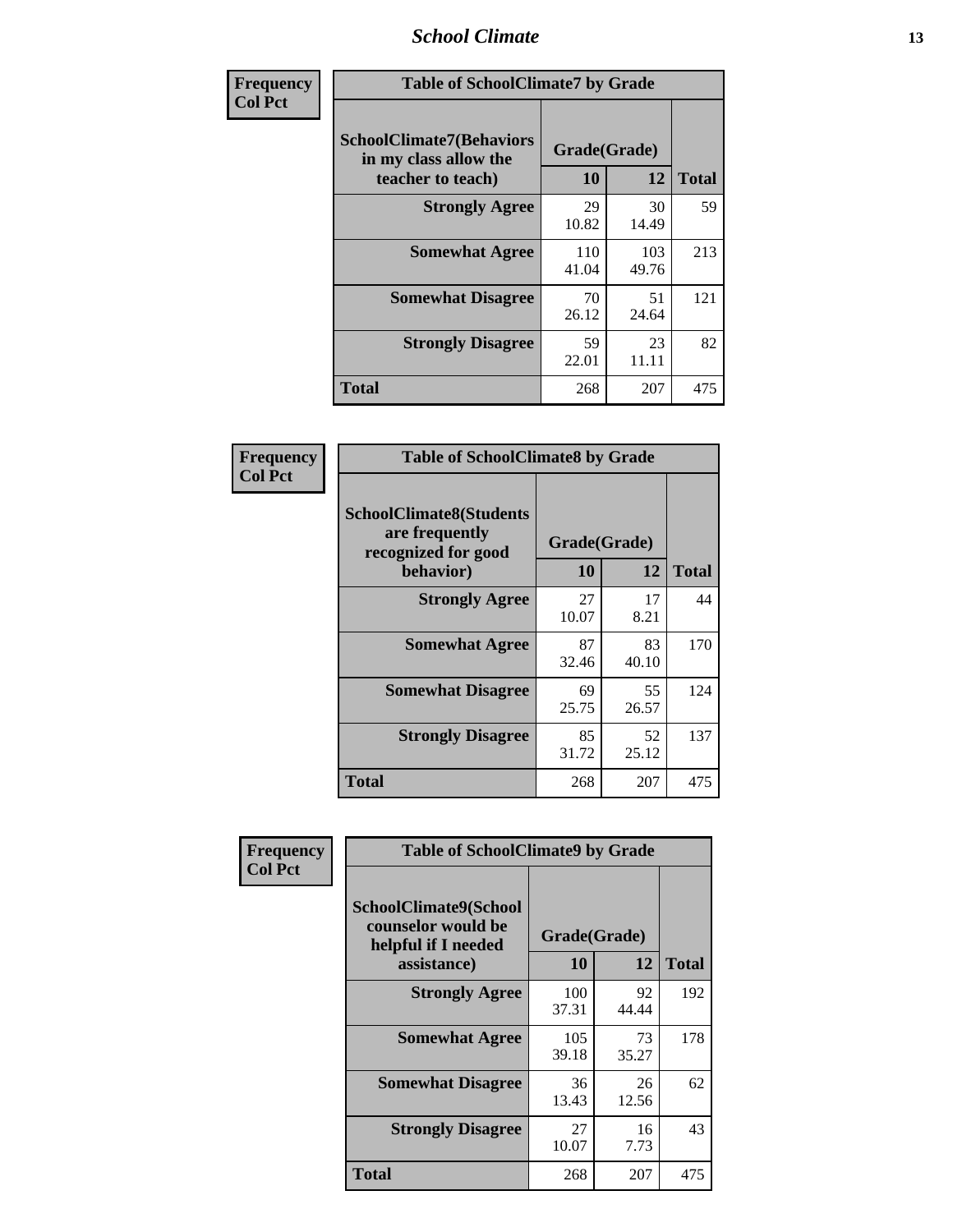### *Reasons for Dropping Out* **14**

| Frequency      | <b>Table of Dropoutreason by Grade</b>                                   |                    |              |              |  |
|----------------|--------------------------------------------------------------------------|--------------------|--------------|--------------|--|
| <b>Col Pct</b> | Dropoutreason(If<br>I dropped out the<br>reason would<br>most likely be) | Grade(Grade)<br>10 | 12           | <b>Total</b> |  |
|                | Won't Drop out                                                           | 155<br>57.84       | 112<br>54.11 | 267          |  |
|                | <b>Bored</b>                                                             | 35<br>13.06        | 14<br>6.76   | 49           |  |
|                | <b>Family Reasons</b>                                                    | 24<br>8.96         | 21<br>10.14  | 45           |  |
|                | <b>Being Bullied</b>                                                     | 5<br>1.87          | 0.48         | 6            |  |
|                | <b>Other</b>                                                             | 49<br>18.28        | 59<br>28.50  | 108          |  |
|                | Total                                                                    | 268                | 207          | 475          |  |

| Frequency<br><b>Col Pct</b> |                                                                        | <b>Table of Dropout by Grade</b> |              |     |  |
|-----------------------------|------------------------------------------------------------------------|----------------------------------|--------------|-----|--|
|                             | Dropout(I<br>have<br>thought<br>about<br>dropping<br>out of<br>school) | Grade(Grade)<br>10               | <b>Total</b> |     |  |
|                             |                                                                        |                                  | 12           |     |  |
|                             | Yes                                                                    | 79<br>29.48                      | 77<br>37.20  | 156 |  |
|                             | N <sub>0</sub>                                                         | 189<br>70.52                     | 130<br>62.80 | 319 |  |
|                             | <b>Total</b>                                                           | 268                              | 207          | 475 |  |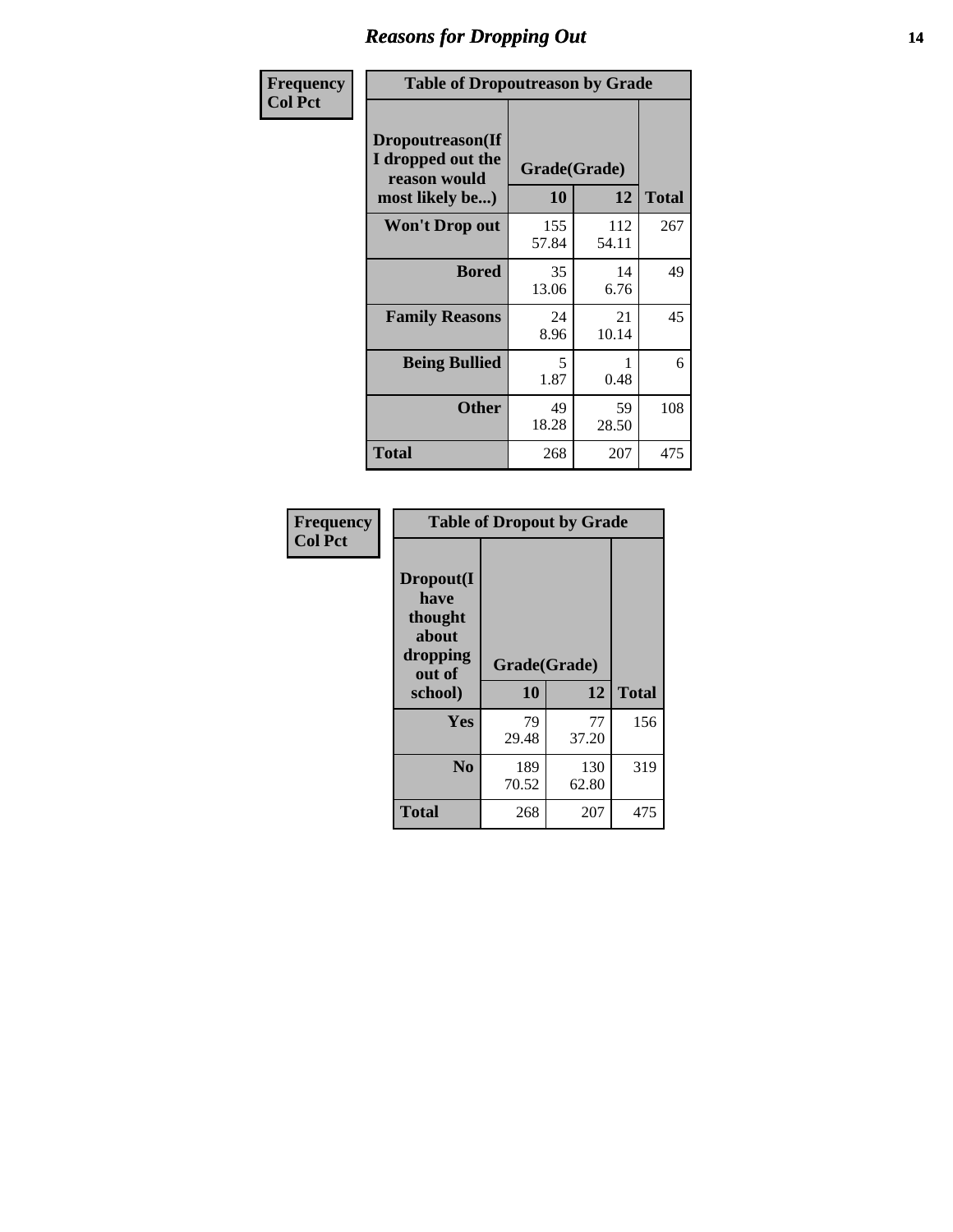*School Safety* **15**

| Frequency      | <b>Table of Gangself by Grade</b>                                                                 |                    |              |              |  |
|----------------|---------------------------------------------------------------------------------------------------|--------------------|--------------|--------------|--|
| <b>Col Pct</b> | Gangself(I<br>have<br>participated<br>in illegal<br>gang<br>activities in<br>the past 30<br>days) | Grade(Grade)<br>10 | 12           | <b>Total</b> |  |
|                | Yes                                                                                               | 20<br>7.46         | 10<br>4.83   | 30           |  |
|                | N <sub>0</sub>                                                                                    | 248<br>92.54       | 197<br>95.17 | 445          |  |
|                | <b>Total</b>                                                                                      | 268                | 207          | 475          |  |

| Frequency<br><b>Col Pct</b> | <b>Table of Gangpeers by Grade</b>                                                                                             |                    |              |              |  |  |  |  |  |  |
|-----------------------------|--------------------------------------------------------------------------------------------------------------------------------|--------------------|--------------|--------------|--|--|--|--|--|--|
|                             | <b>Gangpeers</b> (I<br>have friends<br>who have<br>participated<br>in illegal<br>gang<br>activities in<br>the past 30<br>days) | Grade(Grade)<br>10 | 12           | <b>Total</b> |  |  |  |  |  |  |
|                             | <b>Yes</b>                                                                                                                     | 91<br>33.96        | 44<br>21.26  | 135          |  |  |  |  |  |  |
|                             | N <sub>0</sub>                                                                                                                 | 177<br>66.04       | 163<br>78.74 | 340          |  |  |  |  |  |  |
|                             | <b>Total</b>                                                                                                                   | 268                | 207          | 475          |  |  |  |  |  |  |

| Frequency      | <b>Table of Pickedon by Grade</b>                                  |              |             |              |
|----------------|--------------------------------------------------------------------|--------------|-------------|--------------|
| <b>Col Pct</b> | <b>Pickedon(I have</b><br>been picked on or<br>teased at school in | Grade(Grade) |             |              |
|                | the past 30 days)                                                  | 10           | 12          | <b>Total</b> |
|                | <b>Strongly Agree</b>                                              | 37<br>13.81  | 16<br>7.73  | 53           |
|                | <b>Somewhat Agree</b>                                              | 46<br>17.16  | 31<br>14.98 | 77           |
|                | <b>Somewhat Disagree</b>                                           | 34<br>12.69  | 33<br>15.94 | 67           |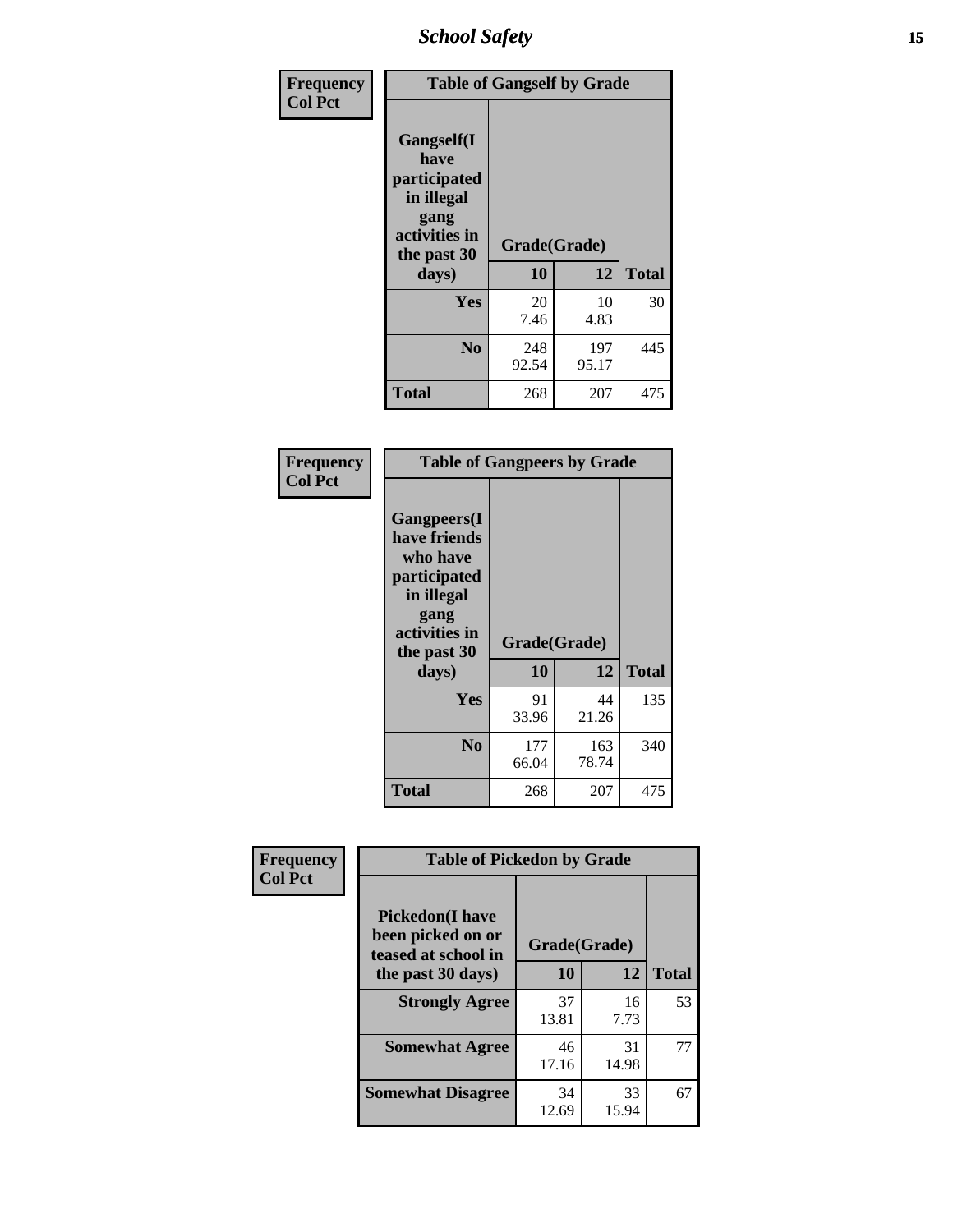# *School Safety* **16**

| <b>Frequency</b> | <b>Table of Pickedon by Grade</b>                                                        |                    |              |              |
|------------------|------------------------------------------------------------------------------------------|--------------------|--------------|--------------|
| <b>Col Pct</b>   | <b>Pickedon</b> (I have<br>been picked on or<br>teased at school in<br>the past 30 days) | Grade(Grade)<br>10 | 12           | <b>Total</b> |
|                  | <b>Strongly Disagree</b>                                                                 | 151<br>56.34       | 127<br>61.35 | 278          |
|                  | Total                                                                                    | 268                | 207          | 475          |

| Frequency      | <b>Table of Safeschool by Grade</b>                      |                    |              |     |
|----------------|----------------------------------------------------------|--------------------|--------------|-----|
| <b>Col Pct</b> | Safeschool(School<br>is a place at which I<br>feel safe) | Grade(Grade)<br>10 | <b>Total</b> |     |
|                | <b>Strongly Agree</b>                                    | 24<br>8.96         | 40<br>19.32  | 64  |
|                | <b>Somewhat Agree</b>                                    | 130<br>48.51       | 98<br>47.34  | 228 |
|                | <b>Somewhat Disagree</b>                                 | 54<br>20.15        | 45<br>21.74  | 99  |
|                | <b>Strongly Disagree</b>                                 | 60<br>22.39        | 24<br>11.59  | 84  |
|                | <b>Total</b>                                             | 268                | 207          | 475 |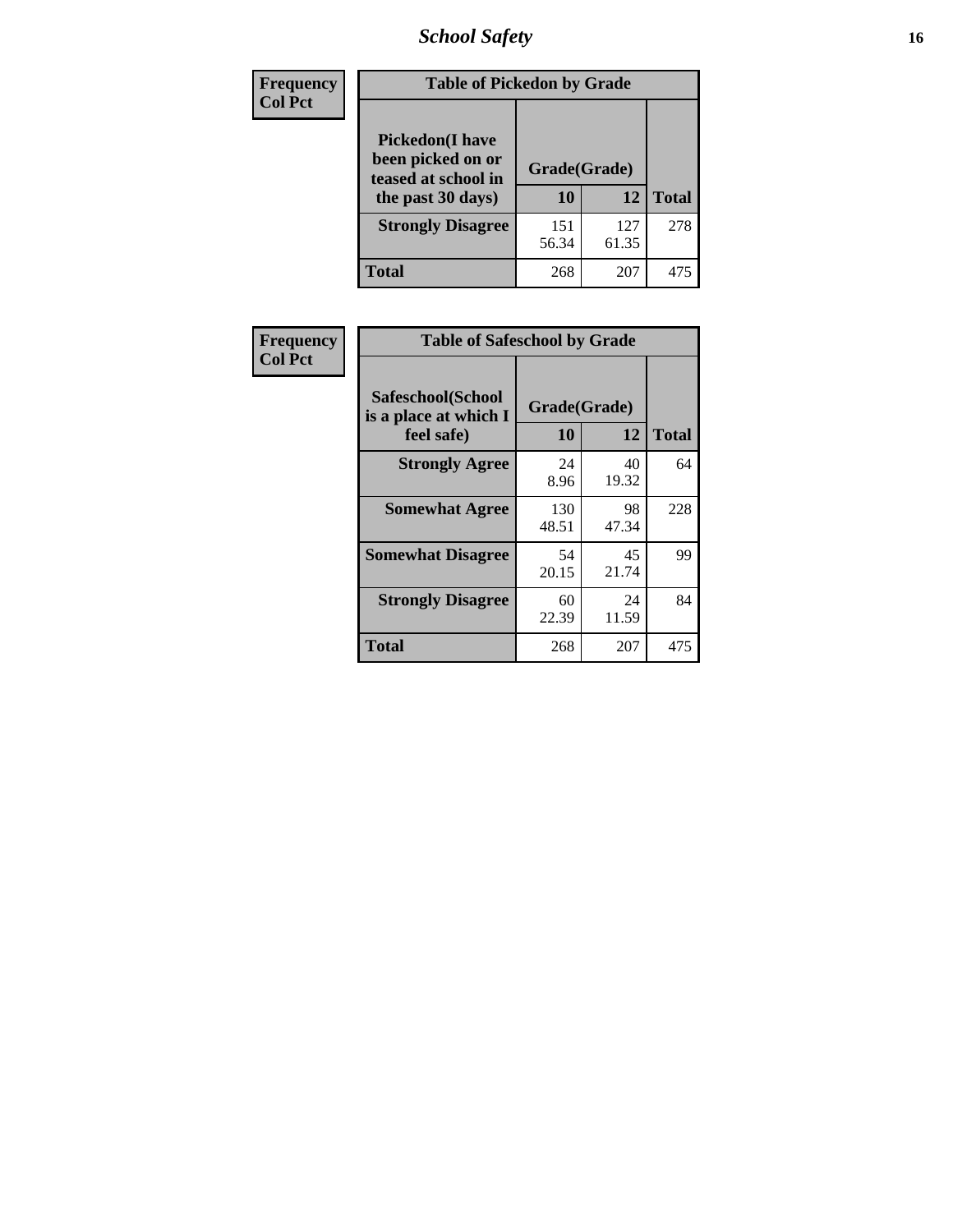*School Safety* **17**

| Frequency      |
|----------------|
| <b>Row Pct</b> |

| <b>Table of Grade by Bullied</b> |              |                                                                               |                      |                        |                |                |           |              |  |  |
|----------------------------------|--------------|-------------------------------------------------------------------------------|----------------------|------------------------|----------------|----------------|-----------|--------------|--|--|
|                                  |              | <b>Bullied</b> (I have been bullied by other<br>students in the past 30 days) |                      |                        |                |                |           |              |  |  |
|                                  | $\mathbf 0$  | $1$ or                                                                        | 3 <sub>to</sub><br>5 | <b>6 to</b><br>9       | 10<br>to<br>19 | 20<br>to<br>29 | All<br>30 |              |  |  |
| <b>Grade</b> (Grade)   Days      |              | days                                                                          | days                 | days                   | days           | days           | days      | <b>Total</b> |  |  |
| 10                               | 223<br>83.21 | 16<br>5.97                                                                    | 7<br>2.61            | $\mathfrak{D}$<br>0.75 | 3<br>1.12      | 8<br>2.99      | 9<br>3.36 | 268          |  |  |
| 12                               | 185<br>89.37 | 8<br>3.86                                                                     | 5<br>2.42            | 0.48                   | 0.48           | 2<br>0.97      | 5<br>2.42 | 207          |  |  |
| Total                            | 408          | 24                                                                            | 12                   | 3                      | 4              | 10             | 14        | 475          |  |  |

| <b>Frequency</b> | <b>Table of Grade by Bulliedothers</b> |                                                    |                   |                      |                          |                |                        |           |              |  |
|------------------|----------------------------------------|----------------------------------------------------|-------------------|----------------------|--------------------------|----------------|------------------------|-----------|--------------|--|
| <b>Row Pct</b>   |                                        | <b>Bulliedothers</b> (I bullied others in the past |                   |                      |                          |                |                        |           |              |  |
|                  |                                        | $\mathbf{0}$                                       | 1 or<br>2<br>days | 3 <sub>to</sub><br>5 | <b>6 to</b><br>q<br>days | 10<br>to<br>19 | 20<br>to<br>29         | All<br>30 | <b>Total</b> |  |
|                  | Grade(Grade)                           | <b>Days</b>                                        |                   | days                 |                          | days           | days                   | days      |              |  |
|                  | 10                                     | 234<br>87.31                                       | 12<br>4.48        | 6<br>2.24            | $\overline{4}$<br>1.49   | 0.37           | $\overline{2}$<br>0.75 | 9<br>3.36 | 268          |  |
|                  | 12                                     | 182<br>87.92                                       | 11<br>5.31        | 2<br>0.97            | 3<br>1.45                | 2<br>0.97      | 0.48                   | 6<br>2.90 | 207          |  |
|                  | <b>Total</b>                           | 416                                                | 23                | 8                    | 7                        | 3              | 3                      | 15        | 475          |  |

| <b>Frequency</b> | <b>Table of Grade by Weaponschool</b> |                                                                    |                        |                        |                        |                                    |                   |              |
|------------------|---------------------------------------|--------------------------------------------------------------------|------------------------|------------------------|------------------------|------------------------------------|-------------------|--------------|
| <b>Row Pct</b>   |                                       | Weaponschool (I brought a weapon<br>to school in the past 30 days) |                        |                        |                        |                                    |                   |              |
|                  | Grade(Grade)                          | $\mathbf 0$<br><b>Days</b>                                         | 1 or<br>days           | 3 to<br>days           | 10<br>to<br>19<br>days | 20<br>t <sub>0</sub><br>29<br>days | All<br>30<br>days | <b>Total</b> |
|                  |                                       |                                                                    |                        |                        |                        |                                    |                   |              |
|                  | 10                                    | 263<br>98.13                                                       | 0.37                   | $\mathfrak{D}$<br>0.75 | 0.37                   | $\theta$<br>0.00                   | 0.37              | 268          |
|                  | 12                                    | 200<br>96.62                                                       | $\overline{2}$<br>0.97 | 0.48                   | 0<br>0.00              | 3<br>1.45                          | 0.48              | 207          |
|                  | <b>Total</b>                          | 463                                                                | 3                      | 3                      |                        | 3                                  | $\overline{2}$    | 475          |

h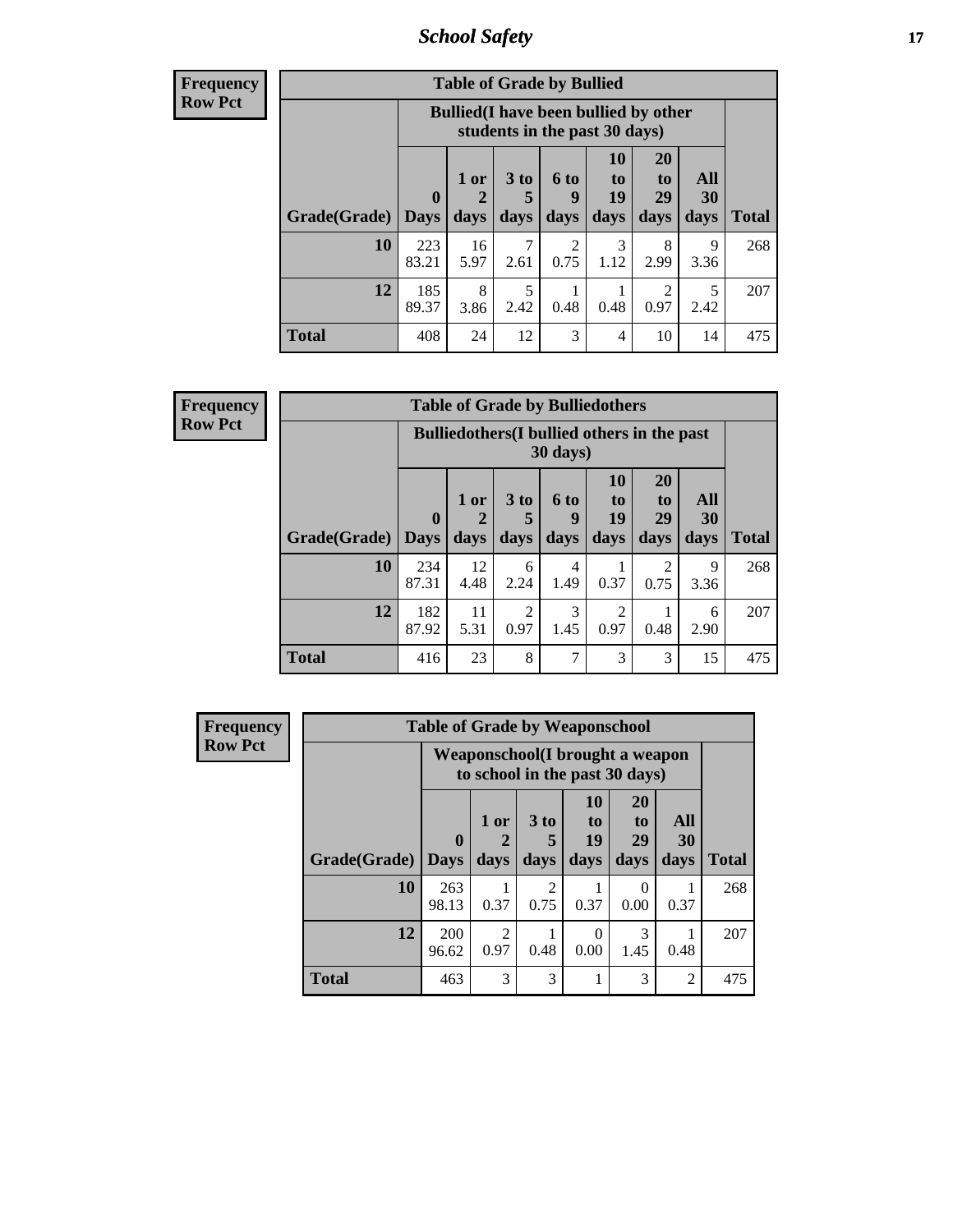*School Safety* **18**

| <b>Frequency</b> | <b>Table of Grade by Absentunsafe</b> |              |                                                                                    |                   |                               |                                           |                   |              |  |
|------------------|---------------------------------------|--------------|------------------------------------------------------------------------------------|-------------------|-------------------------------|-------------------------------------------|-------------------|--------------|--|
| <b>Row Pct</b>   |                                       |              | Absentunsafe(I have missed school<br>because I felt unsafe in the past 30<br>days) |                   |                               |                                           |                   |              |  |
|                  | Grade(Grade)   Days                   | $\mathbf 0$  | 1 or<br>$\mathbf 2$<br>days                                                        | 3 to<br>5<br>days | <b>10</b><br>to<br>19<br>days | <b>20</b><br>t <sub>0</sub><br>29<br>days | All<br>30<br>days | <b>Total</b> |  |
|                  | 10                                    | 257<br>95.90 | 5<br>1.87                                                                          | 3<br>1.12         | 0.75                          | 0.37                                      | 0<br>0.00         | 268          |  |
|                  | 12                                    | 202<br>97.58 | $\Omega$<br>0.00                                                                   | 3<br>1.45         | 0<br>0.00                     | 0.48                                      | 0.48              | 207          |  |
|                  | <b>Total</b>                          | 459          | 5                                                                                  | 6                 | $\mathfrak{D}$                | 2                                         | 1                 | 475          |  |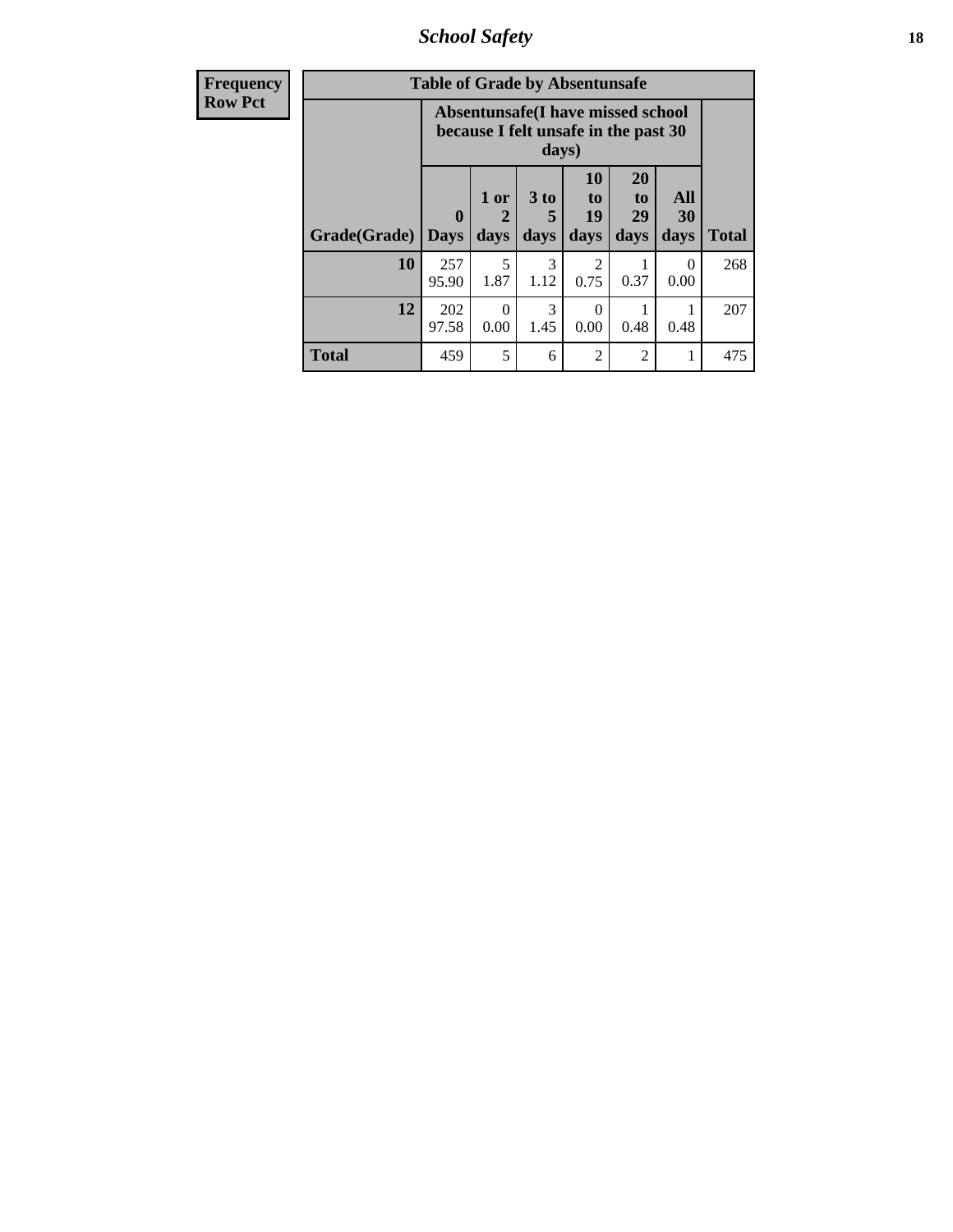# *Drug Use During Last 30 Days* **19**

#### **Frequency Row Pct**

| <b>Table of Grade by Alcohol</b> |                                 |                                     |                 |               |                 |               |              |       |  |  |  |  |
|----------------------------------|---------------------------------|-------------------------------------|-----------------|---------------|-----------------|---------------|--------------|-------|--|--|--|--|
|                                  |                                 | Alcohol (Alcohol use, past 30 days) |                 |               |                 |               |              |       |  |  |  |  |
| Grade(Grade)                     | <b>Did</b><br>not<br><b>use</b> | $1 - 2$<br>days                     | $3 - 5$<br>days | $6-9$<br>days | $10-19$<br>days | 20-29<br>days | Every<br>day | Total |  |  |  |  |
| 10                               | 197<br>73.51                    | 22<br>8.21                          | 16<br>5.97      | 9<br>3.36     | 14<br>5.22      | 4<br>1.49     | 6<br>2.24    | 268   |  |  |  |  |
| 12                               | 121<br>58.45                    | 15<br>7.25                          | 24<br>11.59     | 13<br>6.28    | 14<br>6.76      | 10<br>4.83    | 10<br>4.83   | 207   |  |  |  |  |
| <b>Total</b>                     | 318                             | 37                                  | 40              | 22            | 28              | 14            | 16           | 475   |  |  |  |  |

#### **Frequency Row Pct**

| <b>Table of Grade by Cigarettes</b> |                                 |                                                |                 |                 |                 |                   |                     |              |  |  |  |  |
|-------------------------------------|---------------------------------|------------------------------------------------|-----------------|-----------------|-----------------|-------------------|---------------------|--------------|--|--|--|--|
|                                     |                                 | Cigarettes (Smoking tobacco use, past 30 days) |                 |                 |                 |                   |                     |              |  |  |  |  |
| Grade(Grade)                        | <b>Did</b><br>not<br><b>use</b> | $1 - 2$<br>days                                | $3 - 5$<br>days | $6 - 9$<br>days | $10-19$<br>days | $20 - 29$<br>days | <b>Every</b><br>day | <b>Total</b> |  |  |  |  |
| 10                                  | 226<br>84.33                    | 23<br>8.58                                     | 2<br>0.75       | 5<br>1.87       | 4<br>1.49       | 0.00              | 8<br>2.99           | 268          |  |  |  |  |
| 12                                  | 150<br>72.46                    | 23<br>11.11                                    | 11<br>5.31      | 0.48            | 2<br>0.97       | 3<br>1.45         | 17<br>8.21          | 207          |  |  |  |  |
| <b>Total</b>                        | 376                             | 46                                             | 13              | 6               | 6               | 3                 | 25                  | 475          |  |  |  |  |

**Frequency Row Pct**

|              | <b>Table of Grade by Smokeless</b> |                                                        |                        |                  |                        |                   |              |       |  |  |  |
|--------------|------------------------------------|--------------------------------------------------------|------------------------|------------------|------------------------|-------------------|--------------|-------|--|--|--|
|              |                                    | <b>Smokeless</b> (Chewing tobaccouse,<br>past 30 days) |                        |                  |                        |                   |              |       |  |  |  |
| Grade(Grade) | <b>Did</b><br>not<br><b>use</b>    | $1 - 2$<br>days                                        | $3 - 5$<br>days        | $6-9$<br>days    | $10-19$<br>days        | $20 - 29$<br>days | Every<br>day | Total |  |  |  |
| 10           | 235<br>87.69                       | 14<br>5.22                                             | 7<br>2.61              | 0.37             | 5<br>1.87              | 0.00              | 6<br>2.24    | 268   |  |  |  |
| 12           | 183<br>88.41                       | 10<br>4.83                                             | $\overline{2}$<br>0.97 | $\Omega$<br>0.00 | $\overline{2}$<br>0.97 | 0.48              | 9<br>4.35    | 207   |  |  |  |
| <b>Total</b> | 418                                | 24                                                     | 9                      |                  | 7                      |                   | 15           | 475   |  |  |  |

**Frequency Row Pct**

| <b>Table of Grade by Marijuana</b> |                                 |                                         |                 |                        |                 |                   |              |              |  |  |
|------------------------------------|---------------------------------|-----------------------------------------|-----------------|------------------------|-----------------|-------------------|--------------|--------------|--|--|
|                                    |                                 | Marijuana (Marijuana use, past 30 days) |                 |                        |                 |                   |              |              |  |  |
| Grade(Grade)                       | <b>Did</b><br>not<br><b>use</b> | $1 - 2$<br>days                         | $3 - 5$<br>days | $6-9$<br>days          | $10-19$<br>days | $20 - 29$<br>days | Every<br>day | <b>Total</b> |  |  |
| 10                                 | 230<br>85.82                    | 2.61                                    | 9<br>3.36       | $\overline{2}$<br>0.75 | 7<br>2.61       | 0.37              | 12<br>4.48   | 268          |  |  |
| 12                                 | 170<br>82.13                    | 6<br>2.90                               | 6<br>2.90       | 5<br>2.42              | 2<br>0.97       | 3.38              | 11<br>5.31   | 207          |  |  |
| <b>Total</b>                       | 400                             | 13                                      | 15              | 7                      | 9               | 8                 | 23           | 475          |  |  |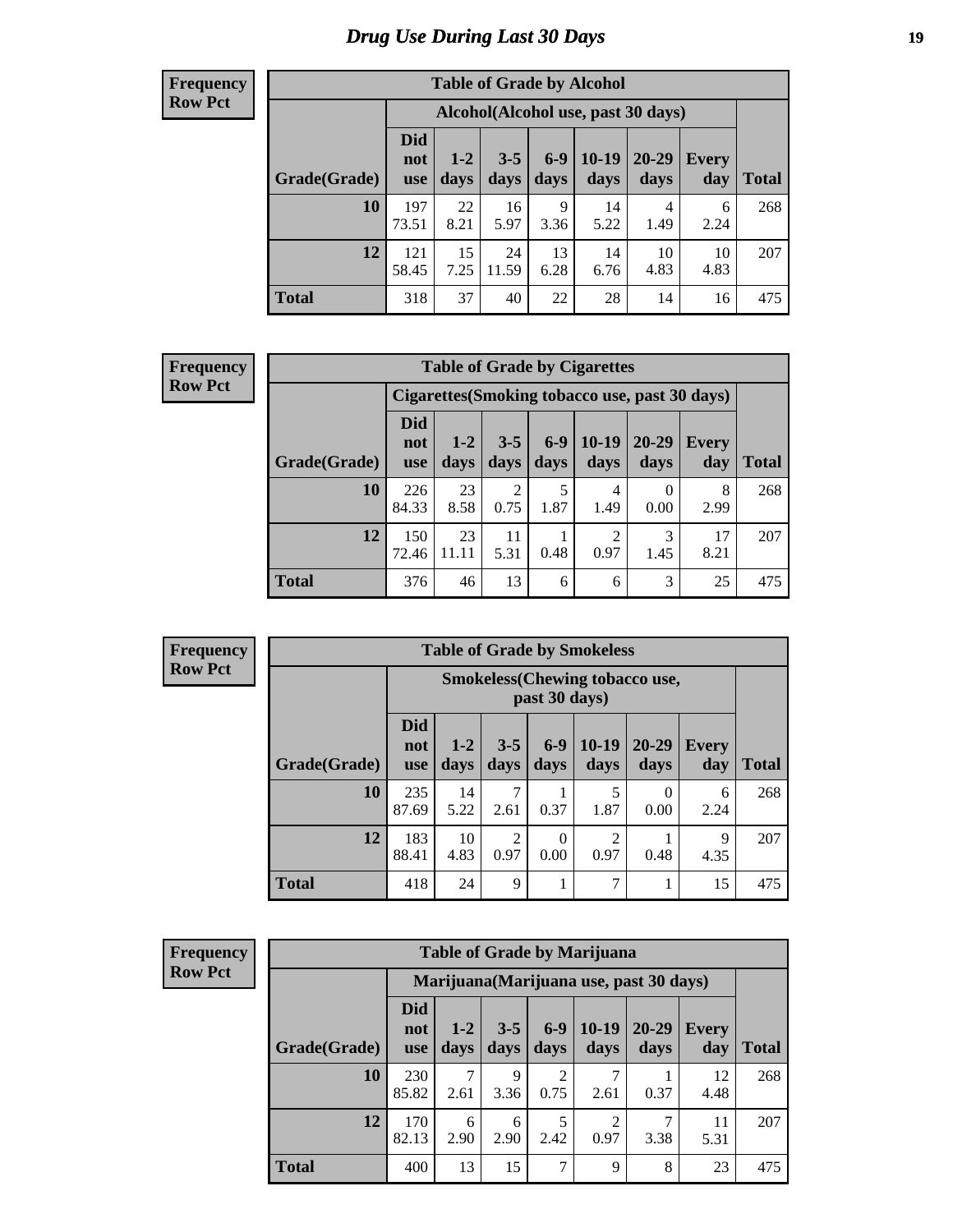# *Drug Use During Last 30 Days* 20

| <b>Frequency</b> | <b>Table of Grade by Cocaine</b> |                                 |                 |                 |                       |                        |              |  |  |  |
|------------------|----------------------------------|---------------------------------|-----------------|-----------------|-----------------------|------------------------|--------------|--|--|--|
| <b>Row Pct</b>   |                                  |                                 |                 | past 30 days)   | Cocaine (Cocaine use, |                        |              |  |  |  |
|                  | Grade(Grade)                     | <b>Did</b><br>not<br><b>use</b> | $1 - 2$<br>days | $3 - 5$<br>days | $20 - 29$<br>days     | <b>Every</b><br>day    | <b>Total</b> |  |  |  |
|                  | 10                               | 262<br>97.76                    | 4<br>1.49       | 0<br>0.00       | 0<br>0.00             | $\mathfrak{D}$<br>0.75 | 268          |  |  |  |
|                  | 12                               | 201<br>97.10                    | 0.48            | 0.48            | 0.48                  | 3<br>1.45              | 207          |  |  |  |
|                  | <b>Total</b>                     | 463                             | 5               |                 |                       | 5                      | 475          |  |  |  |

| Frequency      | <b>Table of Grade by Inhalants</b> |                                 |               |                        |                  |                                        |                     |              |
|----------------|------------------------------------|---------------------------------|---------------|------------------------|------------------|----------------------------------------|---------------------|--------------|
| <b>Row Pct</b> |                                    |                                 |               |                        |                  | Inhalants (Inhalant use, past 30 days) |                     |              |
|                | Grade(Grade)                       | <b>Did</b><br>not<br><b>use</b> | $1-2$<br>days | $3 - 5$<br>days        | $6-9$<br>days    | $20 - 29$<br>days                      | <b>Every</b><br>day | <b>Total</b> |
|                | 10                                 | 259<br>96.64                    | 4<br>1.49     | 0.75                   | 0.37             | $\Omega$<br>0.00                       | 2<br>0.75           | 268          |
|                | 12                                 | 200<br>96.62                    | 0.48          | $\mathfrak{D}$<br>0.97 | $\Omega$<br>0.00 | 0.48                                   | 3<br>1.45           | 207          |
|                | <b>Total</b>                       | 459                             | 5             | $\overline{4}$         |                  |                                        | 5                   | 475          |

| Frequency      |              | <b>Table of Grade by Steroids</b> |                        |                |                   |              |              |  |  |
|----------------|--------------|-----------------------------------|------------------------|----------------|-------------------|--------------|--------------|--|--|
| <b>Row Pct</b> |              |                                   | Steroids (Steroid use, |                |                   |              |              |  |  |
|                | Grade(Grade) | <b>Did</b><br>not<br><b>use</b>   | $1 - 2$<br>days        | $6-9$<br>days  | $20 - 29$<br>days | Every<br>day | <b>Total</b> |  |  |
|                | 10           | 263<br>98.13                      | 3<br>1.12              | 0.37           | 0<br>0.00         | 0.37         | 268          |  |  |
|                | 12           | 201<br>97.10                      | $\theta$<br>0.00       | 0.48           | 0.48              | 4<br>1.93    | 207          |  |  |
|                | <b>Total</b> | 464                               | 3                      | $\overline{2}$ |                   | 5            | 475          |  |  |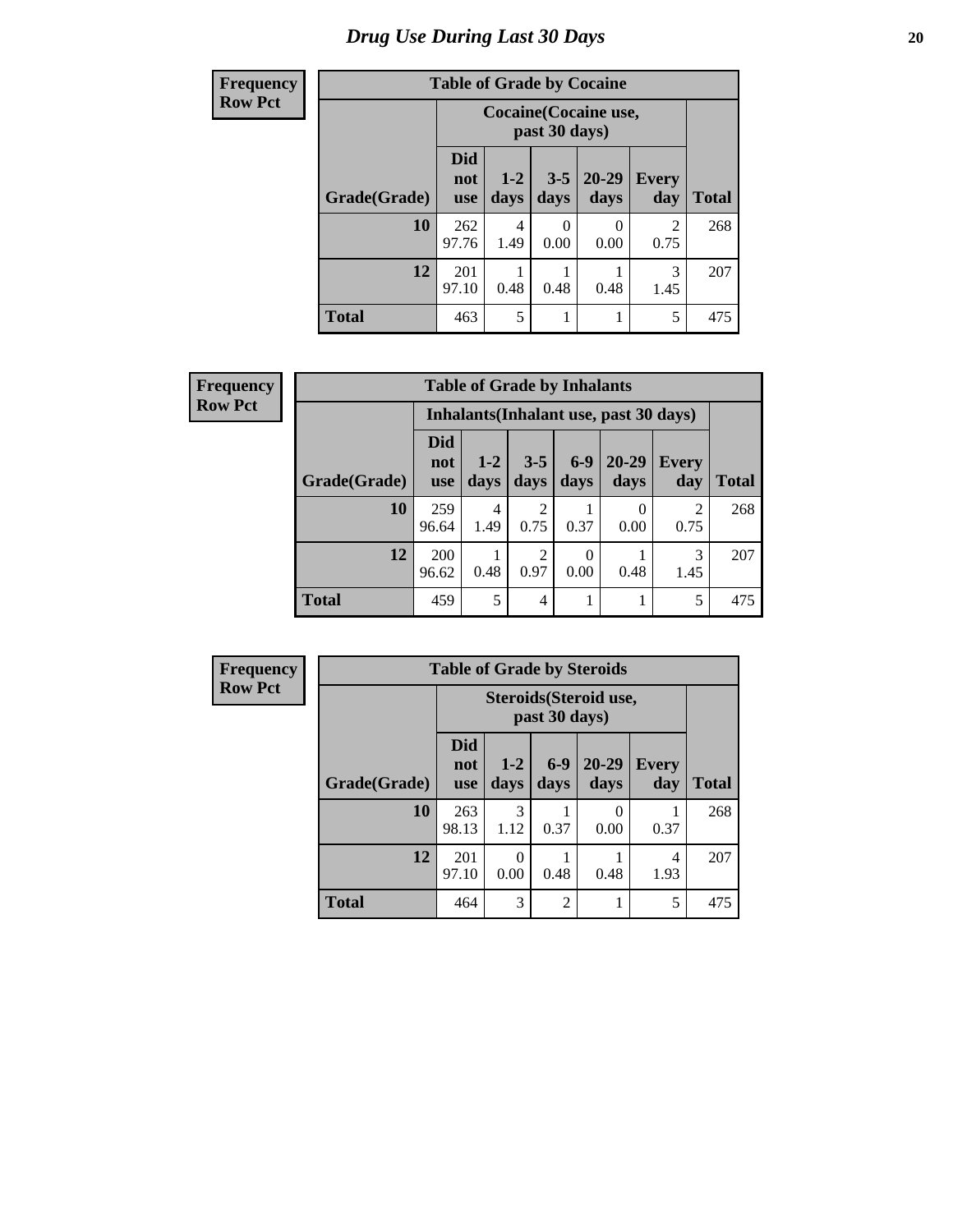#### **Frequency Row Pct Table of Grade by Ecstasy Grade(Grade) Ecstasy(Ecstasy use, past 30 days) Total Did not use 1-2 days 10-19 days 20-29 days Every day 10** 263 98.13 1 0.37 2 0.75 2 0.75 0 0.00 268 **12** 202 97.58 0 0.00 0 0.00 2 0.97 3 1.45 207 **Total** | 465 | 1 | 2 | 4 | 3 | 475

| <b>Frequency</b> |              | <b>Table of Grade by Meth</b> |               |                 |                                            |                     |              |  |
|------------------|--------------|-------------------------------|---------------|-----------------|--------------------------------------------|---------------------|--------------|--|
| <b>Row Pct</b>   |              |                               |               |                 | Meth(Methamphetamine use,<br>past 30 days) |                     |              |  |
|                  | Grade(Grade) | <b>Did</b><br>not<br>use      | $1-2$<br>days | $6 - 9$<br>days | $20 - 29$<br>days                          | <b>Every</b><br>day | <b>Total</b> |  |
|                  | 10           | 266<br>99.25                  | 0.37          | 0.37            | 0<br>0.00                                  | $\Omega$<br>0.00    | 268          |  |
|                  | 12           | 202<br>97.58                  | 0.00          | 0<br>0.00       | 0.48                                       | 4<br>1.93           | 207          |  |
|                  | <b>Total</b> | 468                           |               |                 |                                            | 4                   | 475          |  |

| <b>Frequency</b> | <b>Table of Grade by Hallucinogens</b> |                                 |                 |                  |                                                   |                   |                     |              |
|------------------|----------------------------------------|---------------------------------|-----------------|------------------|---------------------------------------------------|-------------------|---------------------|--------------|
| <b>Row Pct</b>   |                                        |                                 |                 |                  | Hallucinogens (Hallucinogen use,<br>past 30 days) |                   |                     |              |
|                  | Grade(Grade)                           | <b>Did</b><br>not<br><b>use</b> | $1 - 2$<br>days | $6-9$<br>days    | $10-19$<br>days                                   | $20 - 29$<br>days | <b>Every</b><br>day | <b>Total</b> |
|                  | 10                                     | 263<br>98.13                    | 3<br>1.12       | $\Omega$<br>0.00 | 0.37                                              | 0.00              | 0.37                | 268          |
|                  | 12                                     | 200<br>96.62                    | 0.48            | 0.48             | $\Omega$<br>0.00                                  | 0.48              | 4<br>1.93           | 207          |
|                  | <b>Total</b>                           | 463                             | 4               |                  |                                                   |                   | 5                   | 475          |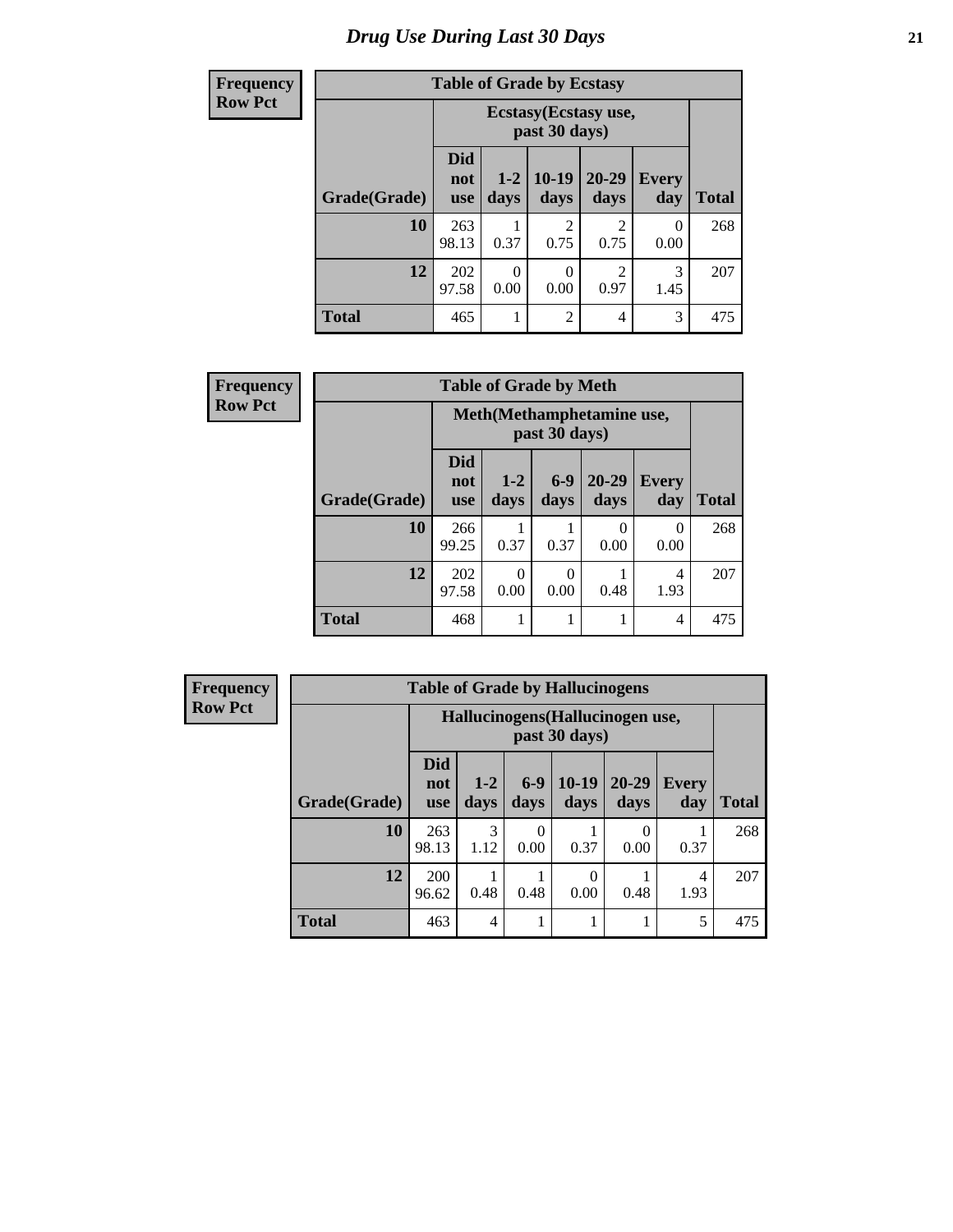#### **Frequency Row Pct**

| <b>Table of Grade by Prescription</b> |                                 |                                                                                |                 |                |                 |                   |              |       |  |  |  |
|---------------------------------------|---------------------------------|--------------------------------------------------------------------------------|-----------------|----------------|-----------------|-------------------|--------------|-------|--|--|--|
|                                       |                                 | <b>Prescription</b> (Prescription drugs not<br>prescribed to me, past 30 days) |                 |                |                 |                   |              |       |  |  |  |
| Grade(Grade)                          | <b>Did</b><br>not<br><b>use</b> | $1 - 2$<br>days                                                                | $3 - 5$<br>days | $6-9$<br>days  | $10-19$<br>days | $20 - 29$<br>days | Every<br>day | Total |  |  |  |
| 10                                    | 245<br>91.42                    | 6<br>2.24                                                                      | 3<br>1.12       | 0<br>0.00      | 3<br>1.12       | 3<br>1.12         | 8<br>2.99    | 268   |  |  |  |
| 12                                    | 182<br>87.92                    | 4<br>1.93                                                                      | 3<br>1.45       | 4<br>1.93      | 3<br>1.45       | 4<br>1.93         | 3.38         | 207   |  |  |  |
| <b>Total</b>                          | 427                             | 10                                                                             | 6               | $\overline{4}$ | 6               | $\mathcal{I}$     | 15           | 475   |  |  |  |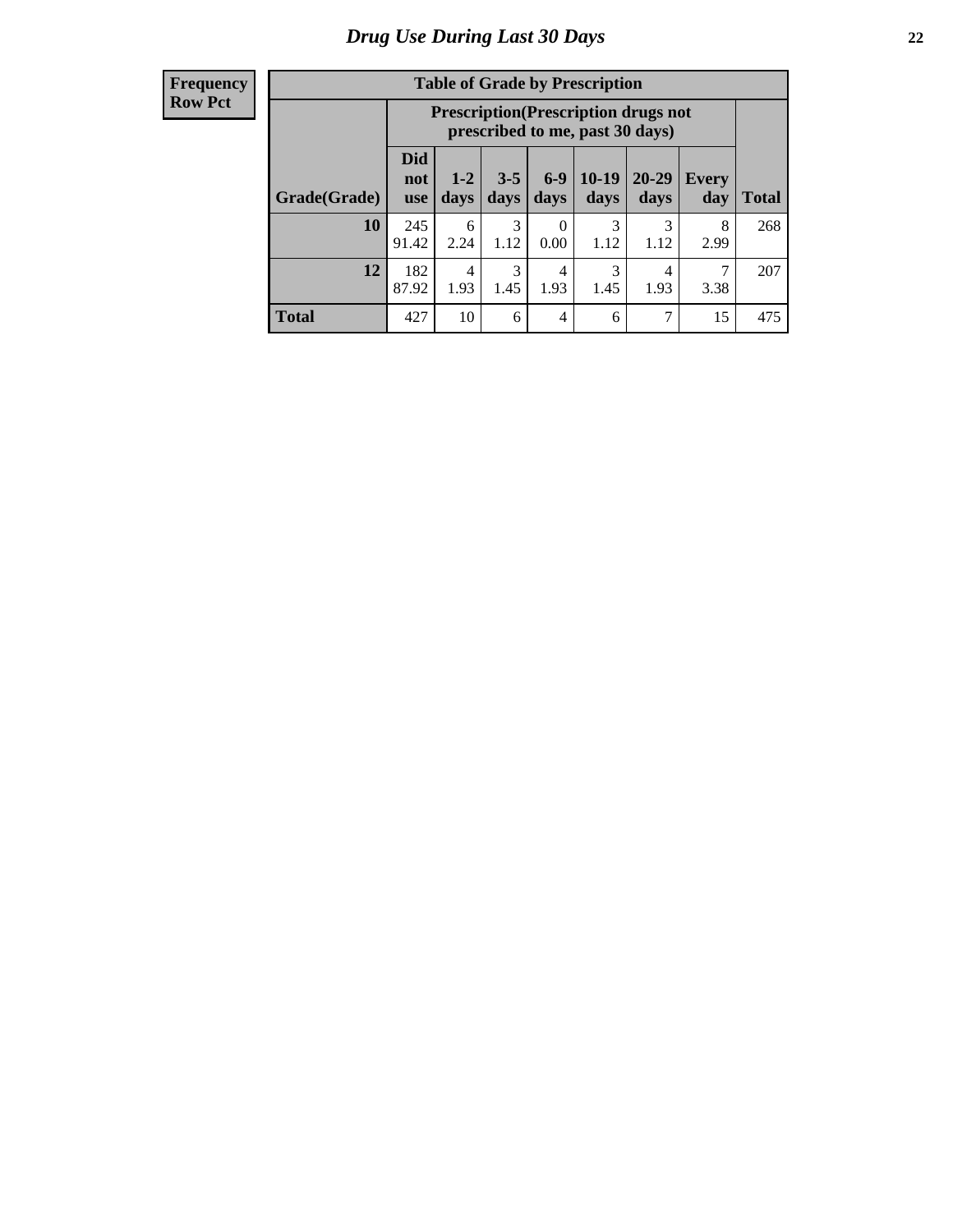| Frequency      | <b>Table of Alcoholease by Grade</b>       |                    |              |              |  |  |  |
|----------------|--------------------------------------------|--------------------|--------------|--------------|--|--|--|
| <b>Col Pct</b> | Alcoholease (It is<br>easy to get alcohol) | Grade(Grade)<br>10 | 12           | <b>Total</b> |  |  |  |
|                | <b>Strongly Agree</b>                      | 93<br>34.70        | 100<br>48.31 | 193          |  |  |  |
|                | <b>Somewhat Agree</b>                      | 101<br>37.69       | 65<br>31.40  | 166          |  |  |  |
|                | <b>Somewhat Disagree</b>                   | 23<br>8.58         | 21<br>10.14  | 44           |  |  |  |
|                | <b>Strongly Disagree</b>                   | 51<br>19.03        | 21<br>10.14  | 72           |  |  |  |
|                | <b>Total</b>                               | 268                | 207          | 475          |  |  |  |

| <b>Frequency</b> |  |
|------------------|--|
| <b>Col Pct</b>   |  |

|                                                         | <b>Table of Cigarettesease by Grade</b> |              |              |  |  |  |  |
|---------------------------------------------------------|-----------------------------------------|--------------|--------------|--|--|--|--|
| Cigarettesease(It is<br>easy to get smoking<br>tobacco) | Grade(Grade)<br>10                      | 12           | <b>Total</b> |  |  |  |  |
| <b>Strongly Agree</b>                                   | 118<br>44.03                            | 129<br>62.32 | 247          |  |  |  |  |
| <b>Somewhat Agree</b>                                   | 71<br>26.49                             | 49<br>23.67  | 120          |  |  |  |  |
| <b>Somewhat Disagree</b>                                | 23<br>8.58                              | 12<br>5.80   | 35           |  |  |  |  |
| <b>Strongly Disagree</b>                                | 56<br>20.90                             | 17<br>8.21   | 73           |  |  |  |  |
| <b>Total</b>                                            | 268                                     | 207          | 475          |  |  |  |  |

| Frequency      | <b>Table of Smokelessease by Grade</b>                         |                    |              |              |
|----------------|----------------------------------------------------------------|--------------------|--------------|--------------|
| <b>Col Pct</b> | <b>Smokelessease</b> (It is<br>easy to get chewing<br>tobacco) | Grade(Grade)<br>10 | 12           | <b>Total</b> |
|                | <b>Strongly Agree</b>                                          | 127<br>47.39       | 134<br>64.73 | 261          |
|                | <b>Somewhat Agree</b>                                          | 53<br>19.78        | 40<br>19.32  | 93           |
|                | <b>Somewhat Disagree</b>                                       | 17<br>6.34         | 10<br>4.83   | 27           |
|                | <b>Strongly Disagree</b>                                       | 71<br>26.49        | 23<br>11.11  | 94           |
|                | <b>Total</b>                                                   | 268                | 207          | 475          |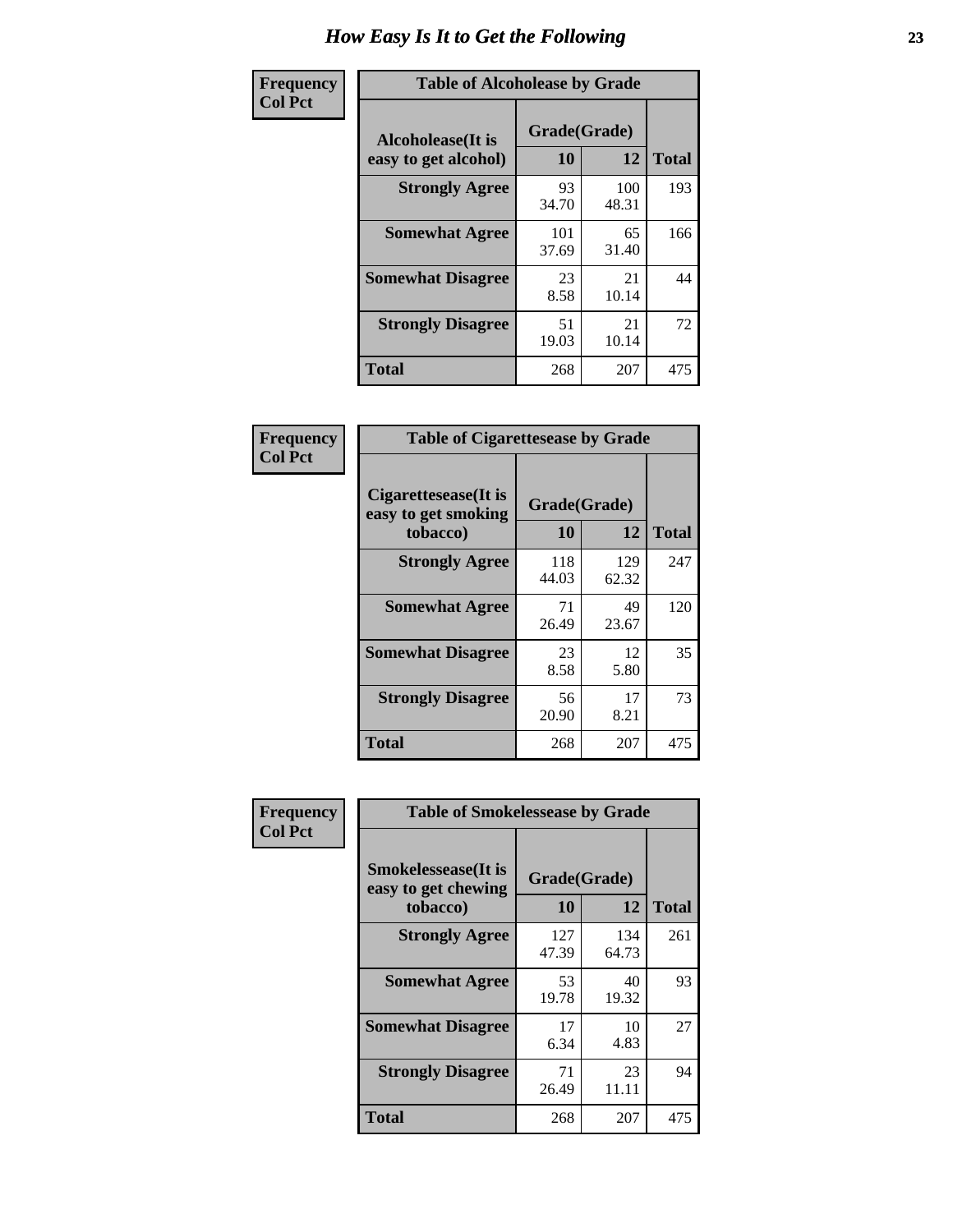| Frequency      | <b>Table of Marijuanaease by Grade</b>           |                    |             |              |
|----------------|--------------------------------------------------|--------------------|-------------|--------------|
| <b>Col Pct</b> | Marijuanaease(It is<br>easy to get<br>marijuana) | Grade(Grade)<br>10 | 12          | <b>Total</b> |
|                | <b>Strongly Agree</b>                            | 106<br>39.55       | 95<br>45.89 | 201          |
|                | <b>Somewhat Agree</b>                            | 73<br>27.24        | 59<br>28.50 | 132          |
|                | <b>Somewhat Disagree</b>                         | 30<br>11.19        | 18<br>8.70  | 48           |
|                | <b>Strongly Disagree</b>                         | 59<br>22.01        | 35<br>16.91 | 94           |
|                | <b>Total</b>                                     | 268                | 207         | 475          |

|                                                   | <b>Table of Cocaineease by Grade</b> |              |     |  |  |  |  |  |  |  |  |  |  |
|---------------------------------------------------|--------------------------------------|--------------|-----|--|--|--|--|--|--|--|--|--|--|
| <b>Cocaineease</b> (It is<br>easy to get cocaine) | Grade(Grade)<br>10                   | <b>Total</b> |     |  |  |  |  |  |  |  |  |  |  |
| <b>Strongly Agree</b>                             | 33<br>12.31                          | 35<br>16.91  | 68  |  |  |  |  |  |  |  |  |  |  |
| <b>Somewhat Agree</b>                             | 50<br>18.66                          | 46<br>22.22  | 96  |  |  |  |  |  |  |  |  |  |  |
| <b>Somewhat Disagree</b>                          | 52<br>19.40                          | 57<br>27.54  | 109 |  |  |  |  |  |  |  |  |  |  |
| <b>Strongly Disagree</b>                          | 133<br>49.63                         | 69<br>33.33  | 202 |  |  |  |  |  |  |  |  |  |  |
| <b>Total</b>                                      | 268                                  | 207          | 475 |  |  |  |  |  |  |  |  |  |  |

| Frequency      | <b>Table of Inhalantsease by Grade</b>                   |                    |             |              |  |  |  |  |  |  |  |  |  |
|----------------|----------------------------------------------------------|--------------------|-------------|--------------|--|--|--|--|--|--|--|--|--|
| <b>Col Pct</b> | <b>Inhalantsease</b> (It is<br>easy to get<br>inhalants) | Grade(Grade)<br>10 | 12          | <b>Total</b> |  |  |  |  |  |  |  |  |  |
|                | <b>Strongly Agree</b>                                    | 89<br>33.21        | 80<br>38.65 | 169          |  |  |  |  |  |  |  |  |  |
|                | <b>Somewhat Agree</b>                                    | 45<br>16.79        | 35<br>16.91 | 80           |  |  |  |  |  |  |  |  |  |
|                | <b>Somewhat Disagree</b>                                 | 36<br>13.43        | 32<br>15.46 | 68           |  |  |  |  |  |  |  |  |  |
|                | <b>Strongly Disagree</b>                                 | 98<br>36.57        | 60<br>28.99 | 158          |  |  |  |  |  |  |  |  |  |
|                | <b>Total</b>                                             | 268                | 207         | 475          |  |  |  |  |  |  |  |  |  |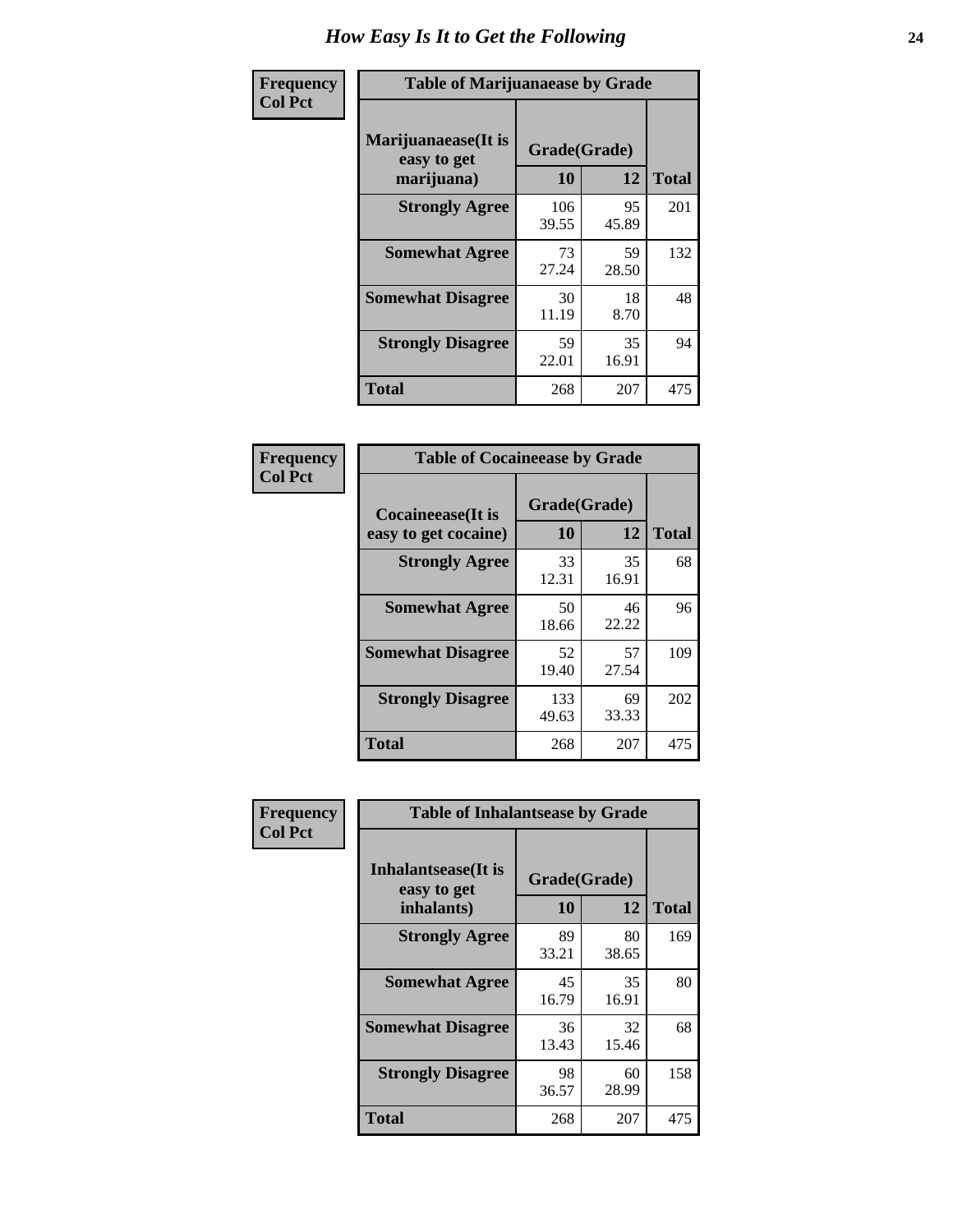| Frequency      | <b>Table of Steroidsease by Grade</b>               |                    |             |              |
|----------------|-----------------------------------------------------|--------------------|-------------|--------------|
| <b>Col Pct</b> | <b>Steroidsease</b> (It is<br>easy to get steroids) | Grade(Grade)<br>10 | 12          | <b>Total</b> |
|                | <b>Strongly Agree</b>                               | 43<br>16.04        | 43<br>20.77 | 86           |
|                | <b>Somewhat Agree</b>                               | 52<br>19.40        | 51<br>24.64 | 103          |
|                | <b>Somewhat Disagree</b>                            | 50<br>18.66        | 43<br>20.77 | 93           |
|                | <b>Strongly Disagree</b>                            | 123<br>45.90       | 70<br>33.82 | 193          |
|                | <b>Total</b>                                        | 268                | 207         | 475          |

| Frequency      | <b>Table of Ecstasyease by Grade</b>              |                    |             |              |  |  |
|----------------|---------------------------------------------------|--------------------|-------------|--------------|--|--|
| <b>Col Pct</b> | <b>Ecstasyease</b> (It is<br>easy to get ecstasy) | Grade(Grade)<br>10 | 12          | <b>Total</b> |  |  |
|                | <b>Strongly Agree</b>                             | 42<br>15.67        | 46<br>22.22 | 88           |  |  |
|                | <b>Somewhat Agree</b>                             | 51<br>19.03        | 42<br>20.29 | 93           |  |  |
|                | <b>Somewhat Disagree</b>                          | 46<br>17.16        | 51<br>24.64 | 97           |  |  |
|                | <b>Strongly Disagree</b>                          | 129<br>48.13       | 68<br>32.85 | 197          |  |  |
|                | Total                                             | 268                | 207         | 475          |  |  |

| Frequency      | <b>Table of Methease by Grade</b>                          |                    |              |     |
|----------------|------------------------------------------------------------|--------------------|--------------|-----|
| <b>Col Pct</b> | <b>Methease</b> (It is easy<br>to get<br>methamphetamines) | Grade(Grade)<br>10 | <b>Total</b> |     |
|                | <b>Strongly Agree</b>                                      | 40<br>14.93        | 47<br>22.71  | 87  |
|                | <b>Somewhat Agree</b>                                      | 47<br>17.54        | 40<br>19.32  | 87  |
|                | <b>Somewhat Disagree</b>                                   | 45<br>16.79        | 34<br>16.43  | 79  |
|                | <b>Strongly Disagree</b>                                   | 136<br>50.75       | 86<br>41.55  | 222 |
|                | Total                                                      | 268                | 207          | 475 |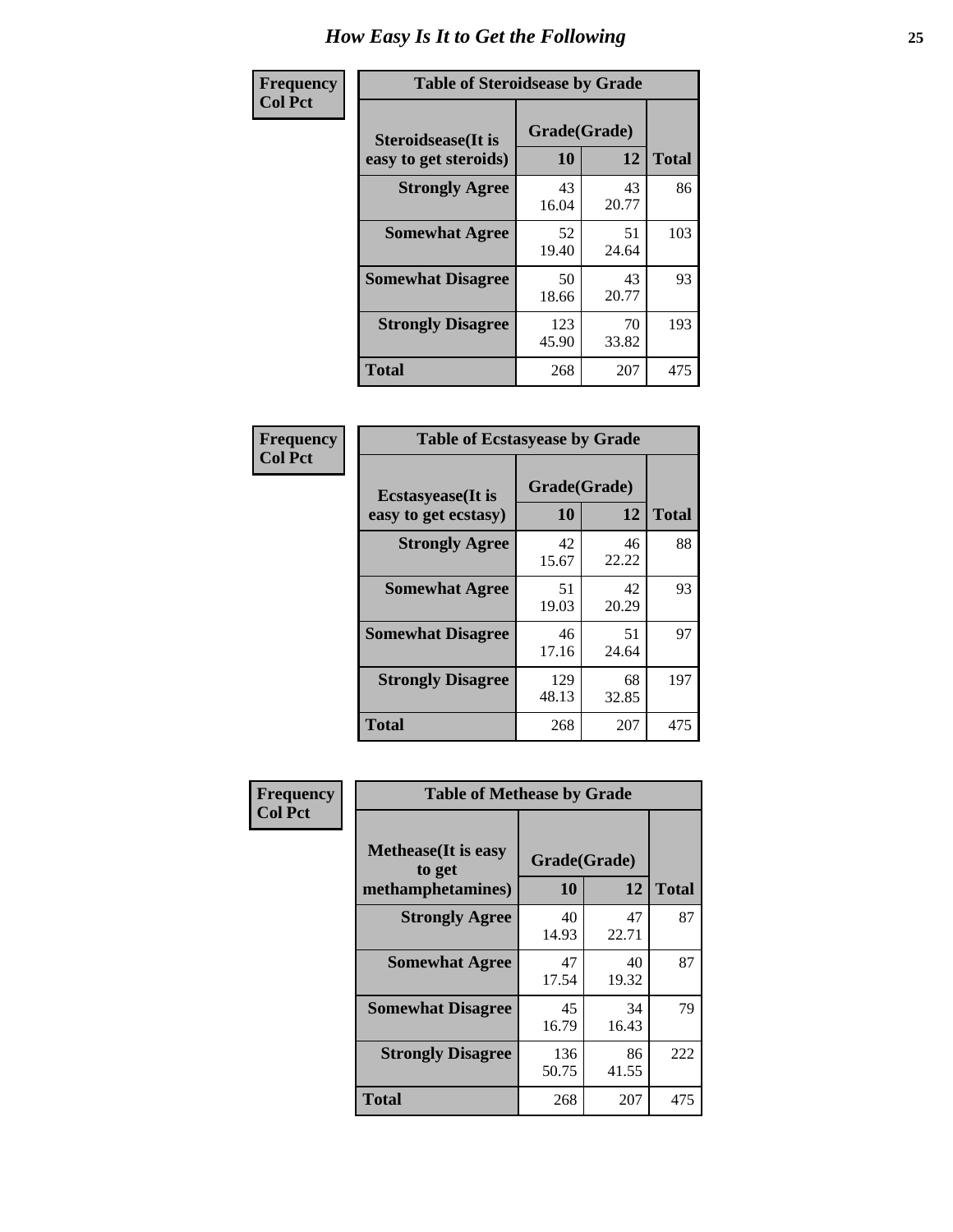| <b>Frequency</b> | <b>Table of Hallucinogensease by Grade</b>               |                    |             |              |
|------------------|----------------------------------------------------------|--------------------|-------------|--------------|
| <b>Col Pct</b>   | Hallucinogensease(It<br>is easy to get<br>hallucinogens) | Grade(Grade)<br>10 | 12          | <b>Total</b> |
|                  | <b>Strongly Agree</b>                                    | 39<br>14.55        | 40<br>19.32 | 79           |
|                  | <b>Somewhat Agree</b>                                    | 44<br>16.42        | 41<br>19.81 | 85           |
|                  | <b>Somewhat Disagree</b>                                 | 53<br>19.78        | 41<br>19.81 | 94           |
|                  | <b>Strongly Disagree</b>                                 | 132<br>49.25       | 85<br>41.06 | 217          |
|                  | <b>Total</b>                                             | 268                | 207         | 475          |

| Frequency<br>  Col Pct |
|------------------------|
|                        |

| <b>Table of Prescriptionease by Grade</b>                                                |              |              |              |  |  |  |  |
|------------------------------------------------------------------------------------------|--------------|--------------|--------------|--|--|--|--|
| <b>Prescriptionease</b> (It<br>is easy to get<br>prescription drugs<br>not prescribed to |              | Grade(Grade) |              |  |  |  |  |
| me)                                                                                      | 10           | 12           | <b>Total</b> |  |  |  |  |
| <b>Strongly Agree</b>                                                                    | 110<br>41.04 | 92<br>44.44  | 202          |  |  |  |  |
| <b>Somewhat Agree</b>                                                                    | 47<br>17.54  | 53<br>25.60  | 100          |  |  |  |  |
| <b>Somewhat Disagree</b>                                                                 | 24<br>8.96   | 20<br>9.66   | 44           |  |  |  |  |
| <b>Strongly Disagree</b>                                                                 | 87<br>32.46  | 42<br>20.29  | 129          |  |  |  |  |
| <b>Total</b>                                                                             | 268          | 207          | 475          |  |  |  |  |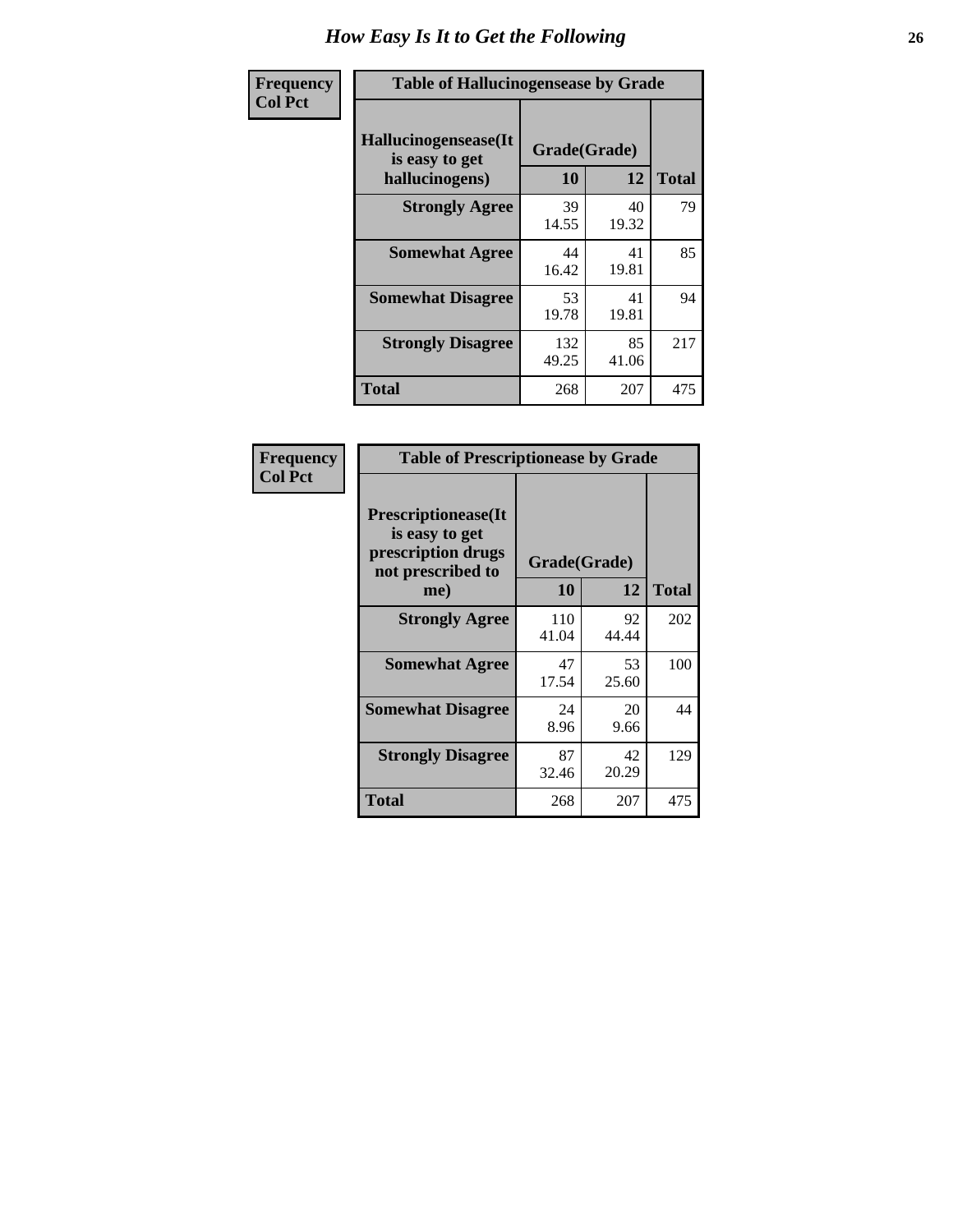*Age at Onset of Use* **27** *Results for "Age at Onset of Use" questions exclude students who said they did not use that substance*

| Frequency      |              |                        |                        |           |           |                                |             | <b>Table of Grade by Alcoholinit</b>             |             |             |             |                       |              |
|----------------|--------------|------------------------|------------------------|-----------|-----------|--------------------------------|-------------|--------------------------------------------------|-------------|-------------|-------------|-----------------------|--------------|
| <b>Row Pct</b> |              |                        |                        |           |           |                                |             | Alcoholinit (I started using alcohol when I was) |             |             |             |                       |              |
|                | Grade(Grade) | <b>8 or</b><br>younger | 9                      | <b>10</b> | 11        | <b>12</b>                      | 13          | 14                                               | 15          | <b>16</b>   | 17          | <b>18 or</b><br>older | <b>Total</b> |
|                | 10           | 11<br>8.46             | 0.77                   | 7<br>5.38 | 5<br>3.85 | 17<br>13.08                    | 18<br>13.85 | 34<br>26.15                                      | 27<br>20.77 | 2.31        | 0.77        | 6<br>4.62             | 130          |
|                | 12           | $\mathcal{I}$<br>5.93  | $\overline{2}$<br>1.69 | 2<br>1.69 | 4<br>3.39 | 11<br>9.32                     | 11<br>9.32  | 16<br>13.56                                      | 22<br>18.64 | 27<br>22.88 | 12<br>10.17 | 4<br>3.39             | 118          |
|                | <b>Total</b> | 18                     | 3                      | 9         | 9         | 28                             | 29          | 50                                               | 49          | 30          | 13          | 10                    | 248          |
|                |              |                        |                        |           |           | <b>Frequency Missing = 227</b> |             |                                                  |             |             |             |                       |              |

| <b>Frequency</b> | <b>Table of Grade by Cigarettesinit</b> |                        |           |                 |           |            |                           |             |                  |                                                       |           |                       |              |
|------------------|-----------------------------------------|------------------------|-----------|-----------------|-----------|------------|---------------------------|-------------|------------------|-------------------------------------------------------|-----------|-----------------------|--------------|
| <b>Row Pct</b>   |                                         |                        |           |                 |           |            |                           |             |                  | Cigarettesinit (I started smoking tobacco when I was) |           |                       |              |
|                  | Grade(Grade)                            | <b>8</b> or<br>younger | 9         | 10 <sup>1</sup> | 11        | 12         | 13                        | 14          | 15 <sup>15</sup> | 16                                                    | 17        | <b>18 or</b><br>older | <b>Total</b> |
|                  | 10                                      | 4<br>5.63              | 3<br>4.23 | 4<br>5.63       | 3<br>4.23 | 6<br>8.45  | 10<br>14.08               | 17<br>23.94 | 20<br>28.17      | 2<br>2.82                                             | 1.41      | 1.41                  | 71           |
|                  | 12                                      | 5<br>7.46              | .49       | 3<br>4.48       | 3<br>4.48 | 8<br>11.94 | $\mathcal{I}$<br>10.45    | Q<br>13.43  | 9<br>13.43       | 14<br>20.90                                           | 4<br>5.97 | 5.97                  | 67           |
|                  | <b>Total</b>                            | 9                      | 4         | 7               | 6         | 14         | 17                        | 26          | 29               | 16                                                    | 5         |                       | 138          |
|                  |                                         |                        |           |                 |           |            | Frequency Missing $= 337$ |             |                  |                                                       |           |                       |              |

**Frequency Row Pct**

| <b>Table of Grade by Smokelessinit</b> |                 |           |                               |                |                                                      |            |            |             |                        |                  |                       |              |  |
|----------------------------------------|-----------------|-----------|-------------------------------|----------------|------------------------------------------------------|------------|------------|-------------|------------------------|------------------|-----------------------|--------------|--|
|                                        |                 |           |                               |                | Smokelessinit (I started chewing tobacco when I was) |            |            |             |                        |                  |                       |              |  |
| Grade(Grade)                           | 8 or<br>younger | 9         | 10                            | 11             | 12                                                   | 13         | 14         | 15          | 16                     | 17               | <b>18 or</b><br>older | <b>Total</b> |  |
| <b>10</b>                              | 3<br>7.69       | 2<br>5.13 | 2.56                          | 2.56           | $\theta$<br>0.00                                     | 3<br>7.69  | 8<br>20.51 | 18<br>46.15 | 2.56                   | $\theta$<br>0.00 | 2<br>5.13             | 39           |  |
| 12                                     | 3<br>9.09       | 3.03      | $\theta$<br>0.00 <sub>1</sub> | 3.03           | 4<br>12.12                                           | 6<br>18.18 | 6<br>18.18 | ⇁<br>21.21  | $\overline{2}$<br>6.06 | 2<br>6.06        | 3.03                  | 33           |  |
| <b>Total</b>                           | 6               | 3         |                               | $\overline{2}$ | 4                                                    | 9          | 14         | 25          | 3                      | 2                | 3                     | 72           |  |
|                                        |                 |           |                               |                | Frequency Missing $= 403$                            |            |            |             |                        |                  |                       |              |  |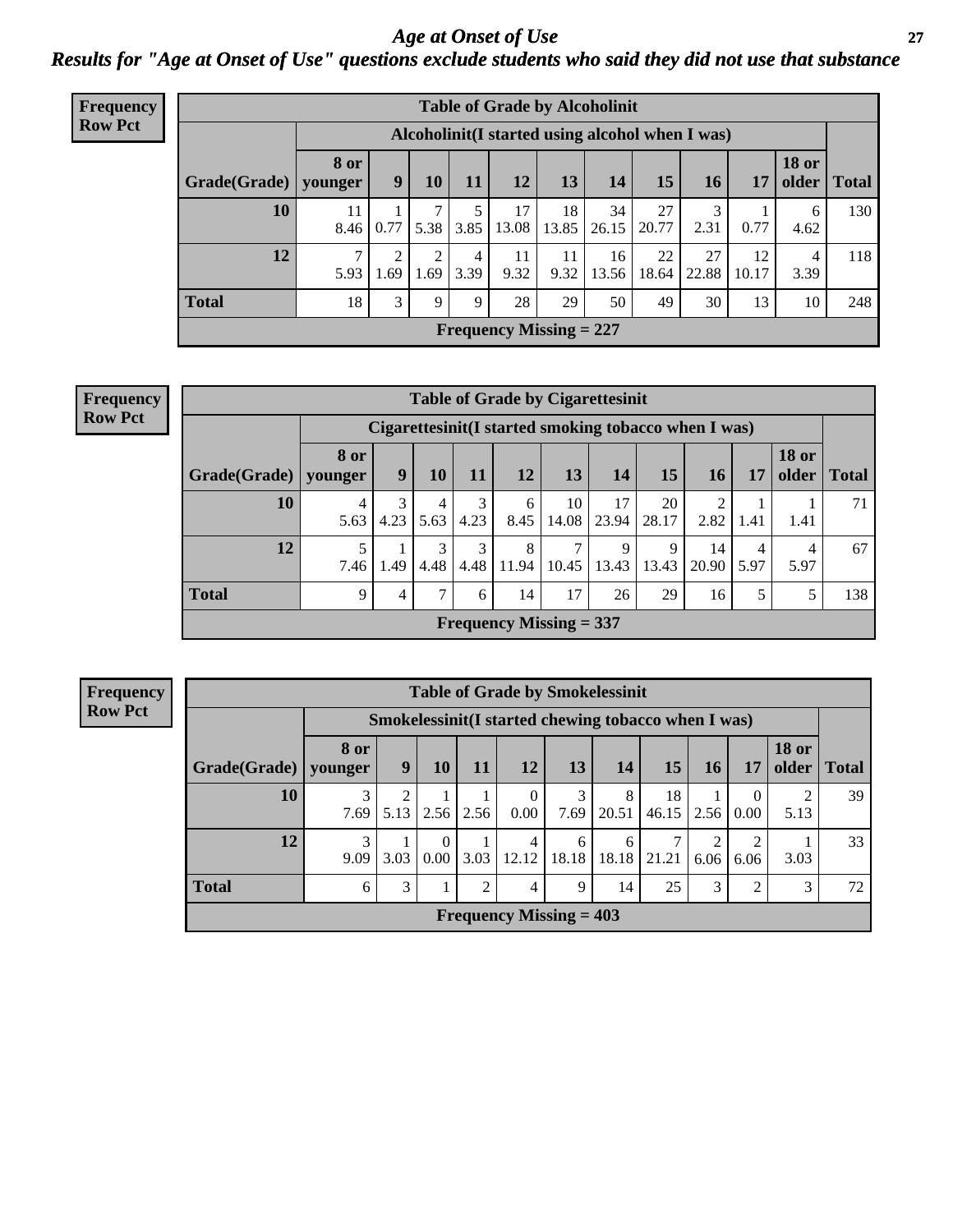#### *Age at Onset of Use* **28**

*Results for "Age at Onset of Use" questions exclude students who said they did not use that substance*

| <b>Frequency</b> |              |                        |                        |           |           |           |                           | <b>Table of Grade by Marijuanainit</b>               |             |             |            |                                |              |
|------------------|--------------|------------------------|------------------------|-----------|-----------|-----------|---------------------------|------------------------------------------------------|-------------|-------------|------------|--------------------------------|--------------|
| <b>Row Pct</b>   |              |                        |                        |           |           |           |                           | Marijuanainit (I started using marijuana when I was) |             |             |            |                                |              |
|                  | Grade(Grade) | <b>8 or</b><br>younger | 9 <sup>°</sup>         | 10        | 11        | 12        | 13                        | 14                                                   | 15          | 16          | 17         | <b>18 or</b><br>$\Omega$ older | <b>Total</b> |
|                  | 10           | 8<br>11.11             | 1.39                   | 2.78      | 4<br>5.56 | 6<br>8.33 | 11<br>15.28               | 21<br>29.17                                          | 14<br>19.44 | 4<br>5.56   | 1.39       | $\Omega$<br>0.00               | 72           |
|                  | 12           | 3<br>4.62              | $\overline{2}$<br>3.08 | 3<br>4.62 | ∍<br>3.08 | 3<br>4.62 | 6<br>9.23                 | 9<br>13.85                                           | 11<br>16.92 | 10<br>15.38 | 9<br>13.85 | 7<br>10.77                     | 65           |
|                  | <b>Total</b> | 11                     | 3                      | 5         | 6         | 9         | 17                        | 30                                                   | 25          | 14          | 10         | 7                              | 137          |
|                  |              |                        |                        |           |           |           | Frequency Missing $=$ 338 |                                                      |             |             |            |                                |              |

| <b>Frequency</b> | <b>Table of Grade by Cocaineinit</b> |                                                              |           |                         |              |  |  |  |  |
|------------------|--------------------------------------|--------------------------------------------------------------|-----------|-------------------------|--------------|--|--|--|--|
| <b>Row Pct</b>   |                                      | <b>Cocaineinit(I started</b><br>using cocaine when I<br>was) |           |                         |              |  |  |  |  |
|                  | Grade(Grade)   younger               | 8 or                                                         | 13        | 15                      | <b>Total</b> |  |  |  |  |
|                  | 10                                   | 33.33                                                        | 0<br>0.00 | $\mathfrak{D}$<br>66.67 | 3            |  |  |  |  |
|                  | 12                                   | $\mathfrak{D}$<br>50.00                                      | 25.00     | 25.00                   | 4            |  |  |  |  |
|                  | <b>Total</b>                         | 3                                                            | 7         |                         |              |  |  |  |  |
|                  |                                      | <b>Frequency Missing = 468</b>                               |           |                         |              |  |  |  |  |

| <b>Frequency</b> |
|------------------|
| <b>Row Pct</b>   |

| <b>Table of Grade by Inhalantsinit</b> |                               |                                                                |                         |                           |       |       |      |   |  |  |
|----------------------------------------|-------------------------------|----------------------------------------------------------------|-------------------------|---------------------------|-------|-------|------|---|--|--|
|                                        |                               | Inhalantsinit (I started using inhalants when<br>I was)        |                         |                           |       |       |      |   |  |  |
| Grade(Grade)                           | 8 or<br>vounger               | 9<br>15 <sup>1</sup><br>13<br>12<br>14<br><b>16</b>            |                         |                           |       |       |      |   |  |  |
| 10                                     | 2<br>25.00                    | $\Omega$<br>0.00                                               | $\overline{2}$<br>25.00 | $\mathfrak{D}$<br>25.00   | 12.50 | 12.50 | 0.00 | 8 |  |  |
| 12                                     | 4<br>36.36                    | 3<br>$\theta$<br>9.09<br>27.27<br>9.09<br>0.00<br>9.09<br>9.09 |                         |                           |       |       |      |   |  |  |
| <b>Total</b>                           | 3<br>5<br>$\overline{2}$<br>6 |                                                                |                         |                           |       |       |      |   |  |  |
|                                        |                               |                                                                |                         | Frequency Missing $= 456$ |       |       |      |   |  |  |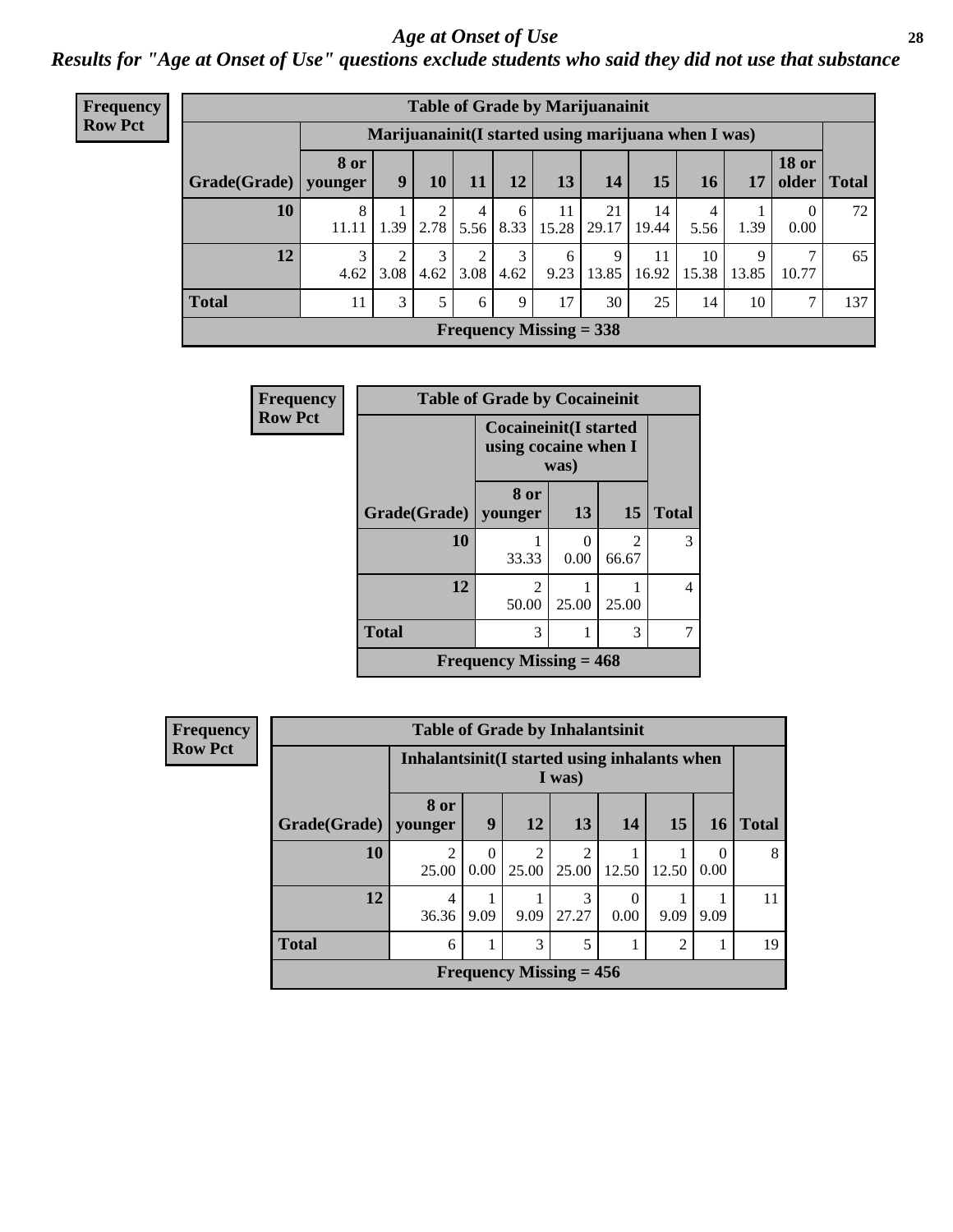#### *Age at Onset of Use* **29**

*Results for "Age at Onset of Use" questions exclude students who said they did not use that substance*

| Frequency      | <b>Table of Grade by Steroidsinit</b> |                           |                                                              |       |           |              |  |  |  |  |
|----------------|---------------------------------------|---------------------------|--------------------------------------------------------------|-------|-----------|--------------|--|--|--|--|
| <b>Row Pct</b> |                                       |                           | <b>Steroidsinit (I started using</b><br>steroids when I was) |       |           |              |  |  |  |  |
|                | Grade(Grade)                          | 8 or<br>vounger           | 14                                                           | 15    | 17        | <b>Total</b> |  |  |  |  |
|                | 10                                    | 2<br>66.67                | $\left( \right)$<br>0.00                                     | 33.33 | 0<br>0.00 | 3            |  |  |  |  |
|                | 12                                    | 20.00                     | 2<br>40.00                                                   | 20.00 | 20.00     | 5            |  |  |  |  |
|                | <b>Total</b>                          | 3                         | 8                                                            |       |           |              |  |  |  |  |
|                |                                       | Frequency Missing $= 467$ |                                                              |       |           |              |  |  |  |  |

| <b>Frequency</b> | <b>Table of Grade by Ecstasyinit</b> |                             |                                                  |                  |                           |                 |           |       |              |  |  |
|------------------|--------------------------------------|-----------------------------|--------------------------------------------------|------------------|---------------------------|-----------------|-----------|-------|--------------|--|--|
| <b>Row Pct</b>   |                                      |                             | Ecstasyinit (I started using ecstasy when I was) |                  |                           |                 |           |       |              |  |  |
|                  | Grade(Grade)   younger               | 8 or                        | <b>11</b>                                        | 12               | 13                        | 15 <sup>7</sup> | <b>16</b> | 17    | <b>Total</b> |  |  |
|                  | 10                                   | 20.00                       | 20.00                                            | $\theta$<br>0.00 | 20.00                     | 20.00           | 20.00     | 0.00  |              |  |  |
|                  | 12                                   | 16.67                       | $\Omega$<br>$0.00^{\circ}$                       | 16.67            | 16.67                     | 16.67           | 16.67     | 16.67 | 6            |  |  |
|                  | <b>Total</b>                         | $\mathcal{D}_{\mathcal{A}}$ |                                                  | 1                | 2                         | $\overline{2}$  | റ         |       | 11           |  |  |
|                  |                                      |                             |                                                  |                  | Frequency Missing $= 464$ |                 |           |       |              |  |  |

| Frequency      | <b>Table of Grade by Methinit</b>                                   |                           |           |       |           |                |  |  |
|----------------|---------------------------------------------------------------------|---------------------------|-----------|-------|-----------|----------------|--|--|
| <b>Row Pct</b> | <b>Methinit</b> (I started using<br>methamphetamines when I<br>was) |                           |           |       |           |                |  |  |
|                | Grade(Grade)                                                        | 8 or<br>vounger           | 11        | 12    | <b>15</b> | <b>Total</b>   |  |  |
|                | 10                                                                  | 50.00                     | 0<br>0.00 | 0.00  | 50.00     | $\overline{c}$ |  |  |
|                | 12                                                                  | 25.00                     | 50.00     | 25.00 | 0.00      | $\overline{4}$ |  |  |
|                | <b>Total</b><br>2<br>2                                              |                           |           |       |           |                |  |  |
|                |                                                                     | Frequency Missing $= 469$ |           |       |           |                |  |  |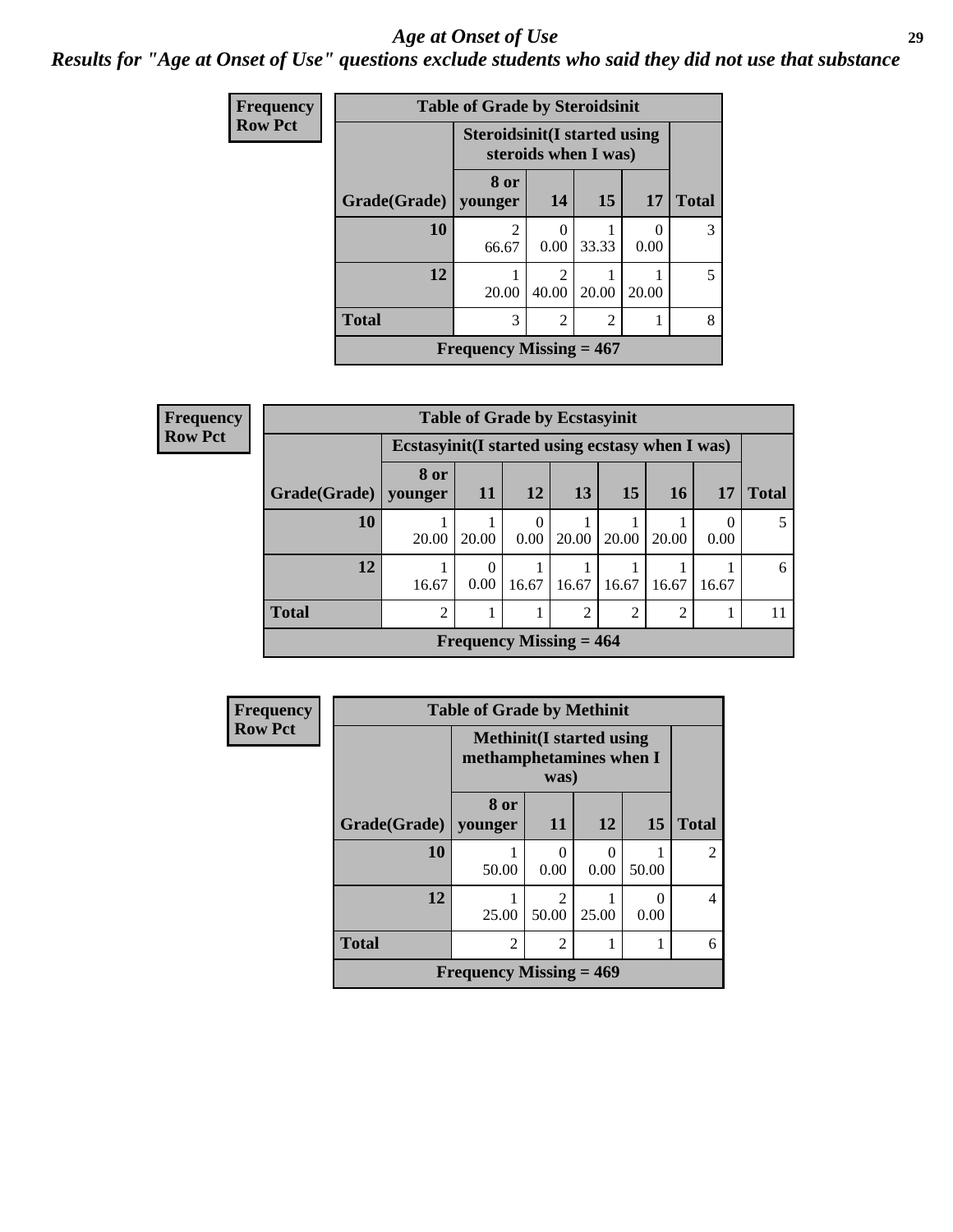#### Age at Onset of Use **30**

### *Results for "Age at Onset of Use" questions exclude students who said they did not use that substance*

| Frequency      | <b>Table of Grade by Hallucinogensinit</b> |                         |                                                                 |                         |       |                  |            |                  |              |  |  |  |
|----------------|--------------------------------------------|-------------------------|-----------------------------------------------------------------|-------------------------|-------|------------------|------------|------------------|--------------|--|--|--|
| <b>Row Pct</b> |                                            |                         | Hallucinogensinit (I started using hallucinogens<br>when I was) |                         |       |                  |            |                  |              |  |  |  |
|                | Grade(Grade)                               | 8 or<br>younger         | <b>11</b>                                                       | 13                      | 14    | 15 <sup>1</sup>  | 16         | 17               | <b>Total</b> |  |  |  |
|                | 10                                         | $\overline{2}$<br>33.33 | 16.67                                                           | 16.67                   | 16.67 | $\Omega$<br>0.00 | 16.67      | $\theta$<br>0.00 | 6            |  |  |  |
|                | 12                                         | 12.50                   | $\Omega$<br>$0.00\,$                                            | $\mathfrak{D}$<br>25.00 | 12.50 | 12.50            | ∍<br>25.00 | 12.50            | 8            |  |  |  |
|                | <b>Total</b>                               | 3                       | 3<br>$\overline{2}$<br>3                                        |                         |       |                  |            |                  |              |  |  |  |
|                |                                            |                         | Frequency Missing $= 461$                                       |                         |       |                  |            |                  |              |  |  |  |

| <b>Frequency</b> |
|------------------|
| <b>Row Pct</b>   |

| <b>Table of Grade by Prescriptioninit</b> |                                                                                                                                           |      |      |      |                           |            |             |           |      |                       |       |
|-------------------------------------------|-------------------------------------------------------------------------------------------------------------------------------------------|------|------|------|---------------------------|------------|-------------|-----------|------|-----------------------|-------|
|                                           | Prescription in it (I started using prescription drugs not<br>prescribed to me when I was)                                                |      |      |      |                           |            |             |           |      |                       |       |
| Grade(Grade)                              | 8 or<br>vounger                                                                                                                           | 9    | 10   | 12   | 13                        | 14         | 15          | 16        | 17   | <b>18 or</b><br>older | Total |
| 10                                        | 13.16                                                                                                                                     | 2.63 | 5.26 | 5.26 | 6<br>15.79                | 7<br>18.42 | 13<br>34.21 | 2<br>5.26 | 0.00 | $\theta$<br>0.00      | 38    |
| 12                                        | 2<br>$\overline{2}$<br>8<br>$\Omega$<br>$\overline{4}$<br>0.00<br>3.70<br>14.81<br>3.70<br>3.70<br>7.41<br>25.93<br>7.41<br>29.63<br>3.70 |      |      |      |                           |            |             |           |      | 27                    |       |
| <b>Total</b>                              | 7<br>3<br>13<br>10<br>9<br>14<br>6                                                                                                        |      |      |      |                           |            |             |           |      | 65                    |       |
|                                           |                                                                                                                                           |      |      |      | Frequency Missing $= 410$ |            |             |           |      |                       |       |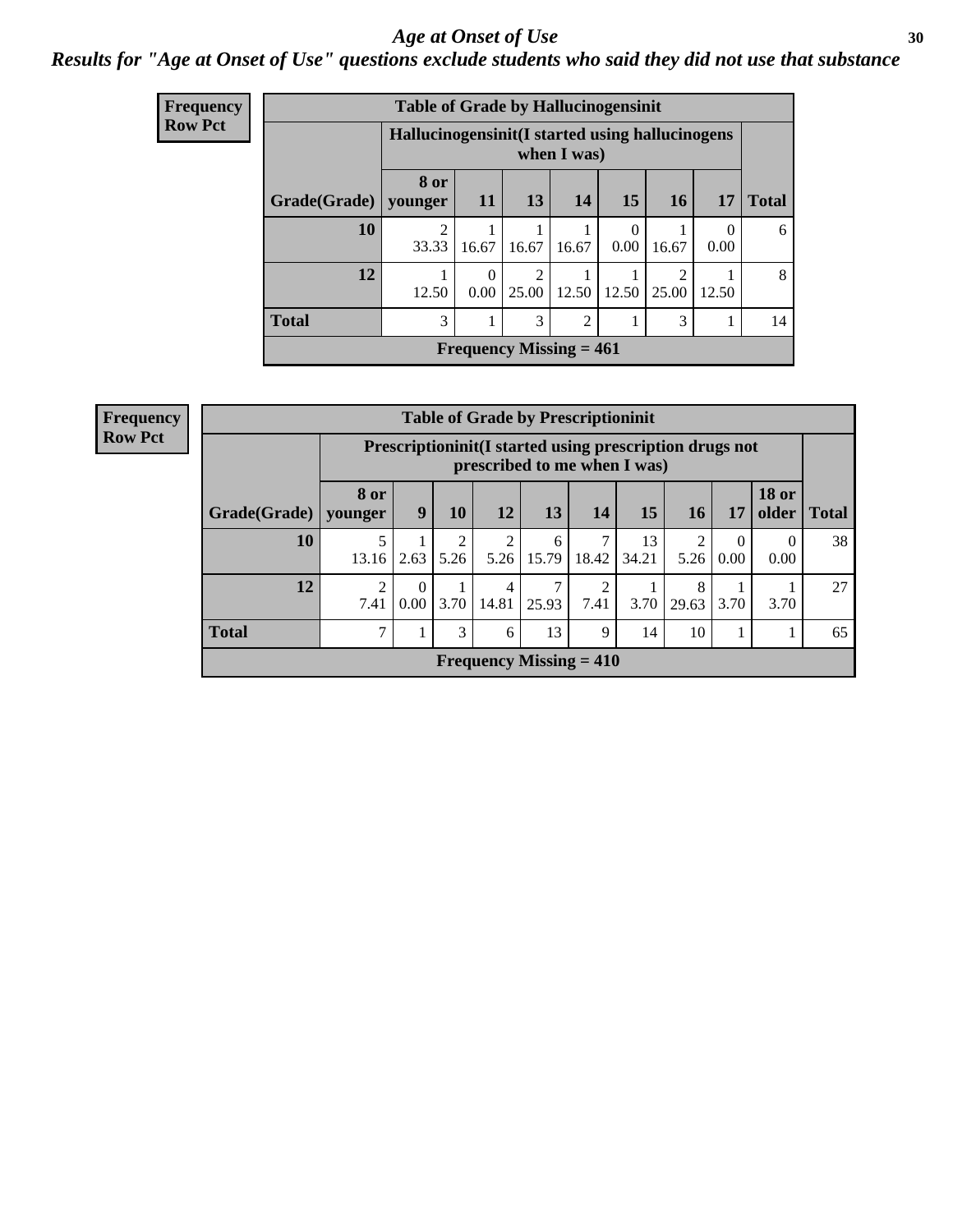| Frequency      | <b>Table of Alcoholharm by Grade</b>          |                    |             |              |  |  |  |  |  |
|----------------|-----------------------------------------------|--------------------|-------------|--------------|--|--|--|--|--|
| <b>Col Pct</b> | Alcoholharm(I<br>think alcohol is<br>harmful) | Grade(Grade)<br>10 | 12          | <b>Total</b> |  |  |  |  |  |
|                | <b>Strongly Agree</b>                         | 126<br>47.01       | 91<br>43.96 | 217          |  |  |  |  |  |
|                | <b>Somewhat Agree</b>                         | 83<br>30.97        | 60<br>28.99 | 143          |  |  |  |  |  |
|                | <b>Somewhat Disagree</b>                      | 30<br>11.19        | 39<br>18.84 | 69           |  |  |  |  |  |
|                | <b>Strongly Disagree</b>                      | 29<br>10.82        | 17<br>8.21  | 46           |  |  |  |  |  |
|                | <b>Total</b>                                  | 268                | 207         | 475          |  |  |  |  |  |

| <b>Table of Cigarettesharm by Grade</b>                  |                    |              |              |  |  |  |  |
|----------------------------------------------------------|--------------------|--------------|--------------|--|--|--|--|
| Cigarettesharm(I<br>think smoking<br>tobacco is harmful) | Grade(Grade)<br>10 | 12           | <b>Total</b> |  |  |  |  |
| <b>Strongly Agree</b>                                    | 199<br>74.25       | 148<br>71.50 | 347          |  |  |  |  |
| <b>Somewhat Agree</b>                                    | 42<br>15.67        | 39<br>18.84  | 81           |  |  |  |  |
| <b>Somewhat Disagree</b>                                 | 12<br>4.48         | 8<br>3.86    | 20           |  |  |  |  |
| <b>Strongly Disagree</b>                                 | 15<br>5.60         | 12<br>5.80   | 27           |  |  |  |  |
| <b>Total</b>                                             | 268                | 207          | 475          |  |  |  |  |

| Frequency      | <b>Table of Smokelessharm by Grade</b>                  |                    |              |              |
|----------------|---------------------------------------------------------|--------------------|--------------|--------------|
| <b>Col Pct</b> | Smokelessharm(I<br>think chewing<br>tobacco is harmful) | Grade(Grade)<br>10 | 12           | <b>Total</b> |
|                | <b>Strongly Agree</b>                                   | 193<br>72.01       | 147<br>71.01 | 340          |
|                | <b>Somewhat Agree</b>                                   | 43<br>16.04        | 41<br>19.81  | 84           |
|                | <b>Somewhat Disagree</b>                                | 14<br>5.22         | 8<br>3.86    | 22           |
|                | <b>Strongly Disagree</b>                                | 18<br>6.72         | 11<br>5.31   | 29           |
|                | <b>Total</b>                                            | 268                | 207          | 475          |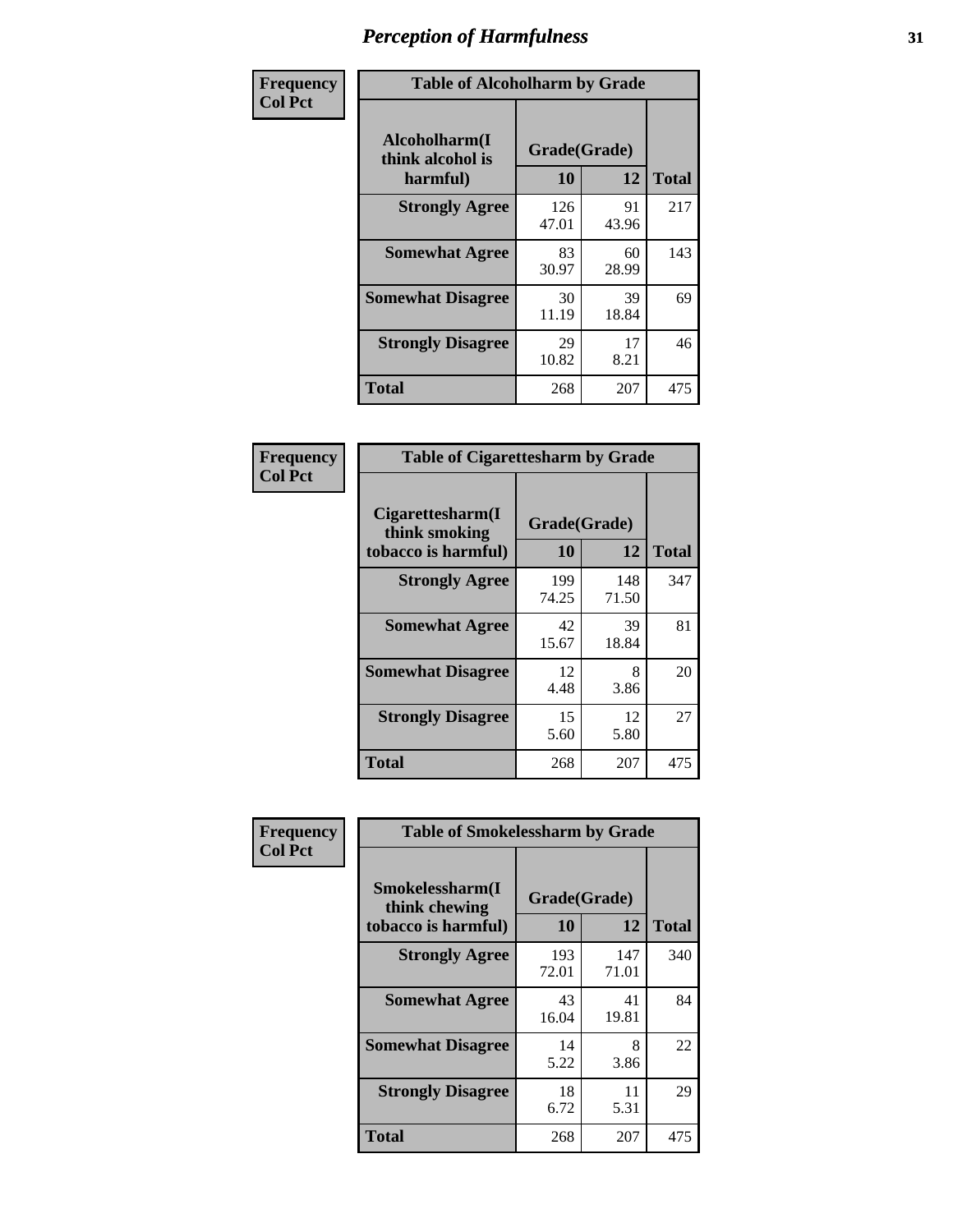| Frequency      | <b>Table of Marijuanaharm by Grade</b>            |                    |              |              |
|----------------|---------------------------------------------------|--------------------|--------------|--------------|
| <b>Col Pct</b> | Marijuanaharm(I<br>think marijuana is<br>harmful) | Grade(Grade)<br>10 | 12           | <b>Total</b> |
|                | <b>Strongly Agree</b>                             | 149<br>55.60       | 112<br>54.11 | 261          |
|                | <b>Somewhat Agree</b>                             | 38<br>14.18        | 26<br>12.56  | 64           |
|                | <b>Somewhat Disagree</b>                          | 24<br>8.96         | 30<br>14.49  | 54           |
|                | <b>Strongly Disagree</b>                          | 57<br>21.27        | 39<br>18.84  | 96           |
|                | <b>Total</b>                                      | 268                | 207          | 475          |

| <b>Table of Cocaineharm by Grade</b>          |                    |              |              |  |
|-----------------------------------------------|--------------------|--------------|--------------|--|
| Cocaineharm(I<br>think cocaine is<br>harmful) | Grade(Grade)<br>10 | 12           | <b>Total</b> |  |
| <b>Strongly Agree</b>                         | 228<br>85.07       | 187<br>90.34 | 415          |  |
| <b>Somewhat Agree</b>                         | 15<br>5.60         | 7<br>3.38    | 22           |  |
| <b>Somewhat Disagree</b>                      | 3<br>1.12          | 3<br>1.45    | 6            |  |
| <b>Strongly Disagree</b>                      | 22<br>8.21         | 10<br>4.83   | 32           |  |
| Total                                         | 268                | 207          | 475          |  |

| Frequency      | <b>Table of Inhalantsharm by Grade</b>              |                           |              |              |
|----------------|-----------------------------------------------------|---------------------------|--------------|--------------|
| <b>Col Pct</b> | Inhalantsharm(I)<br>think inhalants are<br>harmful) | Grade(Grade)<br><b>10</b> | 12           | <b>Total</b> |
|                | <b>Strongly Agree</b>                               | 219<br>81.72              | 178<br>85.99 | 397          |
|                | <b>Somewhat Agree</b>                               | 23<br>8.58                | 14<br>6.76   | 37           |
|                | <b>Somewhat Disagree</b>                            | 4<br>1.49                 | 5<br>2.42    | 9            |
|                | <b>Strongly Disagree</b>                            | 22<br>8.21                | 10<br>4.83   | 32           |
|                | <b>Total</b>                                        | 268                       | 207          | 475          |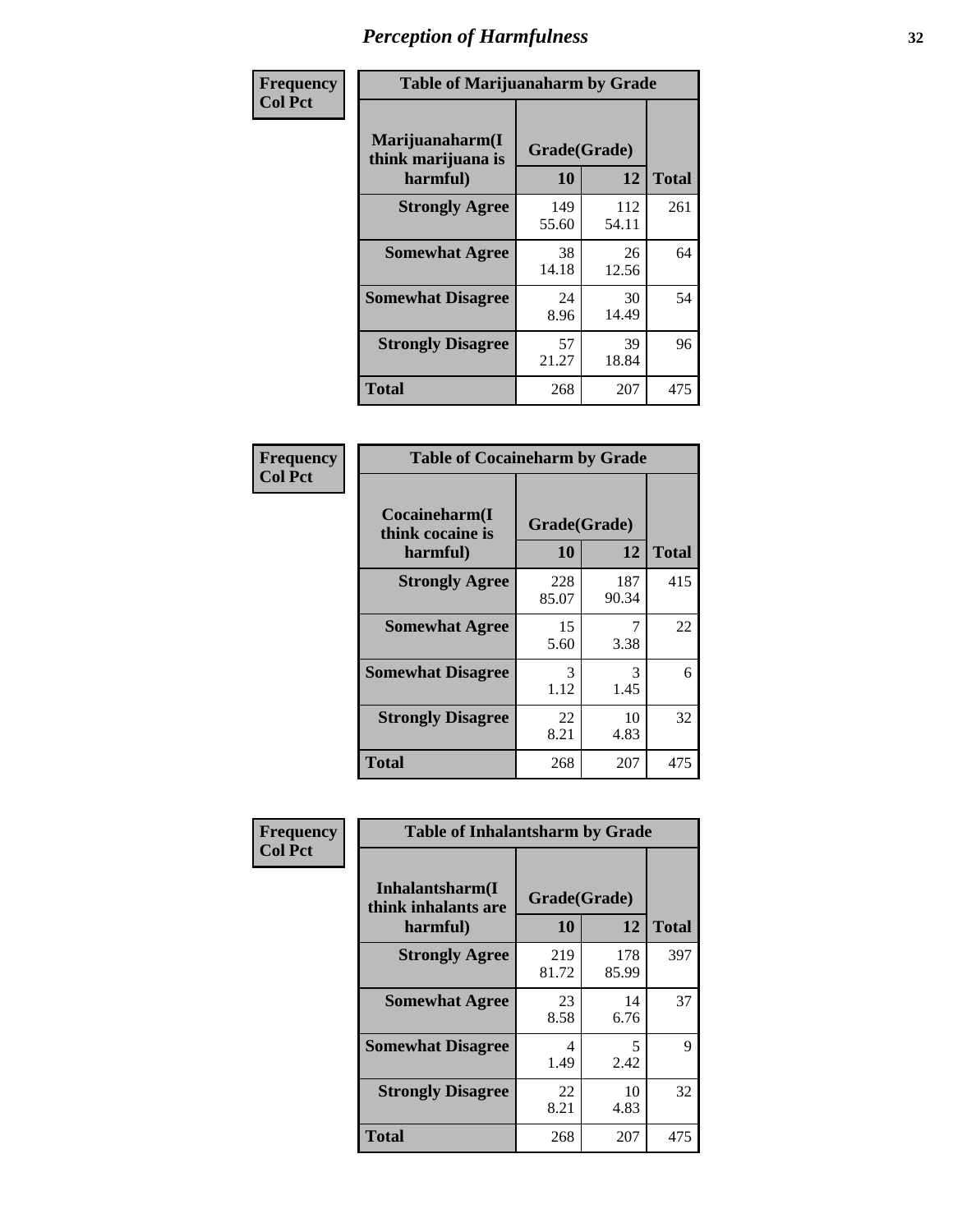| Frequency      | <b>Table of Steroidsharm by Grade</b>            |                    |              |              |
|----------------|--------------------------------------------------|--------------------|--------------|--------------|
| <b>Col Pct</b> | Steroidsharm(I<br>think steroids are<br>harmful) | Grade(Grade)<br>10 | 12           | <b>Total</b> |
|                | <b>Strongly Agree</b>                            | 216<br>80.60       | 159<br>76.81 | 375          |
|                | <b>Somewhat Agree</b>                            | 21<br>7.84         | 29<br>14.01  | 50           |
|                | <b>Somewhat Disagree</b>                         | 6<br>2.24          | 7<br>3.38    | 13           |
|                | <b>Strongly Disagree</b>                         | 25<br>9.33         | 12<br>5.80   | 37           |
|                | <b>Total</b>                                     | 268                | 207          | 475          |

| <b>Table of Ecstasyharm by Grade</b>          |                    |              |     |  |  |
|-----------------------------------------------|--------------------|--------------|-----|--|--|
| Ecstasyharm(I<br>think ecstasy is<br>harmful) | Grade(Grade)<br>10 | <b>Total</b> |     |  |  |
| <b>Strongly Agree</b>                         | 213<br>79.48       | 176<br>85.02 | 389 |  |  |
| <b>Somewhat Agree</b>                         | 23<br>8.58         | 16<br>7.73   | 39  |  |  |
| <b>Somewhat Disagree</b>                      | 5<br>1.87          | 4<br>1.93    | 9   |  |  |
| <b>Strongly Disagree</b>                      | 27<br>10.07        | 11<br>5.31   | 38  |  |  |
| <b>Total</b>                                  | 268                | 207          | 475 |  |  |

| Frequency      | <b>Table of Methharm by Grade</b>                            |                           |              |              |
|----------------|--------------------------------------------------------------|---------------------------|--------------|--------------|
| <b>Col Pct</b> | <b>Methharm</b> (I think<br>methamphetamines<br>are harmful) | Grade(Grade)<br><b>10</b> | 12           | <b>Total</b> |
|                | <b>Strongly Agree</b>                                        | 232<br>86.57              | 187<br>90.34 | 419          |
|                | <b>Somewhat Agree</b>                                        | 10<br>3.73                | 6<br>2.90    | 16           |
|                | <b>Somewhat Disagree</b>                                     | 3<br>1.12                 | 3<br>1.45    | 6            |
|                | <b>Strongly Disagree</b>                                     | 23<br>8.58                | 11<br>5.31   | 34           |
|                | <b>Total</b>                                                 | 268                       | 207          | 475          |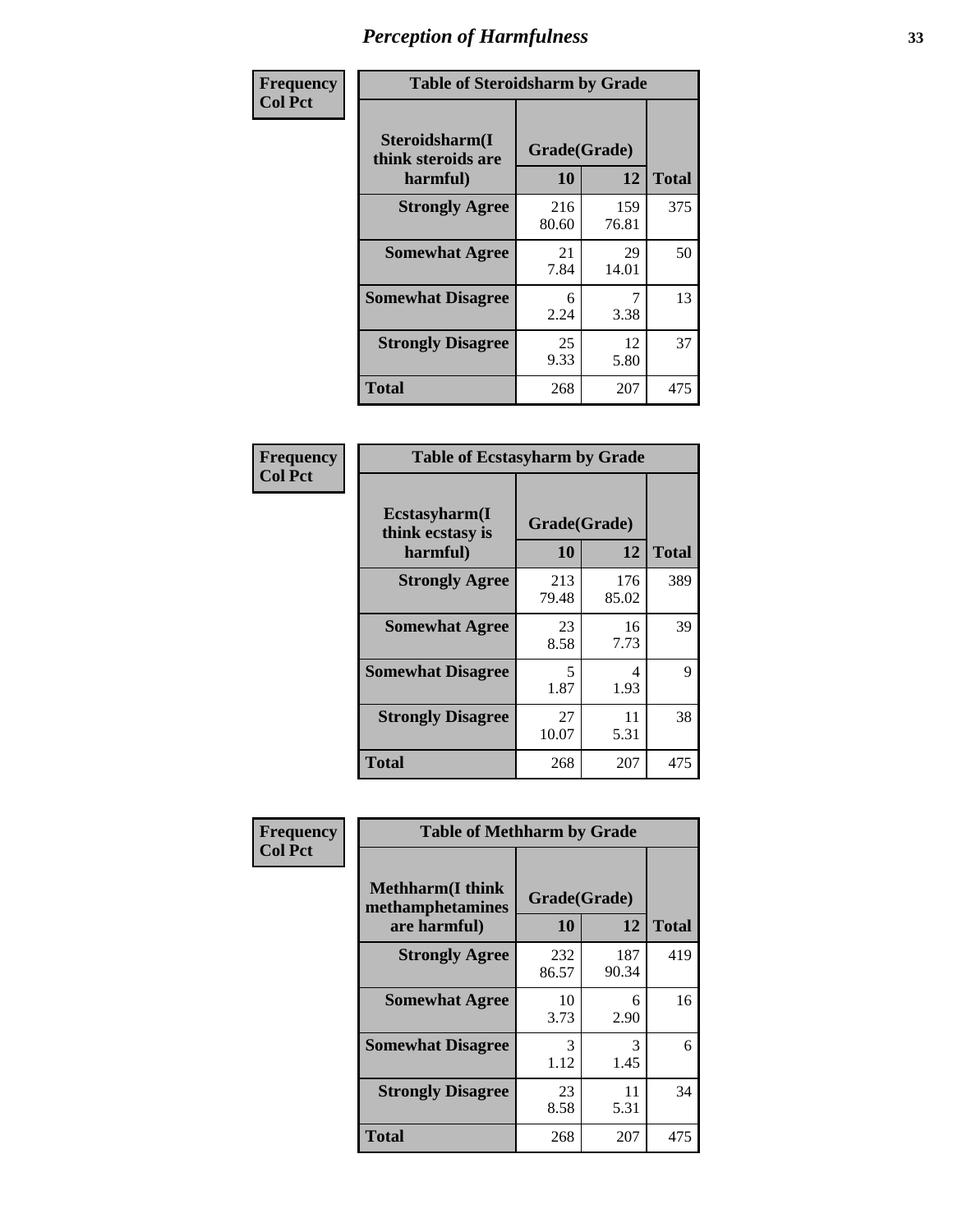| Frequency      | <b>Table of Hallucinogensharm by Grade</b>                 |                    |              |              |
|----------------|------------------------------------------------------------|--------------------|--------------|--------------|
| <b>Col Pct</b> | Hallucinogensharm(I<br>think hallucinogens<br>are harmful) | Grade(Grade)<br>10 | 12           | <b>Total</b> |
|                | <b>Strongly Agree</b>                                      | 225<br>83.96       | 177<br>85.51 | 402          |
|                | <b>Somewhat Agree</b>                                      | 14<br>5.22         | 13<br>6.28   | 27           |
|                | <b>Somewhat Disagree</b>                                   | 3<br>1.12          | 6<br>2.90    | 9            |
|                | <b>Strongly Disagree</b>                                   | 26<br>9.70         | 11<br>5.31   | 37           |
|                | <b>Total</b>                                               | 268                | 207          | 475          |

| <b>Table of Prescriptionharm by Grade</b>                                         |              |              |              |  |
|-----------------------------------------------------------------------------------|--------------|--------------|--------------|--|
| <b>Prescriptionharm</b> (I<br>think prescription<br>drugs not<br>prescribed to me | Grade(Grade) |              |              |  |
| are harmful)                                                                      | 10           | 12           | <b>Total</b> |  |
| <b>Strongly Agree</b>                                                             | 177<br>66.04 | 137<br>66.18 | 314          |  |
| <b>Somewhat Agree</b>                                                             | 43<br>16.04  | 40<br>19.32  | 83           |  |
| <b>Somewhat Disagree</b>                                                          | 19<br>7.09   | 17<br>8.21   | 36           |  |
| <b>Strongly Disagree</b>                                                          | 29<br>10.82  | 13<br>6.28   | 42           |  |
| Total                                                                             | 268          | 207          | 475          |  |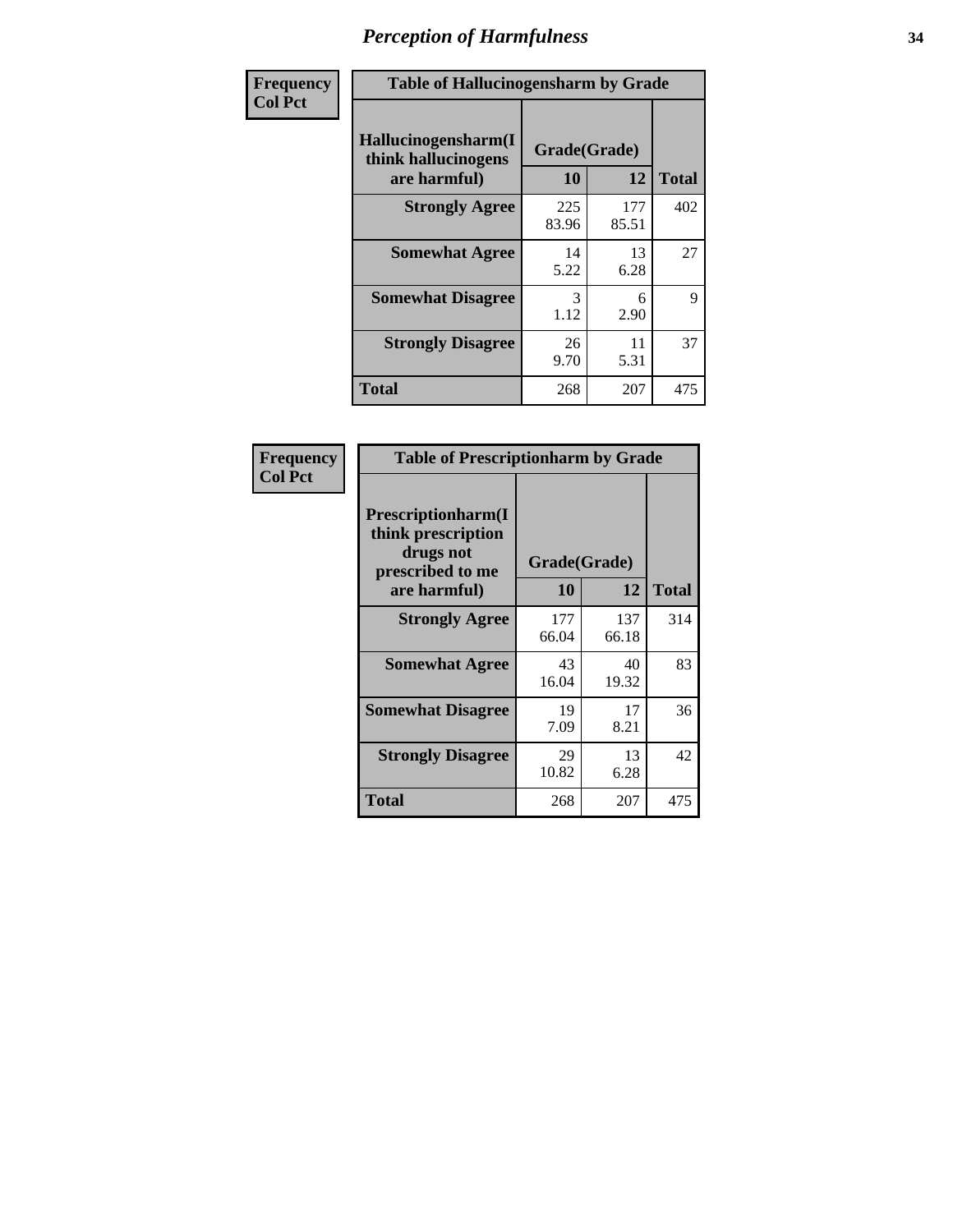# *Disapproval by Adults* **35**

| Frequency      | <b>Table of Alcoholadult by Grade</b>                                 |                    |             |              |
|----------------|-----------------------------------------------------------------------|--------------------|-------------|--------------|
| <b>Col Pct</b> | <b>Alcoholadult</b> (Adults<br>would disapprove if<br>I used alcohol) | Grade(Grade)<br>10 | 12          | <b>Total</b> |
|                | <b>Strongly Agree</b>                                                 | 148<br>55.22       | 91<br>43.96 | 239          |
|                | <b>Somewhat Agree</b>                                                 | 58<br>21.64        | 53<br>25.60 | 111          |
|                | <b>Somewhat Disagree</b>                                              | 43<br>16.04        | 38<br>18.36 | 81           |
|                | <b>Strongly Disagree</b>                                              | 19<br>7.09         | 25<br>12.08 | 44           |
|                | <b>Total</b>                                                          | 268                | 207         | 475          |

| <b>Table of Tobaccoadult by Grade</b>                                 |                    |              |              |  |
|-----------------------------------------------------------------------|--------------------|--------------|--------------|--|
| <b>Tobaccoadult</b> (Adults<br>would disapprove if<br>I used tobacco) | Grade(Grade)<br>10 | 12           | <b>Total</b> |  |
| <b>Strongly Agree</b>                                                 | 189<br>70.52       | 124<br>59.90 | 313          |  |
| <b>Somewhat Agree</b>                                                 | 36<br>13.43        | 40<br>19.32  | 76           |  |
| <b>Somewhat Disagree</b>                                              | 24<br>8.96         | 20<br>9.66   | 44           |  |
| <b>Strongly Disagree</b>                                              | 19<br>7.09         | 23<br>11.11  | 42           |  |
| Total                                                                 | 268                | 207          | 475          |  |

| Frequency<br><b>Col Pct</b> | <b>Table of Marijuanaadult by Grade</b>                           |                    |              |              |
|-----------------------------|-------------------------------------------------------------------|--------------------|--------------|--------------|
|                             | Marijuanaadult(Adults<br>would disapprove if I<br>used marijuana) | Grade(Grade)<br>10 | 12           | <b>Total</b> |
|                             | <b>Strongly Agree</b>                                             | 204<br>76.12       | 158<br>76.33 | 362          |
|                             | <b>Somewhat Agree</b>                                             | 25<br>9.33         | 15<br>7.25   | 40           |
|                             | <b>Somewhat Disagree</b>                                          | 15<br>5.60         | 13<br>6.28   | 28           |
|                             | <b>Strongly Disagree</b>                                          | 24<br>8.96         | 21<br>10.14  | 45           |
|                             | <b>Total</b>                                                      | 268                | 207          | 475          |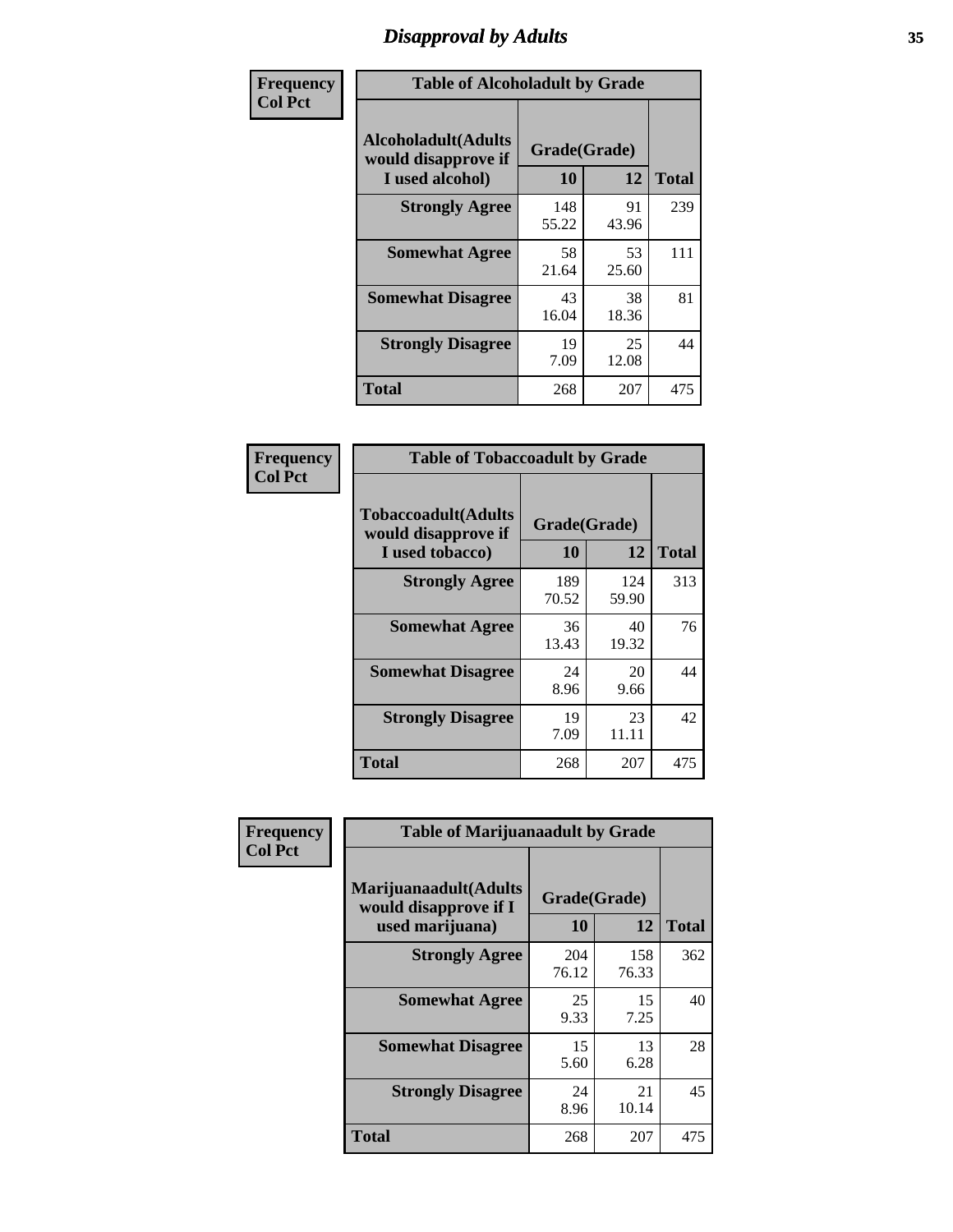# *Disapproval by Adults* **36**

| <b>Frequency</b> | <b>Table of Otherdrugadult by Grade</b>                                     |                    |              |              |
|------------------|-----------------------------------------------------------------------------|--------------------|--------------|--------------|
| <b>Col Pct</b>   | <b>Otherdrugadult</b> (Adults<br>would disapprove if I<br>used other drugs) | Grade(Grade)<br>10 | 12           | <b>Total</b> |
|                  | <b>Strongly Agree</b>                                                       | 238<br>88.81       | 181<br>87.44 | 419          |
|                  | <b>Somewhat Agree</b>                                                       | 6<br>2.24          | 3.38         | 13           |
|                  | <b>Somewhat Disagree</b>                                                    | 3<br>1.12          | 5<br>2.42    | 8            |
|                  | <b>Strongly Disagree</b>                                                    | 21<br>7.84         | 14<br>6.76   | 35           |
|                  | <b>Total</b>                                                                | 268                | 207          | 475          |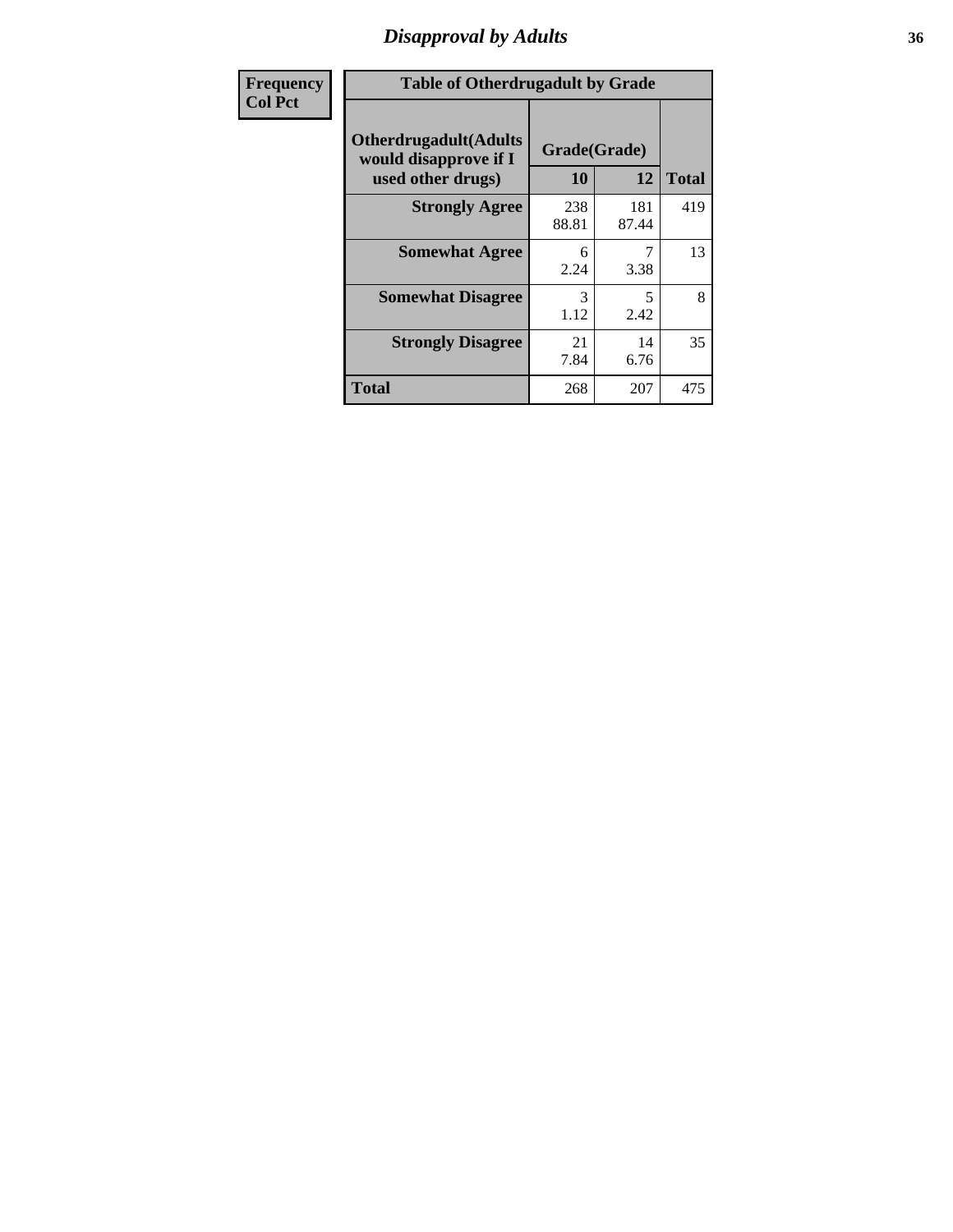## *Disapproval by Peers* **37**

| Frequency      | <b>Table of Alcoholpeer by Grade</b>                    |              |             |              |  |
|----------------|---------------------------------------------------------|--------------|-------------|--------------|--|
| <b>Col Pct</b> | Alcoholpeer(My<br>friends would<br>disapprove if I used | Grade(Grade) |             |              |  |
|                | alcohol)                                                | 10           | 12          | <b>Total</b> |  |
|                | <b>Strongly Agree</b>                                   | 56<br>20.90  | 34<br>16.43 | 90           |  |
|                | <b>Somewhat Agree</b>                                   | 60<br>22.39  | 35<br>16.91 | 95           |  |
|                | <b>Somewhat Disagree</b>                                | 57<br>21.27  | 61<br>29.47 | 118          |  |
|                | <b>Strongly Disagree</b>                                | 95<br>35.45  | 77<br>37.20 | 172          |  |
|                | Total                                                   | 268          | 207         | 475          |  |

| Frequency      | <b>Table of Tobaccopeer by Grade</b>                    |              |             |              |
|----------------|---------------------------------------------------------|--------------|-------------|--------------|
| <b>Col Pct</b> | Tobaccopeer(My<br>friends would<br>disapprove if I used | Grade(Grade) |             |              |
|                | tobacco)                                                | 10           | 12          | <b>Total</b> |
|                | <b>Strongly Agree</b>                                   | 95<br>35.45  | 59<br>28.50 | 154          |
|                | <b>Somewhat Agree</b>                                   | 51<br>19.03  | 32<br>15.46 | 83           |
|                | <b>Somewhat Disagree</b>                                | 44<br>16.42  | 48<br>23.19 | 92           |
|                | <b>Strongly Disagree</b>                                | 78<br>29.10  | 68<br>32.85 | 146          |
|                | <b>Total</b>                                            | 268          | 207         | 475          |

| Frequency      | <b>Table of Marijuanapeer by Grade</b>                    |              |             |              |
|----------------|-----------------------------------------------------------|--------------|-------------|--------------|
| <b>Col Pct</b> | Marijuanapeer(My<br>friends would<br>disapprove if I used | Grade(Grade) |             |              |
|                | marijuana)                                                | 10           | 12          | <b>Total</b> |
|                | <b>Strongly Agree</b>                                     | 97<br>36.19  | 70<br>33.82 | 167          |
|                | <b>Somewhat Agree</b>                                     | 57<br>21.27  | 33<br>15.94 | 90           |
|                | <b>Somewhat Disagree</b>                                  | 39<br>14.55  | 48<br>23.19 | 87           |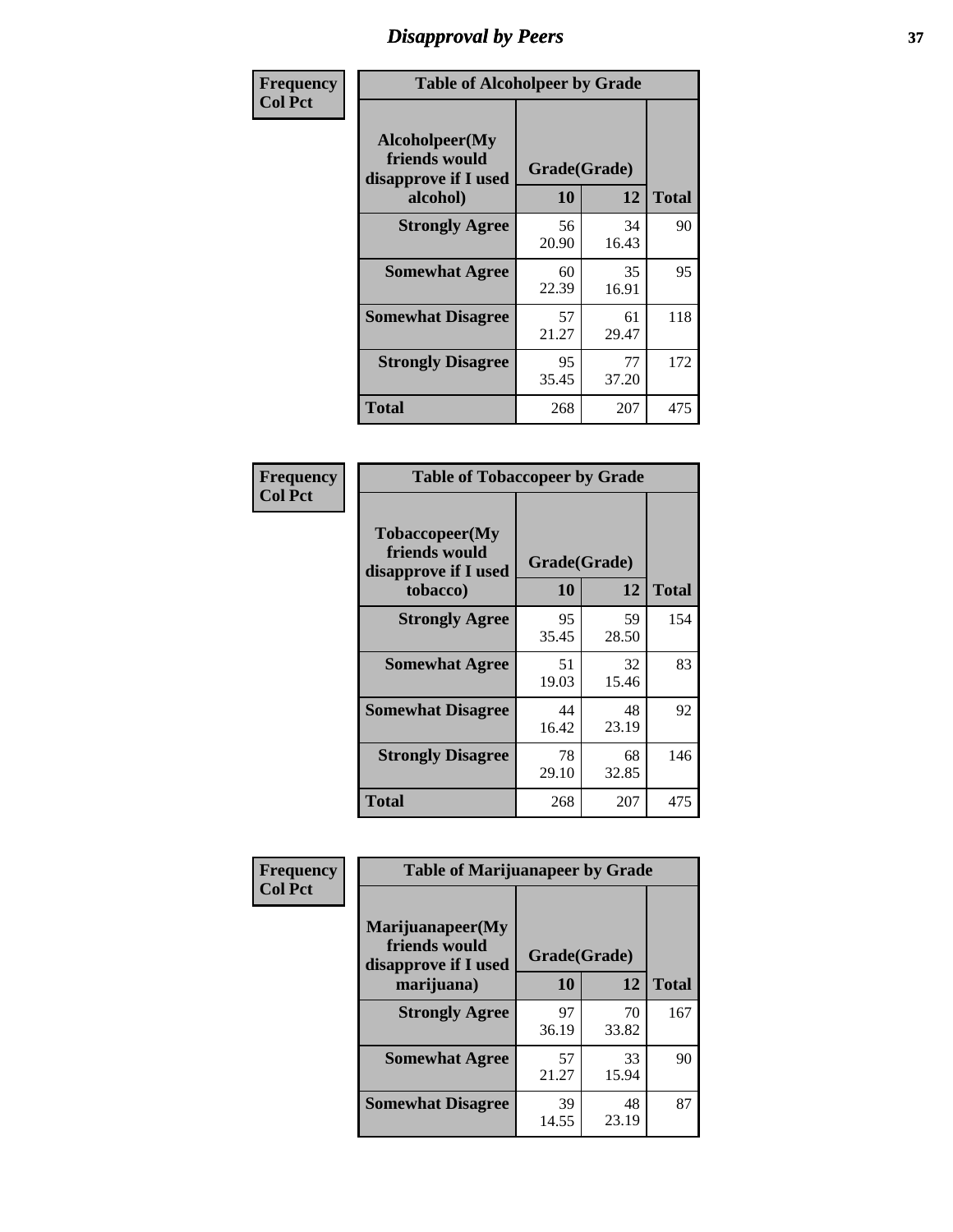# *Disapproval by Peers* **38**

| <b>Frequency</b> | <b>Table of Marijuanapeer by Grade</b>                                  |                           |             |              |  |
|------------------|-------------------------------------------------------------------------|---------------------------|-------------|--------------|--|
| <b>Col Pct</b>   | Marijuanapeer(My<br>friends would<br>disapprove if I used<br>marijuana) | Grade(Grade)<br><b>10</b> | 12          | <b>Total</b> |  |
|                  | <b>Strongly Disagree</b>                                                | 75<br>27.99               | 56<br>27.05 | 131          |  |
|                  | <b>Total</b>                                                            | 268                       | 207         | 475          |  |

| Frequency      | <b>Table of Otherdrugpeer by Grade</b>                                    |                           |              |              |
|----------------|---------------------------------------------------------------------------|---------------------------|--------------|--------------|
| <b>Col Pct</b> | Otherdrugpeer(My<br>friends would<br>disapprove if I used<br>other drugs) | Grade(Grade)<br><b>10</b> | 12           | <b>Total</b> |
|                | <b>Strongly Agree</b>                                                     | 148<br>55.22              | 123<br>59.42 | 271          |
|                | <b>Somewhat Agree</b>                                                     | 35<br>13.06               | 30<br>14.49  | 65           |
|                | <b>Somewhat Disagree</b>                                                  | 41<br>15.30               | 20<br>9.66   | 61           |
|                | <b>Strongly Disagree</b>                                                  | 44<br>16.42               | 34<br>16.43  | 78           |
|                | <b>Total</b>                                                              | 268                       | 207          | 475          |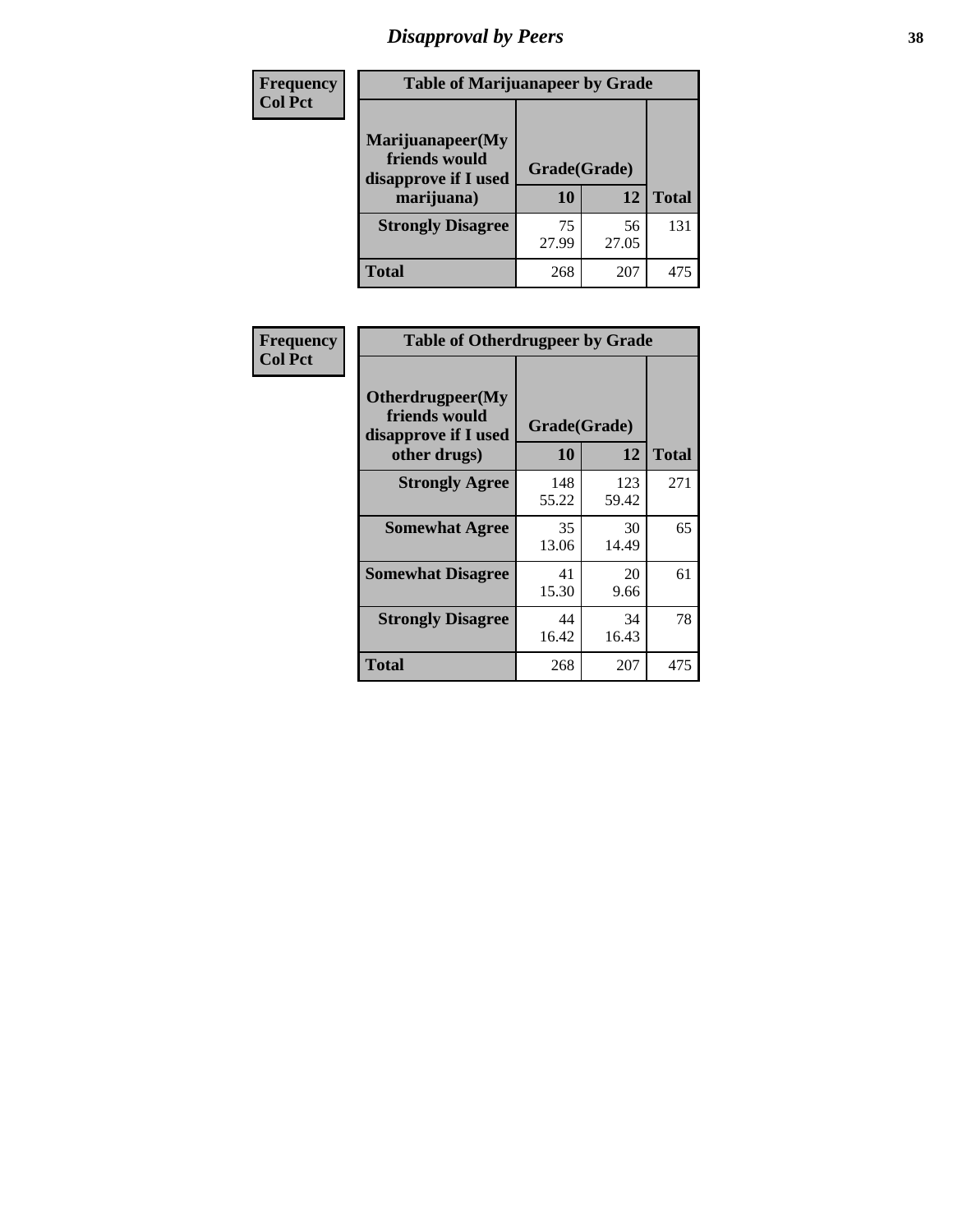| Frequency      | <b>Table of Alcohollocation1 by Grade</b> |              |              |              |
|----------------|-------------------------------------------|--------------|--------------|--------------|
| <b>Col Pct</b> | <b>Alcohollocation1(Places</b>            | Grade(Grade) |              |              |
|                | <b>Friends Use Alcohol)</b>               | 10           | 12           | <b>Total</b> |
|                |                                           | 183<br>68.28 | 153<br>73.91 | 336          |
|                | Do Not Use                                | 85<br>31.72  | 54<br>26.09  | 139          |
|                | <b>Total</b>                              | 268          | 207          | 475          |

| <b>Frequency</b> | <b>Table of Alcohollocation2 by Grade</b>                     |                    |              |              |
|------------------|---------------------------------------------------------------|--------------------|--------------|--------------|
| <b>Col Pct</b>   | <b>Alcohollocation2(Places</b><br><b>Friends Use Alcohol)</b> | Grade(Grade)<br>10 | 12           | <b>Total</b> |
|                  |                                                               | 143<br>53.36       | 100<br>48.31 | 243          |
|                  | Home                                                          | 125<br>46.64       | 107<br>51.69 | 232          |
|                  | <b>Total</b>                                                  | 268                | 207          | 475          |

| Frequency<br><b>Col Pct</b> | <b>Table of Alcohollocation 3 by Grade</b>                    |                    |              |              |  |
|-----------------------------|---------------------------------------------------------------|--------------------|--------------|--------------|--|
|                             | <b>Alcohollocation3(Places</b><br><b>Friends Use Alcohol)</b> | Grade(Grade)<br>10 | 12           | <b>Total</b> |  |
|                             |                                                               | 248<br>92.54       | 188<br>90.82 | 436          |  |
|                             | <b>School</b>                                                 | 20<br>7.46         | 19<br>9.18   | 39           |  |
|                             | Total                                                         | 268                | 207          | 475          |  |

| <b>Frequency</b> | <b>Table of Alcohollocation4 by Grade</b> |              |              |              |  |
|------------------|-------------------------------------------|--------------|--------------|--------------|--|
| <b>Col Pct</b>   | <b>Alcohollocation4(Places</b>            | Grade(Grade) |              |              |  |
|                  | <b>Friends Use Alcohol)</b>               | 10           | 12           | <b>Total</b> |  |
|                  |                                           | 233<br>86.94 | 174<br>84.06 | 407          |  |
|                  | Car                                       | 35<br>13.06  | 33<br>15.94  | 68           |  |
|                  | <b>Total</b>                              | 268          | 207          | 475          |  |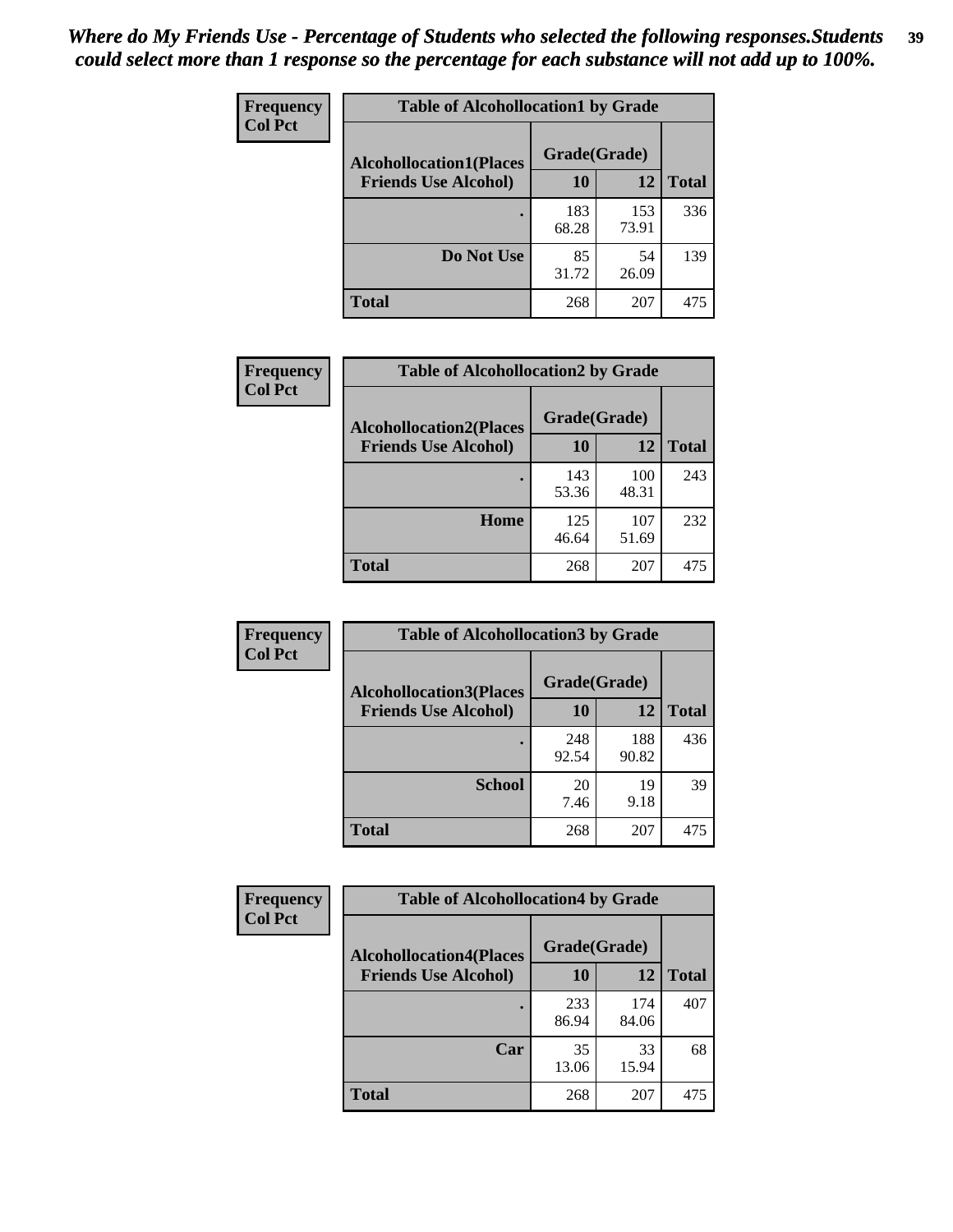| Frequency<br><b>Col Pct</b> | <b>Table of Alcohollocation5 by Grade</b>      |              |              |              |  |
|-----------------------------|------------------------------------------------|--------------|--------------|--------------|--|
|                             | Grade(Grade)<br><b>Alcohollocation5(Places</b> |              |              |              |  |
|                             | <b>Friends Use Alcohol)</b>                    | 10           | 12           | <b>Total</b> |  |
|                             |                                                | 125<br>46.64 | 81<br>39.13  | 206          |  |
|                             | <b>Friend's House</b>                          | 143<br>53.36 | 126<br>60.87 | 269          |  |
|                             | <b>Total</b>                                   | 268          | 207          | 475          |  |

| <b>Frequency</b> | <b>Table of Alcohollocation6 by Grade</b> |              |              |              |
|------------------|-------------------------------------------|--------------|--------------|--------------|
| <b>Col Pct</b>   | <b>Alcohollocation6(Places</b>            | Grade(Grade) |              |              |
|                  | <b>Friends Use Alcohol)</b>               | 10           | 12           | <b>Total</b> |
|                  |                                           | 184<br>68.66 | 121<br>58.45 | 305          |
|                  | <b>Other</b>                              | 84<br>31.34  | 86<br>41.55  | 170          |
|                  | <b>Total</b>                              | 268          | 207          | 475          |

| Frequency      | <b>Table of Tobaccolocation1 by Grade</b> |              |              |              |
|----------------|-------------------------------------------|--------------|--------------|--------------|
| <b>Col Pct</b> | <b>Tobaccolocation1(Places</b>            | Grade(Grade) |              |              |
|                | <b>Friends Use Tobacco)</b>               | 10           | <b>12</b>    | <b>Total</b> |
|                |                                           | 154<br>57.46 | 134<br>64.73 | 288          |
|                | Do Not Use                                | 114<br>42.54 | 73<br>35.27  | 187          |
|                | <b>Total</b>                              | 268          | 207          | 475          |

| Frequency      | <b>Table of Tobaccolocation2 by Grade</b> |              |              |              |  |
|----------------|-------------------------------------------|--------------|--------------|--------------|--|
| <b>Col Pct</b> | <b>Tobaccolocation2(Places</b>            | Grade(Grade) |              |              |  |
|                | <b>Friends Use Tobacco)</b>               | 10           | 12           | <b>Total</b> |  |
|                |                                           | 149<br>55.60 | 99<br>47.83  | 248          |  |
|                | Home                                      | 119<br>44.40 | 108<br>52.17 | 227          |  |
|                | <b>Total</b>                              | 268          | 207          | 475          |  |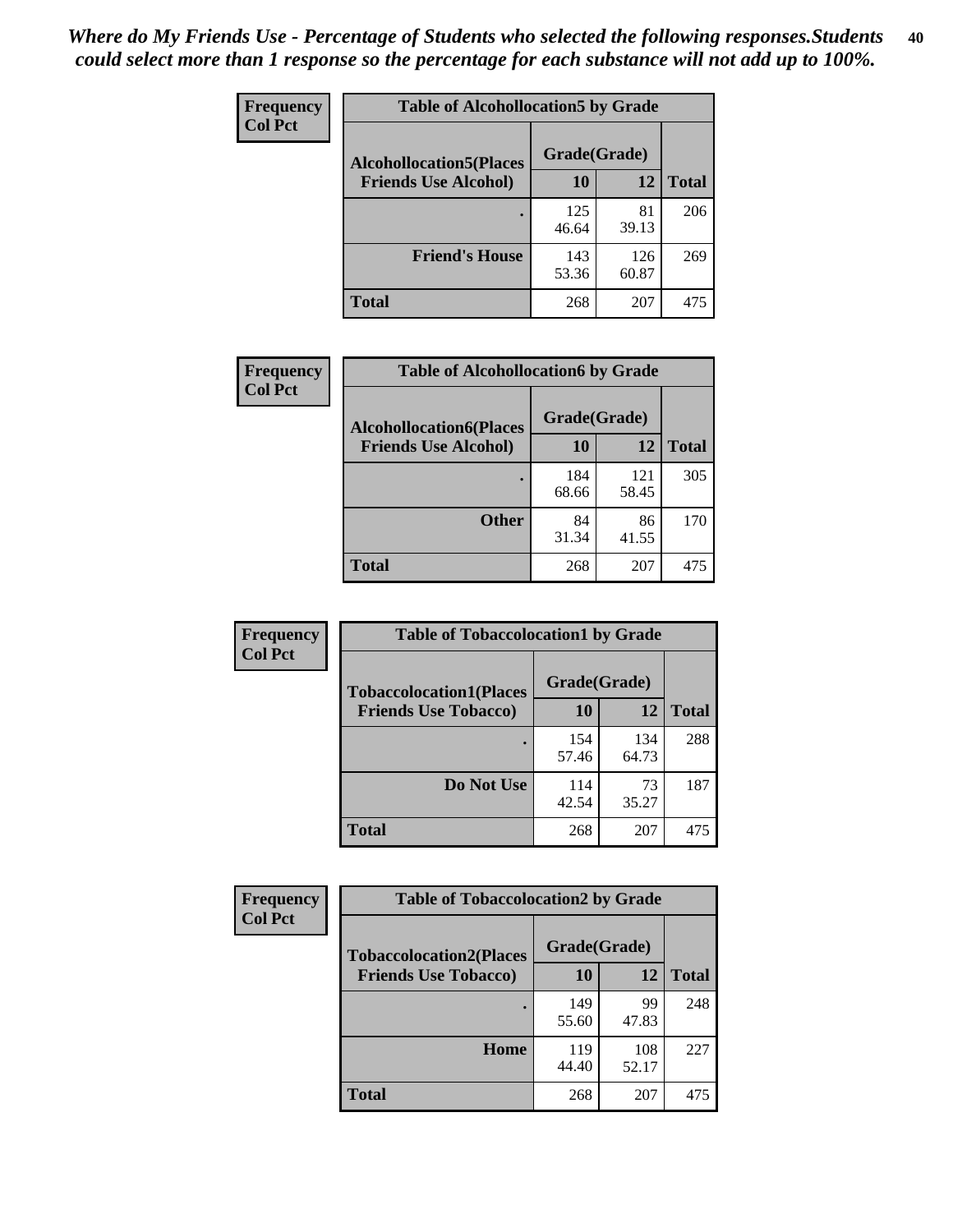| Frequency      | <b>Table of Tobaccolocation 3 by Grade</b> |              |              |              |
|----------------|--------------------------------------------|--------------|--------------|--------------|
| <b>Col Pct</b> | <b>Tobaccolocation3(Places</b>             | Grade(Grade) |              |              |
|                | <b>Friends Use Tobacco)</b>                | 10           | 12           | <b>Total</b> |
|                |                                            | 203<br>75.75 | 149<br>71.98 | 352          |
|                | <b>School</b>                              | 65<br>24.25  | 58<br>28.02  | 123          |
|                | <b>Total</b>                               | 268          | 207          | 475          |

| Frequency      | <b>Table of Tobaccolocation4 by Grade</b> |              |              |              |
|----------------|-------------------------------------------|--------------|--------------|--------------|
| <b>Col Pct</b> | <b>Tobaccolocation4(Places</b>            | Grade(Grade) |              |              |
|                | <b>Friends Use Tobacco)</b>               | 10           | 12           | <b>Total</b> |
|                |                                           | 181<br>67.54 | 107<br>51.69 | 288          |
|                | Car                                       | 87<br>32.46  | 100<br>48.31 | 187          |
|                | <b>Total</b>                              | 268          | 207          | 475          |

| Frequency      | <b>Table of Tobaccolocation5 by Grade</b>                     |                    |              |              |
|----------------|---------------------------------------------------------------|--------------------|--------------|--------------|
| <b>Col Pct</b> | <b>Tobaccolocation5(Places</b><br><b>Friends Use Tobacco)</b> | Grade(Grade)<br>10 | 12           | <b>Total</b> |
|                |                                                               | 160<br>59.70       | 95<br>45.89  | 255          |
|                | <b>Friend's House</b>                                         | 108<br>40.30       | 112<br>54.11 | 220          |
|                | <b>Total</b>                                                  | 268                | 207          | 475          |

| <b>Frequency</b> | <b>Table of Tobaccolocation6 by Grade</b> |              |              |              |  |
|------------------|-------------------------------------------|--------------|--------------|--------------|--|
| <b>Col Pct</b>   | <b>Tobaccolocation6(Places</b>            | Grade(Grade) |              |              |  |
|                  | <b>Friends Use Tobacco)</b>               | 10           | 12           | <b>Total</b> |  |
|                  |                                           | 181<br>67.54 | 115<br>55.56 | 296          |  |
|                  | <b>Other</b>                              | 87<br>32.46  | 92<br>44.44  | 179          |  |
|                  | <b>Total</b>                              | 268          | 207          | 475          |  |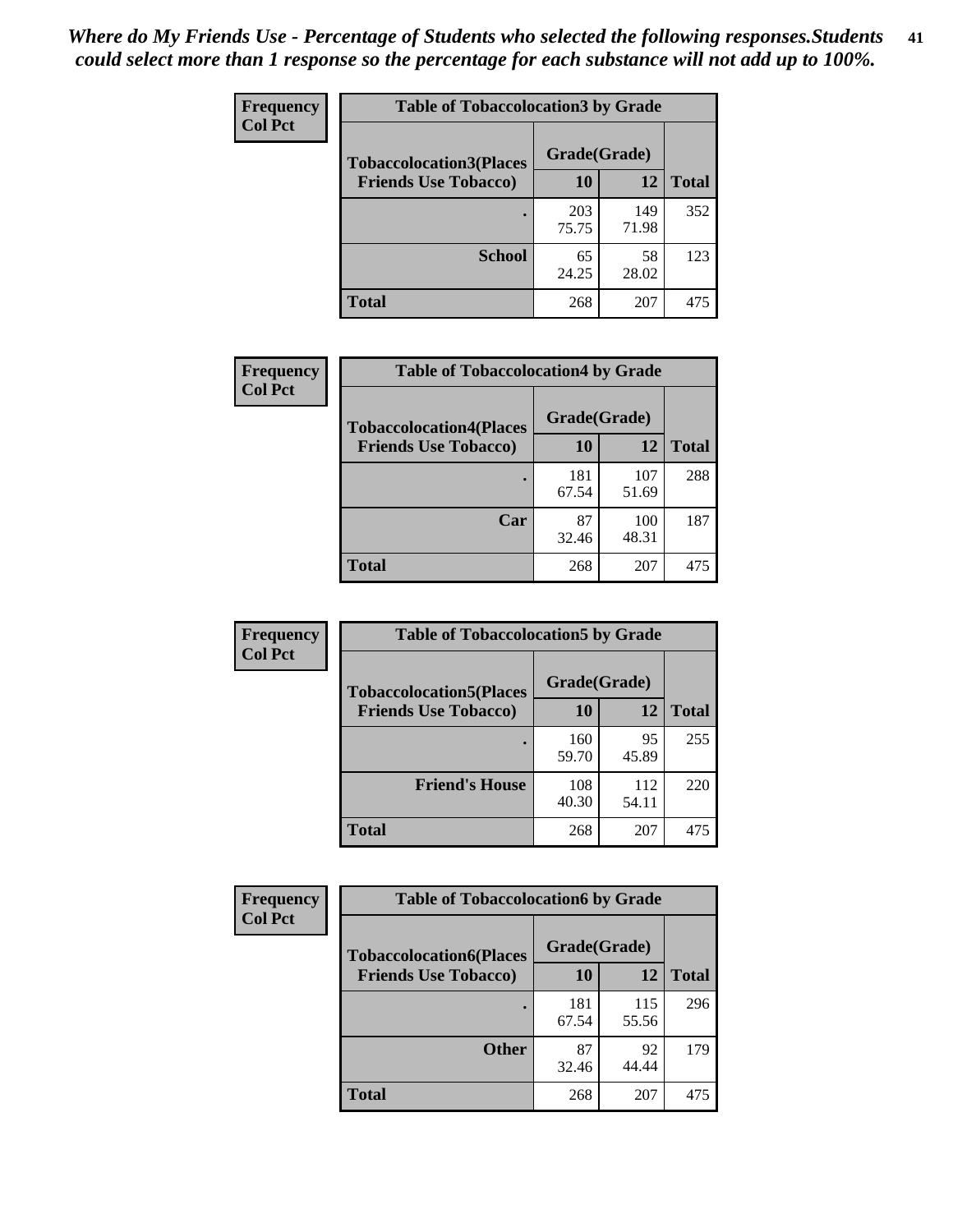| <b>Frequency</b> | <b>Table of Marijuanalocation1 by Grade</b> |              |              |              |
|------------------|---------------------------------------------|--------------|--------------|--------------|
| <b>Col Pct</b>   | <b>Marijuanalocation1(Places</b>            | Grade(Grade) |              |              |
|                  | <b>Friends Use Marijuana</b> )              | 10           | 12           | <b>Total</b> |
|                  |                                             | 145<br>54.10 | 108<br>52.17 | 253          |
|                  | Do Not Use                                  | 123<br>45.90 | 99<br>47.83  | 222          |
|                  | <b>Total</b>                                | 268          | 207          | 475          |

| <b>Frequency</b> | <b>Table of Marijuanalocation2 by Grade</b>                        |                    |              |              |
|------------------|--------------------------------------------------------------------|--------------------|--------------|--------------|
| <b>Col Pct</b>   | <b>Marijuanalocation2(Places</b><br><b>Friends Use Marijuana</b> ) | Grade(Grade)<br>10 | 12           | <b>Total</b> |
|                  |                                                                    | 163<br>60.82       | 137<br>66.18 | 300          |
|                  | Home                                                               | 105<br>39.18       | 70<br>33.82  | 175          |
|                  | <b>Total</b>                                                       | 268                | 207          | 475          |

| Frequency<br><b>Col Pct</b> | <b>Table of Marijuanalocation3 by Grade</b> |              |              |              |
|-----------------------------|---------------------------------------------|--------------|--------------|--------------|
|                             | <b>Marijuanalocation3(Places</b>            | Grade(Grade) |              |              |
|                             | <b>Friends Use Marijuana</b> )              | 10           | 12           | <b>Total</b> |
|                             |                                             | 241<br>89.93 | 183<br>88.41 | 424          |
|                             | <b>School</b>                               | 27<br>10.07  | 24<br>11.59  | 51           |
|                             | <b>Total</b>                                | 268          | 207          | 475          |

| Frequency      | <b>Table of Marijuanalocation4 by Grade</b> |              |              |              |  |
|----------------|---------------------------------------------|--------------|--------------|--------------|--|
| <b>Col Pct</b> | <b>Marijuanalocation4(Places</b>            | Grade(Grade) |              |              |  |
|                | <b>Friends Use Marijuana</b> )              | <b>10</b>    | 12           | <b>Total</b> |  |
|                |                                             | 209<br>77.99 | 147<br>71.01 | 356          |  |
|                | Car                                         | 59<br>22.01  | 60<br>28.99  | 119          |  |
|                | <b>Total</b>                                | 268          | 207          | 475          |  |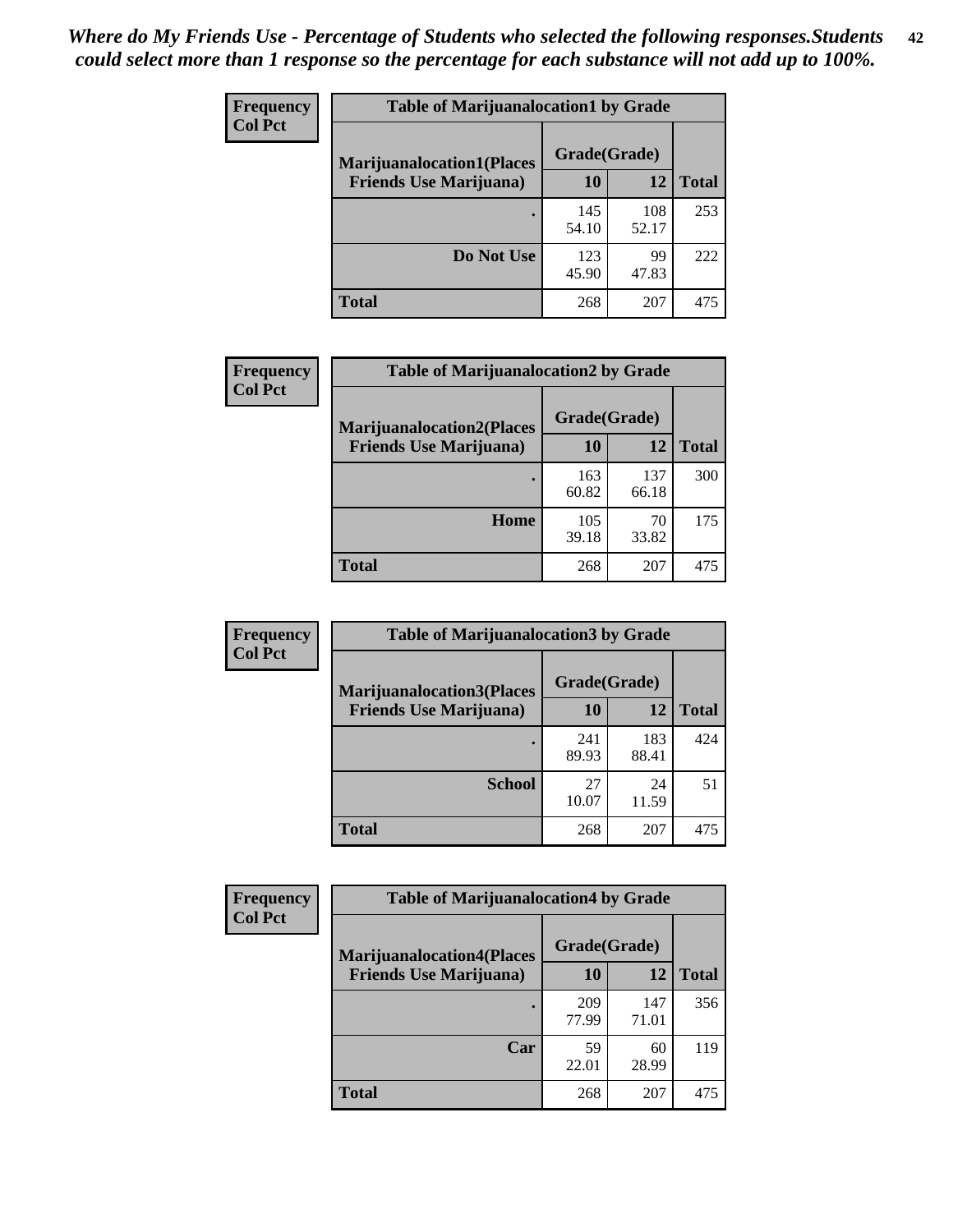| <b>Frequency</b> | <b>Table of Marijuanalocation5 by Grade</b> |              |              |              |
|------------------|---------------------------------------------|--------------|--------------|--------------|
| <b>Col Pct</b>   | <b>Marijuanalocation5</b> (Places           | Grade(Grade) |              |              |
|                  | <b>Friends Use Marijuana</b> )              | 10           | 12           | <b>Total</b> |
|                  |                                             | 161<br>60.07 | 113<br>54.59 | 274          |
|                  | <b>Friend's House</b>                       | 107<br>39.93 | 94<br>45.41  | 201          |
|                  | <b>Total</b>                                | 268          | 207          | 475          |

| <b>Frequency</b> | <b>Table of Marijuanalocation6 by Grade</b>                        |                    |              |              |
|------------------|--------------------------------------------------------------------|--------------------|--------------|--------------|
| <b>Col Pct</b>   | <b>Marijuanalocation6(Places</b><br><b>Friends Use Marijuana</b> ) | Grade(Grade)<br>10 | 12           | <b>Total</b> |
|                  |                                                                    | 194<br>72.39       | 129<br>62.32 | 323          |
|                  | <b>Other</b>                                                       | 74<br>27.61        | 78<br>37.68  | 152          |
|                  | <b>Total</b>                                                       | 268                | 207          | 475          |

| <b>Frequency</b> | <b>Table of Otherdruglocation1 by Grade</b>                          |              |              |              |
|------------------|----------------------------------------------------------------------|--------------|--------------|--------------|
| <b>Col Pct</b>   | <b>Otherdruglocation1(Places</b><br><b>Friends Use Other Illegal</b> | Grade(Grade) |              |              |
|                  | Drugs)                                                               | 10           | 12           | <b>Total</b> |
|                  |                                                                      | 75<br>27.99  | 56<br>27.05  | 131          |
|                  | Do Not Use                                                           | 193<br>72.01 | 151<br>72.95 | 344          |
|                  | <b>Total</b>                                                         | 268          | 207          | 475          |

| <b>Frequency</b> | <b>Table of Otherdruglocation2 by Grade</b>                           |              |              |              |
|------------------|-----------------------------------------------------------------------|--------------|--------------|--------------|
| <b>Col Pct</b>   | <b>Otherdruglocation2(Places)</b><br><b>Friends Use Other Illegal</b> | Grade(Grade) |              |              |
|                  | Drugs)                                                                | 10           | 12           | <b>Total</b> |
|                  |                                                                       | 223<br>83.21 | 169<br>81.64 | 392          |
|                  | <b>Home</b>                                                           | 45<br>16.79  | 38<br>18.36  | 83           |
|                  | <b>Total</b>                                                          | 268          | 207          | 475          |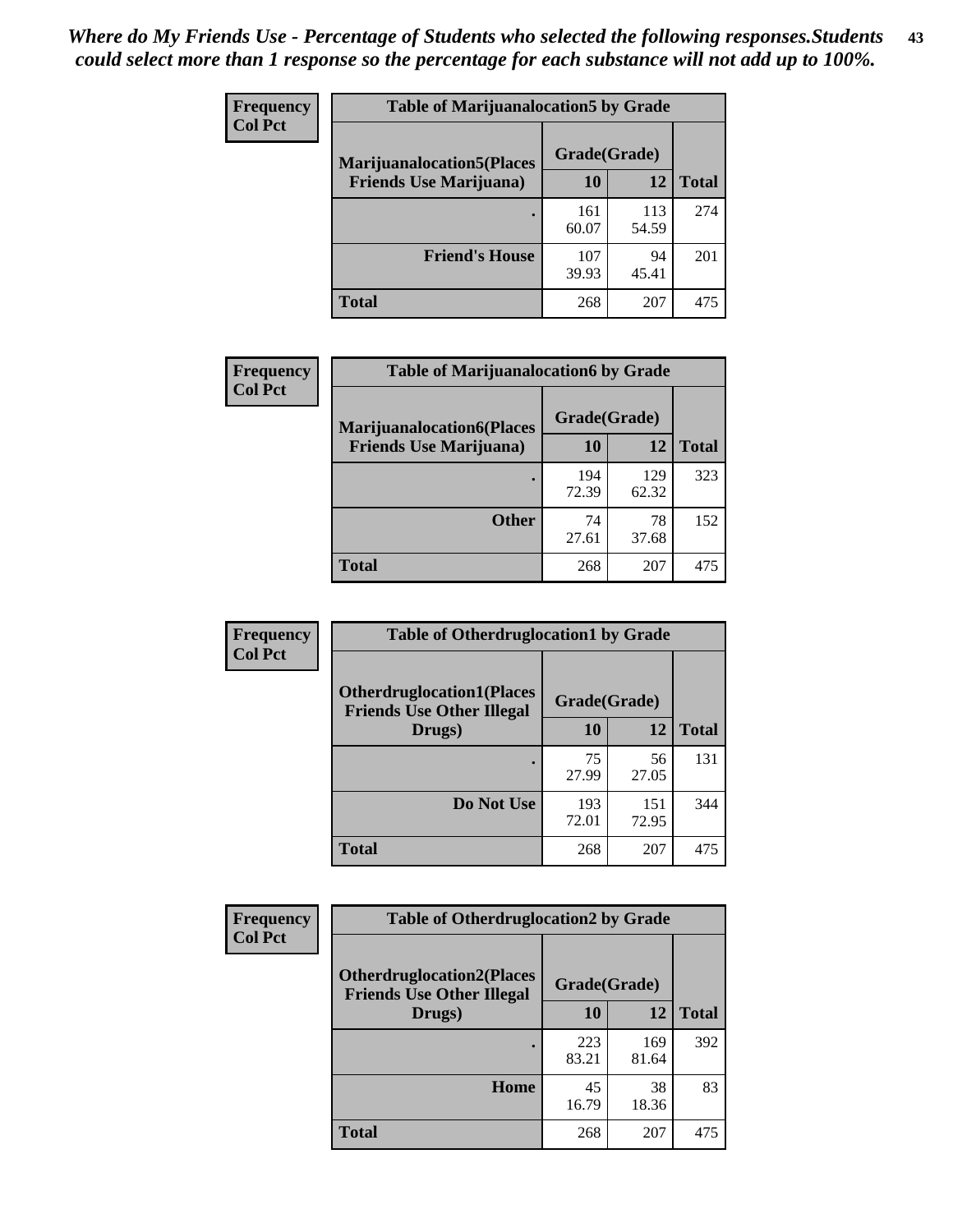| <b>Frequency</b> | <b>Table of Otherdruglocation 3 by Grade</b>                         |              |              |              |
|------------------|----------------------------------------------------------------------|--------------|--------------|--------------|
| <b>Col Pct</b>   | <b>Otherdruglocation3(Places</b><br><b>Friends Use Other Illegal</b> | Grade(Grade) |              |              |
|                  | Drugs)                                                               | 10           | 12           | <b>Total</b> |
|                  |                                                                      | 245<br>91.42 | 190<br>91.79 | 435          |
|                  | <b>School</b>                                                        | 23<br>8.58   | 17<br>8.21   | 40           |
|                  | <b>Total</b>                                                         | 268          | 207          | 475          |

| <b>Frequency</b> | <b>Table of Otherdruglocation4 by Grade</b>                          |              |              |              |
|------------------|----------------------------------------------------------------------|--------------|--------------|--------------|
| <b>Col Pct</b>   | <b>Otherdruglocation4(Places</b><br><b>Friends Use Other Illegal</b> | Grade(Grade) |              |              |
|                  | Drugs)                                                               | 10           | 12           | <b>Total</b> |
|                  |                                                                      | 244<br>91.04 | 180<br>86.96 | 424          |
|                  | Car                                                                  | 24<br>8.96   | 27<br>13.04  | 51           |
|                  | <b>Total</b>                                                         | 268          | 207          | 475          |

| Frequency<br><b>Col Pct</b> | <b>Table of Otherdruglocation5 by Grade</b>                          |              |              |              |
|-----------------------------|----------------------------------------------------------------------|--------------|--------------|--------------|
|                             | <b>Otherdruglocation5(Places</b><br><b>Friends Use Other Illegal</b> | Grade(Grade) |              |              |
|                             | Drugs)                                                               | 10           | 12           | <b>Total</b> |
|                             |                                                                      | 216<br>80.60 | 164<br>79.23 | 380          |
|                             | <b>Friend's House</b>                                                | 52<br>19.40  | 43<br>20.77  | 95           |
|                             | Total                                                                | 268          | 207          | 475          |

| <b>Frequency</b> | <b>Table of Otherdruglocation6 by Grade</b>                          |              |              |              |
|------------------|----------------------------------------------------------------------|--------------|--------------|--------------|
| <b>Col Pct</b>   | <b>Otherdruglocation6(Places</b><br><b>Friends Use Other Illegal</b> | Grade(Grade) |              |              |
|                  | Drugs)                                                               | 10           | 12           | <b>Total</b> |
|                  |                                                                      | 219<br>81.72 | 162<br>78.26 | 381          |
|                  | <b>Other</b>                                                         | 49<br>18.28  | 45<br>21.74  | 94           |
|                  | <b>Total</b>                                                         | 268          | 207          | 475          |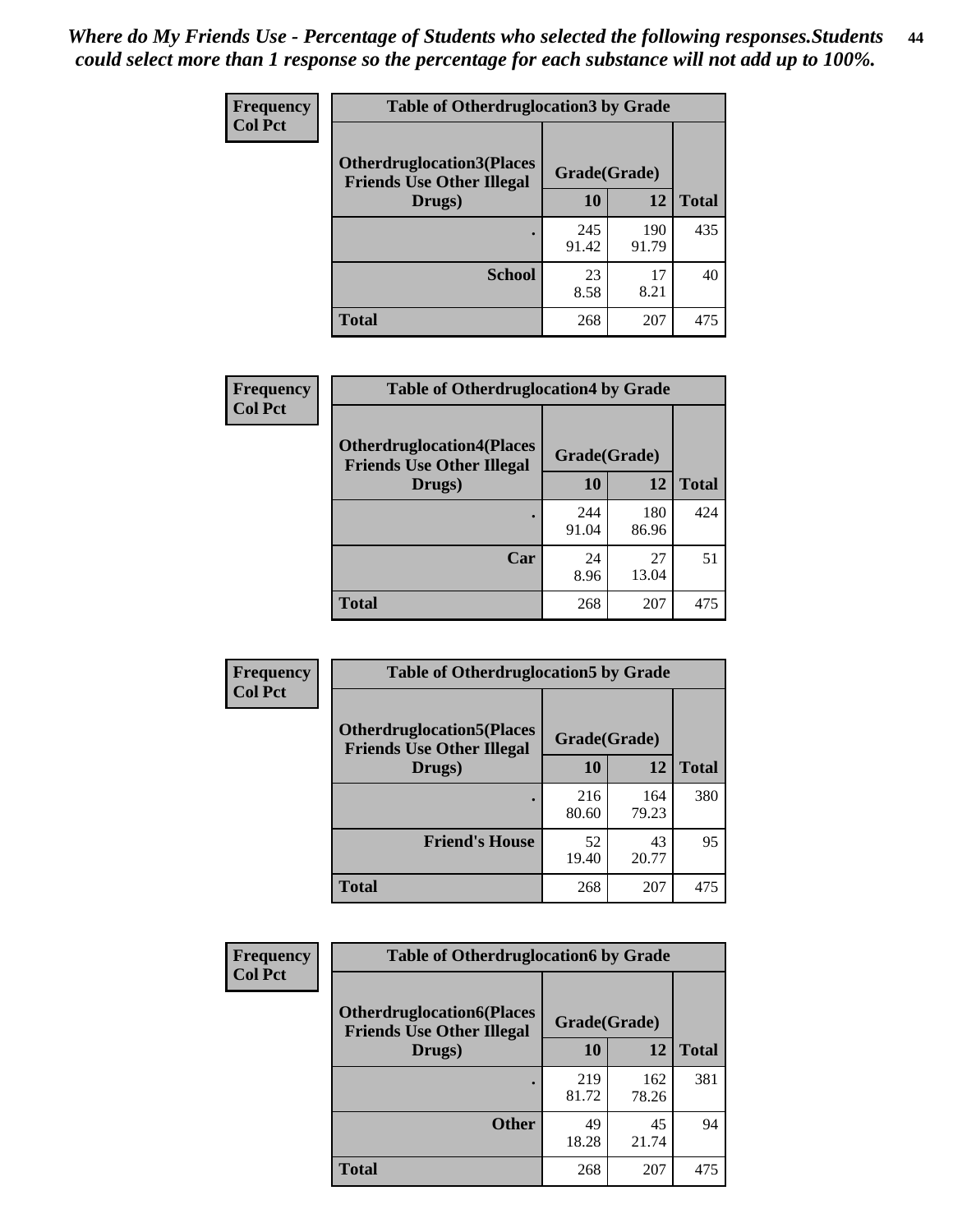| Frequency      | <b>Table of Alcoholtime1 by Grade</b>           |              |              |              |
|----------------|-------------------------------------------------|--------------|--------------|--------------|
| <b>Col Pct</b> | <b>Alcoholtime1(Times</b><br><b>Friends Use</b> | Grade(Grade) |              |              |
|                | Alcohol)                                        | 10           | 12           | <b>Total</b> |
|                |                                                 | 187<br>69.78 | 155<br>74.88 | 342          |
|                | Do Not Use                                      | 81<br>30.22  | 52<br>25.12  | 133          |
|                | <b>Total</b>                                    | 268          | 207          | 475          |

| Frequency      | <b>Table of Alcoholtime2 by Grade</b>           |              |              |              |
|----------------|-------------------------------------------------|--------------|--------------|--------------|
| <b>Col Pct</b> | <b>Alcoholtime2(Times</b><br><b>Friends Use</b> | Grade(Grade) |              |              |
|                | Alcohol)                                        | 10           | 12           | <b>Total</b> |
|                |                                                 | 241<br>89.93 | 190<br>91.79 | 431          |
|                | <b>On Way to School</b>                         | 27<br>10.07  | 17<br>8.21   | 44           |
|                | <b>Total</b>                                    | 268          | 207          | 475          |

| Frequency<br><b>Col Pct</b> | <b>Table of Alcoholtime3 by Grade</b>           |              |              |              |
|-----------------------------|-------------------------------------------------|--------------|--------------|--------------|
|                             | <b>Alcoholtime3(Times</b><br><b>Friends Use</b> | Grade(Grade) |              |              |
|                             | Alcohol)                                        | 10           | 12           | <b>Total</b> |
|                             |                                                 | 247<br>92.16 | 191<br>92.27 | 438          |
|                             | <b>During School</b>                            | 21<br>7.84   | 16<br>7.73   | 37           |
|                             | <b>Total</b>                                    | 268          | 207          | 475          |

| <b>Frequency</b><br><b>Col Pct</b> | <b>Table of Alcoholtime4 by Grade</b> |              |              |              |
|------------------------------------|---------------------------------------|--------------|--------------|--------------|
|                                    | <b>Alcoholtime4(Times</b>             | Grade(Grade) |              |              |
|                                    | <b>Friends Use Alcohol)</b>           | 10           | 12           | <b>Total</b> |
|                                    |                                       | 242<br>90.30 | 188<br>90.82 | 430          |
|                                    | <b>On Way Home From School</b>        | 26<br>9.70   | 19<br>9.18   | 45           |
|                                    | <b>Total</b>                          | 268          | 207          | 475          |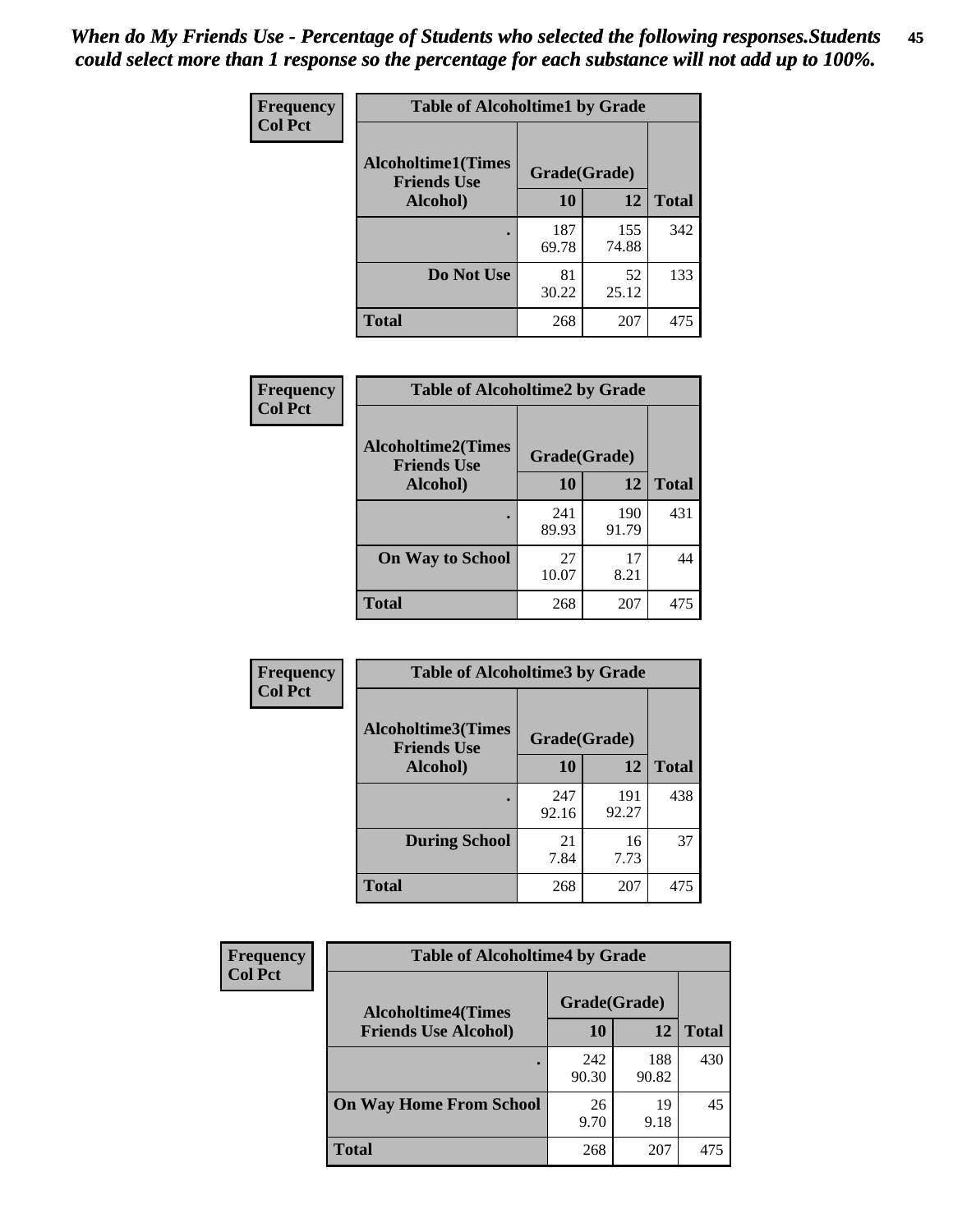*When do My Friends Use - Percentage of Students who selected the following responses.Students could select more than 1 response so the percentage for each substance will not add up to 100%.* **46**

| Frequency      | <b>Table of Alcoholtime5 by Grade</b>            |              |              |              |
|----------------|--------------------------------------------------|--------------|--------------|--------------|
| <b>Col Pct</b> | <b>Alcoholtime5</b> (Times<br><b>Friends Use</b> | Grade(Grade) |              |              |
|                | Alcohol)                                         | 10           | 12           | <b>Total</b> |
|                |                                                  | 190<br>70.90 | 135<br>65.22 | 325          |
|                | Weeknights                                       | 78<br>29.10  | 72<br>34.78  | 150          |
|                | <b>Total</b>                                     | 268          | 207          | 475          |

| Frequency      | <b>Table of Alcoholtime6 by Grade</b>           |              |              |              |
|----------------|-------------------------------------------------|--------------|--------------|--------------|
| <b>Col Pct</b> | <b>Alcoholtime6(Times</b><br><b>Friends Use</b> | Grade(Grade) |              |              |
|                | Alcohol)                                        | 10           | 12           | <b>Total</b> |
|                |                                                 | 89<br>33.21  | 50<br>24.15  | 139          |
|                | Weekends                                        | 179<br>66.79 | 157<br>75.85 | 336          |
|                | <b>Total</b>                                    | 268          | 207          | 475          |

| Frequency<br><b>Col Pct</b> | <b>Table of Tobaccotime1 by Grade</b><br><b>Tobaccotime1(Times</b><br>Grade(Grade)<br><b>Friends Use</b> |              |              |              |
|-----------------------------|----------------------------------------------------------------------------------------------------------|--------------|--------------|--------------|
|                             |                                                                                                          |              |              |              |
|                             | <b>Tobacco</b> )                                                                                         | 10           | 12           | <b>Total</b> |
|                             |                                                                                                          | 162<br>60.45 | 130<br>62.80 | 292          |
|                             | Do Not Use                                                                                               | 106<br>39.55 | 77<br>37.20  | 183          |
|                             | <b>Total</b>                                                                                             | 268          | 207          | 475          |

| <b>Frequency</b> | <b>Table of Tobaccotime2 by Grade</b>           |              |              |              |
|------------------|-------------------------------------------------|--------------|--------------|--------------|
| <b>Col Pct</b>   | <b>Tobaccotime2(Times</b><br><b>Friends Use</b> | Grade(Grade) |              |              |
|                  | <b>Tobacco</b> )                                | 10           | 12           | <b>Total</b> |
|                  |                                                 | 176<br>65.67 | 108<br>52.17 | 284          |
|                  | <b>On Way to School</b>                         | 92<br>34.33  | 99<br>47.83  | 191          |
|                  | <b>Total</b>                                    | 268          | 207          | 475          |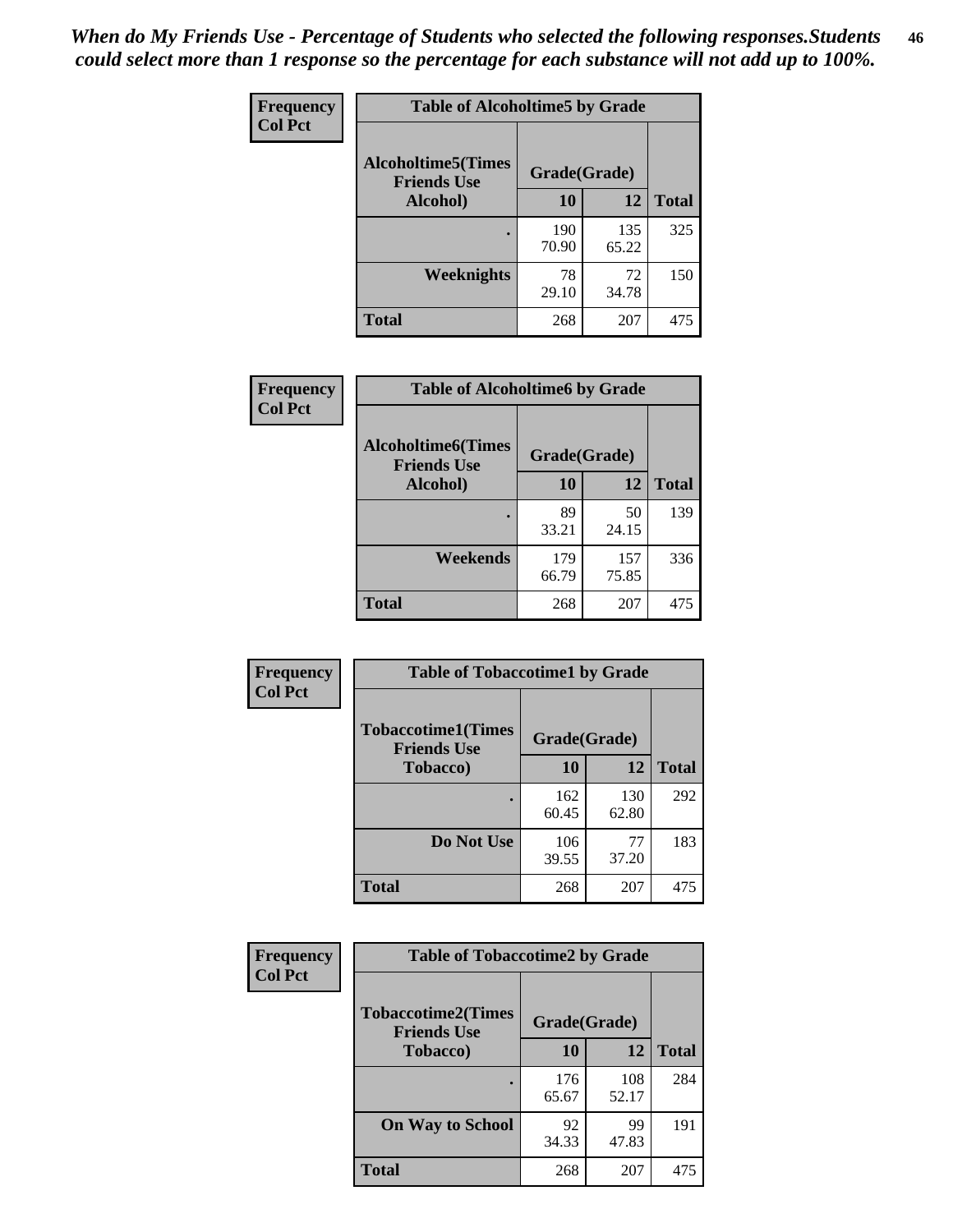*When do My Friends Use - Percentage of Students who selected the following responses.Students could select more than 1 response so the percentage for each substance will not add up to 100%.* **47**

| <b>Frequency</b> | <b>Table of Tobaccotime3 by Grade</b>           |              |              |              |  |
|------------------|-------------------------------------------------|--------------|--------------|--------------|--|
| <b>Col Pct</b>   | <b>Tobaccotime3(Times</b><br><b>Friends Use</b> | Grade(Grade) |              |              |  |
|                  | <b>Tobacco</b> )                                | 10           | 12           | <b>Total</b> |  |
|                  | $\bullet$                                       | 196<br>73.13 | 150<br>72.46 | 346          |  |
|                  | <b>During School</b>                            | 72<br>26.87  | 57<br>27.54  | 129          |  |
|                  | <b>Total</b>                                    | 268          | 207          | 475          |  |

| Frequency<br><b>Col Pct</b> | <b>Table of Tobaccotime4 by Grade</b> |              |              |              |
|-----------------------------|---------------------------------------|--------------|--------------|--------------|
|                             | <b>Tobaccotime4(Times</b>             | Grade(Grade) |              |              |
|                             | <b>Friends Use Tobacco)</b>           | 10           | 12           | <b>Total</b> |
|                             |                                       | 242<br>90.30 | 188<br>90.82 | 430          |
|                             | <b>On Way Home From School</b>        | 26<br>9.70   | 19<br>9.18   | 45           |
|                             | Total                                 | 268          | 207          | 475          |

| <b>Frequency</b> | <b>Table of Tobaccotime5 by Grade</b>           |              |              |              |
|------------------|-------------------------------------------------|--------------|--------------|--------------|
| <b>Col Pct</b>   | <b>Tobaccotime5(Times</b><br><b>Friends Use</b> | Grade(Grade) |              |              |
|                  | <b>Tobacco</b> )                                | 10           | 12           | <b>Total</b> |
|                  |                                                 | 160<br>59.70 | 88<br>42.51  | 248          |
|                  | Weeknights                                      | 108<br>40.30 | 119<br>57.49 | 227          |
|                  | <b>Total</b>                                    | 268          | 207          | 475          |

| <b>Frequency</b> | <b>Table of Tobaccotime6 by Grade</b>           |              |              |              |
|------------------|-------------------------------------------------|--------------|--------------|--------------|
| <b>Col Pct</b>   | <b>Tobaccotime6(Times</b><br><b>Friends Use</b> | Grade(Grade) |              |              |
|                  | <b>Tobacco</b> )                                | 10           | 12           | <b>Total</b> |
|                  | ٠                                               | 133<br>49.63 | 91<br>43.96  | 224          |
|                  | Weekends                                        | 135<br>50.37 | 116<br>56.04 | 251          |
|                  | <b>Total</b>                                    | 268          | 207          | 475          |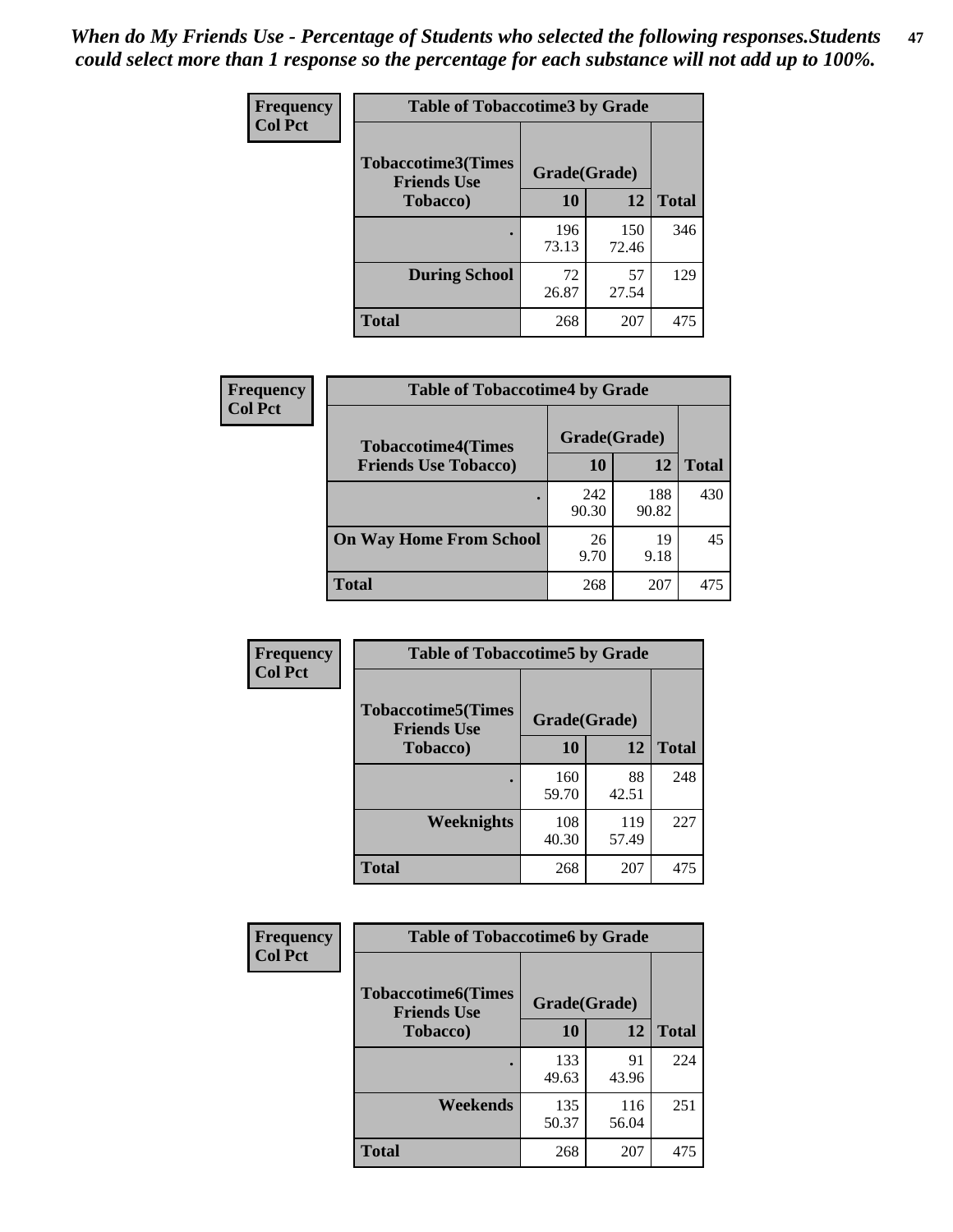| Frequency      | <b>Table of Marijuanatime1 by Grade</b>           |              |              |              |
|----------------|---------------------------------------------------|--------------|--------------|--------------|
| <b>Col Pct</b> | <b>Marijuanatime1(Times</b><br><b>Friends Use</b> | Grade(Grade) |              |              |
|                | Marijuana)                                        | 10           | 12           | <b>Total</b> |
|                |                                                   | 152<br>56.72 | 105<br>50.72 | 257          |
|                | Do Not Use                                        | 116<br>43.28 | 102<br>49.28 | 218          |
|                | <b>Total</b>                                      | 268          | 207          | 475          |

| Frequency      | <b>Table of Marijuanatime2 by Grade</b>           |              |              |              |
|----------------|---------------------------------------------------|--------------|--------------|--------------|
| <b>Col Pct</b> | <b>Marijuanatime2(Times</b><br><b>Friends Use</b> | Grade(Grade) |              |              |
|                | Marijuana)                                        | 10           | 12           | <b>Total</b> |
|                |                                                   | 222<br>82.84 | 157<br>75.85 | 379          |
|                | <b>On Way to School</b>                           | 46<br>17.16  | 50<br>24.15  | 96           |
|                | <b>Total</b>                                      | 268          | 207          | 475          |

| Frequency      | <b>Table of Marijuanatime3 by Grade</b>            |              |              |              |
|----------------|----------------------------------------------------|--------------|--------------|--------------|
| <b>Col Pct</b> | <b>Marijuanatime3</b> (Times<br><b>Friends Use</b> | Grade(Grade) |              |              |
|                | Marijuana)                                         | 10           | 12           | <b>Total</b> |
|                |                                                    | 242<br>90.30 | 188<br>90.82 | 430          |
|                | <b>During School</b>                               | 26<br>9.70   | 19<br>9.18   | 45           |
|                | <b>Total</b>                                       | 268          | 207          | 475          |

| <b>Frequency</b><br><b>Col Pct</b> | <b>Table of Marijuanatime4 by Grade</b> |              |              |              |
|------------------------------------|-----------------------------------------|--------------|--------------|--------------|
|                                    | <b>Marijuanatime4</b> (Times            | Grade(Grade) |              |              |
|                                    | <b>Friends Use Marijuana</b> )          | 10           | 12           | <b>Total</b> |
|                                    |                                         | 225<br>83.96 | 165<br>79.71 | 390          |
|                                    | <b>On Way Home From School</b>          | 43<br>16.04  | 42<br>20.29  | 85           |
|                                    | <b>Total</b>                            | 268          | 207          | 475          |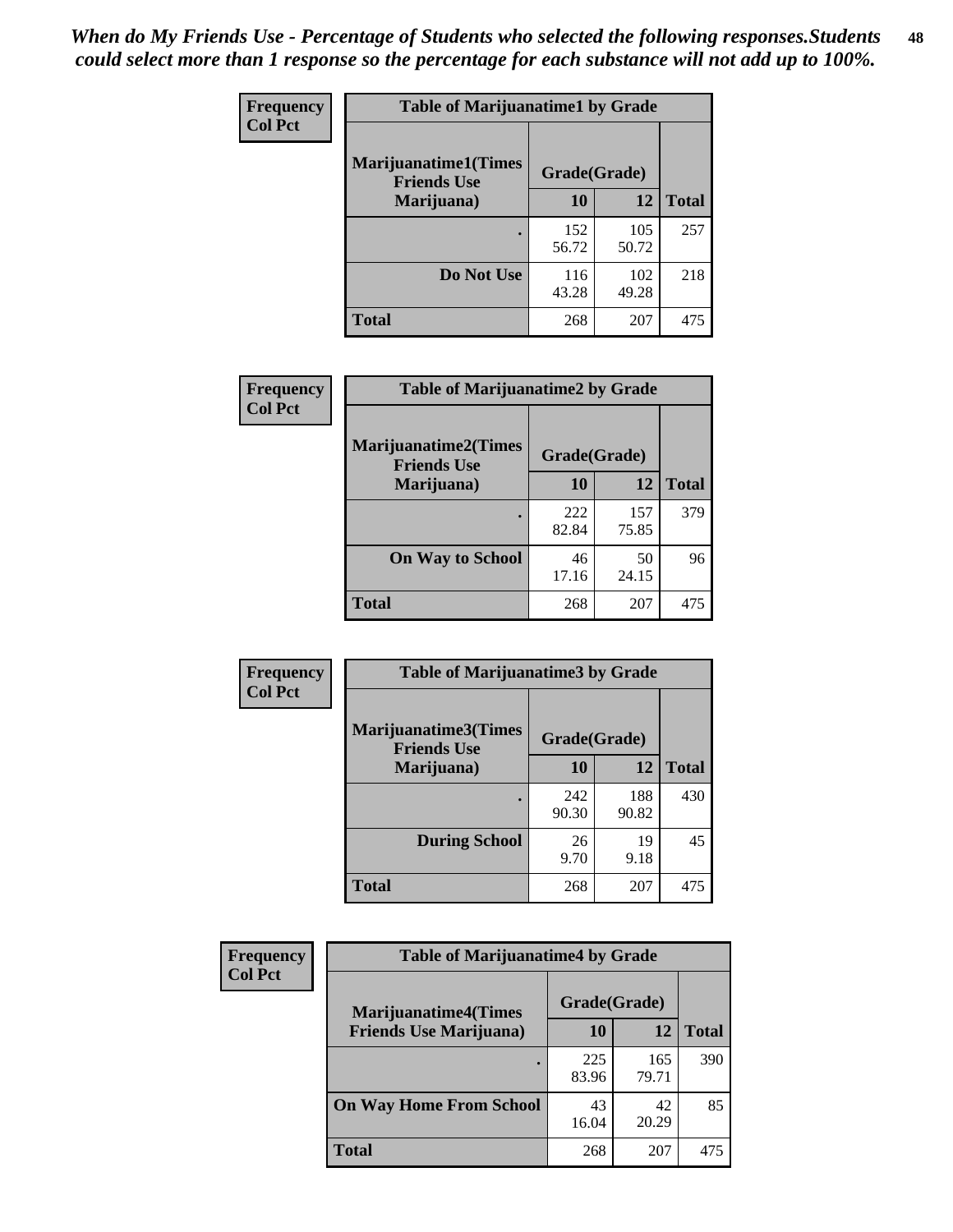| Frequency      | <b>Table of Marijuanatime5 by Grade</b>            |              |              |              |
|----------------|----------------------------------------------------|--------------|--------------|--------------|
| <b>Col Pct</b> | <b>Marijuanatime5</b> (Times<br><b>Friends Use</b> | Grade(Grade) |              |              |
|                | Marijuana)                                         | 10           | 12           | <b>Total</b> |
|                |                                                    | 186<br>69.40 | 129<br>62.32 | 315          |
|                | Weeknights                                         | 82<br>30.60  | 78<br>37.68  | 160          |
|                | <b>Total</b>                                       | 268          | 207          | 475          |

| <b>Frequency</b> | <b>Table of Marijuanatime6 by Grade</b>            |              |              |              |
|------------------|----------------------------------------------------|--------------|--------------|--------------|
| <b>Col Pct</b>   | <b>Marijuanatime6</b> (Times<br><b>Friends Use</b> | Grade(Grade) |              |              |
|                  | Marijuana)                                         | <b>10</b>    | 12           | <b>Total</b> |
|                  |                                                    | 121<br>45.15 | 102<br>49.28 | 223          |
|                  | Weekends                                           | 147<br>54.85 | 105<br>50.72 | 252          |
|                  | <b>Total</b>                                       | 268          | 207          | 475          |

| Frequency      | <b>Table of Otherdrugtime1 by Grade</b>                 |              |              |              |
|----------------|---------------------------------------------------------|--------------|--------------|--------------|
| <b>Col Pct</b> | <b>Otherdrugtime1(Times</b><br><b>Friends Use Other</b> | Grade(Grade) |              |              |
|                | <b>Illegal Drugs</b> )                                  | 10           | 12           | <b>Total</b> |
|                |                                                         | 65<br>24.25  | 51<br>24.64  | 116          |
|                | Do Not Use                                              | 203<br>75.75 | 156<br>75.36 | 359          |
|                | Total                                                   | 268          | 207          | 475          |

| <b>Frequency</b> | <b>Table of Otherdrugtime2 by Grade</b>                 |              |              |              |  |  |
|------------------|---------------------------------------------------------|--------------|--------------|--------------|--|--|
| <b>Col Pct</b>   | <b>Otherdrugtime2(Times</b><br><b>Friends Use Other</b> | Grade(Grade) |              |              |  |  |
|                  | <b>Illegal Drugs</b> )                                  | 10           | 12           | <b>Total</b> |  |  |
|                  |                                                         | 245<br>91.42 | 184<br>88.89 | 429          |  |  |
|                  | <b>On Way to School</b>                                 | 23<br>8.58   | 23<br>11.11  | 46           |  |  |
|                  | Total                                                   | 268          | 207          | 475          |  |  |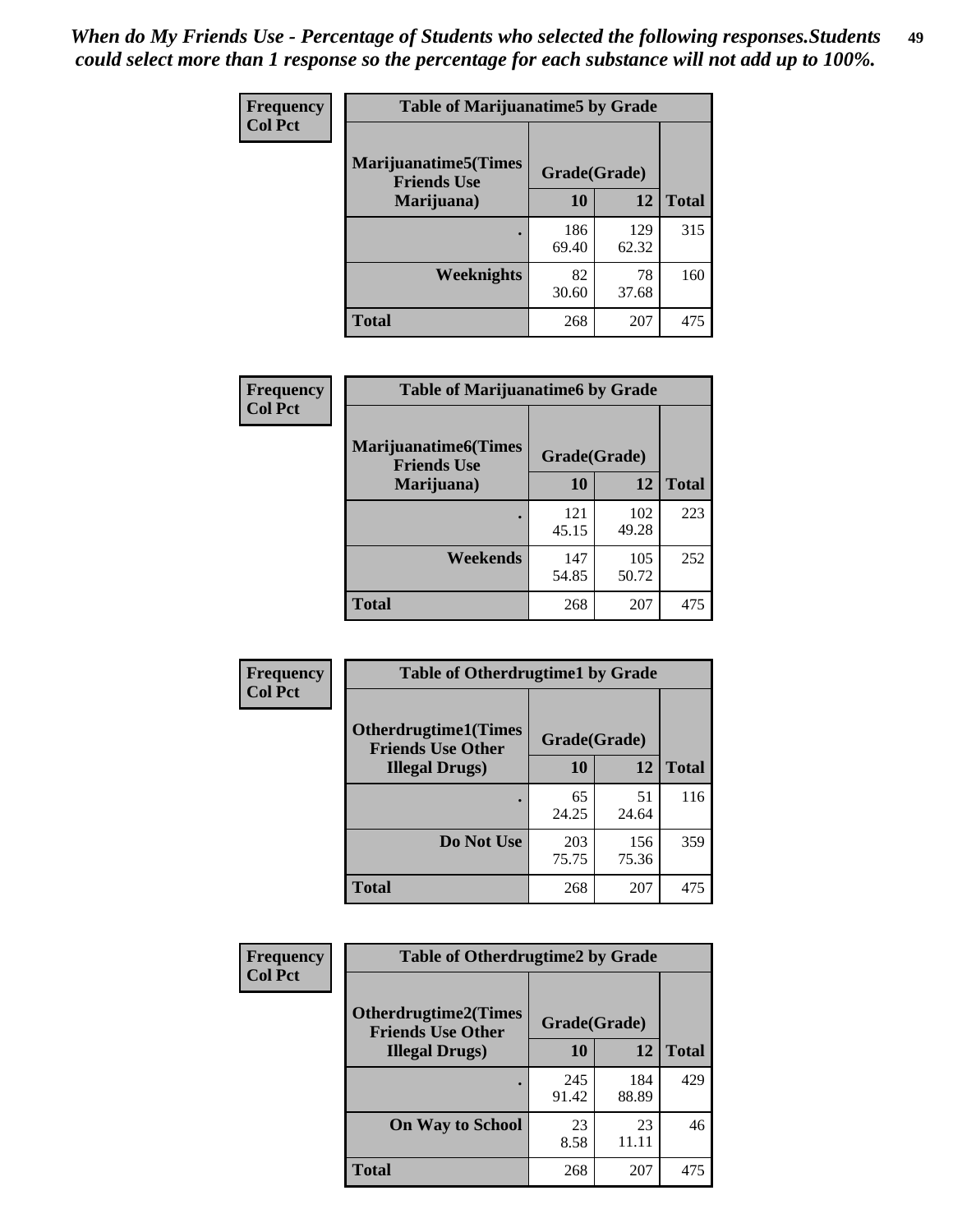| <b>Frequency</b>       | <b>Table of Otherdrugtime3 by Grade</b>          |              |              |              |  |  |
|------------------------|--------------------------------------------------|--------------|--------------|--------------|--|--|
| <b>Col Pct</b>         | Otherdrugtime3(Times<br><b>Friends Use Other</b> | Grade(Grade) |              |              |  |  |
| <b>Illegal Drugs</b> ) |                                                  | 10           | 12           | <b>Total</b> |  |  |
|                        |                                                  | 246<br>91.79 | 189<br>91.30 | 435          |  |  |
|                        | <b>During School</b>                             | 22<br>8.21   | 18<br>8.70   | 40           |  |  |
|                        | Total                                            | 268          | 207          | 475          |  |  |

| <b>Frequency</b> | <b>Table of Otherdrugtime4 by Grade</b>                         |              |              |              |  |  |
|------------------|-----------------------------------------------------------------|--------------|--------------|--------------|--|--|
| <b>Col Pct</b>   | <b>Otherdrugtime4(Times</b><br><b>Friends Use Other Illegal</b> | Grade(Grade) |              |              |  |  |
|                  | Drugs)                                                          | 10           | 12           | <b>Total</b> |  |  |
|                  |                                                                 | 244<br>91.04 | 184<br>88.89 | 428          |  |  |
|                  | <b>On Way Home From School</b>                                  | 24<br>8.96   | 23<br>11.11  | 47           |  |  |
|                  | <b>Total</b>                                                    | 268          | 207          | 475          |  |  |

| <b>Frequency</b> | <b>Table of Otherdrugtime5 by Grade</b>                  |              |              |              |  |  |
|------------------|----------------------------------------------------------|--------------|--------------|--------------|--|--|
| <b>Col Pct</b>   | <b>Otherdrugtime5</b> (Times<br><b>Friends Use Other</b> | Grade(Grade) |              |              |  |  |
|                  | <b>Illegal Drugs</b> )                                   | 10           | 12           | <b>Total</b> |  |  |
|                  |                                                          | 229<br>85.45 | 166<br>80.19 | 395          |  |  |
|                  | Weeknights                                               | 39<br>14.55  | 41<br>19.81  | 80           |  |  |
|                  | Total                                                    | 268          | 207          | 475          |  |  |

| <b>Frequency</b> | <b>Table of Otherdrugtime6 by Grade</b>                 |              |              |              |  |  |
|------------------|---------------------------------------------------------|--------------|--------------|--------------|--|--|
| <b>Col Pct</b>   | <b>Otherdrugtime6(Times</b><br><b>Friends Use Other</b> | Grade(Grade) |              |              |  |  |
|                  | <b>Illegal Drugs</b> )                                  | 10           | 12           | <b>Total</b> |  |  |
|                  |                                                         | 204<br>76.12 | 153<br>73.91 | 357          |  |  |
|                  | Weekends                                                | 64<br>23.88  | 54<br>26.09  | 118          |  |  |
|                  | <b>Total</b>                                            | 268          | 207          | 475          |  |  |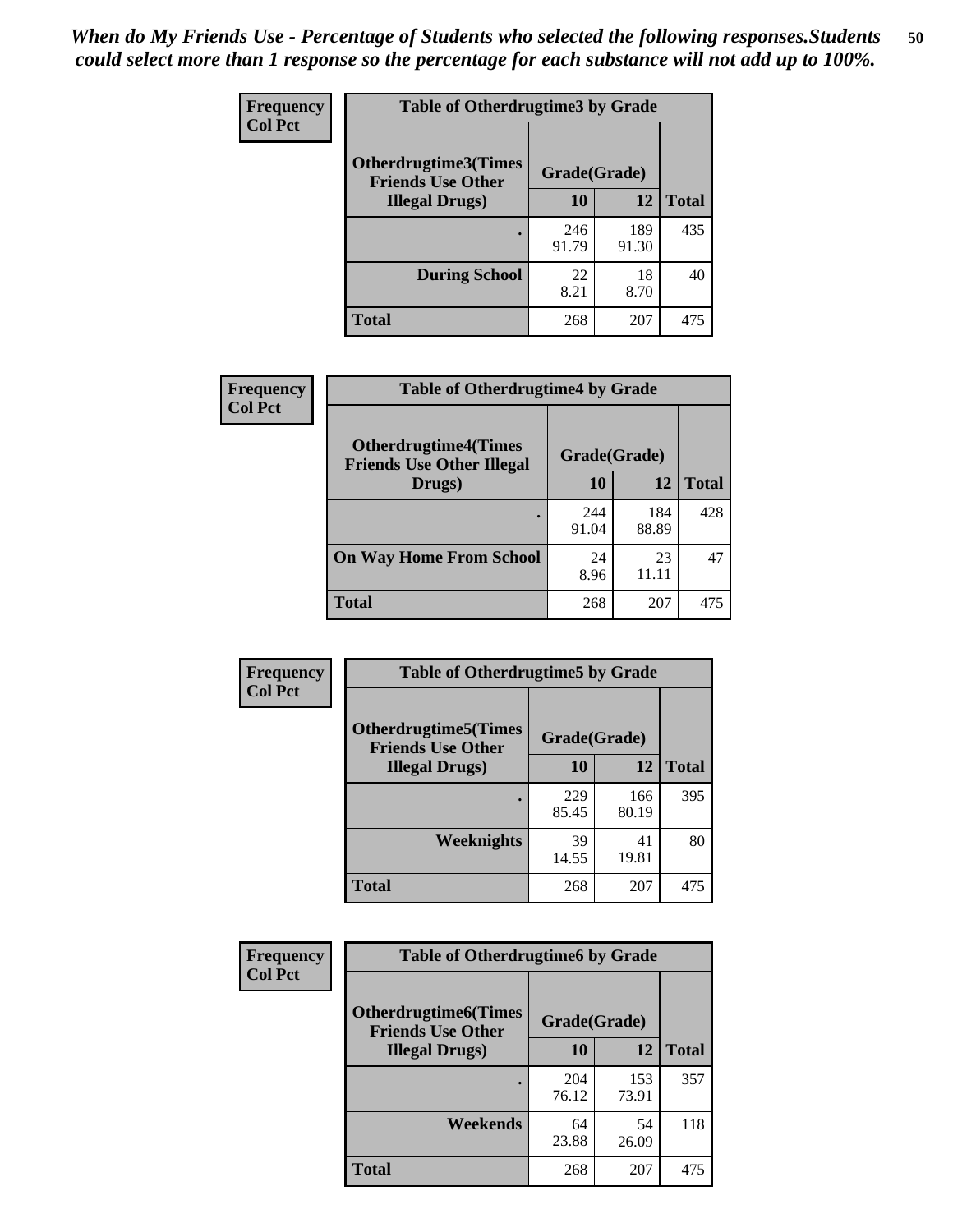| Frequency      | <b>Table of Educationalcohol by Grade</b>                                                                  |              |              |              |  |  |
|----------------|------------------------------------------------------------------------------------------------------------|--------------|--------------|--------------|--|--|
| <b>Col Pct</b> | Educationalcohol(I<br>have been taught<br>about alcohol,<br>tobacco,<br>and other drugs<br>within the last | Grade(Grade) |              |              |  |  |
|                | year at school)                                                                                            | 10           | 12           | <b>Total</b> |  |  |
|                | <b>Yes</b>                                                                                                 | 225<br>83.96 | 85<br>41.06  | 310          |  |  |
|                | N <sub>0</sub>                                                                                             | 43<br>16.04  | 122<br>58.94 | 165          |  |  |
|                | <b>Total</b>                                                                                               | 268          | 207          | 475          |  |  |

| Frequency      | <b>Table of Eversmoked by Grade</b>         |              |              |              |  |  |
|----------------|---------------------------------------------|--------------|--------------|--------------|--|--|
| <b>Col Pct</b> | Eversmoked(I<br>Grade(Grade)<br>have smoked |              |              |              |  |  |
|                | a cigarette)                                | 10           | 12           | <b>Total</b> |  |  |
|                | Yes                                         | 110<br>41.04 | 100<br>48.31 | 210          |  |  |
|                | N <sub>0</sub>                              | 158<br>58.96 | 107<br>51.69 | 265          |  |  |
|                | <b>Total</b>                                | 268          | 207          | 475          |  |  |

| Frequency      | <b>Table of Drovedrinking by Grade</b>                                                                              |                    |              |              |  |  |
|----------------|---------------------------------------------------------------------------------------------------------------------|--------------------|--------------|--------------|--|--|
| <b>Col Pct</b> | Drovedrinking(In<br>the past 30 days I<br>have driven a car<br>or other vehicle<br>while I was<br>drinking alcohol) | Grade(Grade)<br>10 | 12           | <b>Total</b> |  |  |
|                |                                                                                                                     |                    |              |              |  |  |
|                | Yes                                                                                                                 | 7<br>2.61          | 20<br>9.66   | 27           |  |  |
|                |                                                                                                                     |                    |              |              |  |  |
|                | N <sub>0</sub>                                                                                                      | 261<br>97.39       | 187<br>90.34 | 448          |  |  |
|                | <b>Total</b>                                                                                                        | 268                | 207          | 475          |  |  |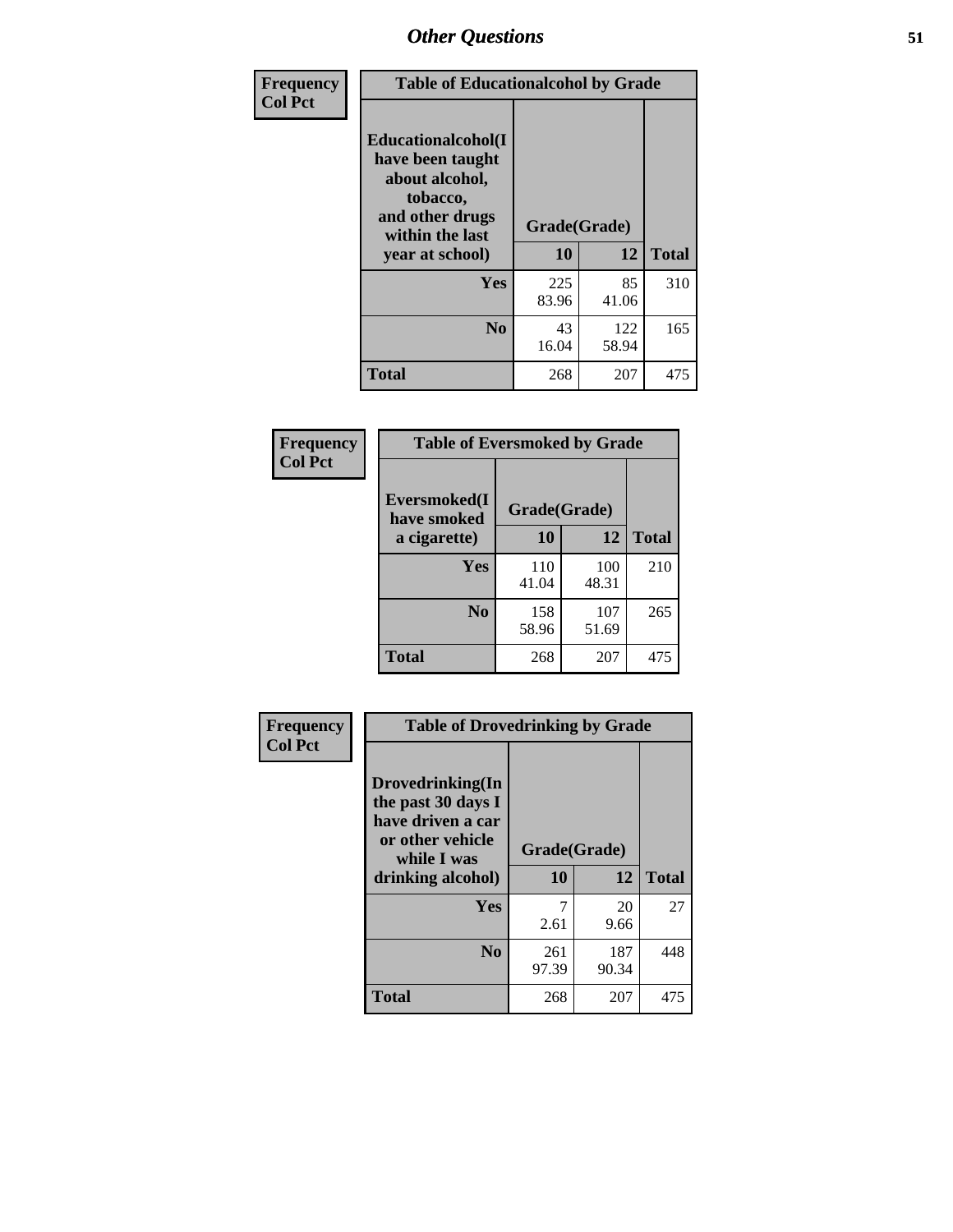| Frequency<br><b>Col Pct</b> | <b>Table of Rodedrinking by Grade</b>                                                                      |              |              |              |  |  |
|-----------------------------|------------------------------------------------------------------------------------------------------------|--------------|--------------|--------------|--|--|
|                             | Rodedrinking(In<br>the past 30 days<br>I have ridden in<br>a car with a<br>driver who had<br>been drinking | Grade(Grade) |              |              |  |  |
|                             | alcohol)                                                                                                   | 10           | 12           | <b>Total</b> |  |  |
|                             | <b>Yes</b>                                                                                                 | 41<br>15.30  | 41<br>19.81  | 82           |  |  |
|                             | N <sub>0</sub>                                                                                             | 227<br>84.70 | 166<br>80.19 | 393          |  |  |
|                             | <b>Total</b>                                                                                               | 268          | 207          | 475          |  |  |

#### **Frequency Col Pct**

| <b>Table of Drugsschool by Grade</b>                                                                                      |              |              |              |  |  |  |  |
|---------------------------------------------------------------------------------------------------------------------------|--------------|--------------|--------------|--|--|--|--|
| <b>Drugsschool</b> (During<br>the past 12 months,<br>I have been offered,<br>sold,<br>or given illegal<br>drugs on school | Grade(Grade) |              |              |  |  |  |  |
|                                                                                                                           |              |              |              |  |  |  |  |
| property)                                                                                                                 | 10           | 12           | <b>Total</b> |  |  |  |  |
| Yes                                                                                                                       | 66<br>24.63  | 56<br>27.05  | 122          |  |  |  |  |
| N <sub>0</sub>                                                                                                            | 202<br>75.37 | 151<br>72.95 | 353          |  |  |  |  |

| Frequency      | <b>Table of Helpbullied by Grade</b>           |              |             |              |  |  |  |
|----------------|------------------------------------------------|--------------|-------------|--------------|--|--|--|
| <b>Col Pct</b> | Helpbullied(I<br>would help<br>someone who was | Grade(Grade) |             |              |  |  |  |
|                | being bullied)                                 | 10           | 12          | <b>Total</b> |  |  |  |
|                | <b>Strongly Agree</b>                          | 116<br>43.28 | 99<br>47.83 | 215          |  |  |  |
|                | <b>Somewhat Agree</b>                          | 121<br>45.15 | 84<br>40.58 | 205          |  |  |  |
|                | <b>Somewhat Disagree</b>                       | 17<br>6.34   | 11<br>5.31  | 28           |  |  |  |
|                | <b>Strongly Disagree</b>                       | 14<br>5.22   | 13<br>6.28  | 27           |  |  |  |
|                | <b>Total</b>                                   | 268          | 207         | 475          |  |  |  |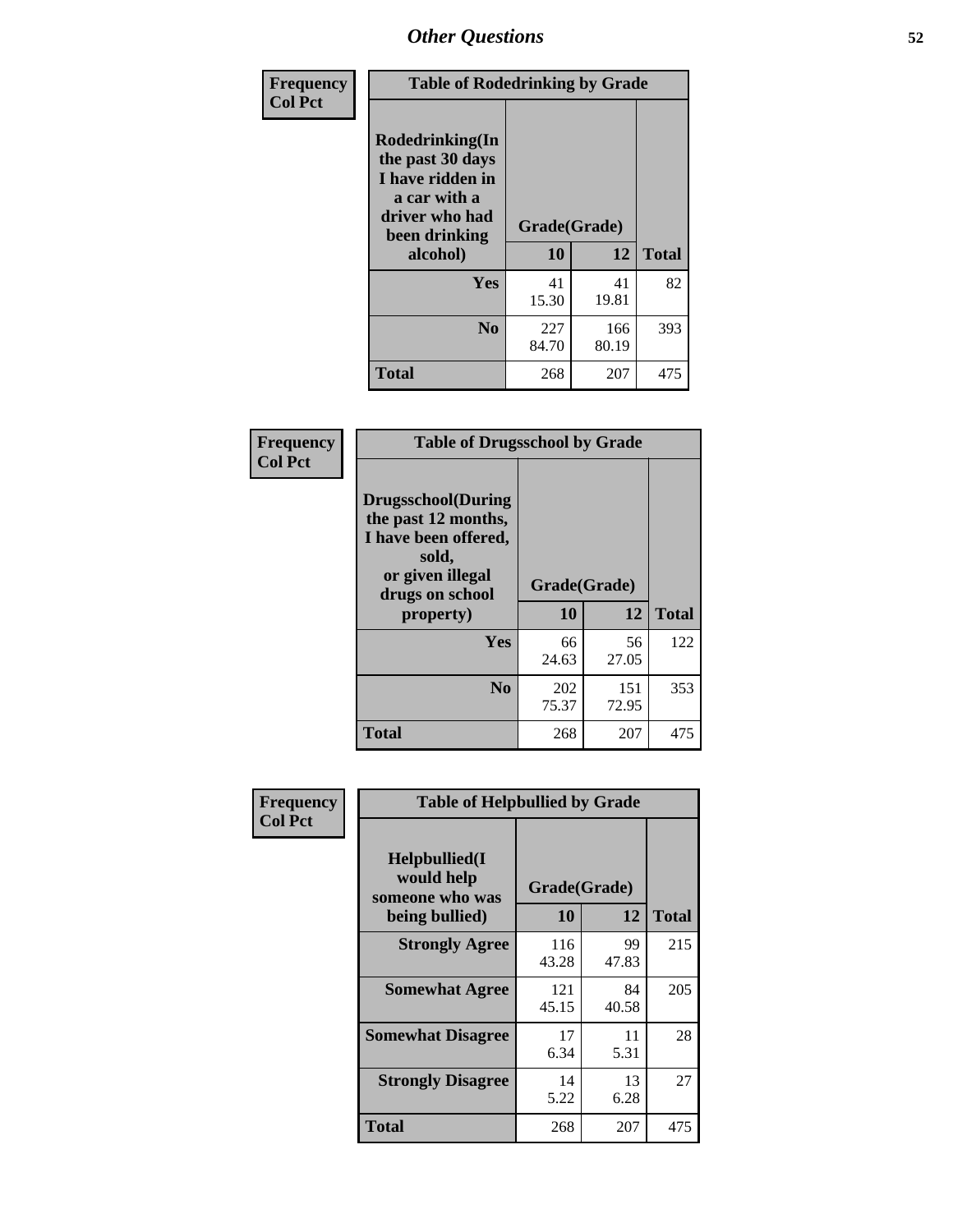| <b>Frequency</b> | <b>Table of Grade by Bingedrinking</b> |                                                                                                         |                                |                              |                   |                        |                               |                   |              |
|------------------|----------------------------------------|---------------------------------------------------------------------------------------------------------|--------------------------------|------------------------------|-------------------|------------------------|-------------------------------|-------------------|--------------|
| <b>Row Pct</b>   |                                        | Bingedrinking(I have drunk five or more<br>drinks of alcohol at one sitting during the<br>last 30 days) |                                |                              |                   |                        |                               |                   |              |
|                  | Grade(Grade)   Days                    | $\boldsymbol{0}$                                                                                        | 1 or<br>$\overline{2}$<br>days | 3 <sub>to</sub><br>5<br>days | 6 to<br>9<br>days | 10<br>to<br>19<br>days | <b>20</b><br>to<br>29<br>days | All<br>30<br>days | <b>Total</b> |
|                  | 10                                     | 224<br>83.58                                                                                            | 8<br>2.99                      | 12<br>4.48                   | 3<br>1.12         | 9<br>3.36              | 7<br>2.61                     | 5<br>1.87         | 268          |
|                  | 12                                     | 148<br>71.50                                                                                            | 10<br>4.83                     | 14<br>6.76                   | 12<br>5.80        | 10<br>4.83             | 6<br>2.90                     | 7<br>3.38         | 207          |
|                  | <b>Total</b>                           | 372                                                                                                     | 18                             | 26                           | 15                | 19                     | 13                            | 12                | 475          |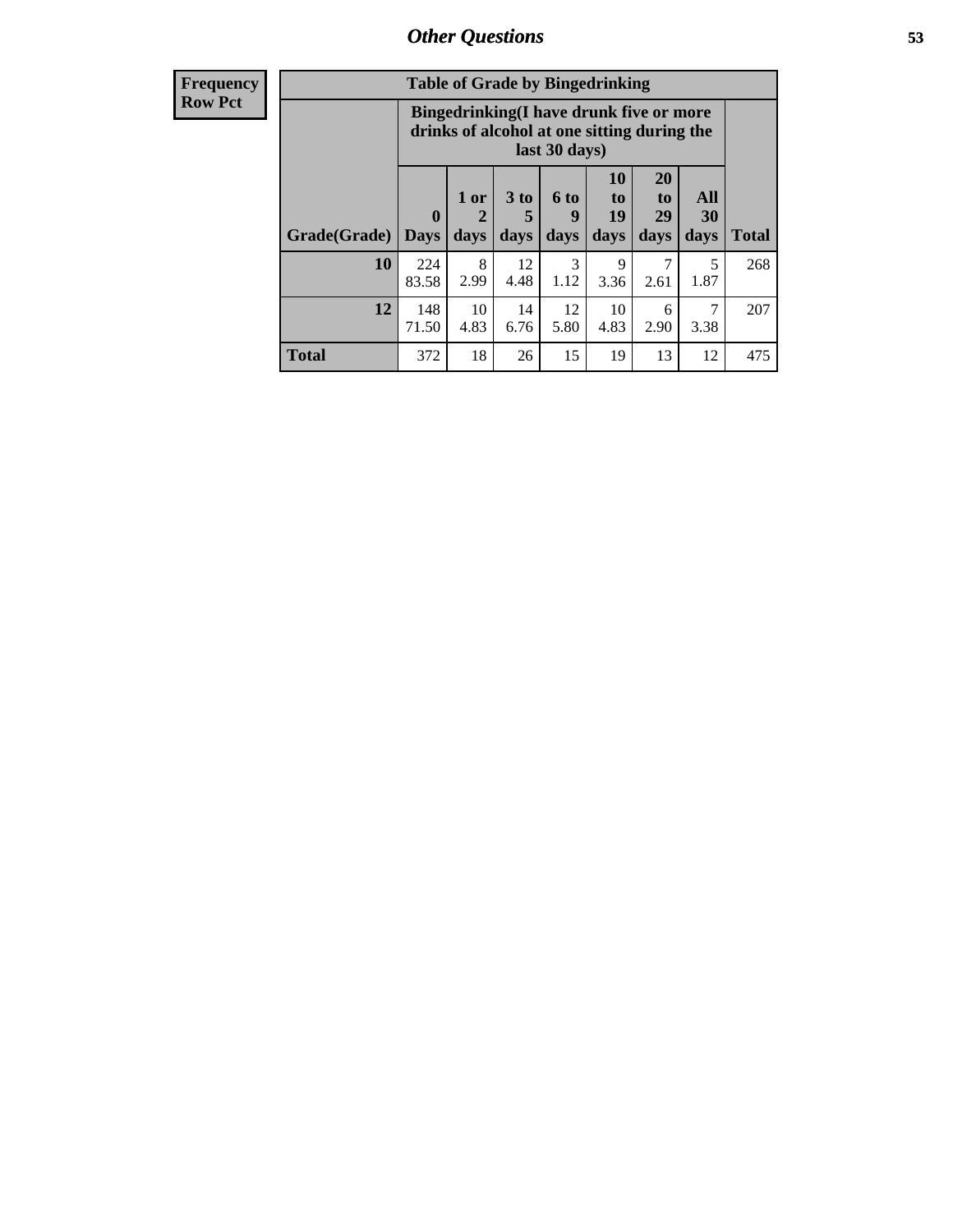#### *Nutrition* **54**

| <b>Frequency</b> |
|------------------|
| <b>Row Pct</b>   |

| <b>Table of Grade by Dairy</b> |                          |                                                                                                                      |             |             |     |  |  |  |
|--------------------------------|--------------------------|----------------------------------------------------------------------------------------------------------------------|-------------|-------------|-----|--|--|--|
|                                |                          | Dairy (I eat at least 3 servings of dairy<br>products each day)                                                      |             |             |     |  |  |  |
| Grade(Grade)                   | <b>Strongly</b><br>Agree | <b>Somewhat</b><br><b>Somewhat</b><br><b>Strongly</b><br><b>Disagree</b><br><b>Disagree</b><br><b>Total</b><br>Agree |             |             |     |  |  |  |
| 10                             | 86<br>32.09              | 94<br>35.07                                                                                                          | 45<br>16.79 | 43<br>16.04 | 268 |  |  |  |
| 12                             | 64<br>30.92              | 85<br>41.06                                                                                                          | 37<br>17.87 | 21<br>10.14 | 207 |  |  |  |
| <b>Total</b>                   | 150                      | 179                                                                                                                  | 82          | 64          | 475 |  |  |  |

| <b>Frequency</b> |
|------------------|
| <b>Row Pct</b>   |

| V | <b>Table of Grade by Fruitveg</b> |                          |                                                                                              |             |             |     |  |  |
|---|-----------------------------------|--------------------------|----------------------------------------------------------------------------------------------|-------------|-------------|-----|--|--|
|   |                                   |                          | Fruitveg(I eat at least 5 servings of fruits<br>and vegetables each day)                     |             |             |     |  |  |
|   | Grade(Grade)                      | <b>Strongly</b><br>Agree | Somewhat Somewhat<br><b>Strongly</b><br><b>Disagree</b><br><b>Total</b><br>Disagree<br>Agree |             |             |     |  |  |
|   | 10                                | 44<br>16.42              | 83<br>30.97                                                                                  | 74<br>27.61 | 67<br>25.00 | 268 |  |  |
|   | 12                                | 16<br>7.73               | 71<br>34.30                                                                                  | 76<br>36.71 | 44<br>21.26 | 207 |  |  |
|   | <b>Total</b>                      | 60                       | 154                                                                                          | 150         | 111         | 475 |  |  |

| <b>Frequency</b> | <b>Table of Grade by Cafeteriahealthy</b> |                                                                       |                     |                             |                                    |              |  |
|------------------|-------------------------------------------|-----------------------------------------------------------------------|---------------------|-----------------------------|------------------------------------|--------------|--|
| <b>Row Pct</b>   |                                           | Cafeteriahealthy (School meals in my<br>school cafeteria are healthy) |                     |                             |                                    |              |  |
|                  | Grade(Grade)                              | <b>Strongly</b><br>Agree                                              | Somewhat  <br>Agree | Somewhat<br><b>Disagree</b> | <b>Strongly</b><br><b>Disagree</b> | <b>Total</b> |  |
|                  | 10                                        | 23<br>8.58                                                            | 65<br>24.25         | 84<br>31.34                 | 96<br>35.82                        | 268          |  |
|                  | 12                                        | Q<br>4.35                                                             | 58<br>28.02         | 62<br>29.95                 | 78<br>37.68                        | 207          |  |
|                  | Total                                     | 32                                                                    | 123                 | 146                         | 174                                | 475          |  |

| <b>Frequency</b> |
|------------------|
| <b>Row Pct</b>   |

| <b>Table of Grade by Cafeterianutrition</b>                                                                                     |             |             |             |             |              |  |
|---------------------------------------------------------------------------------------------------------------------------------|-------------|-------------|-------------|-------------|--------------|--|
| <b>Cafeterianutrition</b> (Facts about nutrition<br>are available in my school cafeteria)                                       |             |             |             |             |              |  |
| Somewhat Somewhat<br><b>Strongly</b><br><b>Strongly</b><br><b>Disagree</b><br>Grade(Grade)<br>Agree<br><b>Disagree</b><br>Agree |             |             |             |             | <b>Total</b> |  |
| 10                                                                                                                              | 38<br>14.18 | 57<br>21.27 | 75<br>27.99 | 98<br>36.57 | 268          |  |
| 12                                                                                                                              | 21<br>10.14 | 72<br>34.78 | 51<br>24.64 | 63<br>30.43 | 207          |  |
| <b>Total</b>                                                                                                                    | 59          | 129         | 126         | 161         | 475          |  |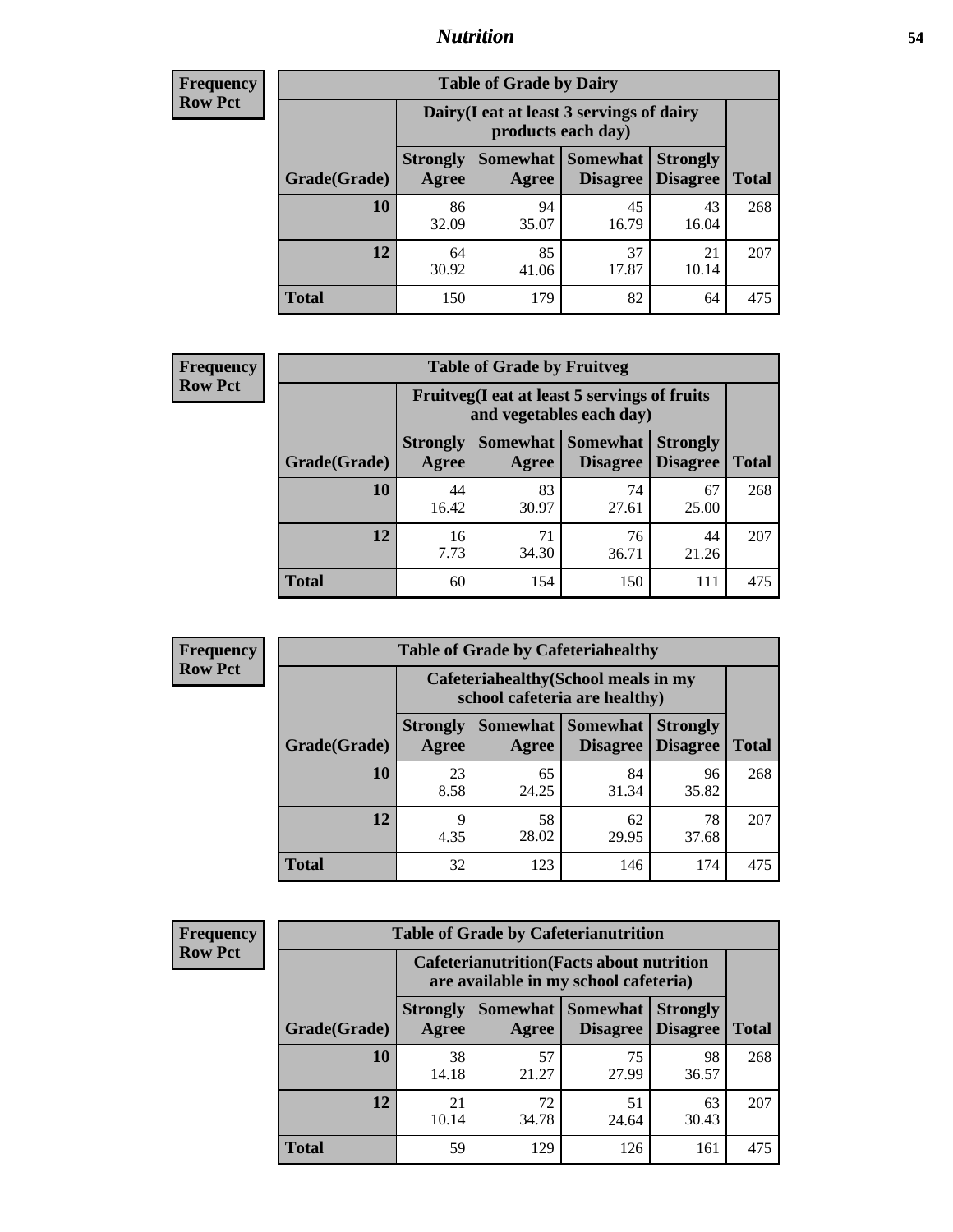### *Nutrition* **55**

| Frequency |
|-----------|
| Row Pct   |

| <b>Table of Grade by Schoollunch</b> |                          |                                                                                                          |             |             |     |  |  |  |
|--------------------------------------|--------------------------|----------------------------------------------------------------------------------------------------------|-------------|-------------|-----|--|--|--|
|                                      |                          | Schoollunch(I eat school lunch three or<br>more times per week)                                          |             |             |     |  |  |  |
| Grade(Grade)                         | <b>Strongly</b><br>Agree | Somewhat  <br><b>Somewhat</b><br><b>Strongly</b><br><b>Disagree</b><br>Disagree<br><b>Total</b><br>Agree |             |             |     |  |  |  |
| 10                                   | 141<br>52.61             | 53<br>19.78                                                                                              | 27<br>10.07 | 47<br>17.54 | 268 |  |  |  |
| 12                                   | 94<br>45.41              | 35<br>16.91                                                                                              | 22<br>10.63 | 56<br>27.05 | 207 |  |  |  |
| <b>Total</b>                         | 235                      | 88                                                                                                       | 49          | 103         | 475 |  |  |  |

| <b>Frequency</b> |  |
|------------------|--|
| <b>Row Pct</b>   |  |

| y | <b>Table of Grade by Foodchoices</b>                                                                                                |                                                                     |             |             |             |              |  |  |  |
|---|-------------------------------------------------------------------------------------------------------------------------------------|---------------------------------------------------------------------|-------------|-------------|-------------|--------------|--|--|--|
|   |                                                                                                                                     | Foodchoices (I make healthy food choices in<br>my school cafeteria) |             |             |             |              |  |  |  |
|   | Somewhat   Somewhat  <br><b>Strongly</b><br><b>Strongly</b><br><b>Disagree</b><br>Grade(Grade)<br>Agree<br><b>Disagree</b><br>Agree |                                                                     |             |             |             | <b>Total</b> |  |  |  |
|   | 10                                                                                                                                  | 48<br>17.91                                                         | 87<br>32.46 | 57<br>21.27 | 76<br>28.36 | 268          |  |  |  |
|   | 12                                                                                                                                  | 29<br>14.01                                                         | 72<br>34.78 | 51<br>24.64 | 55<br>26.57 | 207          |  |  |  |
|   | <b>Total</b>                                                                                                                        | 77                                                                  | 159         | 108         | 131         | 475          |  |  |  |

| <b>Frequency</b> | <b>Table of Grade by Wholewheat</b> |                                                                                                             |             |                                   |                                    |              |  |  |
|------------------|-------------------------------------|-------------------------------------------------------------------------------------------------------------|-------------|-----------------------------------|------------------------------------|--------------|--|--|
| <b>Row Pct</b>   |                                     | Wholewheat (There are whole wheat and<br>multigrain breads and cereals available in<br>my school cafeteria) |             |                                   |                                    |              |  |  |
|                  | Grade(Grade)                        | <b>Strongly</b><br>Agree                                                                                    | Agree       | Somewhat   Somewhat  <br>Disagree | <b>Strongly</b><br><b>Disagree</b> | <b>Total</b> |  |  |
|                  | 10                                  | 61<br>22.76                                                                                                 | 84<br>31.34 | 55<br>20.52                       | 68<br>25.37                        | 268          |  |  |
|                  | 12                                  | 35<br>16.91                                                                                                 | 70<br>33.82 | 55<br>26.57                       | 47<br>22.71                        | 207          |  |  |
|                  | <b>Total</b>                        | 96                                                                                                          | 154         | 110                               | 115                                | 475          |  |  |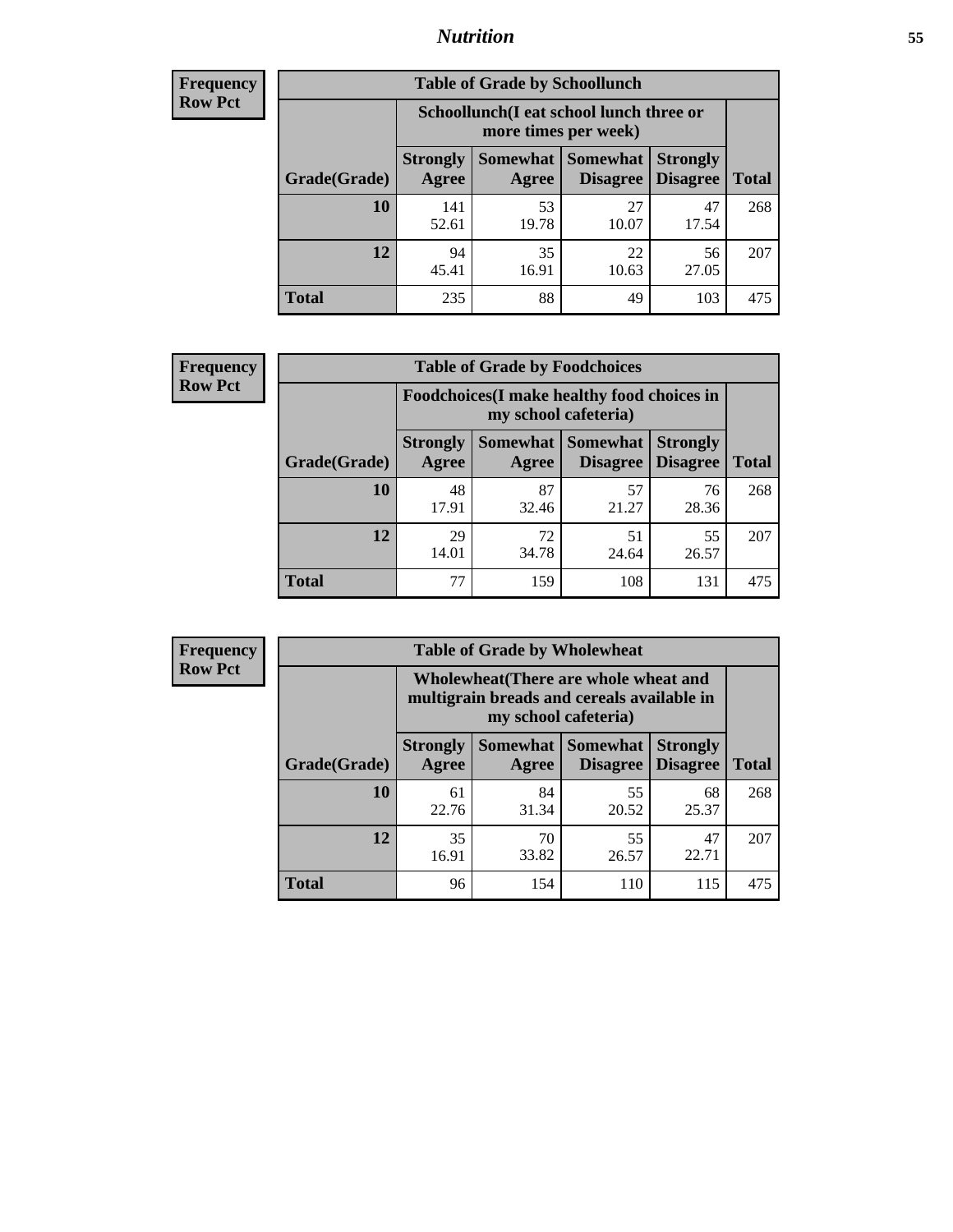#### *Nutrition* **56**

**Frequency Row Pct**

| <b>Table of Grade by Healthyvending</b> |                                                                                                                                               |                          |                                    |                                    |              |  |
|-----------------------------------------|-----------------------------------------------------------------------------------------------------------------------------------------------|--------------------------|------------------------------------|------------------------------------|--------------|--|
|                                         | Healthyvending (If only healthy snacks and<br>beverages were available in the vending<br>machines during the school day,<br>I would buy them) |                          |                                    |                                    |              |  |
| Grade(Grade)                            | <b>Strongly</b><br>Agree                                                                                                                      | <b>Somewhat</b><br>Agree | <b>Somewhat</b><br><b>Disagree</b> | <b>Strongly</b><br><b>Disagree</b> | <b>Total</b> |  |
| 10                                      | 45<br>16.79                                                                                                                                   | 80<br>29.85              | 41<br>15.30                        | 102<br>38.06                       | 268          |  |
| 12                                      | 46<br>22.22                                                                                                                                   | 62<br>29.95              | 39<br>18.84                        | 60<br>28.99                        | 207          |  |
| <b>Total</b>                            | 91                                                                                                                                            | 142                      | 80                                 | 162                                | 475          |  |

**Frequency Row Pct**

| <b>Table of Grade by Schoolbreakfast</b> |                                                                                                                                         |                                           |                                        |                                    |              |  |  |
|------------------------------------------|-----------------------------------------------------------------------------------------------------------------------------------------|-------------------------------------------|----------------------------------------|------------------------------------|--------------|--|--|
|                                          | Schoolbreakfast (If breakfast were<br>available at school,<br>but outside the cafeteria,<br>I would eat breakfast at school more often) |                                           |                                        |                                    |              |  |  |
| Grade(Grade)                             | <b>Strongly</b><br>Agree                                                                                                                | Agree                                     | Somewhat   Somewhat<br><b>Disagree</b> | <b>Strongly</b><br><b>Disagree</b> | <b>Total</b> |  |  |
| 10                                       | 84<br>31.34                                                                                                                             | 82<br>30.60                               | 30<br>11.19                            | 72<br>26.87                        | 268          |  |  |
| 12                                       | 67<br>32.37                                                                                                                             | 32<br>47<br>61<br>29.47<br>22.71<br>15.46 |                                        |                                    |              |  |  |
| <b>Total</b>                             | 151                                                                                                                                     | 143                                       | 62                                     | 119                                | 475          |  |  |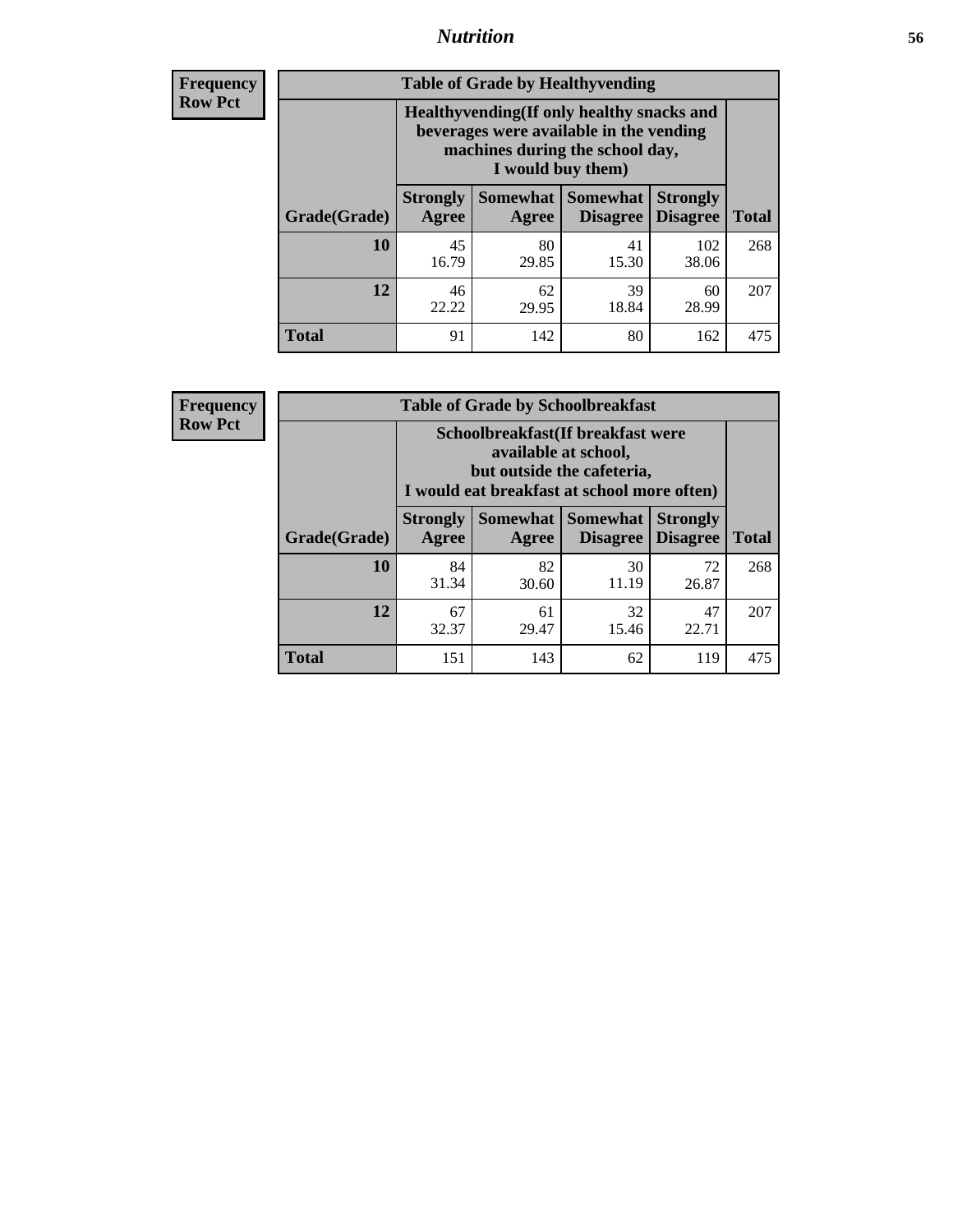| Frequency<br><b>Col Pct</b> | <b>Table of Educationaids by Grade</b>                                                                    |                    |              |              |
|-----------------------------|-----------------------------------------------------------------------------------------------------------|--------------------|--------------|--------------|
|                             | <b>Educationaids</b> (I<br>have been<br>taught about<br><b>HIV/AIDS</b> at<br>school in the<br>past year) | Grade(Grade)<br>10 | 12           | <b>Total</b> |
|                             | Yes                                                                                                       | 234<br>87.31       | 91<br>43.96  | 325          |
|                             | N <sub>0</sub>                                                                                            | 34<br>12.69        | 116<br>56.04 | 150          |
|                             | <b>Total</b>                                                                                              | 268                | 207          | 475          |

| Frequency      | <b>Table of Educationcharacter by Grade</b>                 |              |              |              |  |
|----------------|-------------------------------------------------------------|--------------|--------------|--------------|--|
| <b>Col Pct</b> | Educationcharacter(I<br>have been taught<br>about character | Grade(Grade) |              |              |  |
|                | education in the past<br>year at school)                    | 10           | 12           | <b>Total</b> |  |
|                | Yes                                                         | 205<br>76.49 | 102<br>49.28 | 307          |  |
|                | N <sub>0</sub>                                              | 63<br>23.51  | 105<br>50.72 | 168          |  |
|                | <b>Total</b>                                                | 268          | 207          | 475          |  |

| Frequency<br><b>Col Pct</b> | <b>Table of Gradcoach1 by Grade</b> |              |              |              |
|-----------------------------|-------------------------------------|--------------|--------------|--------------|
|                             | Gradcoach1(I<br>know who my         |              |              |              |
|                             | <b>Graduation</b>                   | Grade(Grade) |              |              |
|                             | Coach is)                           | 10           | 12           | <b>Total</b> |
|                             | Yes                                 | 40<br>14.93  | 111<br>53.62 | 151          |
|                             | N <sub>0</sub>                      | 228<br>85.07 | 96<br>46.38  | 324          |
|                             | <b>Total</b>                        | 268          | 207          | 475          |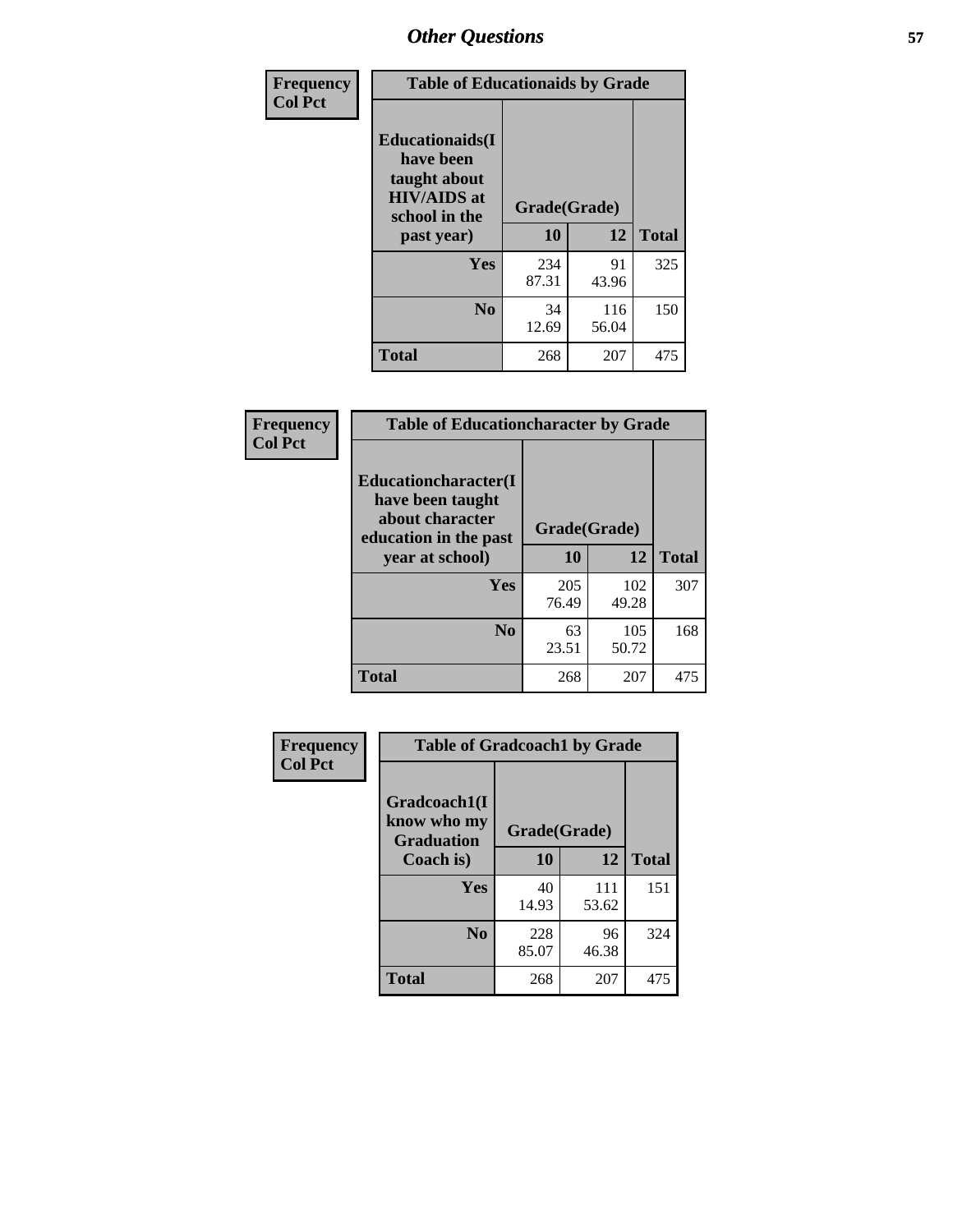| Frequency      | <b>Table of Gradcoach2 by Grade</b> |              |              |              |
|----------------|-------------------------------------|--------------|--------------|--------------|
| <b>Col Pct</b> | Gradcoach2(I<br>have                |              |              |              |
|                | contacted my<br><b>Graduation</b>   | Grade(Grade) |              |              |
|                | Coach)                              | 10           | 12           | <b>Total</b> |
|                | Yes                                 | 18<br>6.72   | 55<br>26.57  | 73           |
|                | N <sub>0</sub>                      | 250<br>93.28 | 152<br>73.43 | 402          |
|                | <b>Total</b>                        | 268          | 207          | 475          |

| <b>Frequency</b><br><b>Col Pct</b> | <b>Table of Gradcoach3 by Grade</b>                                         |              |              |              |
|------------------------------------|-----------------------------------------------------------------------------|--------------|--------------|--------------|
|                                    | Gradcoach3(I<br>have received<br>assistance<br>from my<br><b>Graduation</b> | Grade(Grade) |              |              |
|                                    | Coach)                                                                      | 10           | 12           | <b>Total</b> |
|                                    | Yes                                                                         | 15<br>5.60   | 46<br>22.22  | 61           |
|                                    | N <sub>0</sub>                                                              | 74<br>27.61  | 51<br>24.64  | 125          |
|                                    | Don't know                                                                  | 179<br>66.79 | 110<br>53.14 | 289          |
|                                    | <b>Total</b>                                                                | 268          | 207          | 475          |

| Frequency      | <b>Table of Selfharm by Grade</b>                                                                                                                                          |              |              |              |
|----------------|----------------------------------------------------------------------------------------------------------------------------------------------------------------------------|--------------|--------------|--------------|
| <b>Col Pct</b> | <b>Selfharm</b> (During<br>the past 12<br>months,<br>I harmed myself<br>on purpose<br><b>Suicideconsider</b><br>During the past<br>12 months,<br>I seriously<br>considered | Grade(Grade) |              |              |
|                | suicide)                                                                                                                                                                   | 10           | 12           | <b>Total</b> |
|                | <b>Yes</b>                                                                                                                                                                 | 39<br>14.55  | 17<br>8.21   | 56           |
|                | N <sub>0</sub>                                                                                                                                                             | 229<br>85.45 | 190<br>91.79 | 419          |
|                | <b>Total</b>                                                                                                                                                               | 268          | 207          | 475          |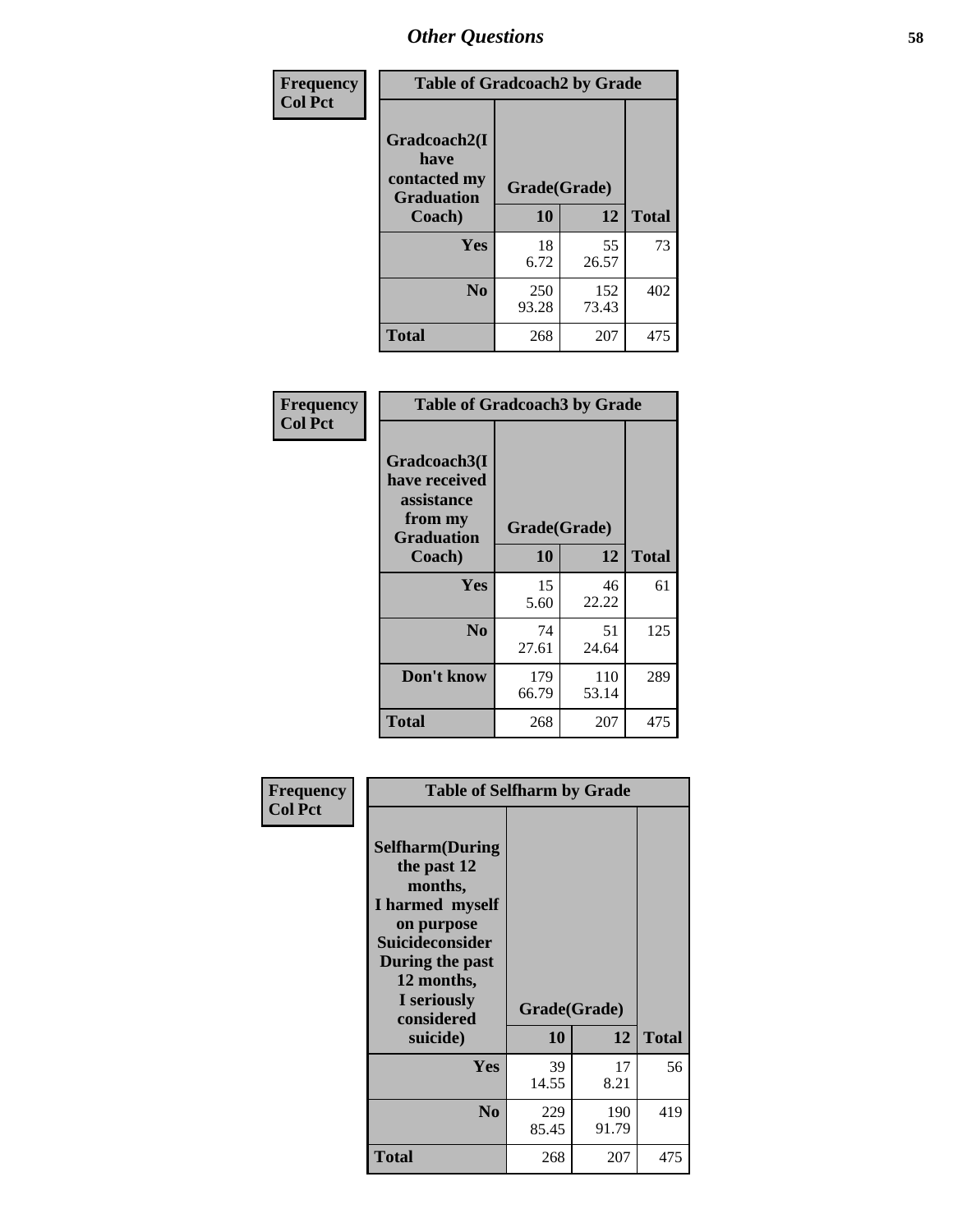| <b>Frequency</b> | <b>Table of Suicideconsider by Grade</b> |              |              |              |
|------------------|------------------------------------------|--------------|--------------|--------------|
| <b>Col Pct</b>   |                                          | Grade(Grade) |              |              |
|                  | <b>Suicideconsider</b>                   | <b>10</b>    | 12           | <b>Total</b> |
|                  | <b>Yes</b>                               | 36<br>13.43  | 17<br>8.21   | 53           |
|                  | N <sub>0</sub>                           | 232<br>86.57 | 190<br>91.79 | 422          |
|                  | <b>Total</b>                             | 268          | 207          | 475          |

| Frequency      | <b>Table of Suicideattempt by Grade</b>              |              |              |              |
|----------------|------------------------------------------------------|--------------|--------------|--------------|
| <b>Col Pct</b> | Suicideattempt(I<br>have attempted<br>suicide in the | Grade(Grade) |              |              |
|                | last year)                                           | 10           | 12           | <b>Total</b> |
|                | Yes                                                  | 17<br>6.34   | 10<br>4.83   | 27           |
|                | N <sub>0</sub>                                       | 251<br>93.66 | 197<br>95.17 | 448          |
|                | <b>Total</b>                                         | 268          | 207          | 475          |

| Frequency      | <b>Table of Instantmessaged by Grade</b>               |              |              |              |
|----------------|--------------------------------------------------------|--------------|--------------|--------------|
| <b>Col Pct</b> | Instantmessaged(I<br>have instant<br>messaged people I | Grade(Grade) |              |              |
|                | do not even know)                                      | 10           | 12           | <b>Total</b> |
|                | Yes                                                    | 112<br>41.79 | 76<br>36.71  | 188          |
|                | N <sub>0</sub>                                         | 156<br>58.21 | 131<br>63.29 | 287          |
|                | <b>Total</b>                                           | 268          | 207          | 475          |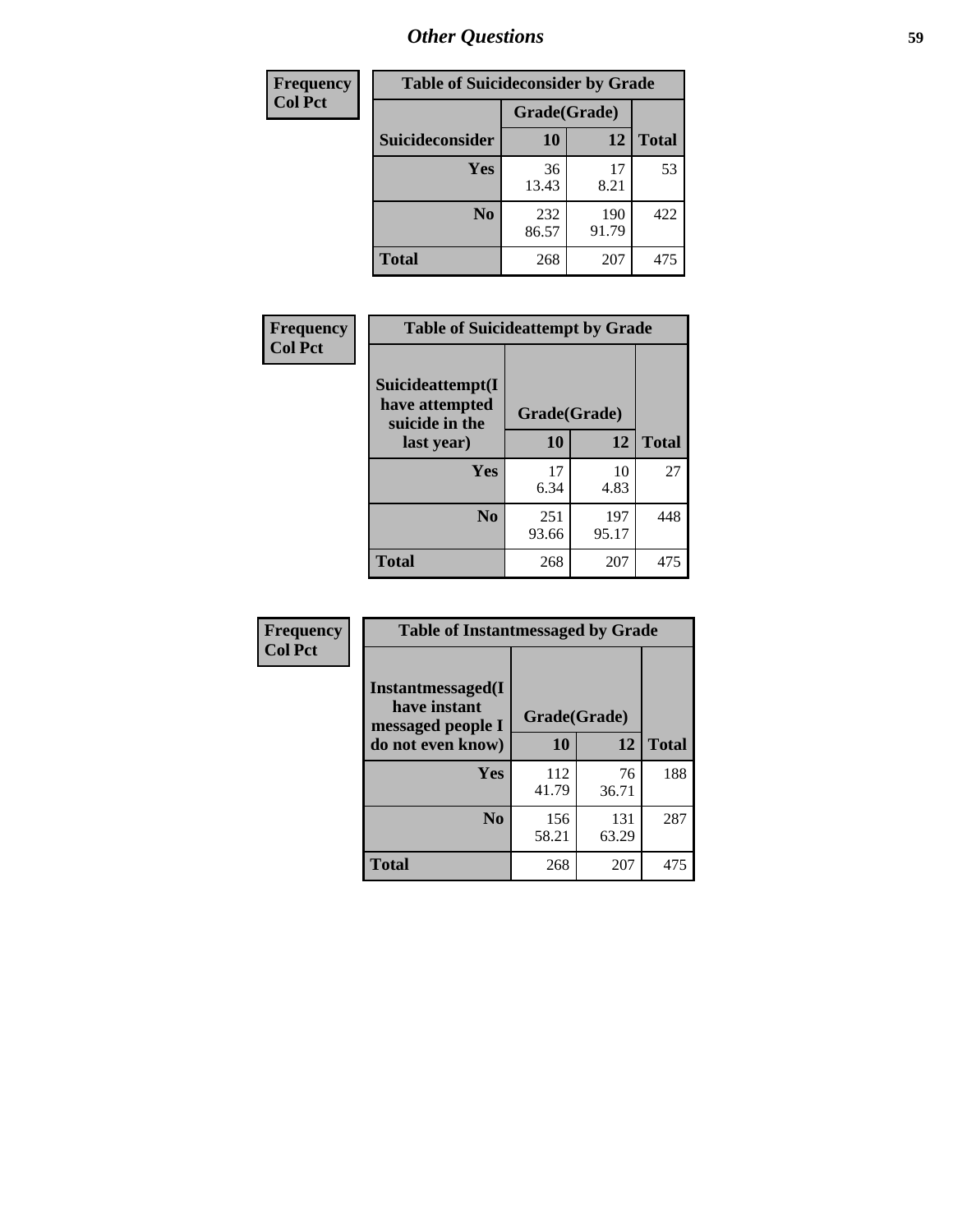| Frequency      | <b>Table of Getsalong by Grade</b>                          |              |              |              |
|----------------|-------------------------------------------------------------|--------------|--------------|--------------|
| <b>Col Pct</b> | <b>Getsalong</b> (I get<br>along with other<br>students and |              | Grade(Grade) |              |
|                | adults)                                                     | 10           | 12           | <b>Total</b> |
|                | <b>Strongly Agree</b>                                       | 99<br>36.94  | 104<br>50.24 | 203          |
|                | <b>Somewhat Agree</b>                                       | 129<br>48.13 | 83<br>40.10  | 212          |
|                | <b>Somewhat Disagree</b>                                    | 25<br>9.33   | 12<br>5.80   | 37           |
|                | <b>Strongly Disagree</b>                                    | 15<br>5.60   | 8<br>3.86    | 23           |
|                | Total                                                       | 268          | 207          | 475          |

| Frequency      | <b>Table of Safehome by Grade</b> |                    |              |              |
|----------------|-----------------------------------|--------------------|--------------|--------------|
| <b>Col Pct</b> | Safehome(I feel<br>safe at home)  | Grade(Grade)<br>10 | 12           | <b>Total</b> |
|                | <b>Strongly Agree</b>             | 176<br>65.67       | 141<br>68.12 | 317          |
|                | <b>Somewhat Agree</b>             | 57<br>21.27        | 52<br>25.12  | 109          |
|                | <b>Somewhat Disagree</b>          | 18<br>6.72         | 6<br>2.90    | 24           |
|                | <b>Strongly Disagree</b>          | 17<br>6.34         | 8<br>3.86    | 25           |
|                | <b>Total</b>                      | 268                | 207          | 475          |

| Frequency      |                                                                                     | <b>Table of Adulttalk by Grade</b> |              |              |
|----------------|-------------------------------------------------------------------------------------|------------------------------------|--------------|--------------|
| <b>Col Pct</b> | <b>Adulttalk(I</b><br>know an<br>adult at<br>school that<br>I can talk<br>with if I | Grade(Grade)                       |              |              |
|                | need help)                                                                          | 10                                 | 12           | <b>Total</b> |
|                | <b>Yes</b>                                                                          | 150<br>55.97                       | 153<br>73.91 | 303          |
|                | N <sub>0</sub>                                                                      | 118<br>44.03                       | 54<br>26.09  | 172          |
|                | <b>Total</b>                                                                        | 268                                | 207          | 475          |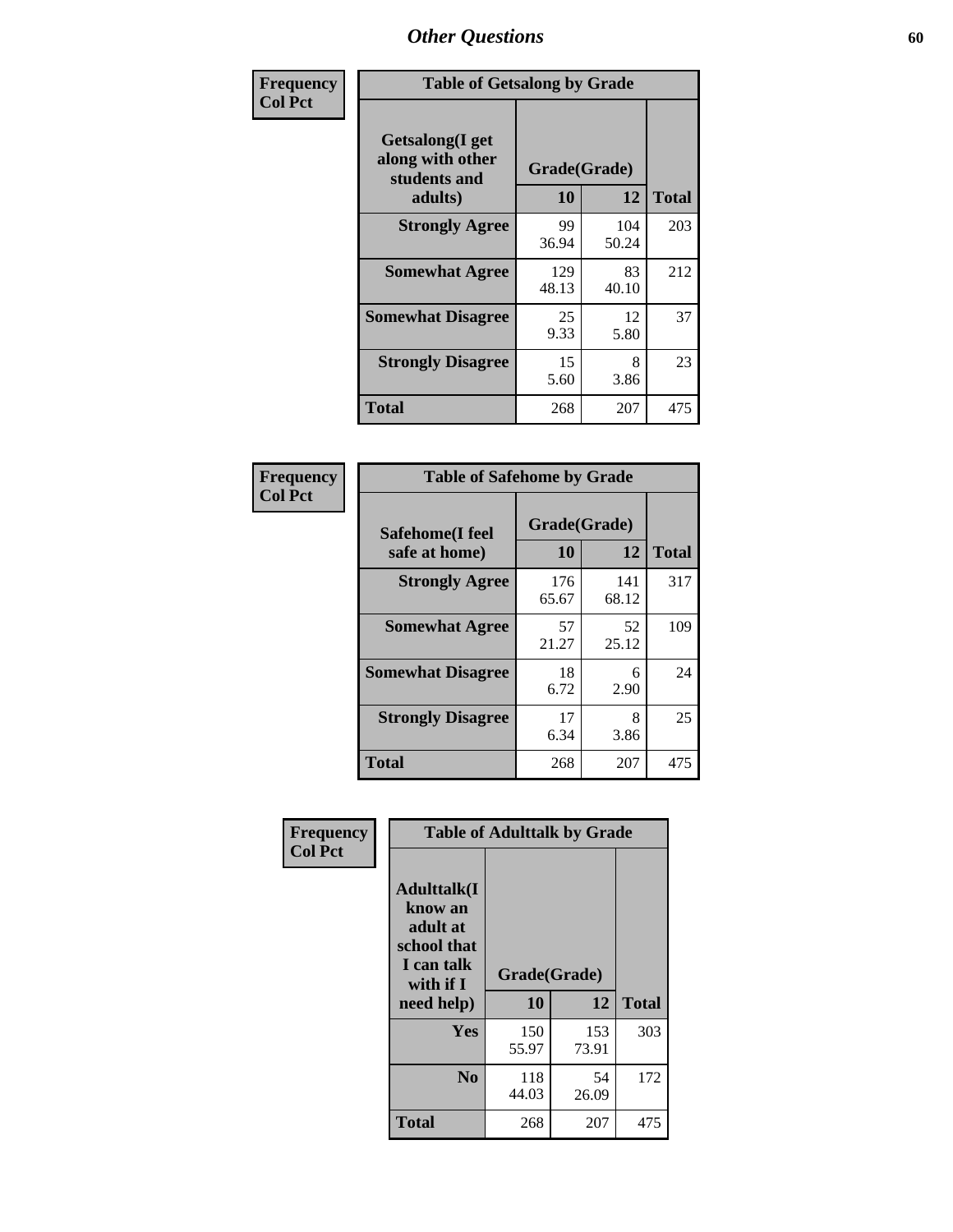**Frequency Row Pct**

| <b>Table of Grade by Tytime</b> |             |                                                                                        |             |                                                                    |             |             |              |  |  |  |
|---------------------------------|-------------|----------------------------------------------------------------------------------------|-------------|--------------------------------------------------------------------|-------------|-------------|--------------|--|--|--|
|                                 |             | Tvtime(On an average school day,<br>how much unsupervised time do I spend watching TV) |             |                                                                    |             |             |              |  |  |  |
| Grade(Grade)   None             |             | <b>Less that</b>                                                                       |             | $2 - 3$<br>hour/day   hour/day   hours/day   hours/day   hours/day | $4 - 5$     | $6+$        | <b>Total</b> |  |  |  |
| 10                              | 29<br>10.82 | 35<br>13.06                                                                            | 37<br>13.81 | 74<br>27.61                                                        | 45<br>16.79 | 48<br>17.91 | 268          |  |  |  |
| 12                              | 39<br>18.84 | 36<br>17.39                                                                            | 30<br>14.49 | 65<br>31.40                                                        | 19<br>9.18  | 18<br>8.70  | 207          |  |  |  |
| <b>Total</b>                    | 68          | 71                                                                                     | 67          | 139                                                                | 64          | 66          | 475          |  |  |  |

**Frequency Row Pct**

| <b>Table of Grade by Computertime</b> |             |                                                                                                   |             |                      |                      |                   |              |  |  |
|---------------------------------------|-------------|---------------------------------------------------------------------------------------------------|-------------|----------------------|----------------------|-------------------|--------------|--|--|
|                                       |             | Computertime (On an average school day,<br>how much unsupervised time do I spend on the computer) |             |                      |                      |                   |              |  |  |
| Grade(Grade)                          | None $ $    | <b>Less that</b><br>hour/day                                                                      | hour/day    | $2 - 3$<br>hours/day | $4 - 5$<br>hours/day | $6+$<br>hours/day | <b>Total</b> |  |  |
| 10                                    | 50<br>18.66 | 46<br>17.16                                                                                       | 32<br>11.94 | 51<br>19.03          | 29<br>10.82          | 60<br>22.39       | 268          |  |  |
| 12                                    | 37<br>17.87 | 54<br>26.09                                                                                       | 33<br>15.94 | 48<br>23.19          | 18<br>8.70           | 17<br>8.21        | 207          |  |  |
| <b>Total</b>                          | 87          | 100                                                                                               | 65          | 99                   | 47                   | 77                | 475          |  |  |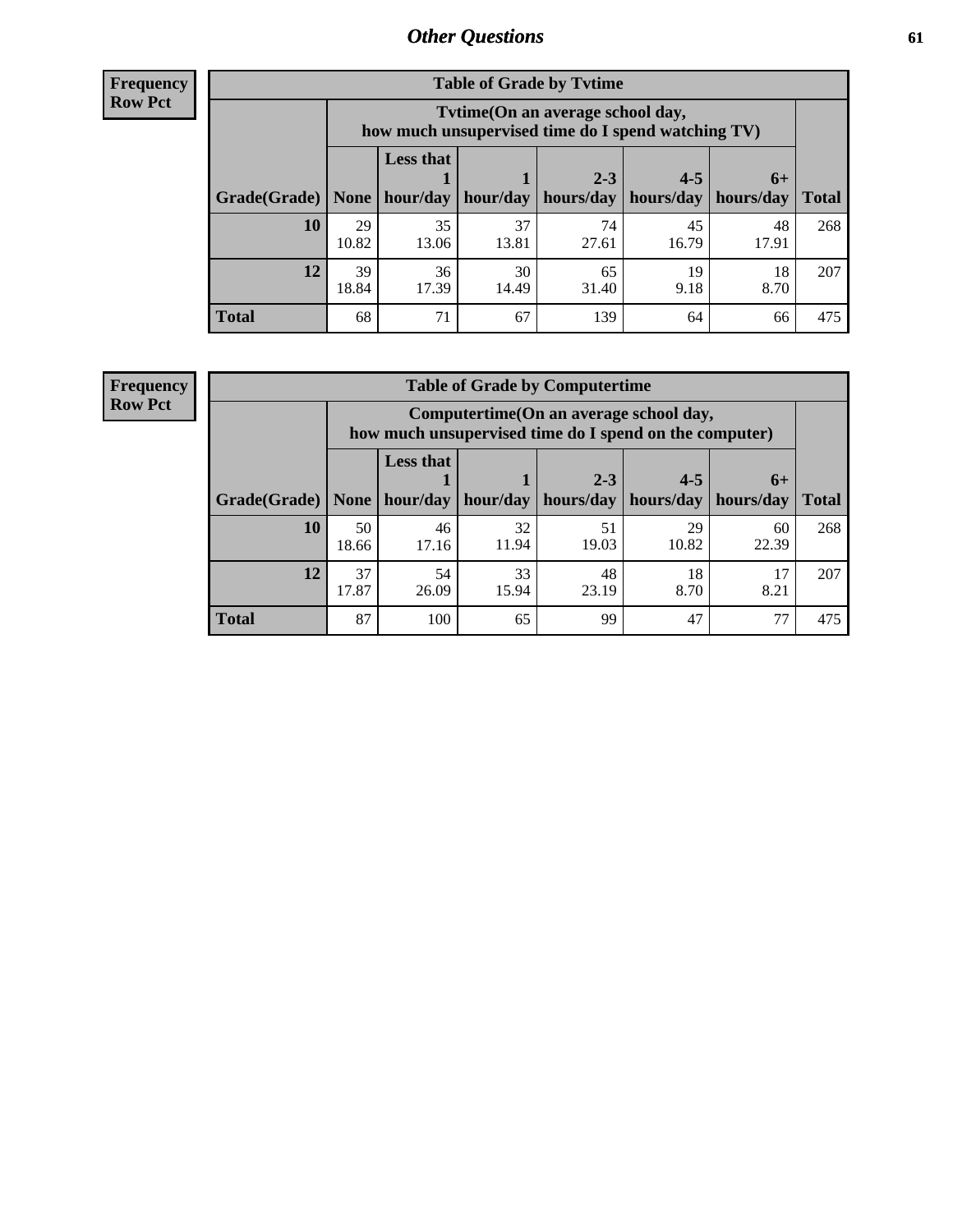#### *Questions about Driving Laws* **62** *Driving Questions were asked only of high school students.*

| <b>Frequency</b> |
|------------------|
| <b>Row Pct</b>   |

| <b>Table of Grade by License1</b> |                                                                                    |                                                                                                                                           |           |            |               |              |  |  |  |
|-----------------------------------|------------------------------------------------------------------------------------|-------------------------------------------------------------------------------------------------------------------------------------------|-----------|------------|---------------|--------------|--|--|--|
|                                   |                                                                                    | License1(During the first 6 months of driving<br>with a provisional license,<br>the only passengers who can ride with the<br>driver are:) |           |            |               |              |  |  |  |
| Grade(Grade)                      | <b>Parent or</b>                                                                   | Family<br><b>Guardian</b>   Members                                                                                                       | Friends   | Anyone     | Don't<br>Know | <b>Total</b> |  |  |  |
| 10                                | 86<br>32.09                                                                        | 114<br>42.54                                                                                                                              | 7<br>2.61 | 17<br>6.34 | 44<br>16.42   | 268          |  |  |  |
| 12                                | 55<br>108<br>28<br>$\overline{2}$<br>14<br>0.97<br>26.57<br>52.17<br>6.76<br>13.53 |                                                                                                                                           |           |            |               |              |  |  |  |
| Total                             | 141                                                                                | 222                                                                                                                                       | 9         | 31         | 72            | 475          |  |  |  |

| <b>Frequency</b> | <b>Table of Grade by License2</b> |                                                                                                          |                              |                  |                                                      |               |              |  |
|------------------|-----------------------------------|----------------------------------------------------------------------------------------------------------|------------------------------|------------------|------------------------------------------------------|---------------|--------------|--|
| <b>Row Pct</b>   |                                   | License2(17 yr old drivers with a<br>provisional driver's license cannot<br>drive between the hours of:) |                              |                  |                                                      |               |              |  |
|                  | Grade(Grade)                      | <b>Midnight</b><br>to 6am                                                                                | 1am<br>t <sub>0</sub><br>5am | 1am<br>to<br>6am | N <sub>0</sub><br>curfew<br>for $17$<br>vear<br>olds | Don't<br>Know | <b>Total</b> |  |
|                  | 10                                | 139<br>51.87                                                                                             | 14<br>5.22                   | 23<br>8.58       | 21<br>7.84                                           | 71<br>26.49   | 268          |  |
|                  | 12                                | 135<br>65.22                                                                                             | 13<br>6.28                   | 10<br>4.83       | 5<br>2.42                                            | 44<br>21.26   | 207          |  |
|                  | <b>Total</b>                      | 274                                                                                                      | 27                           | 33               | 26                                                   | 115           | 475          |  |

| Frequency      | <b>Table of Grade by License3</b> |                                       |                                     |              |            |            |               |              |
|----------------|-----------------------------------|---------------------------------------|-------------------------------------|--------------|------------|------------|---------------|--------------|
| <b>Row Pct</b> |                                   | License3(For drivers under the age of | what level of alcohol is considered | 21,<br>DUI?) |            |            |               |              |
|                | Grade(Grade)                      | Any<br><b>Amount</b>                  | 0.02                                | $\vert$ 0.04 | 0.06       | 0.08       | Don't<br>know | <b>Total</b> |
|                | 10                                | 92<br>34.33                           | 49<br>18.28                         | 12<br>4.48   | 12<br>4.48 | 23<br>8.58 | 80<br>29.85   | 268          |
|                | 12                                | 58<br>28.02                           | 44<br>21.26                         | 11<br>5.31   | 12<br>5.80 | 20<br>9.66 | 62<br>29.95   | 207          |
|                | <b>Total</b>                      | 150                                   | 93                                  | 23           | 24         | 43         | 142           | 475          |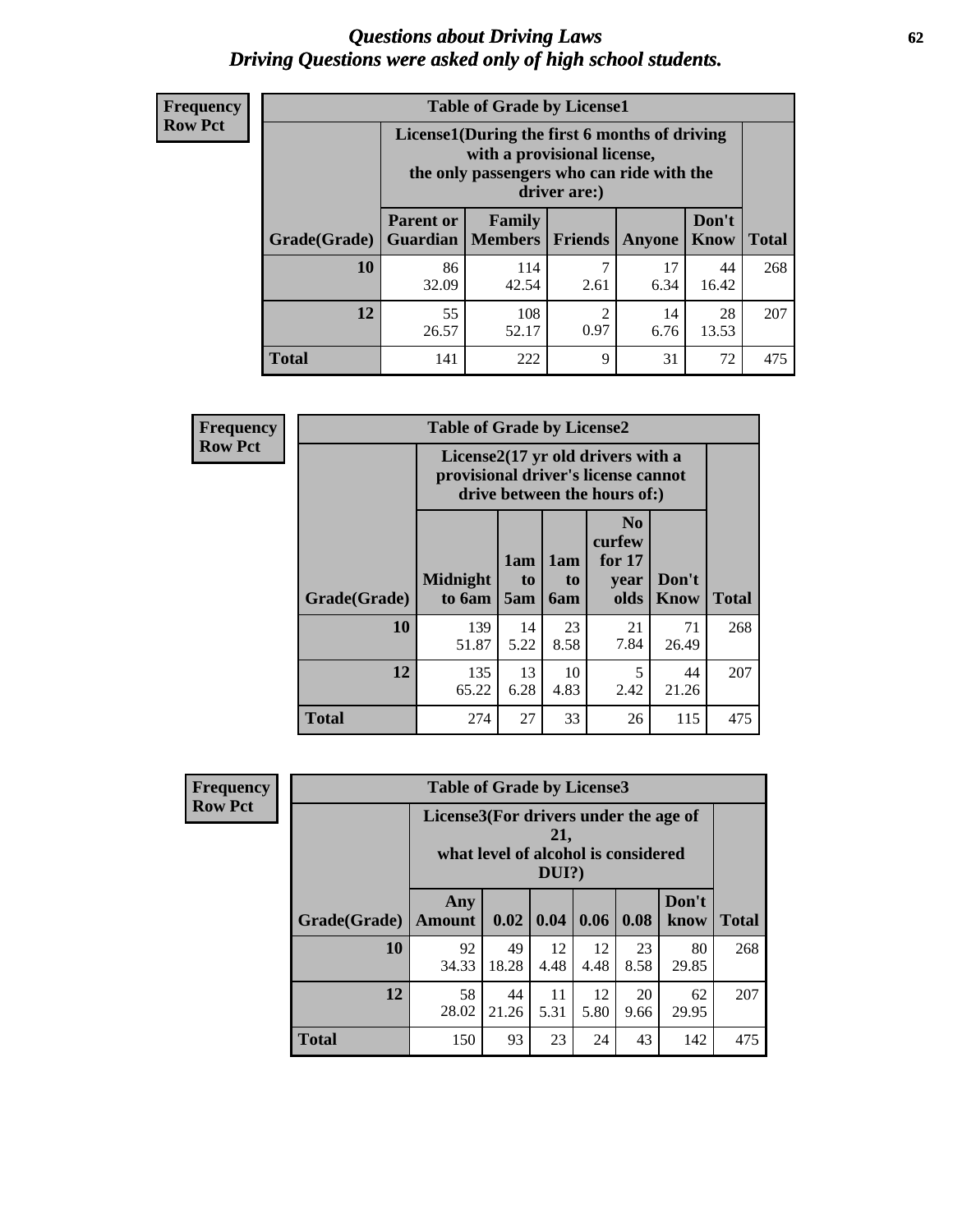#### *Questions about Driving Laws* **63** *Driving Questions were asked only of high school students.*

**Frequency Row Pct**

| <b>Table of Grade by License4</b> |              |                                                                                                                                                      |             |            |            |             |     |  |
|-----------------------------------|--------------|------------------------------------------------------------------------------------------------------------------------------------------------------|-------------|------------|------------|-------------|-----|--|
|                                   |              | License4(A driver under 21 automatically<br>loses his/her license if caught exceeding the<br>posted speet limit by:)                                 |             |            |            |             |     |  |
| Grade(Grade)                      | $15+$<br>mph | Can't<br>lose<br><b>Depends</b><br>license<br>$25+$<br>$35+$<br>Don't<br>for<br><b>on</b><br><b>Total</b><br>mph<br>speeding<br>know<br>mph<br>judge |             |            |            |             |     |  |
| 10                                | 63<br>23.51  | 31<br>11.57                                                                                                                                          | 36<br>13.43 | 26<br>9.70 | 17<br>6.34 | 95<br>35.45 | 268 |  |
| 12                                | 41<br>19.81  | 45<br>21.74                                                                                                                                          | 24<br>11.59 | 16<br>7.73 | 16<br>7.73 | 65<br>31.40 | 207 |  |
| <b>Total</b>                      | 104          | 76                                                                                                                                                   | 60          | 42         | 33         | 160         | 475 |  |

| Frequency      |              | <b>Table of Grade by License5</b> |                                                                                                                                                             |               |       |  |  |
|----------------|--------------|-----------------------------------|-------------------------------------------------------------------------------------------------------------------------------------------------------------|---------------|-------|--|--|
| <b>Row Pct</b> |              |                                   | License5(A)<br>Georgia teenager<br>with family<br>connections or a<br>good lawyer can<br>break a teen<br>driving law and<br>keep their driver's<br>license) |               |       |  |  |
|                | Grade(Grade) | <b>Yes</b>                        | N <sub>0</sub>                                                                                                                                              | Don't<br>know | Total |  |  |
|                | 10           | 36<br>13.43                       | 120<br>44.78                                                                                                                                                | 112<br>41.79  | 268   |  |  |
|                | 12           | 55<br>26.57                       | 87<br>42.03                                                                                                                                                 | 65<br>31.40   | 207   |  |  |
|                | Total        | 91                                | 207                                                                                                                                                         | 177           | 475   |  |  |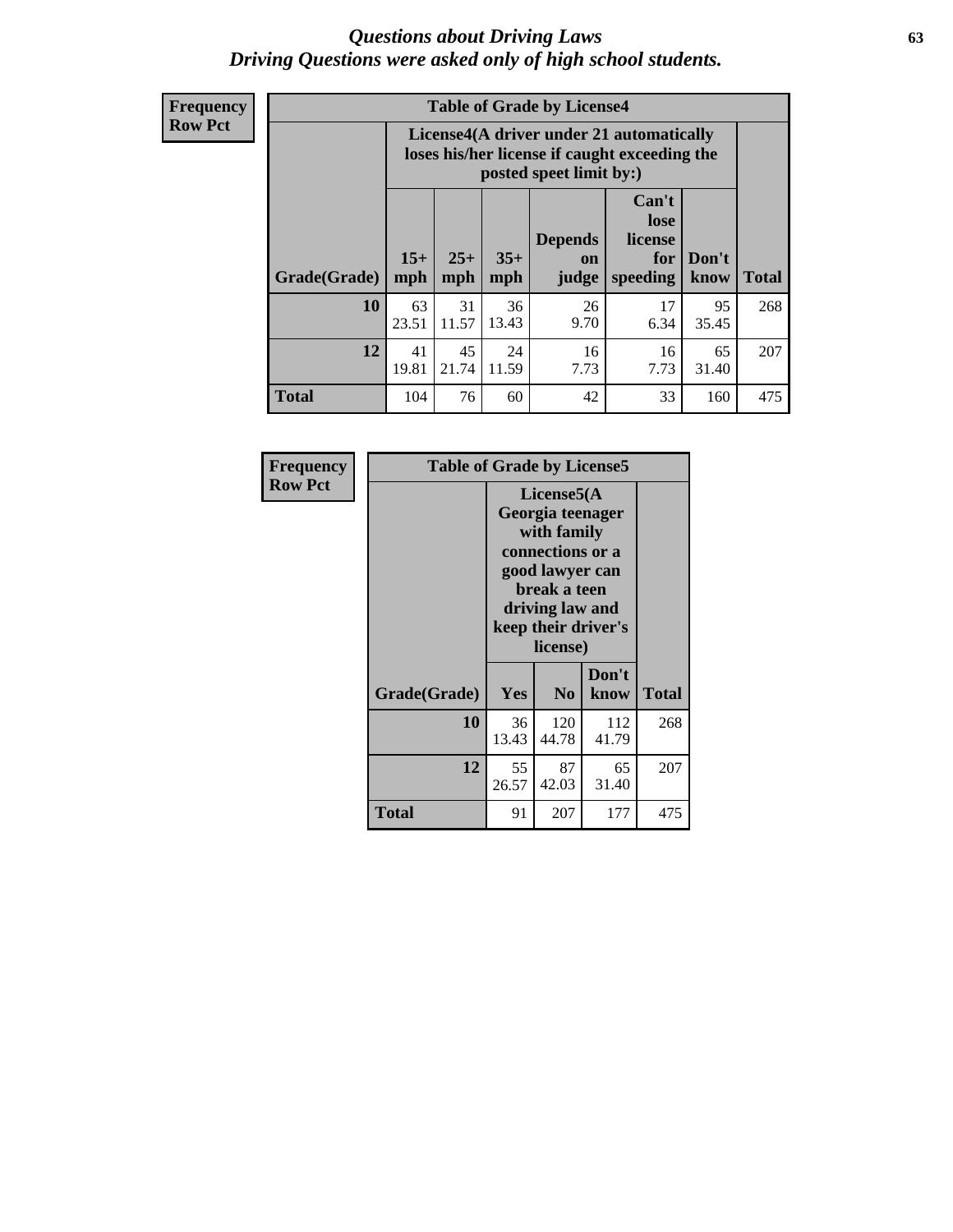#### *Questions about Driving Laws* **64** *Driving Questions were asked only of high school students.*

| <b>Frequency</b> | <b>Table of Grade by License6</b> |             |                                                                                                                           |                    |              |  |  |
|------------------|-----------------------------------|-------------|---------------------------------------------------------------------------------------------------------------------------|--------------------|--------------|--|--|
| <b>Row Pct</b>   |                                   |             | License <sub>6</sub> (I know a<br>friend or<br>classmate that<br>broke a teen<br>driving law,<br>keep his/her<br>license) | but was allowed to |              |  |  |
|                  | Grade(Grade)                      | <b>Yes</b>  | N <sub>0</sub>                                                                                                            | Don't<br>know      | <b>Total</b> |  |  |
|                  | 10                                | 50<br>18.66 | 115<br>42.91                                                                                                              | 103<br>38.43       | 268          |  |  |
|                  | 12                                | 81<br>39.13 | 71<br>34.30                                                                                                               | 55<br>26.57        | 207          |  |  |
|                  | <b>Total</b>                      | 131         | 186                                                                                                                       | 158                | 475          |  |  |

| <b>Frequency</b> |              |                                                                             | <b>Table of Grade by License7</b>   |                                                                                               |                        |              |
|------------------|--------------|-----------------------------------------------------------------------------|-------------------------------------|-----------------------------------------------------------------------------------------------|------------------------|--------------|
| <b>Row Pct</b>   |              |                                                                             |                                     | License7(A student under the age of 18 cam loser<br>his/her driving privileges if he or she:) |                        |              |
|                  | Grade(Grade) | <b>Have</b><br>more than<br>10<br>unexcused<br>absences<br>per school<br>yr | Drop out<br>without  <br>graduating | <b>Bring</b><br>alcohol/drugs/weapon<br>to school                                             | All of<br>the<br>above | <b>Total</b> |
|                  | 10           | 46<br>17.16                                                                 | 12<br>4.48                          | 11<br>4.10                                                                                    | 199<br>74.25           | 268          |
|                  | 12           | 52<br>25.12                                                                 | 9<br>4.35                           | 8<br>3.86                                                                                     | 138<br>66.67           | 207          |
|                  | <b>Total</b> | 98                                                                          | 21                                  | 19                                                                                            | 337                    | 475          |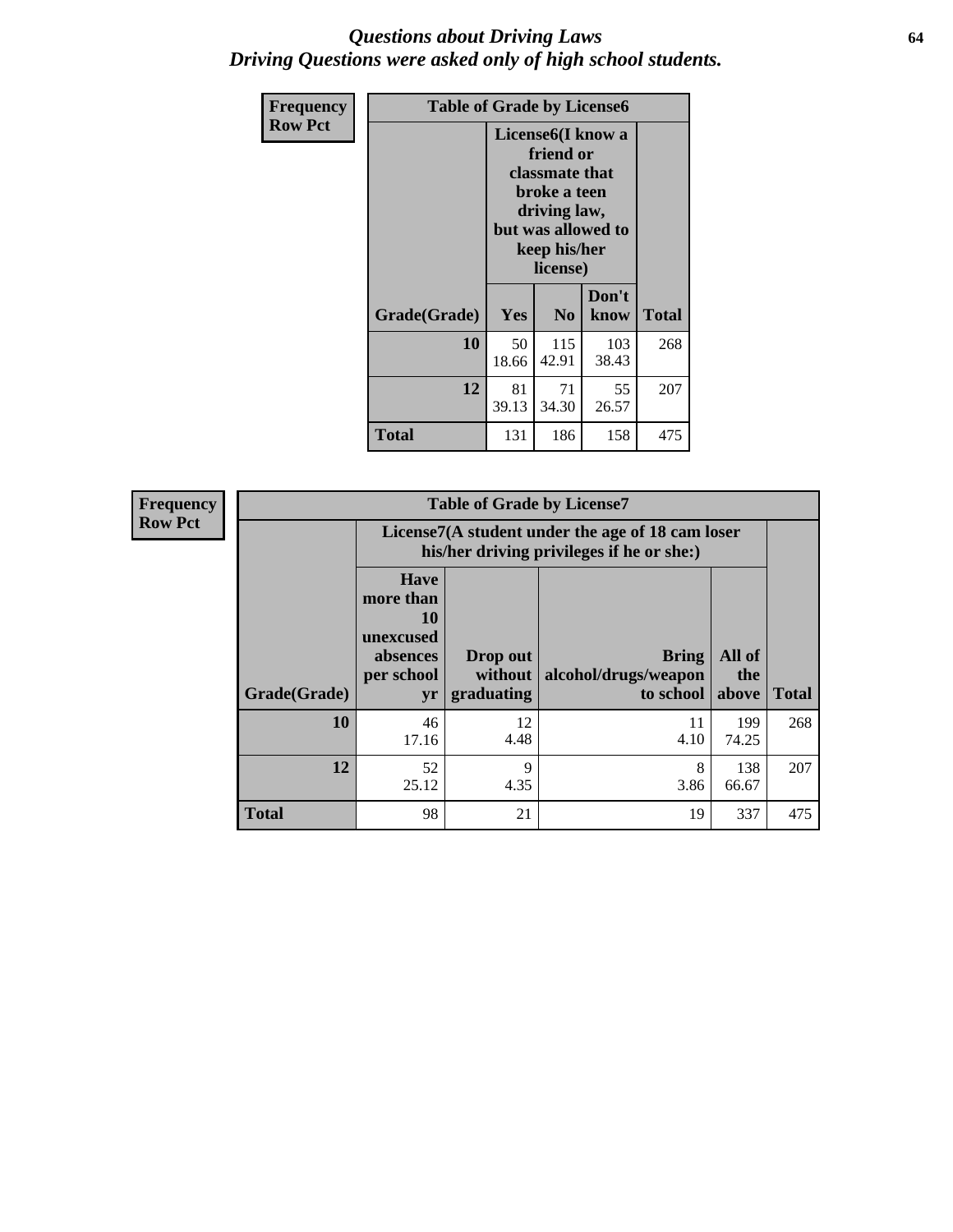# *Select Results by Gender* **65**

| Frequency      | <b>Table of SchoolClimate2 by Gender</b>          |                                 |              |              |  |
|----------------|---------------------------------------------------|---------------------------------|--------------|--------------|--|
| <b>Col Pct</b> | SchoolClimate2(I<br>feel successful at<br>school) | Gender(Gender)<br><b>Female</b> | <b>Male</b>  | <b>Total</b> |  |
|                | <b>Strongly Agree</b>                             | 77<br>31.95                     | 63<br>26.92  | 140          |  |
|                | <b>Somewhat Agree</b>                             | 134<br>55.60                    | 146<br>62.39 | 280          |  |
|                | <b>Somewhat Disagree</b>                          | 20<br>8.30                      | 18<br>7.69   | 38           |  |
|                | <b>Strongly Disagree</b>                          | 10<br>4.15                      | 2.99         | 17           |  |
|                | <b>Total</b>                                      | 241                             | 234          | 475          |  |

| Frequency      | <b>Table of SchoolClimate6 by Gender</b>                 |                                 |              |              |  |
|----------------|----------------------------------------------------------|---------------------------------|--------------|--------------|--|
| <b>Col Pct</b> | <b>SchoolClimate6(Teachers</b><br>treat me with respect) | Gender(Gender)<br><b>Female</b> | <b>Male</b>  | <b>Total</b> |  |
|                | <b>Strongly Agree</b>                                    | 52<br>21.58                     | 49<br>20.94  | 101          |  |
|                | <b>Somewhat Agree</b>                                    | 87<br>36.10                     | 118<br>50.43 | 205          |  |
|                | <b>Somewhat Disagree</b>                                 | 60<br>24.90                     | 39<br>16.67  | 99           |  |
|                | <b>Strongly Disagree</b>                                 | 42<br>17.43                     | 28<br>11.97  | 70           |  |
|                | <b>Total</b>                                             | 241                             | 234          | 475          |  |

| Frequency      | <b>Table of SchoolClimate8 by Gender</b>                                |                |             |              |
|----------------|-------------------------------------------------------------------------|----------------|-------------|--------------|
| <b>Col Pct</b> | <b>SchoolClimate8(Students</b><br>are frequently<br>recognized for good | Gender(Gender) |             |              |
|                | behavior)                                                               | <b>Female</b>  | <b>Male</b> | <b>Total</b> |
|                | <b>Strongly Agree</b>                                                   | 18<br>7.47     | 26<br>11.11 | 44           |
|                | <b>Somewhat Agree</b>                                                   | 84<br>34.85    | 86<br>36.75 | 170          |
|                | <b>Somewhat Disagree</b>                                                | 69<br>28.63    | 55<br>23.50 | 124          |
|                | <b>Strongly Disagree</b>                                                | 70<br>29.05    | 67<br>28.63 | 137          |
|                | Total                                                                   | 241            | 234         | 475          |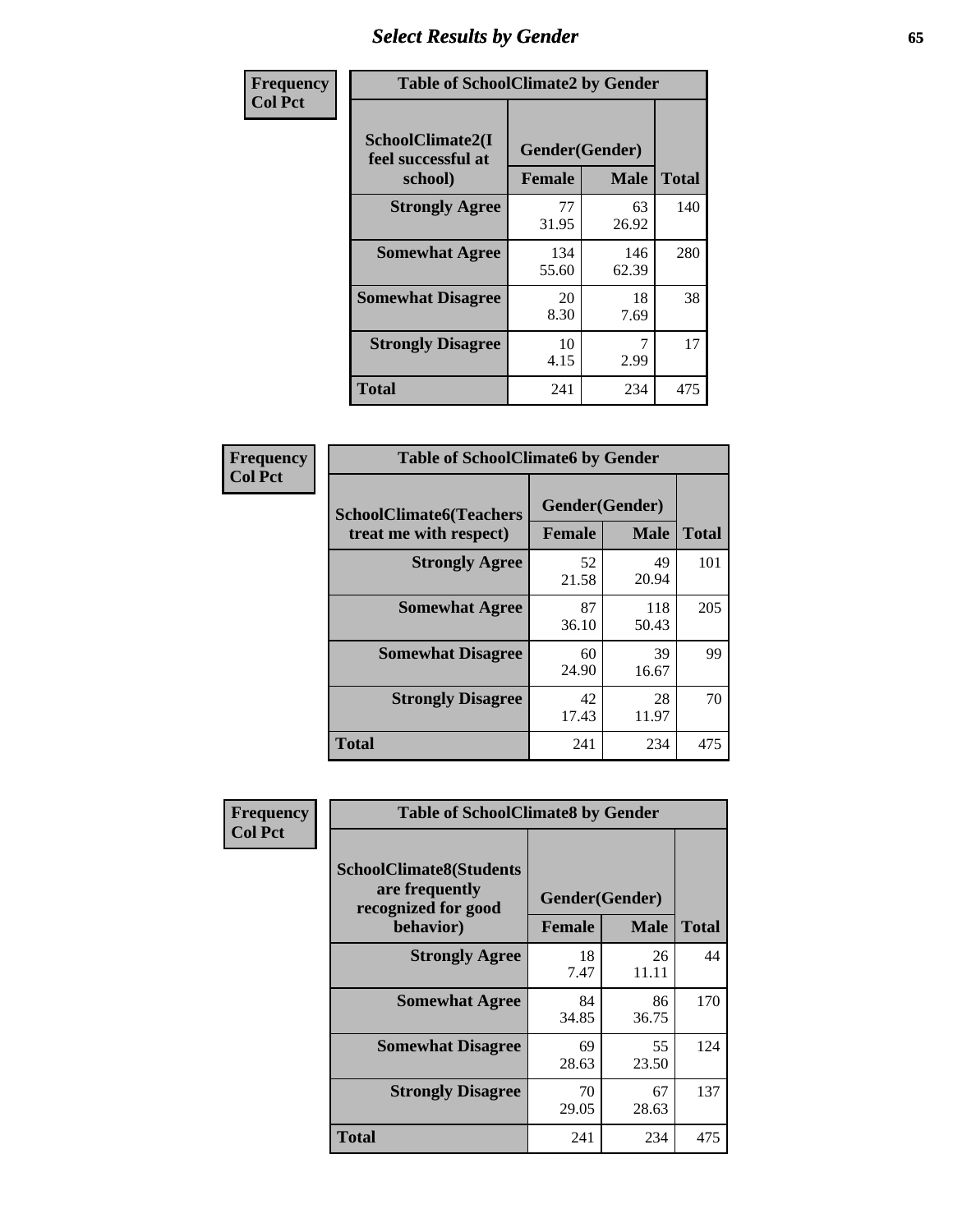## *Select Results by Gender* **66**

| <b>Frequency</b> | <b>Table of Gender by Dropout</b> |                                                                               |                |              |
|------------------|-----------------------------------|-------------------------------------------------------------------------------|----------------|--------------|
| <b>Row Pct</b>   |                                   | Dropout(I<br>have<br>thought<br><b>about</b><br>dropping<br>out of<br>school) |                |              |
|                  | Gender(Gender)                    | Yes                                                                           | N <sub>0</sub> | <b>Total</b> |
|                  | <b>Female</b>                     | 68<br>28.22                                                                   | 173<br>71.78   | 241          |
|                  | <b>Male</b>                       | 88<br>37.61                                                                   | 146<br>62.39   | 234          |
|                  | <b>Total</b>                      | 156                                                                           | 319            | 475          |

| <b>Frequency</b> | <b>Table of Gender by Dropoutreason</b> |                                                                    |              |                          |                                |              |              |
|------------------|-----------------------------------------|--------------------------------------------------------------------|--------------|--------------------------|--------------------------------|--------------|--------------|
| <b>Row Pct</b>   |                                         | Dropoutreason(If I dropped out the<br>reason would most likely be) |              |                          |                                |              |              |
|                  | Gender(Gender)                          | Won't<br><b>Drop</b><br>out                                        | <b>Bored</b> | Family<br><b>Reasons</b> | <b>Being</b><br><b>Bullied</b> | <b>Other</b> | <b>Total</b> |
|                  | Female                                  | 148<br>61.41                                                       | 22<br>9.13   | 18<br>7.47               | $\mathfrak{D}$<br>0.83         | 51<br>21.16  | 241          |
|                  | <b>Male</b>                             | 119<br>50.85                                                       | 27<br>11.54  | 27<br>11.54              | 4<br>1.71                      | 57<br>24.36  | 234          |
|                  | <b>Total</b>                            | 267                                                                | 49           | 45                       | 6                              | 108          | 475          |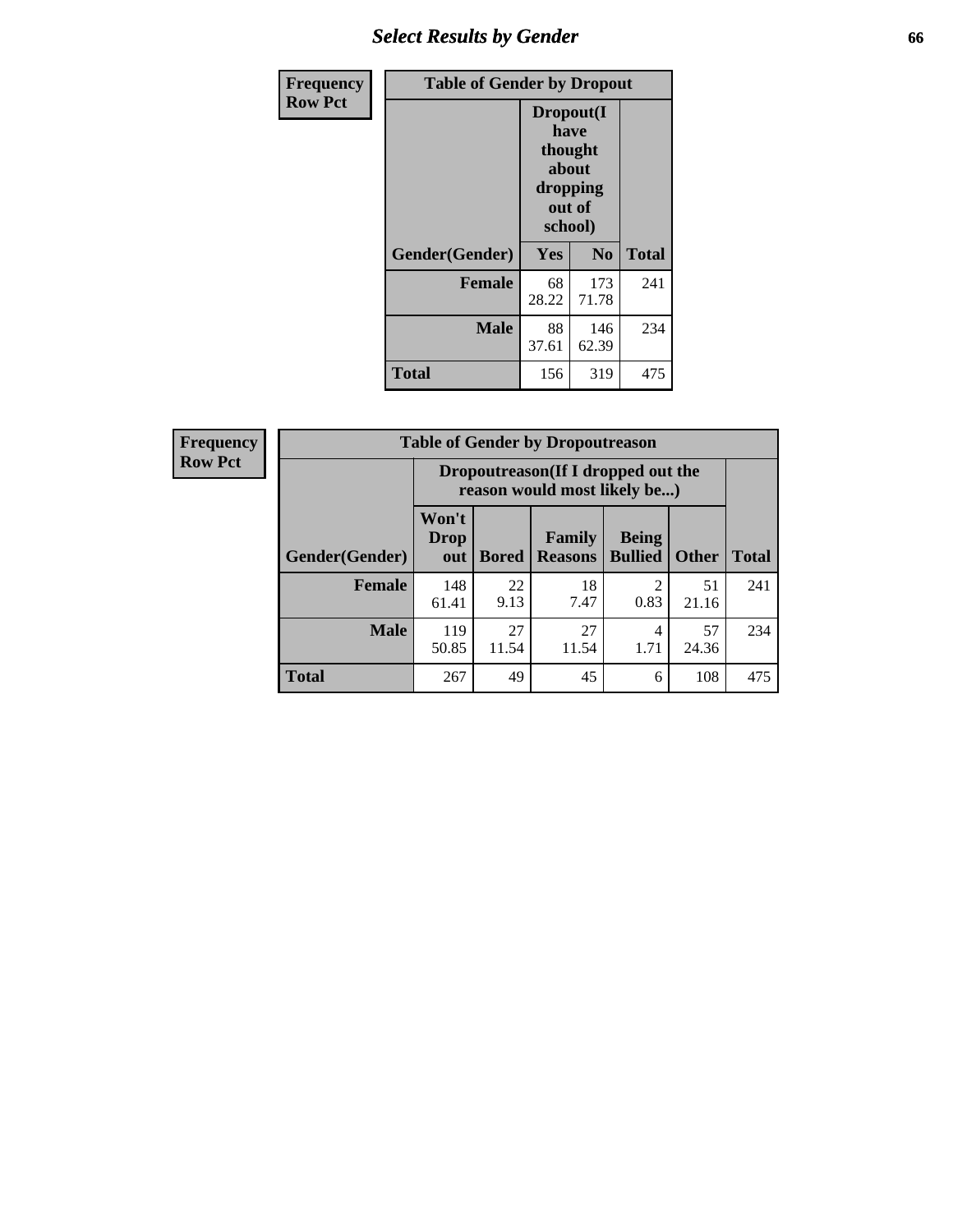*School Safety* **67**

| Frequency      | <b>Table of Gender by Bullied2</b> |                 |                |              |
|----------------|------------------------------------|-----------------|----------------|--------------|
| <b>Row Pct</b> |                                    | <b>Bullied2</b> |                |              |
|                | Gender(Gender)                     | Yes             | N <sub>0</sub> | <b>Total</b> |
|                | <b>Female</b>                      | 34<br>14.11     | 207<br>85.89   | 241          |
|                | <b>Male</b>                        | 33<br>14.10     | 201<br>85.90   | 234          |
|                | <b>Total</b>                       | 67              | 408            | 475          |

| Frequency      | <b>Table of Gender by Bulliedothers2</b> |                       |                |              |
|----------------|------------------------------------------|-----------------------|----------------|--------------|
| <b>Row Pct</b> |                                          | <b>Bulliedothers2</b> |                |              |
|                | Gender(Gender)                           | <b>Yes</b>            | N <sub>0</sub> | <b>Total</b> |
|                | <b>Female</b>                            | 31<br>12.86           | 210<br>87.14   | 241          |
|                | <b>Male</b>                              | 28<br>11.97           | 206<br>88.03   | 234          |
|                | <b>Total</b>                             | 59                    | 416            | 475          |

| Frequency      | <b>Table of Gender by Weaponschool2</b> |                      |                |              |
|----------------|-----------------------------------------|----------------------|----------------|--------------|
| <b>Row Pct</b> |                                         | <b>Weaponschool2</b> |                |              |
|                | Gender(Gender)                          | Yes                  | N <sub>0</sub> | <b>Total</b> |
|                | <b>Female</b>                           | 1.66                 | 237<br>98.34   | 241          |
|                | <b>Male</b>                             | 8<br>3.42            | 226<br>96.58   | 234          |
|                | <b>Total</b>                            | 12                   | 463            | 475          |

| Frequency      | <b>Table of Gender by Absentunsafe2</b> |               |                |              |
|----------------|-----------------------------------------|---------------|----------------|--------------|
| <b>Row Pct</b> |                                         | Absentunsafe2 |                |              |
|                | Gender(Gender)                          | <b>Yes</b>    | N <sub>0</sub> | <b>Total</b> |
|                | <b>Female</b>                           | 2.90          | 234<br>97.10   | 241          |
|                | <b>Male</b>                             | q<br>3.85     | 225<br>96.15   | 234          |
|                | <b>Total</b>                            | 16            | 459            | 475          |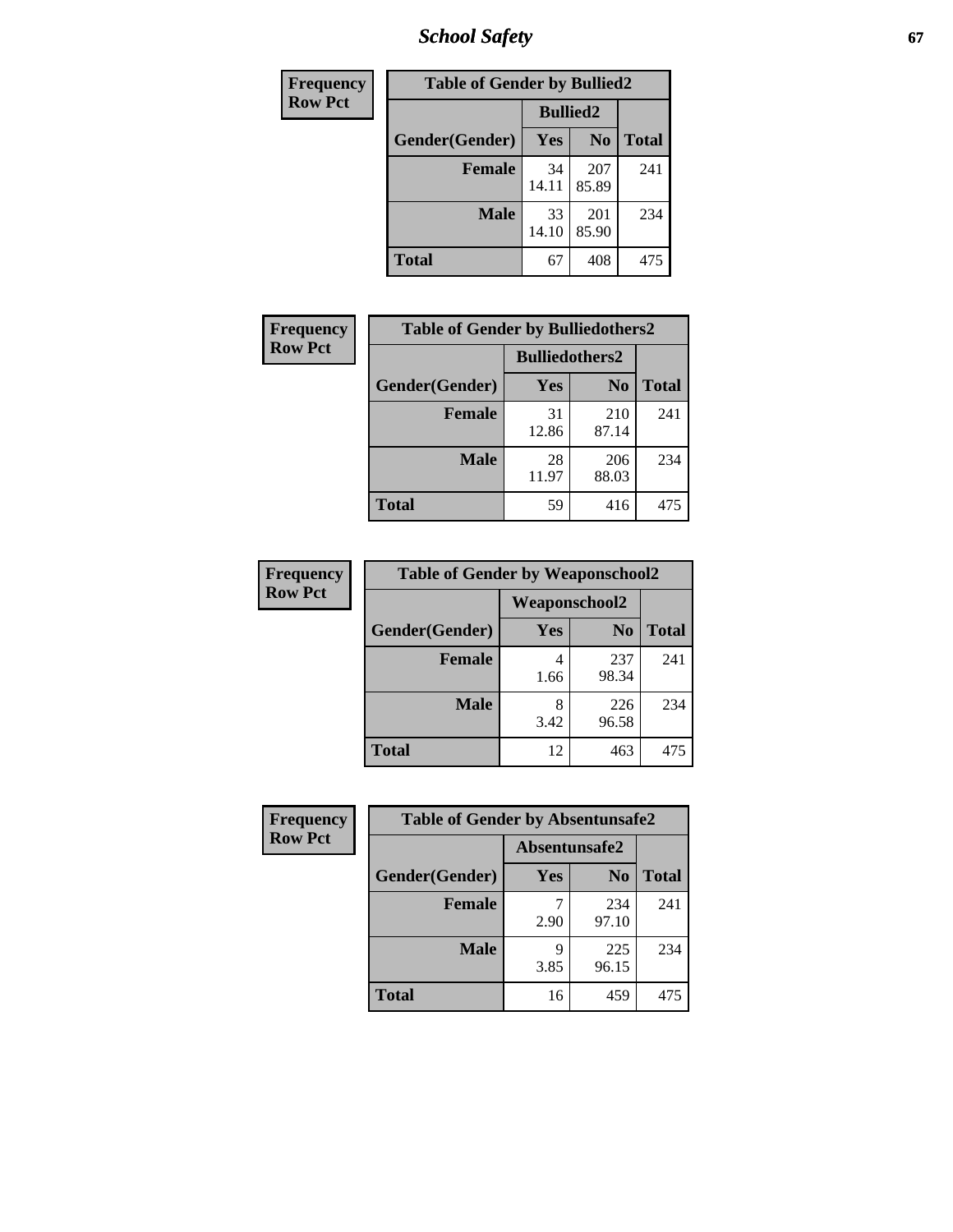*School Safety* **68**

| Frequency      | <b>Table of Gender by Gangself</b> |                                                                                                |              |              |
|----------------|------------------------------------|------------------------------------------------------------------------------------------------|--------------|--------------|
| <b>Row Pct</b> |                                    | Gangself(I<br>have<br>participated<br>in illegal gang<br>activities in<br>the past 30<br>days) |              |              |
|                | Gender(Gender)                     | Yes                                                                                            | $\bf No$     | <b>Total</b> |
|                | <b>Female</b>                      | 12<br>4.98                                                                                     | 229<br>95.02 | 241          |
|                | <b>Male</b>                        | 18<br>7.69                                                                                     | 216<br>92.31 | 234          |
|                | <b>Total</b>                       | 30                                                                                             | 445          | 475          |

| Frequency      |                | <b>Table of Gender by Gangpeers</b>                                                                                         |                |              |
|----------------|----------------|-----------------------------------------------------------------------------------------------------------------------------|----------------|--------------|
| <b>Row Pct</b> |                | <b>Gangpeers</b> (I<br>have friends<br>who have<br>participated<br>in illegal gang<br>activities in<br>the past 30<br>days) |                |              |
|                | Gender(Gender) | <b>Yes</b>                                                                                                                  | N <sub>0</sub> | <b>Total</b> |
|                | <b>Female</b>  | 66<br>27.39                                                                                                                 | 175<br>72.61   | 241          |
|                | <b>Male</b>    | 69<br>29.49                                                                                                                 | 165<br>70.51   | 234          |
|                | Total          | 135                                                                                                                         | 340            | 475          |

| Frequency      | <b>Table of Gender by Pickedon2</b> |             |                |              |
|----------------|-------------------------------------|-------------|----------------|--------------|
| <b>Row Pct</b> |                                     | Pickedon2   |                |              |
|                | Gender(Gender)                      | <b>Yes</b>  | N <sub>0</sub> | <b>Total</b> |
|                | <b>Female</b>                       | 67<br>27.80 | 174<br>72.20   | 241          |
|                | <b>Male</b>                         | 63<br>26.92 | 171<br>73.08   | 234          |
|                | <b>Total</b>                        | 130         | 345            | 475          |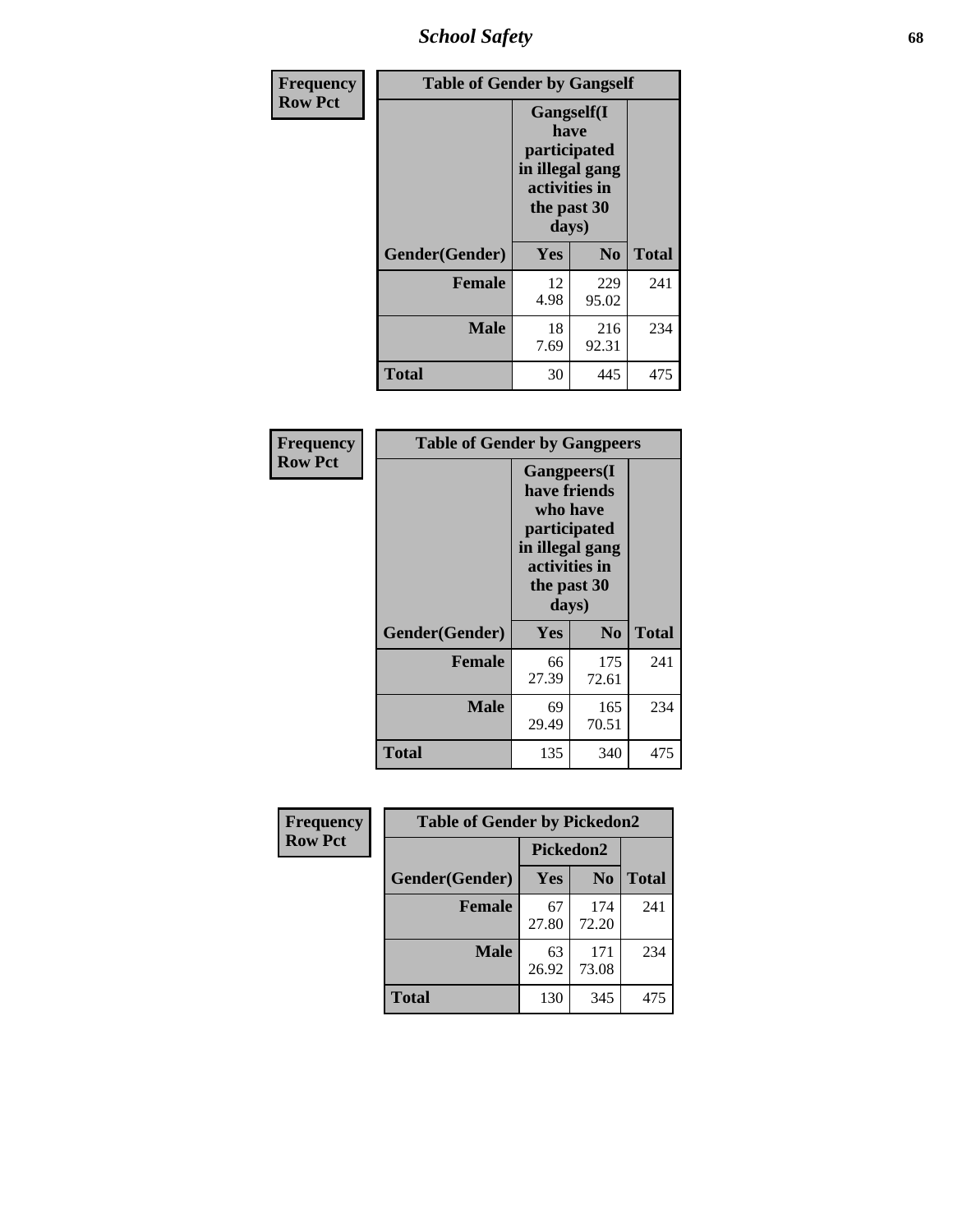*School Safety* **69**

| Frequency      | <b>Table of Gender by Safeschool2</b> |              |                |              |  |
|----------------|---------------------------------------|--------------|----------------|--------------|--|
| <b>Row Pct</b> |                                       |              | Safeschool2    |              |  |
|                | Gender(Gender)                        | <b>Yes</b>   | N <sub>0</sub> | <b>Total</b> |  |
|                | <b>Female</b>                         | 153<br>63.49 | 88<br>36.51    | 241          |  |
|                | Male                                  | 139<br>59.40 | 95<br>40.60    | 234          |  |
|                | <b>Total</b>                          | 292          | 183            | 475          |  |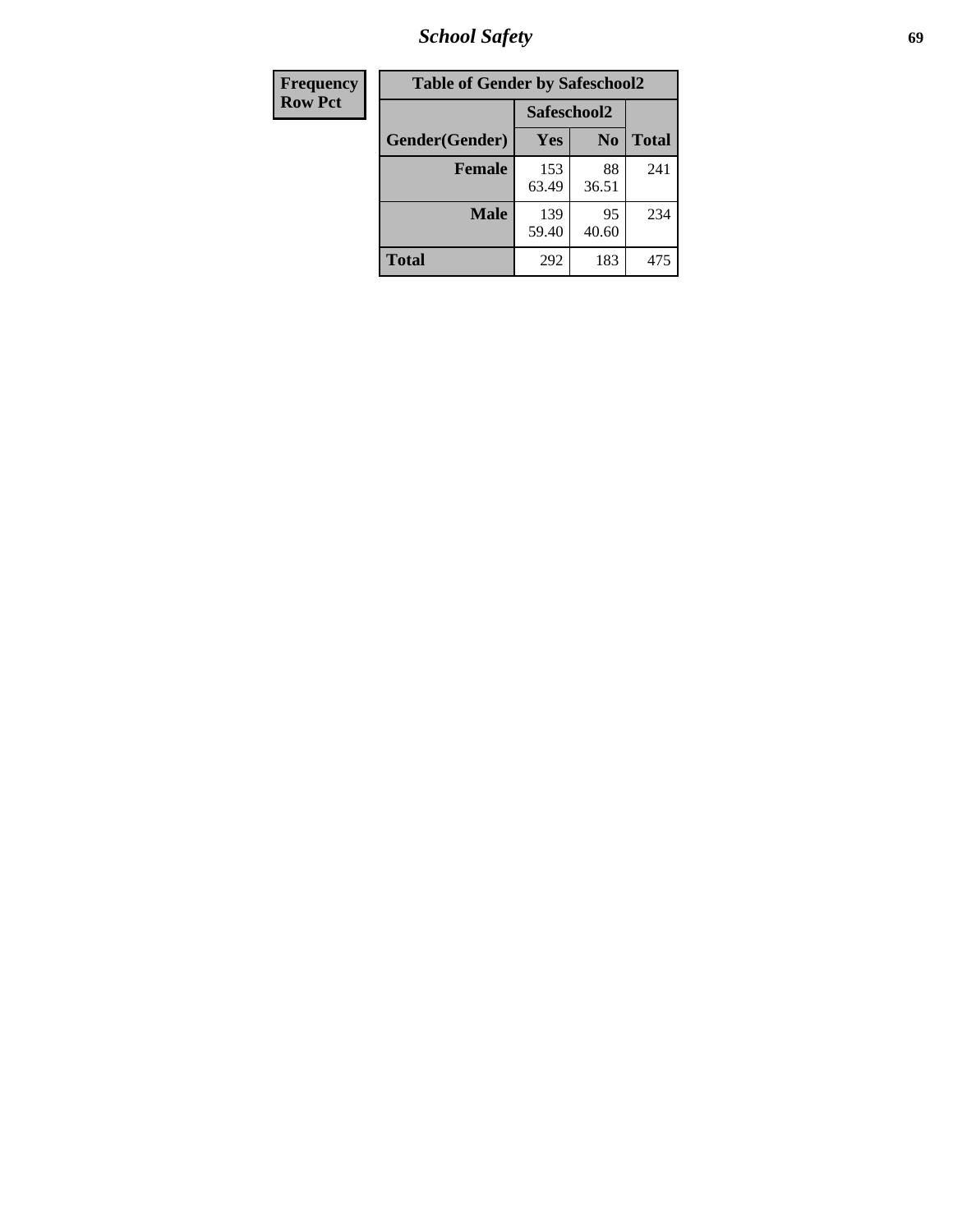# *Incidence of Drug Use* **70**

| <b>Frequency</b> | <b>Table of Gender by AlcoholAlt</b>     |             |                |              |
|------------------|------------------------------------------|-------------|----------------|--------------|
| <b>Row Pct</b>   | AlcoholAlt(Alcohol<br>use, past 30 days) |             |                |              |
|                  | Gender(Gender)                           | Yes         | N <sub>0</sub> | <b>Total</b> |
|                  | <b>Female</b>                            | 83<br>34.44 | 158<br>65.56   | 241          |
|                  | <b>Male</b>                              | 74<br>31.62 | 160<br>68.38   | 234          |
|                  | <b>Total</b>                             | 157         | 318            | 475          |

| Frequency      | <b>Table of Gender by TobaccoAny</b> |                                          |                |              |  |
|----------------|--------------------------------------|------------------------------------------|----------------|--------------|--|
| <b>Row Pct</b> |                                      | TobaccoAny(Tobacco<br>use, past 30 days) |                |              |  |
|                | Gender(Gender)                       | Yes                                      | N <sub>0</sub> | <b>Total</b> |  |
|                | <b>Female</b>                        | 49<br>20.33                              | 192<br>79.67   | 241          |  |
|                | <b>Male</b>                          | 78<br>33.33                              | 156<br>66.67   | 234          |  |
|                | Total                                | 127                                      | 348            | 475          |  |

| <b>Frequency</b> | <b>Table of Gender by MarijuanaAlt</b> |                                              |                |              |
|------------------|----------------------------------------|----------------------------------------------|----------------|--------------|
| <b>Row Pct</b>   |                                        | MarijuanaAlt(Marijuana<br>use, past 30 days) |                |              |
|                  | Gender(Gender)                         | <b>Yes</b>                                   | N <sub>0</sub> | <b>Total</b> |
|                  | <b>Female</b>                          | 33<br>13.69                                  | 208<br>86.31   | 241          |
|                  | <b>Male</b>                            | 42<br>17.95                                  | 192<br>82.05   | 234          |
|                  | <b>Total</b>                           | 75                                           | 400            | 475          |

| <b>Frequency</b> | <b>Table of Gender by OtherDrugAny</b> |                                                       |                     |              |  |
|------------------|----------------------------------------|-------------------------------------------------------|---------------------|--------------|--|
| <b>Row Pct</b>   |                                        | <b>OtherDrugAny</b> (Other<br>drug use, past 30 days) |                     |              |  |
|                  | Gender(Gender)                         | <b>Yes</b>                                            | N <sub>0</sub>      | <b>Total</b> |  |
|                  | <b>Female</b>                          | 30<br>12.45                                           | 211<br>87.55        | 241          |  |
|                  | <b>Male</b>                            | 34<br>14.53                                           | <b>200</b><br>85.47 | 234          |  |
|                  | <b>Total</b>                           | 64                                                    | 411                 | 475          |  |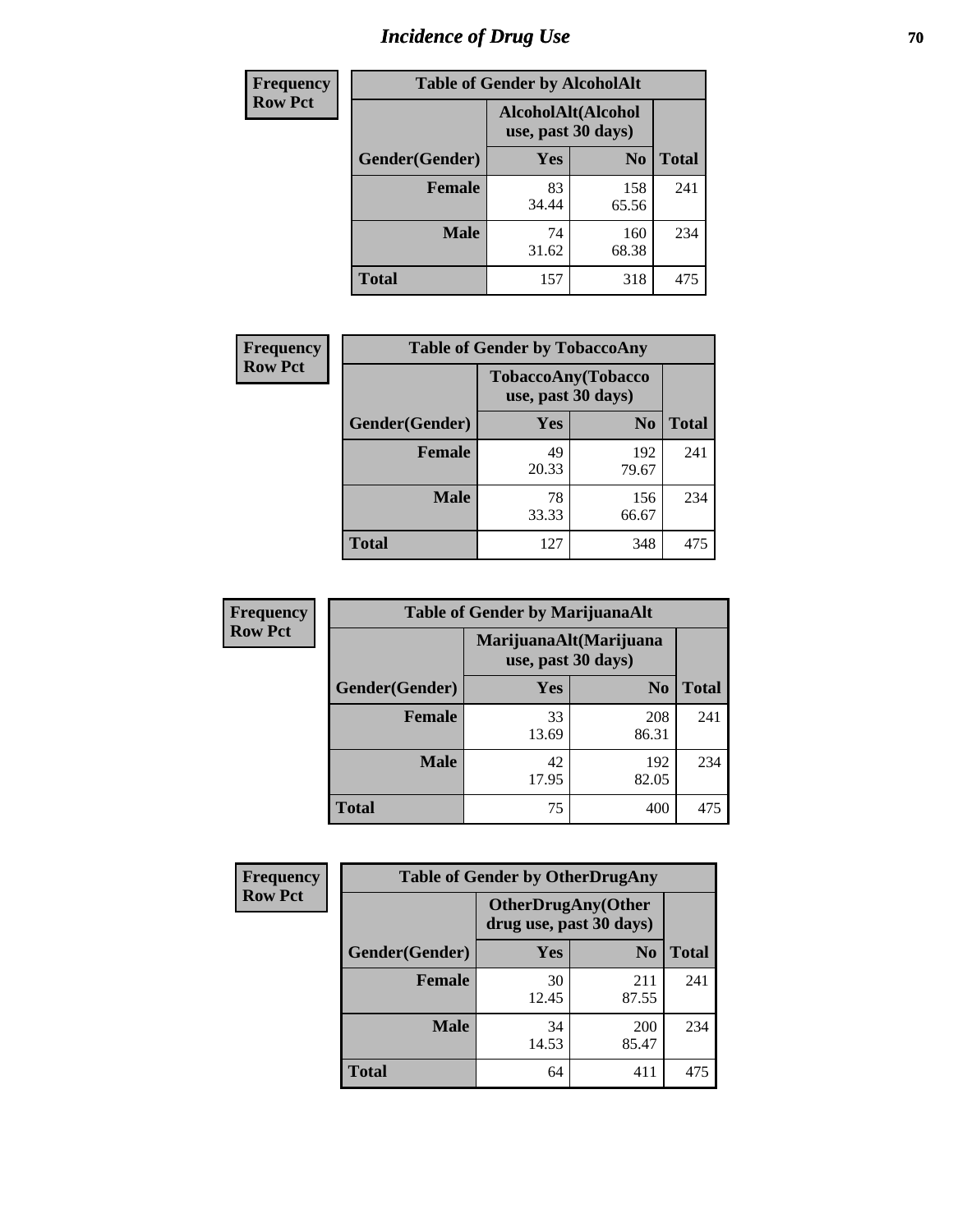#### *Average Age at Onset of Use* **71** *Results for "Average Age at Onset of Use" questions exclude students who said they did not use that substance*

#### **Gender=Female**

| <b>Variable</b>    | <b>Label</b>                                                       | <b>Mean</b> |
|--------------------|--------------------------------------------------------------------|-------------|
| Alcoholinit2       | I started using alcohol when I was                                 | 13.63       |
| Cigarettesinit2    | I started smoking tobacco when I was                               | 13.48       |
| Smokelessinit2     | I started chewing tobacco when I was                               | 13.56       |
| Marijuanainit2     | I started using marijuana when I was                               | 13.57       |
| Cocaineinit2       | I started using cocaine when I was                                 | 11.80       |
| Inhalantsinit2     | I started using inhalants when I was                               | 11.00       |
| Steroidsinit2      | I started using steroids when I was                                | 11.50       |
| Ecstasyinit2       | I started using ecstasy when I was                                 | 14.00       |
| Methinit2          | I started using methamphetamines when I was                        | 10.75       |
| Hallucinogensinit2 | I started using hallucinogens when I was                           | 12.60       |
| Prescription in t2 | I started using prescription drugs not prescribed to me when I was | 13.38       |

#### **Gender=Male**

| <b>Variable</b>     | Label                                                              | <b>Mean</b> |
|---------------------|--------------------------------------------------------------------|-------------|
| Alcoholinit2        | I started using alcohol when I was                                 | 13.70       |
| Cigarettesinit2     | I started smoking tobacco when I was                               | 13.52       |
| Smokelessinit2      | I started chewing tobacco when I was                               | 13.61       |
| Marijuanainit2      | I started using marijuana when I was                               | 13.78       |
| Cocaineinit2        | I started using cocaine when I was                                 | 11.50       |
| Inhalantsinit2      | I started using inhalants when I was                               | 11.82       |
| Steroidsinit2       | I started using steroids when I was                                | 13.25       |
| Ecstasyinit2        | I started using ecstasy when I was                                 | 12.33       |
| Methinit2           | I started using methamphetamines when I was                        | 11.00       |
| Hallucinogensinit2  | I started using hallucinogens when I was                           | 13.22       |
| Prescription in it2 | I started using prescription drugs not prescribed to me when I was | 13.27       |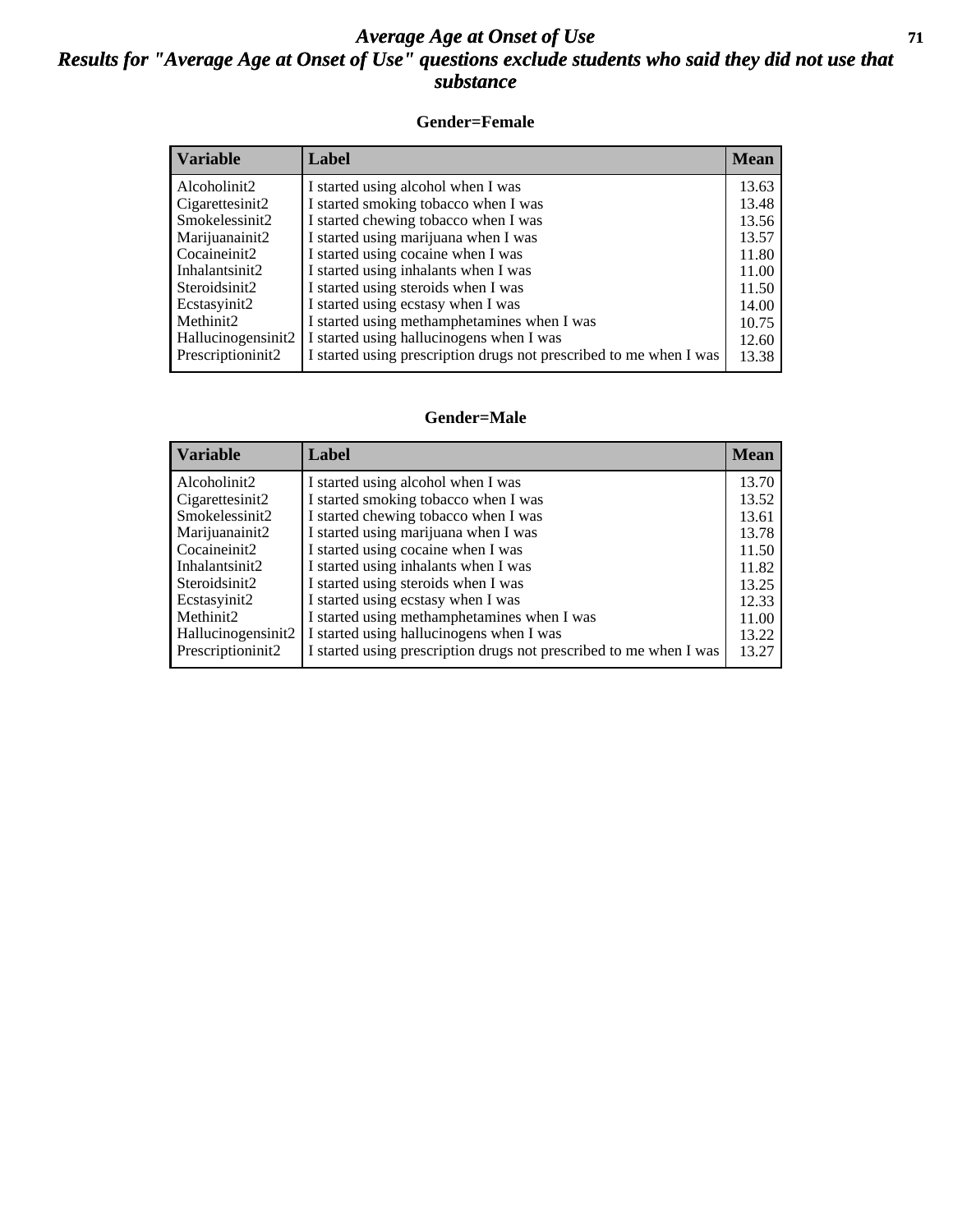## *I Think These Drugs are Harmful* **72**

| <b>Frequency</b> | <b>Table of Gender by Alcoholharmdich</b> |                                                   |                |              |  |
|------------------|-------------------------------------------|---------------------------------------------------|----------------|--------------|--|
| <b>Row Pct</b>   |                                           | Alcoholharmdich(I<br>think alcohol is<br>harmful) |                |              |  |
|                  | Gender(Gender)                            | Yes                                               | N <sub>0</sub> | <b>Total</b> |  |
|                  | <b>Female</b>                             | 181<br>75.10                                      | 60<br>24.90    | 241          |  |
|                  | <b>Male</b>                               | 179<br>76.50                                      | 55<br>23.50    | 234          |  |
|                  | <b>Total</b>                              | 360                                               | 115            | 475          |  |

| Frequency      | <b>Table of Gender by Tobaccoharmdich</b> |                  |                               |              |
|----------------|-------------------------------------------|------------------|-------------------------------|--------------|
| <b>Row Pct</b> |                                           | think tobacco is | Tobaccoharmdich(I<br>harmful) |              |
|                | Gender(Gender)                            | Yes              | N <sub>0</sub>                | <b>Total</b> |
|                | <b>Female</b>                             | 223<br>92.53     | 18<br>7.47                    | 241          |
|                | <b>Male</b>                               | 214<br>91.45     | 20<br>8.55                    | 234          |
|                | Total                                     | 437              | 38                            | 475          |

| Frequency      | <b>Table of Gender by Marijuanaharmdich</b> |                                                       |                |              |  |
|----------------|---------------------------------------------|-------------------------------------------------------|----------------|--------------|--|
| <b>Row Pct</b> |                                             | Marijuanaharmdich(I<br>think marijuana is<br>harmful) |                |              |  |
|                | Gender(Gender)                              | <b>Yes</b>                                            | N <sub>0</sub> | <b>Total</b> |  |
|                | <b>Female</b>                               | 172<br>71.37                                          | 69<br>28.63    | 241          |  |
|                | <b>Male</b>                                 | 153<br>65.38                                          | 81<br>34.62    | 234          |  |
|                | <b>Total</b>                                | 325                                                   | 150            | 475          |  |

| Frequency      | <b>Table of Gender by Otherdrugharmdich</b> |                                                          |                |              |  |
|----------------|---------------------------------------------|----------------------------------------------------------|----------------|--------------|--|
| <b>Row Pct</b> |                                             | Otherdrugharmdich(I<br>think other drugs are<br>harmful) |                |              |  |
|                | Gender(Gender)                              | <b>Yes</b>                                               | N <sub>0</sub> | <b>Total</b> |  |
|                | <b>Female</b>                               | 224<br>92.95                                             | 17<br>7.05     | 241          |  |
|                | <b>Male</b>                                 | 216<br>92.31                                             | 18<br>7.69     | 234          |  |
|                | <b>Total</b>                                | 440                                                      | 35             | 475          |  |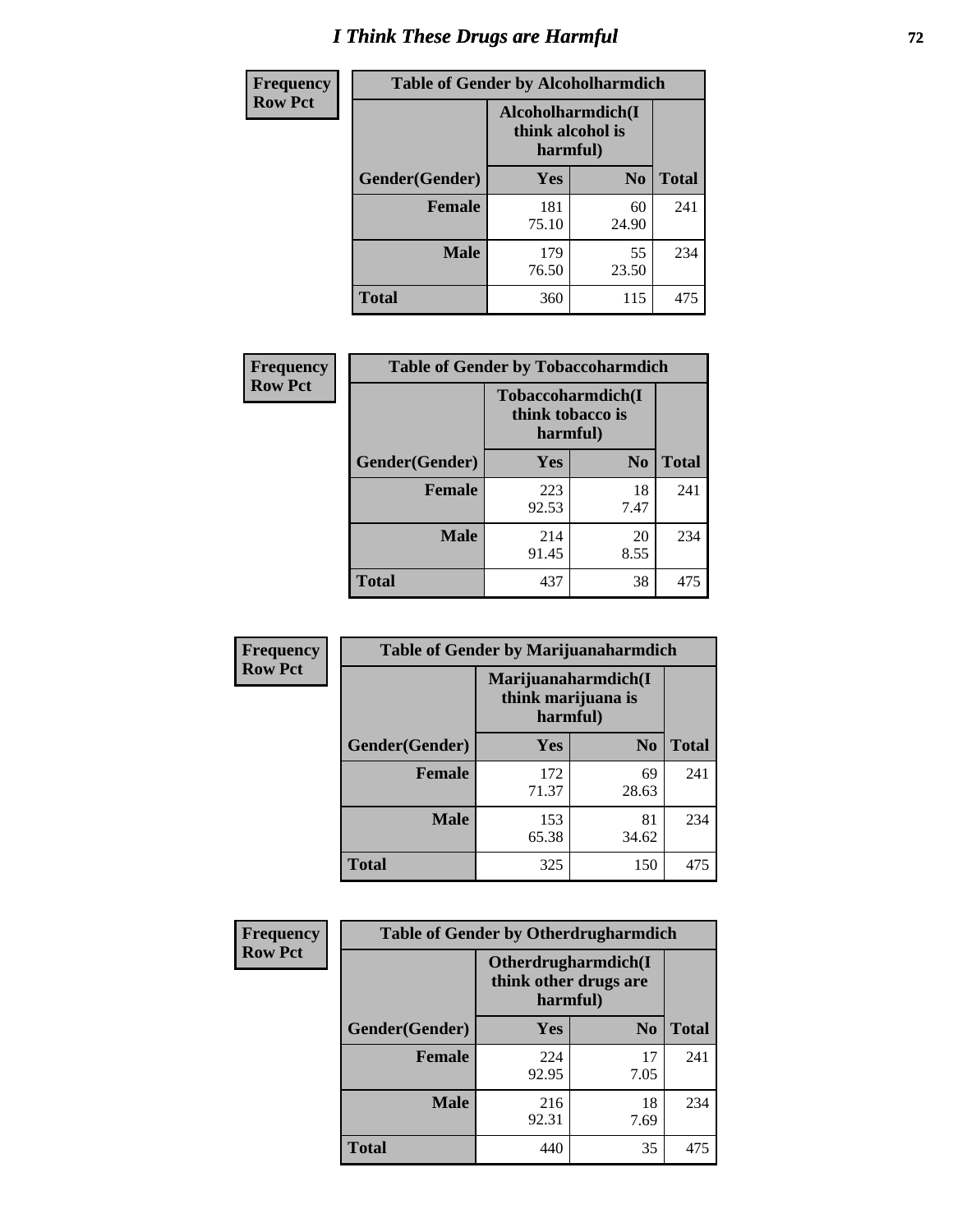| <b>Frequency</b> | <b>Table of Gender by Alcohollocation1</b> |                                                               |             |              |
|------------------|--------------------------------------------|---------------------------------------------------------------|-------------|--------------|
| <b>Row Pct</b>   |                                            | <b>Alcohollocation1(Places</b><br><b>Friends Use Alcohol)</b> |             |              |
|                  | Gender(Gender)                             |                                                               | Do Not Use  | <b>Total</b> |
|                  | <b>Female</b>                              | 176<br>73.03                                                  | 65<br>26.97 | 241          |
|                  | <b>Male</b>                                | 160<br>68.38                                                  | 74<br>31.62 | 234          |
|                  | <b>Total</b>                               | 336                                                           | 139         | 475          |

| <b>Frequency</b> | <b>Table of Gender by Alcohollocation2</b> |              |                                                               |              |
|------------------|--------------------------------------------|--------------|---------------------------------------------------------------|--------------|
| <b>Row Pct</b>   |                                            |              | <b>Alcohollocation2(Places</b><br><b>Friends Use Alcohol)</b> |              |
|                  | Gender(Gender)                             |              | Home                                                          | <b>Total</b> |
|                  | <b>Female</b>                              | 117<br>48.55 | 124<br>51.45                                                  | 241          |
|                  | <b>Male</b>                                | 126<br>53.85 | 108<br>46.15                                                  | 234          |
|                  | <b>Total</b>                               | 243          | 232                                                           | 475          |

| Frequency      | <b>Table of Gender by Alcohollocation3</b> |              |                                                               |              |
|----------------|--------------------------------------------|--------------|---------------------------------------------------------------|--------------|
| <b>Row Pct</b> |                                            |              | <b>Alcohollocation3(Places</b><br><b>Friends Use Alcohol)</b> |              |
|                | Gender(Gender)                             |              | <b>School</b>                                                 | <b>Total</b> |
|                | <b>Female</b>                              | 221<br>91.70 | 20<br>8.30                                                    | 241          |
|                | <b>Male</b>                                | 215<br>91.88 | 19<br>8.12                                                    | 234          |
|                | <b>Total</b>                               | 436          | 39                                                            | 475          |

| <b>Frequency</b> | <b>Table of Gender by Alcohollocation4</b> |                                                               |             |              |
|------------------|--------------------------------------------|---------------------------------------------------------------|-------------|--------------|
| <b>Row Pct</b>   |                                            | <b>Alcohollocation4(Places</b><br><b>Friends Use Alcohol)</b> |             |              |
|                  | <b>Gender</b> (Gender)                     |                                                               | Car         | <b>Total</b> |
|                  | <b>Female</b>                              | 199<br>82.57                                                  | 42<br>17.43 | 241          |
|                  | <b>Male</b>                                | 208<br>88.89                                                  | 26<br>11.11 | 234          |
|                  | <b>Total</b>                               | 407                                                           | 68          | 475          |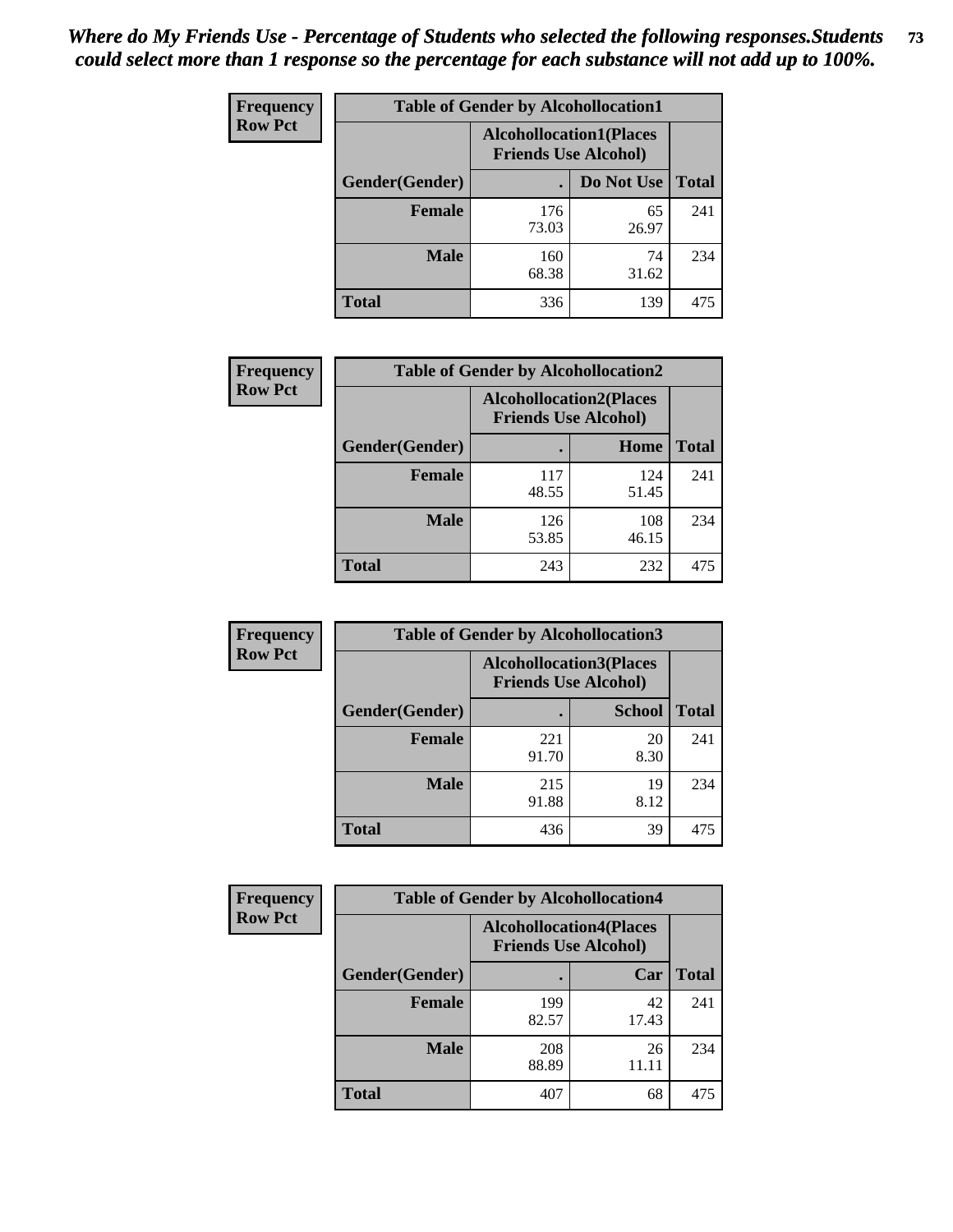| <b>Frequency</b> | <b>Table of Gender by Alcohollocation5</b> |                                                                |                                 |              |
|------------------|--------------------------------------------|----------------------------------------------------------------|---------------------------------|--------------|
| <b>Row Pct</b>   |                                            | <b>Alcohollocation5</b> (Places<br><b>Friends Use Alcohol)</b> |                                 |              |
|                  | Gender(Gender)                             |                                                                | <b>Friend's</b><br><b>House</b> | <b>Total</b> |
|                  | <b>Female</b>                              | 87<br>36.10                                                    | 154<br>63.90                    | 241          |
|                  | <b>Male</b>                                | 119<br>50.85                                                   | 115<br>49.15                    | 234          |
|                  | <b>Total</b>                               | 206                                                            | 269                             | 475          |

| <b>Frequency</b> | <b>Table of Gender by Alcohollocation6</b> |                                                               |              |              |
|------------------|--------------------------------------------|---------------------------------------------------------------|--------------|--------------|
| <b>Row Pct</b>   |                                            | <b>Alcohollocation6(Places</b><br><b>Friends Use Alcohol)</b> |              |              |
|                  | Gender(Gender)                             |                                                               | <b>Other</b> | <b>Total</b> |
|                  | <b>Female</b>                              | 149<br>61.83                                                  | 92<br>38.17  | 241          |
|                  | <b>Male</b>                                | 156<br>66.67                                                  | 78<br>33.33  | 234          |
|                  | <b>Total</b>                               | 305                                                           | 170          | 475          |

| Frequency      | <b>Table of Gender by Tobaccolocation1</b> |                                                               |              |              |  |
|----------------|--------------------------------------------|---------------------------------------------------------------|--------------|--------------|--|
| <b>Row Pct</b> |                                            | <b>Tobaccolocation1(Places</b><br><b>Friends Use Tobacco)</b> |              |              |  |
|                | Gender(Gender)                             |                                                               | Do Not Use   | <b>Total</b> |  |
|                | Female                                     | 138<br>57.26                                                  | 103<br>42.74 | 241          |  |
|                | <b>Male</b>                                | 150<br>64.10                                                  | 84<br>35.90  | 234          |  |
|                | <b>Total</b>                               | 288                                                           | 187          | 475          |  |

| <b>Frequency</b> | <b>Table of Gender by Tobaccolocation2</b> |                                                               |              |              |
|------------------|--------------------------------------------|---------------------------------------------------------------|--------------|--------------|
| <b>Row Pct</b>   |                                            | <b>Tobaccolocation2(Places</b><br><b>Friends Use Tobacco)</b> |              |              |
|                  | Gender(Gender)                             |                                                               | Home         | <b>Total</b> |
|                  | Female                                     | 128<br>53.11                                                  | 113<br>46.89 | 241          |
|                  | <b>Male</b>                                | 120<br>51.28                                                  | 114<br>48.72 | 234          |
|                  | <b>Total</b>                               | 248                                                           | 227          | 475          |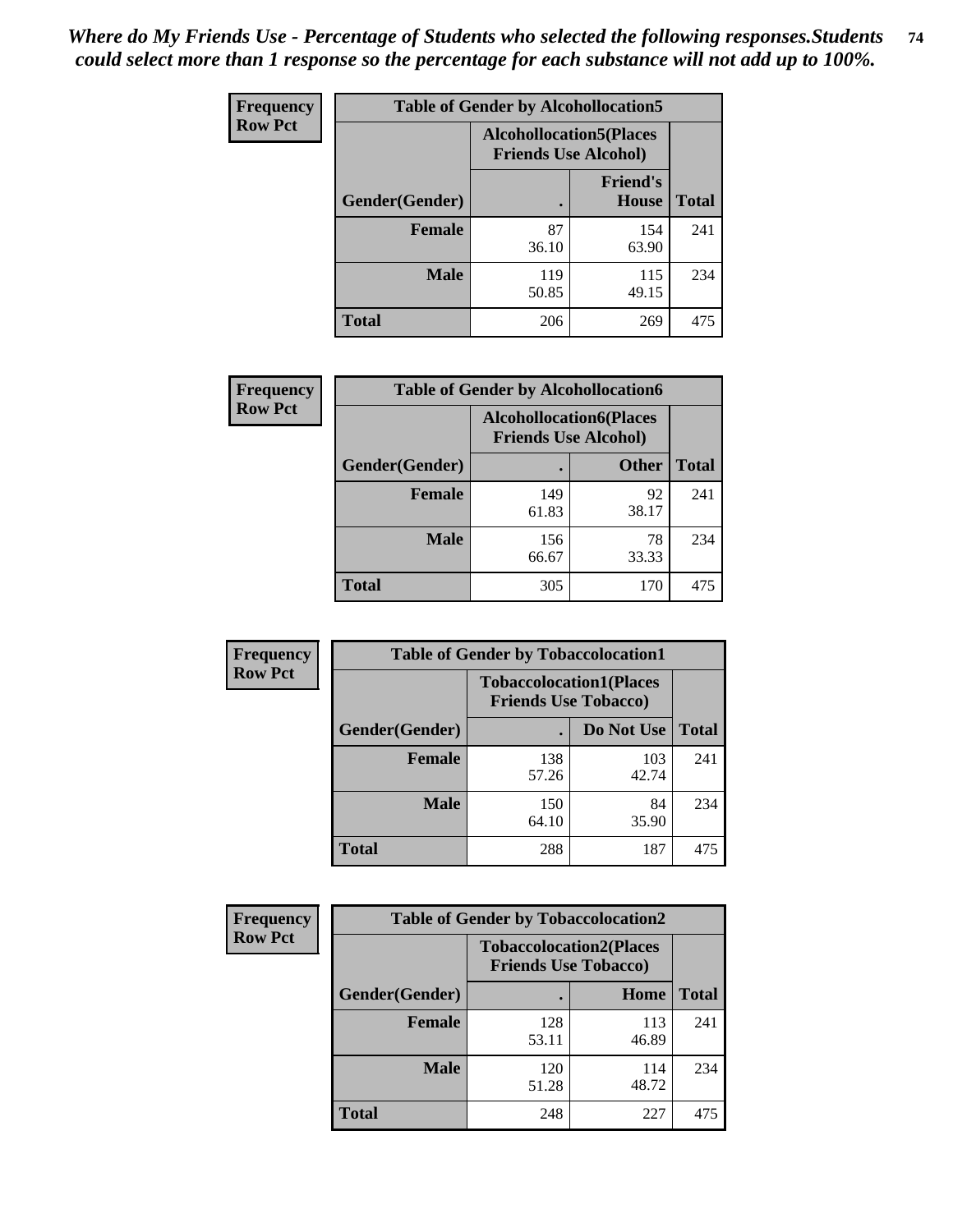| <b>Frequency</b> | <b>Table of Gender by Tobaccolocation3</b> |              |                                                               |              |
|------------------|--------------------------------------------|--------------|---------------------------------------------------------------|--------------|
| <b>Row Pct</b>   |                                            |              | <b>Tobaccolocation3(Places</b><br><b>Friends Use Tobacco)</b> |              |
|                  | Gender(Gender)                             |              | <b>School</b>                                                 | <b>Total</b> |
|                  | <b>Female</b>                              | 191<br>79.25 | 50<br>20.75                                                   | 241          |
|                  | <b>Male</b>                                | 161<br>68.80 | 73<br>31.20                                                   | 234          |
|                  | Total                                      | 352          | 123                                                           | 475          |

| <b>Frequency</b> | <b>Table of Gender by Tobaccolocation4</b> |                             |                                |              |
|------------------|--------------------------------------------|-----------------------------|--------------------------------|--------------|
| <b>Row Pct</b>   |                                            | <b>Friends Use Tobacco)</b> | <b>Tobaccolocation4(Places</b> |              |
|                  | Gender(Gender)                             |                             | Car                            | <b>Total</b> |
|                  | <b>Female</b>                              | 150<br>62.24                | 91<br>37.76                    | 241          |
|                  | <b>Male</b>                                | 138<br>58.97                | 96<br>41.03                    | 234          |
|                  | <b>Total</b>                               | 288                         | 187                            | 475          |

| <b>Frequency</b> | <b>Table of Gender by Tobaccolocation5</b> |                             |                                 |              |
|------------------|--------------------------------------------|-----------------------------|---------------------------------|--------------|
| <b>Row Pct</b>   |                                            | <b>Friends Use Tobacco)</b> | <b>Tobaccolocation5(Places</b>  |              |
|                  | Gender(Gender)                             |                             | <b>Friend's</b><br><b>House</b> | <b>Total</b> |
|                  | <b>Female</b>                              | 124<br>51.45                | 117<br>48.55                    | 241          |
|                  | <b>Male</b>                                | 131<br>55.98                | 103<br>44.02                    | 234          |
|                  | <b>Total</b>                               | 255                         | 220                             | 475          |

| <b>Frequency</b> | <b>Table of Gender by Tobaccolocation6</b> |                                                               |              |              |
|------------------|--------------------------------------------|---------------------------------------------------------------|--------------|--------------|
| <b>Row Pct</b>   |                                            | <b>Tobaccolocation6(Places</b><br><b>Friends Use Tobacco)</b> |              |              |
|                  | Gender(Gender)                             |                                                               | <b>Other</b> | <b>Total</b> |
|                  | <b>Female</b>                              | 157<br>65.15                                                  | 84<br>34.85  | 241          |
|                  | <b>Male</b>                                | 139<br>59.40                                                  | 95<br>40.60  | 234          |
|                  | <b>Total</b>                               | 296                                                           | 179          | 475          |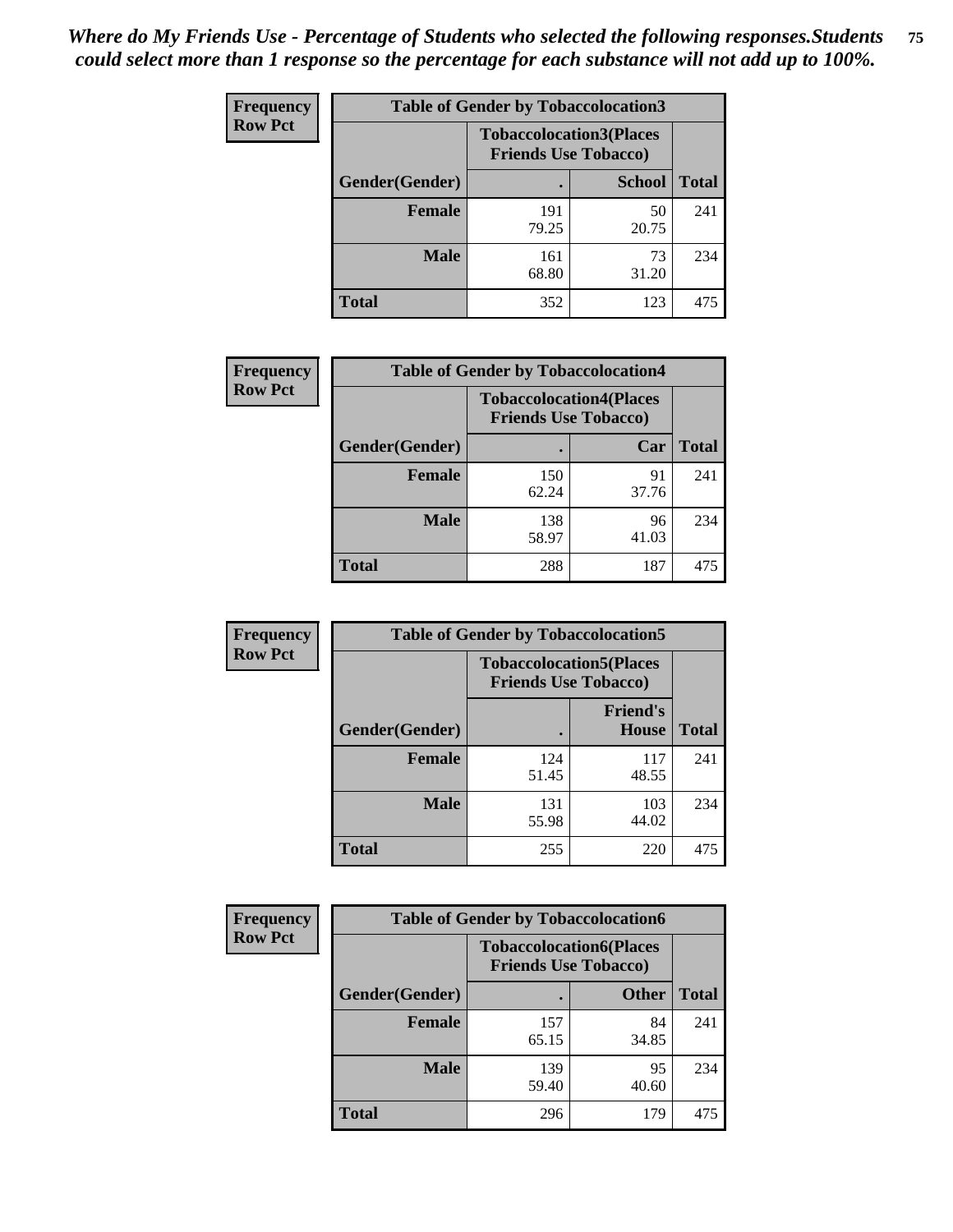| <b>Frequency</b> | <b>Table of Gender by Marijuanalocation1</b> |                                                                    |              |              |
|------------------|----------------------------------------------|--------------------------------------------------------------------|--------------|--------------|
| <b>Row Pct</b>   |                                              | <b>Marijuanalocation1(Places</b><br><b>Friends Use Marijuana</b> ) |              |              |
|                  | Gender(Gender)                               |                                                                    | Do Not Use   | <b>Total</b> |
|                  | <b>Female</b>                                | 133<br>55.19                                                       | 108<br>44.81 | 241          |
|                  | <b>Male</b>                                  | 120<br>51.28                                                       | 114<br>48.72 | 234          |
|                  | <b>Total</b>                                 | 253                                                                | 222          | 475          |

| <b>Frequency</b> | <b>Table of Gender by Marijuanalocation2</b> |                                                                    |             |              |
|------------------|----------------------------------------------|--------------------------------------------------------------------|-------------|--------------|
| <b>Row Pct</b>   |                                              | <b>Marijuanalocation2(Places</b><br><b>Friends Use Marijuana</b> ) |             |              |
|                  | Gender(Gender)                               |                                                                    | Home        | <b>Total</b> |
|                  | <b>Female</b>                                | 151<br>62.66                                                       | 90<br>37.34 | 241          |
|                  | <b>Male</b>                                  | 149<br>63.68                                                       | 85<br>36.32 | 234          |
|                  | <b>Total</b>                                 | 300                                                                | 175         | 475          |

| Frequency      |                | <b>Table of Gender by Marijuanalocation3</b>                       |               |              |
|----------------|----------------|--------------------------------------------------------------------|---------------|--------------|
| <b>Row Pct</b> |                | <b>Marijuanalocation3(Places</b><br><b>Friends Use Marijuana</b> ) |               |              |
|                | Gender(Gender) |                                                                    | <b>School</b> | <b>Total</b> |
|                | Female         | 211<br>87.55                                                       | 30<br>12.45   | 241          |
|                | <b>Male</b>    | 213<br>91.03                                                       | 21<br>8.97    | 234          |
|                | <b>Total</b>   | 424                                                                | 51            | 475          |

| Frequency      | <b>Table of Gender by Marijuanalocation4</b> |                                |                                  |              |
|----------------|----------------------------------------------|--------------------------------|----------------------------------|--------------|
| <b>Row Pct</b> |                                              | <b>Friends Use Marijuana</b> ) | <b>Marijuanalocation4(Places</b> |              |
|                | <b>Gender</b> (Gender)                       |                                | Car                              | <b>Total</b> |
|                | <b>Female</b>                                | 181<br>75.10                   | 60<br>24.90                      | 241          |
|                | <b>Male</b>                                  | 175<br>74.79                   | 59<br>25.21                      | 234          |
|                | <b>Total</b>                                 | 356                            | 119                              | 475          |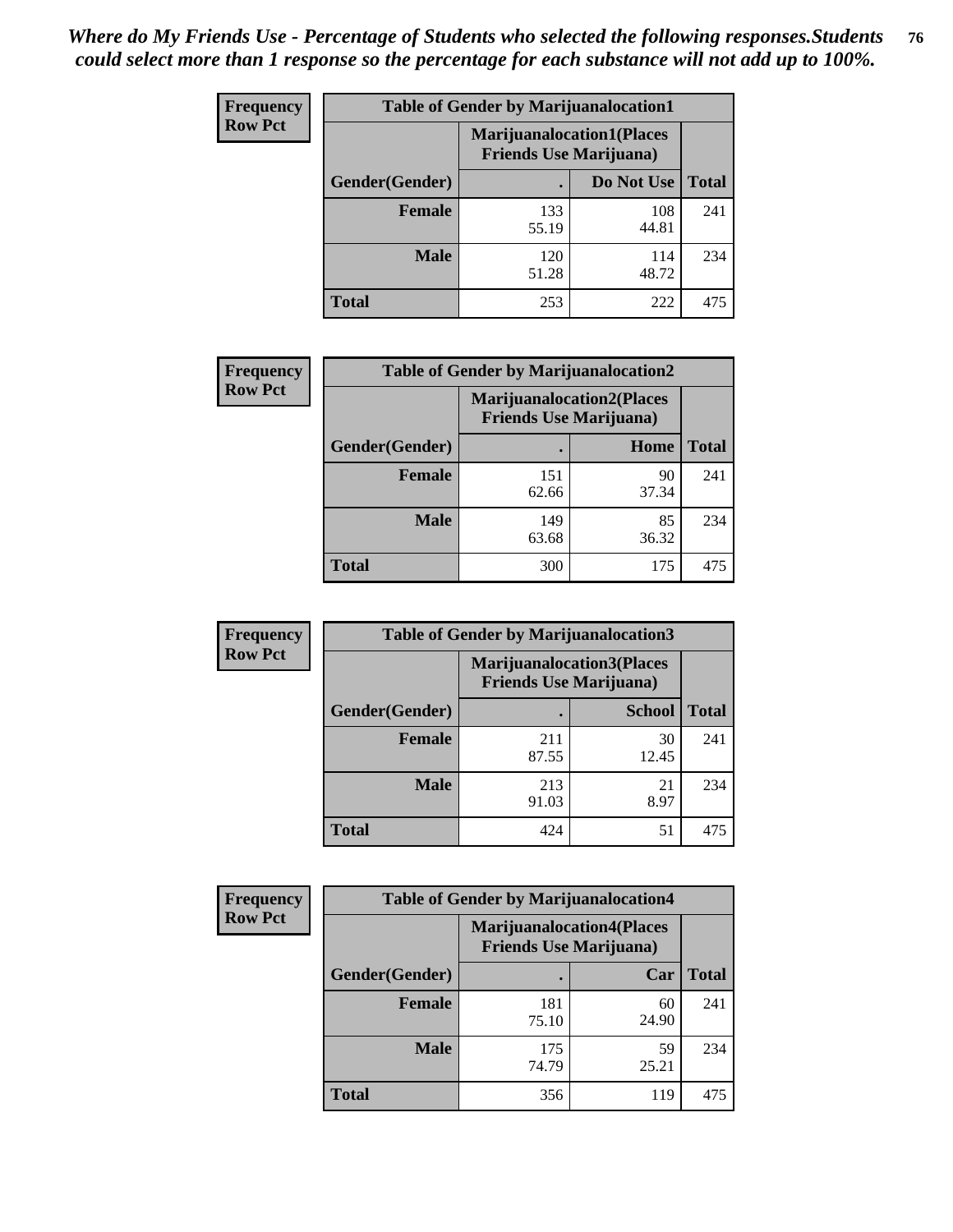| <b>Frequency</b> | <b>Table of Gender by Marijuanalocation5</b> |                                                                     |                          |              |
|------------------|----------------------------------------------|---------------------------------------------------------------------|--------------------------|--------------|
| <b>Row Pct</b>   |                                              | <b>Marijuanalocation5</b> (Places<br><b>Friends Use Marijuana</b> ) |                          |              |
|                  | Gender(Gender)                               |                                                                     | <b>Friend's</b><br>House | <b>Total</b> |
|                  | <b>Female</b>                                | 130<br>53.94                                                        | 111<br>46.06             | 241          |
|                  | <b>Male</b>                                  | 144<br>61.54                                                        | 90<br>38.46              | 234          |
|                  | <b>Total</b>                                 | 274                                                                 | 201                      | 475          |

| <b>Frequency</b> | <b>Table of Gender by Marijuanalocation6</b> |                                |                                  |              |
|------------------|----------------------------------------------|--------------------------------|----------------------------------|--------------|
| <b>Row Pct</b>   |                                              | <b>Friends Use Marijuana</b> ) | <b>Marijuanalocation6(Places</b> |              |
|                  | <b>Gender</b> (Gender)                       |                                | <b>Other</b>                     | <b>Total</b> |
|                  | <b>Female</b>                                | 165<br>68.46                   | 76<br>31.54                      | 241          |
|                  | <b>Male</b>                                  | 158<br>67.52                   | 76<br>32.48                      | 234          |
|                  | Total                                        | 323                            | 152                              | 475          |

| <b>Frequency</b> | <b>Table of Gender by Otherdruglocation1</b> |                                                                                |              |              |
|------------------|----------------------------------------------|--------------------------------------------------------------------------------|--------------|--------------|
| <b>Row Pct</b>   |                                              | <b>Otherdruglocation1(Places</b><br><b>Friends Use Other Illegal</b><br>Drugs) |              |              |
|                  | Gender(Gender)                               |                                                                                | Do Not Use   | <b>Total</b> |
|                  | Female                                       | 74<br>30.71                                                                    | 167<br>69.29 | 241          |
|                  | <b>Male</b>                                  | 57<br>24.36                                                                    | 177<br>75.64 | 234          |
|                  | <b>Total</b>                                 | 131                                                                            | 344          | 475          |

| <b>Frequency</b> | <b>Table of Gender by Otherdruglocation2</b> |                                            |                                   |              |
|------------------|----------------------------------------------|--------------------------------------------|-----------------------------------|--------------|
| <b>Row Pct</b>   |                                              | <b>Friends Use Other Illegal</b><br>Drugs) | <b>Otherdruglocation2(Places)</b> |              |
|                  | Gender(Gender)                               |                                            | <b>Home</b>                       | <b>Total</b> |
|                  | Female                                       | 197<br>81.74                               | 44<br>18.26                       | 241          |
|                  | <b>Male</b>                                  | 195<br>83.33                               | 39<br>16.67                       | 234          |
|                  | <b>Total</b>                                 | 392                                        | 83                                | 475          |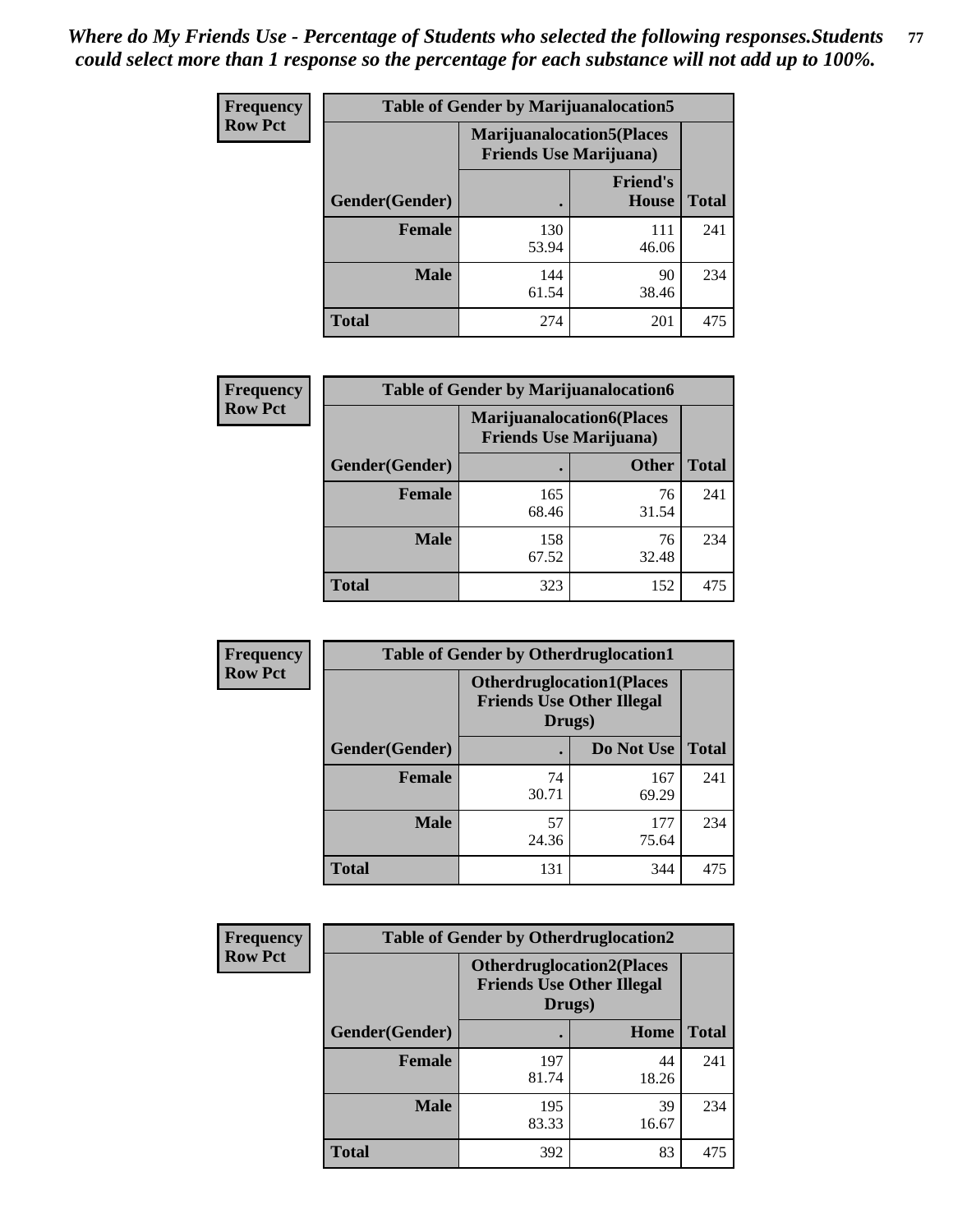| Frequency      | <b>Table of Gender by Otherdruglocation3</b> |                                                                                |               |              |
|----------------|----------------------------------------------|--------------------------------------------------------------------------------|---------------|--------------|
| <b>Row Pct</b> |                                              | <b>Otherdruglocation3(Places</b><br><b>Friends Use Other Illegal</b><br>Drugs) |               |              |
|                | Gender(Gender)                               |                                                                                | <b>School</b> | <b>Total</b> |
|                | <b>Female</b>                                | 225<br>93.36                                                                   | 16<br>6.64    | 241          |
|                | <b>Male</b>                                  | 210<br>89.74                                                                   | 24<br>10.26   | 234          |
|                | <b>Total</b>                                 | 435                                                                            | 40            | 475          |

| Frequency      | <b>Table of Gender by Otherdruglocation4</b> |                                                                                |             |              |
|----------------|----------------------------------------------|--------------------------------------------------------------------------------|-------------|--------------|
| <b>Row Pct</b> |                                              | <b>Otherdruglocation4(Places</b><br><b>Friends Use Other Illegal</b><br>Drugs) |             |              |
|                | Gender(Gender)                               |                                                                                | Car         | <b>Total</b> |
|                | Female                                       | 220<br>91.29                                                                   | 21<br>8.71  | 241          |
|                | <b>Male</b>                                  | 204<br>87.18                                                                   | 30<br>12.82 | 234          |
|                | <b>Total</b>                                 | 424                                                                            | 51          | 475          |

| Frequency      | <b>Table of Gender by Otherdruglocation5</b> |                                            |                                  |              |
|----------------|----------------------------------------------|--------------------------------------------|----------------------------------|--------------|
| <b>Row Pct</b> |                                              | <b>Friends Use Other Illegal</b><br>Drugs) | <b>Otherdruglocation5(Places</b> |              |
|                | Gender(Gender)                               |                                            | <b>Friend's</b><br><b>House</b>  | <b>Total</b> |
|                | <b>Female</b>                                | 188<br>78.01                               | 53<br>21.99                      | 241          |
|                | <b>Male</b>                                  | 192<br>82.05                               | 42<br>17.95                      | 234          |
|                | <b>Total</b>                                 | 380                                        | 95                               | 475          |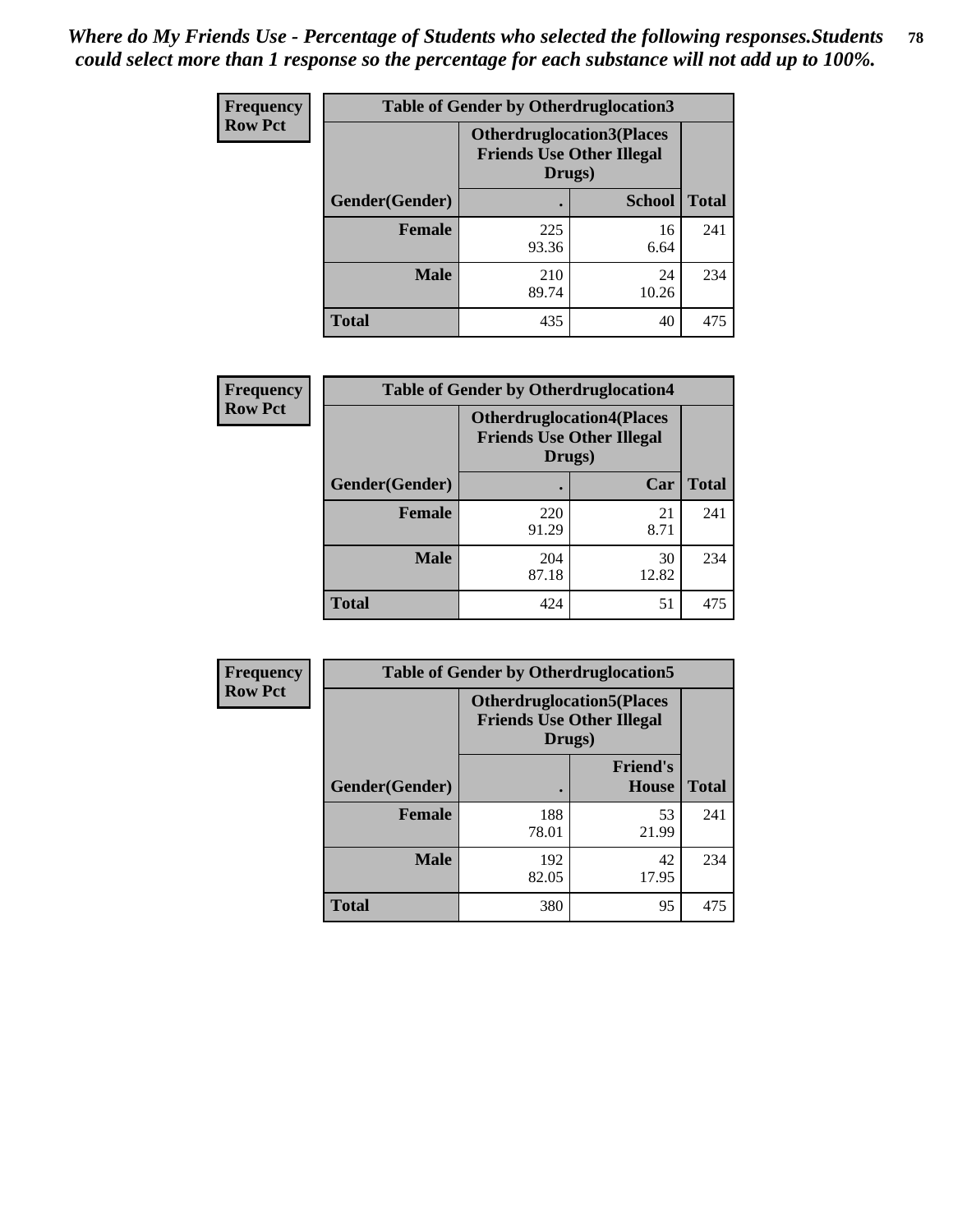| Frequency      | <b>Table of Gender by Otherdruglocation6</b> |                                            |                                  |              |
|----------------|----------------------------------------------|--------------------------------------------|----------------------------------|--------------|
| <b>Row Pct</b> |                                              | <b>Friends Use Other Illegal</b><br>Drugs) | <b>Otherdruglocation6(Places</b> |              |
|                | Gender(Gender)                               |                                            | <b>Other</b>                     | <b>Total</b> |
|                | <b>Female</b>                                | 191<br>79.25                               | 50<br>20.75                      | 241          |
|                | <b>Male</b>                                  | 190<br>81.20                               | 44<br>18.80                      | 234          |
|                | <b>Total</b>                                 | 381                                        | 94                               | 475          |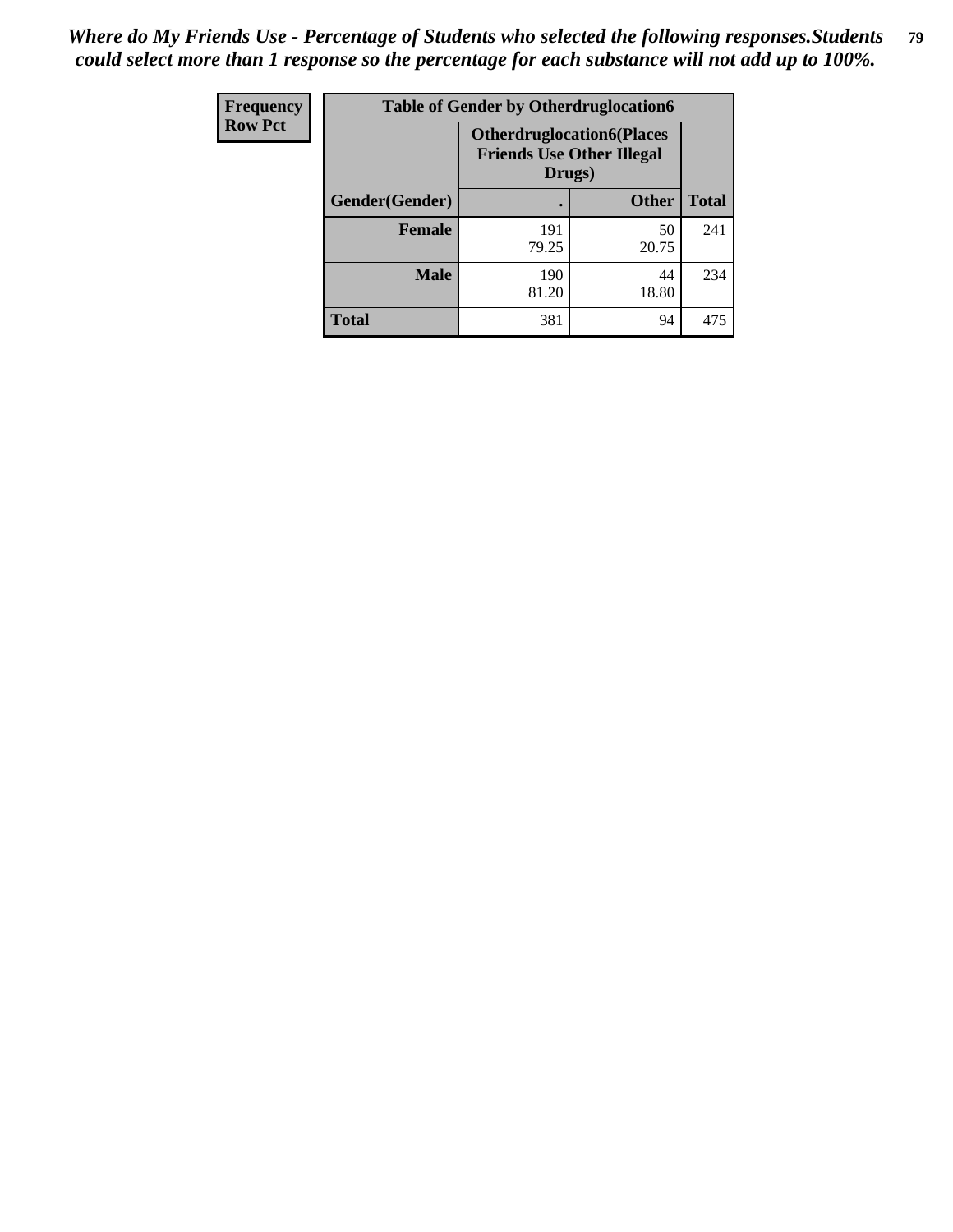| <b>Frequency</b> | <b>Table of Gender by Alcoholtime1</b> |                                                          |                      |              |
|------------------|----------------------------------------|----------------------------------------------------------|----------------------|--------------|
| <b>Row Pct</b>   |                                        | <b>Alcoholtime1(Times</b><br><b>Friends Use Alcohol)</b> |                      |              |
|                  | Gender(Gender)                         | ٠                                                        | Do Not<br><b>Use</b> | <b>Total</b> |
|                  | <b>Female</b>                          | 181<br>75.10                                             | 60<br>24.90          | 241          |
|                  | <b>Male</b>                            | 161<br>68.80                                             | 73<br>31.20          | 234          |
|                  | <b>Total</b>                           | 342                                                      | 133                  | 475          |

| Frequency      | <b>Table of Gender by Alcoholtime2</b> |                                                          |                            |              |
|----------------|----------------------------------------|----------------------------------------------------------|----------------------------|--------------|
| <b>Row Pct</b> |                                        | <b>Alcoholtime2(Times</b><br><b>Friends Use Alcohol)</b> |                            |              |
|                | Gender(Gender)                         |                                                          | <b>On Way</b><br>to School | <b>Total</b> |
|                | <b>Female</b>                          | 217<br>90.04                                             | 24<br>9.96                 | 241          |
|                | <b>Male</b>                            | 214<br>91.45                                             | 20<br>8.55                 | 234          |
|                | Total                                  | 431                                                      | 44                         | 475          |

| <b>Frequency</b> | <b>Table of Gender by Alcoholtime3</b> |                                                          |                                |              |
|------------------|----------------------------------------|----------------------------------------------------------|--------------------------------|--------------|
| <b>Row Pct</b>   |                                        | <b>Alcoholtime3(Times</b><br><b>Friends Use Alcohol)</b> |                                |              |
|                  | Gender(Gender)                         |                                                          | <b>During</b><br><b>School</b> | <b>Total</b> |
|                  | Female                                 | 222<br>92.12                                             | 19<br>7.88                     | 241          |
|                  | <b>Male</b>                            | 216<br>92.31                                             | 18<br>7.69                     | 234          |
|                  | <b>Total</b>                           | 438                                                      | 37                             | 475          |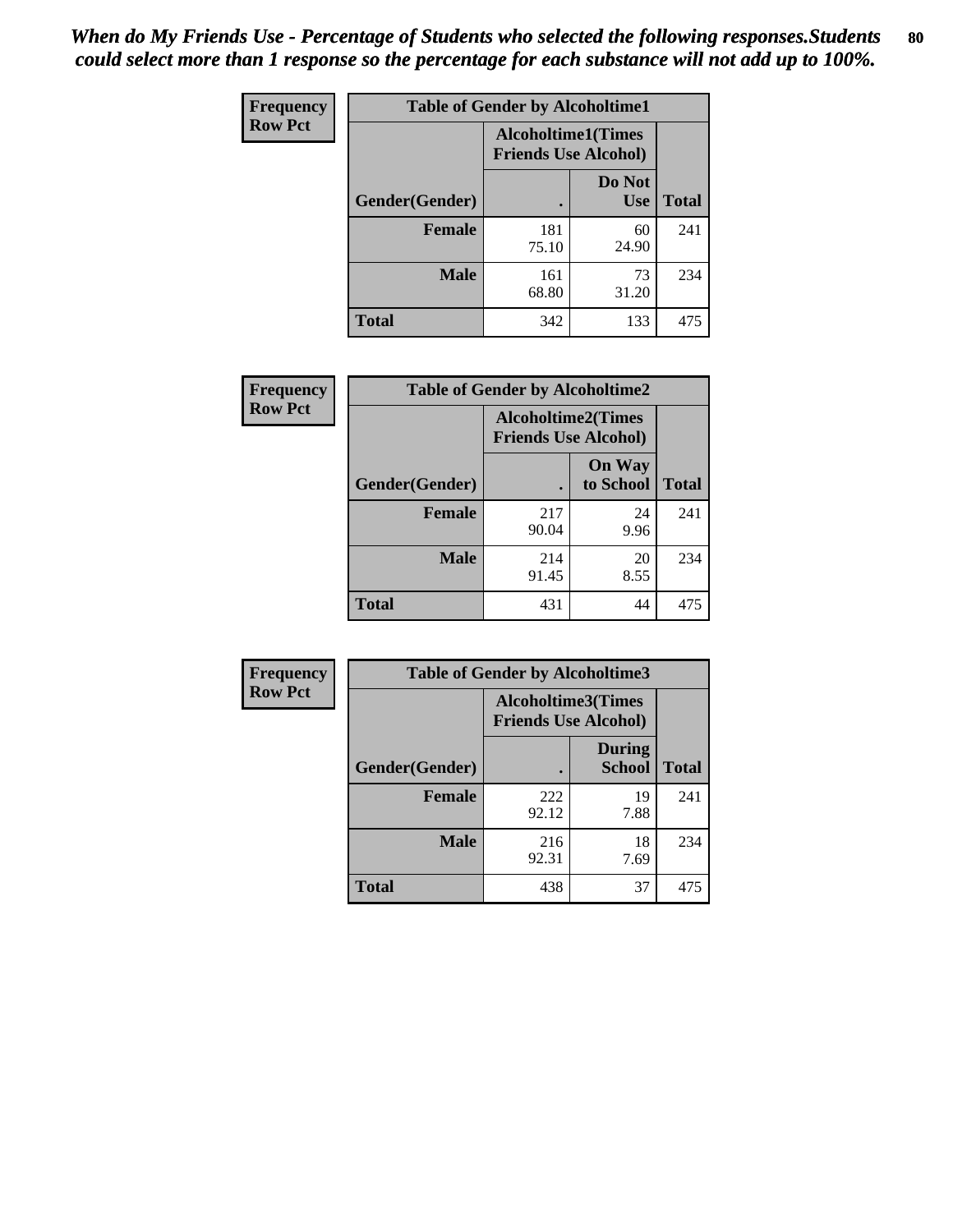*When do My Friends Use - Percentage of Students who selected the following responses.Students could select more than 1 response so the percentage for each substance will not add up to 100%.* **81**

| <b>Frequency</b> | <b>Table of Gender by Alcoholtime4</b> |                                                          |                                                |              |
|------------------|----------------------------------------|----------------------------------------------------------|------------------------------------------------|--------------|
| <b>Row Pct</b>   |                                        | <b>Alcoholtime4(Times</b><br><b>Friends Use Alcohol)</b> |                                                |              |
|                  | Gender(Gender)                         |                                                          | <b>On Way</b><br>Home<br>From<br><b>School</b> | <b>Total</b> |
|                  | <b>Female</b>                          | 219<br>90.87                                             | 22<br>9.13                                     | 241          |
|                  | <b>Male</b>                            | 211<br>90.17                                             | 23<br>9.83                                     | 234          |
|                  | <b>Total</b>                           | 430                                                      | 45                                             | 475          |

| <b>Frequency</b> | <b>Table of Gender by Alcoholtime5</b> |                                                          |             |              |
|------------------|----------------------------------------|----------------------------------------------------------|-------------|--------------|
| <b>Row Pct</b>   |                                        | <b>Alcoholtime5(Times</b><br><b>Friends Use Alcohol)</b> |             |              |
|                  | Gender(Gender)                         |                                                          | Weeknights  | <b>Total</b> |
|                  | <b>Female</b>                          | 157<br>65.15                                             | 84<br>34.85 | 241          |
|                  | <b>Male</b>                            | 168<br>71.79                                             | 66<br>28.21 | 234          |
|                  | <b>Total</b>                           | 325                                                      | 150         | 475          |

| <b>Frequency</b> | <b>Table of Gender by Alcoholtime6</b> |             |                                                           |              |
|------------------|----------------------------------------|-------------|-----------------------------------------------------------|--------------|
| <b>Row Pct</b>   |                                        |             | <b>Alcoholtime6</b> (Times<br><b>Friends Use Alcohol)</b> |              |
|                  | Gender(Gender)                         |             | Weekends                                                  | <b>Total</b> |
|                  | Female                                 | 65<br>26.97 | 176<br>73.03                                              | 241          |
|                  | <b>Male</b>                            | 74<br>31.62 | 160<br>68.38                                              | 234          |
|                  | <b>Total</b>                           | 139         | 336                                                       | 475          |

| Frequency      | <b>Table of Gender by Tobaccotime1</b> |                                                          |                      |              |
|----------------|----------------------------------------|----------------------------------------------------------|----------------------|--------------|
| <b>Row Pct</b> |                                        | <b>Tobaccotime1(Times</b><br><b>Friends Use Tobacco)</b> |                      |              |
|                | Gender(Gender)                         |                                                          | Do Not<br><b>Use</b> | <b>Total</b> |
|                | <b>Female</b>                          | 138<br>57.26                                             | 103<br>42.74         | 241          |
|                | <b>Male</b>                            | 154<br>65.81                                             | 80<br>34.19          | 234          |
|                | <b>Total</b>                           | 292                                                      | 183                  | 475          |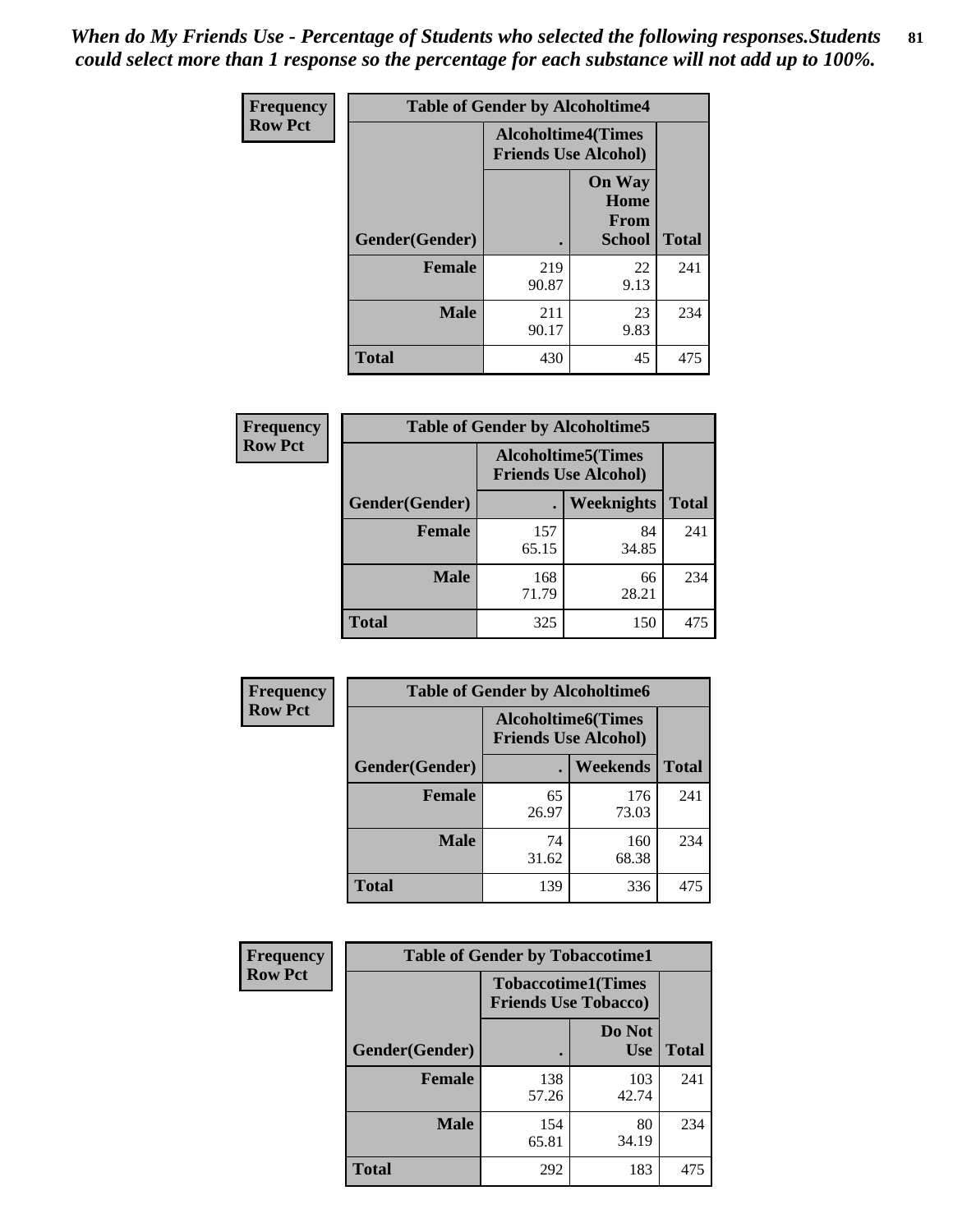*When do My Friends Use - Percentage of Students who selected the following responses.Students could select more than 1 response so the percentage for each substance will not add up to 100%.* **82**

| Frequency      | <b>Table of Gender by Tobaccotime2</b> |                                                          |                            |              |
|----------------|----------------------------------------|----------------------------------------------------------|----------------------------|--------------|
| <b>Row Pct</b> |                                        | <b>Tobaccotime2(Times</b><br><b>Friends Use Tobacco)</b> |                            |              |
|                | Gender(Gender)                         | $\bullet$                                                | <b>On Way</b><br>to School | <b>Total</b> |
|                | Female                                 | 150<br>62.24                                             | 91<br>37.76                | 241          |
|                | <b>Male</b>                            | 134<br>57.26                                             | 100<br>42.74               | 234          |
|                | Total                                  | 284                                                      | 191                        | 475          |

| Frequency      | <b>Table of Gender by Tobaccotime3</b> |                                                          |                                |              |
|----------------|----------------------------------------|----------------------------------------------------------|--------------------------------|--------------|
| <b>Row Pct</b> |                                        | <b>Tobaccotime3(Times</b><br><b>Friends Use Tobacco)</b> |                                |              |
|                | Gender(Gender)                         |                                                          | <b>During</b><br><b>School</b> | <b>Total</b> |
|                | <b>Female</b>                          | 191<br>79.25                                             | 50<br>20.75                    | 241          |
|                | <b>Male</b>                            | 155<br>66.24                                             | 79<br>33.76                    | 234          |
|                | <b>Total</b>                           | 346                                                      | 129                            | 475          |

| <b>Frequency</b> | <b>Table of Gender by Tobaccotime4</b> |                                                          |                                                       |              |
|------------------|----------------------------------------|----------------------------------------------------------|-------------------------------------------------------|--------------|
| <b>Row Pct</b>   |                                        | <b>Tobaccotime4(Times</b><br><b>Friends Use Tobacco)</b> |                                                       |              |
|                  | Gender(Gender)                         |                                                          | <b>On Way</b><br>Home<br><b>From</b><br><b>School</b> | <b>Total</b> |
|                  | <b>Female</b>                          | 219<br>90.87                                             | 22<br>9.13                                            | 241          |
|                  | <b>Male</b>                            | 211<br>90.17                                             | 23<br>9.83                                            | 234          |
|                  | <b>Total</b>                           | 430                                                      | 45                                                    | 475          |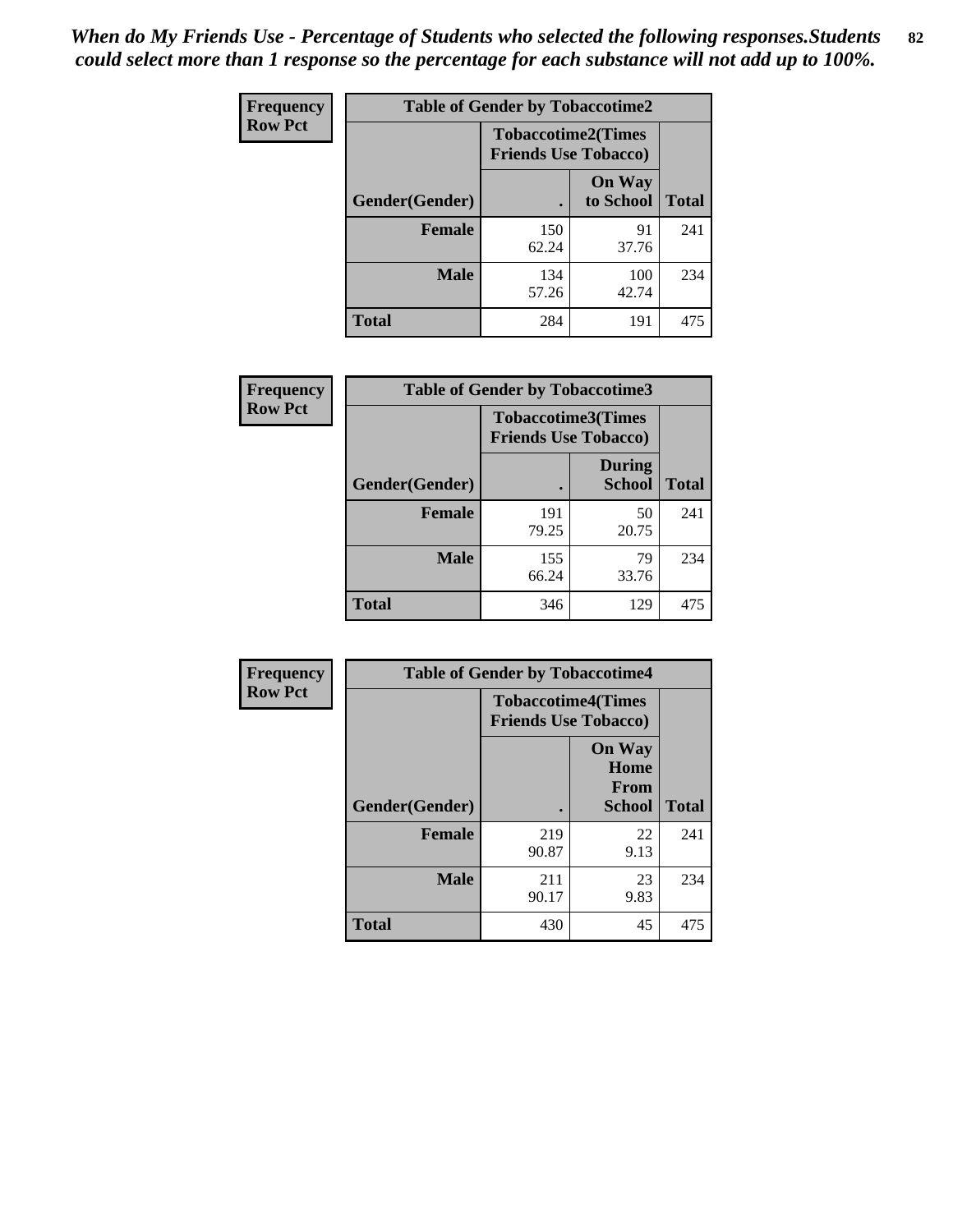| <b>Frequency</b> | <b>Table of Gender by Tobaccotime5</b> |              |                                                          |              |  |
|------------------|----------------------------------------|--------------|----------------------------------------------------------|--------------|--|
| <b>Row Pct</b>   |                                        |              | <b>Tobaccotime5(Times</b><br><b>Friends Use Tobacco)</b> |              |  |
|                  | Gender(Gender)                         |              | Weeknights                                               | <b>Total</b> |  |
|                  | <b>Female</b>                          | 128<br>53.11 | 113<br>46.89                                             | 241          |  |
|                  | <b>Male</b>                            | 120<br>51.28 | 114<br>48.72                                             | 234          |  |
|                  | <b>Total</b>                           | 248          | 227                                                      | 475          |  |

| Frequency      | <b>Table of Gender by Tobaccotime6</b> |                                                          |              |              |
|----------------|----------------------------------------|----------------------------------------------------------|--------------|--------------|
| <b>Row Pct</b> |                                        | <b>Tobaccotime6(Times</b><br><b>Friends Use Tobacco)</b> |              |              |
|                | Gender(Gender)                         |                                                          | Weekends     | <b>Total</b> |
|                | Female                                 | 119<br>49.38                                             | 122<br>50.62 | 241          |
|                | <b>Male</b>                            | 105<br>44.87                                             | 129<br>55.13 | 234          |
|                | <b>Total</b>                           | 224                                                      | 251          | 475          |

| <b>Frequency</b> | <b>Table of Gender by Marijuanatime1</b> |                                |                             |              |
|------------------|------------------------------------------|--------------------------------|-----------------------------|--------------|
| <b>Row Pct</b>   |                                          | <b>Friends Use Marijuana</b> ) | <b>Marijuanatime1(Times</b> |              |
|                  | Gender(Gender)                           |                                | Do Not Use                  | <b>Total</b> |
|                  | <b>Female</b>                            | 139<br>57.68                   | 102<br>42.32                | 241          |
|                  | <b>Male</b>                              | 118<br>50.43                   | 116<br>49.57                | 234          |
|                  | <b>Total</b>                             | 257                            | 218                         | 475          |

| <b>Frequency</b> | <b>Table of Gender by Marijuanatime2</b> |                                                               |                            |              |
|------------------|------------------------------------------|---------------------------------------------------------------|----------------------------|--------------|
| <b>Row Pct</b>   |                                          | <b>Marijuanatime2(Times</b><br><b>Friends Use Marijuana</b> ) |                            |              |
|                  | Gender(Gender)                           |                                                               | On Way to<br><b>School</b> | <b>Total</b> |
|                  | Female                                   | 191<br>79.25                                                  | 50<br>20.75                | 241          |
|                  | <b>Male</b>                              | 188<br>80.34                                                  | 46<br>19.66                | 234          |
|                  | <b>Total</b>                             | 379                                                           | 96                         | 475          |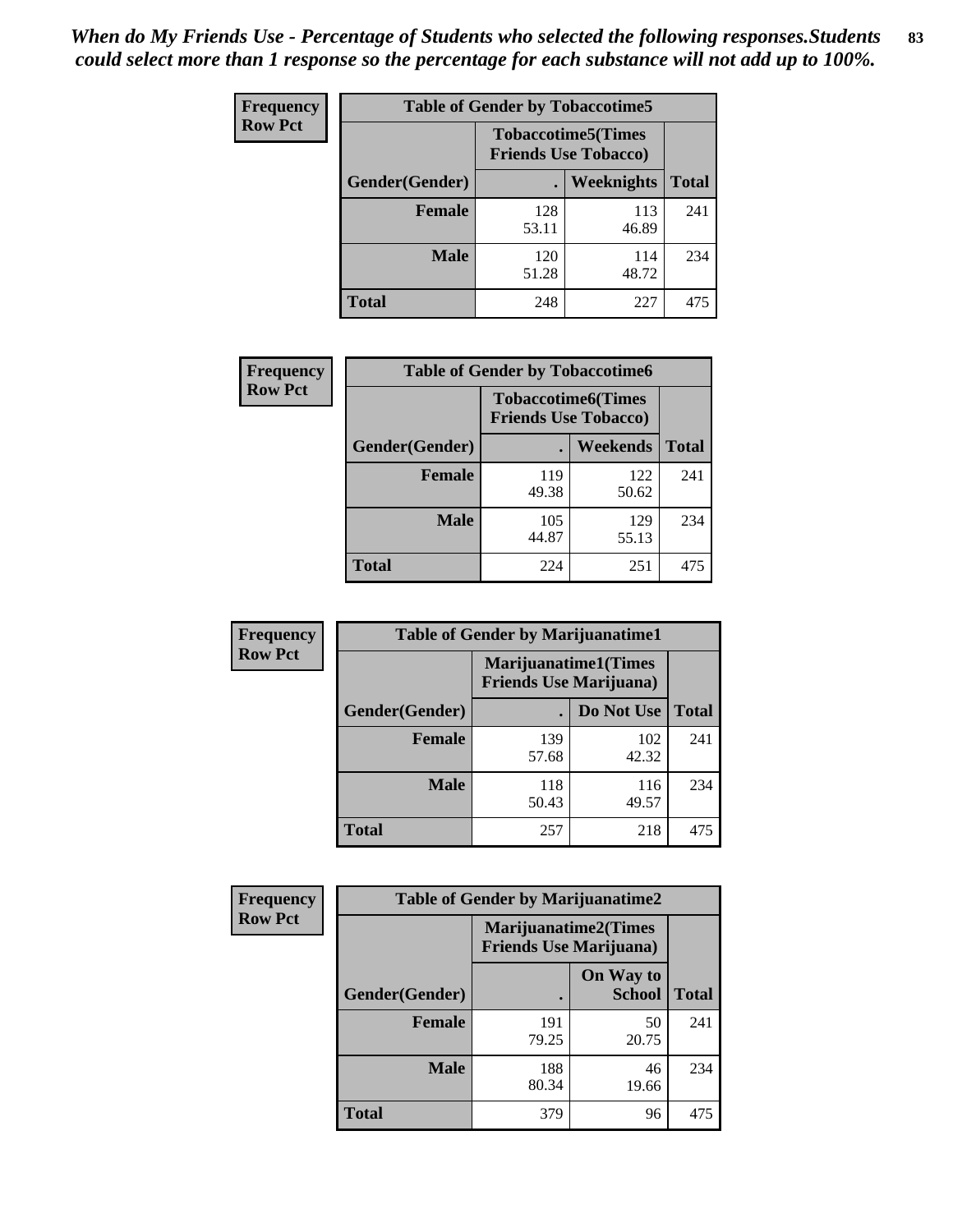*When do My Friends Use - Percentage of Students who selected the following responses.Students could select more than 1 response so the percentage for each substance will not add up to 100%.* **84**

| <b>Frequency</b> | Table of Gender by Marijuanatime3 |                                                        |                                |              |
|------------------|-----------------------------------|--------------------------------------------------------|--------------------------------|--------------|
| <b>Row Pct</b>   |                                   | Marijuanatime3(Times<br><b>Friends Use Marijuana</b> ) |                                |              |
|                  | Gender(Gender)                    |                                                        | <b>During</b><br><b>School</b> | <b>Total</b> |
|                  | <b>Female</b>                     | 220<br>91.29                                           | 21<br>8.71                     | 241          |
|                  | <b>Male</b>                       | 210<br>89.74                                           | 24<br>10.26                    | 234          |
|                  | <b>Total</b>                      | 430                                                    | 45                             | 475          |

| Frequency      | <b>Table of Gender by Marijuanatime4</b> |                                                               |                                                |              |
|----------------|------------------------------------------|---------------------------------------------------------------|------------------------------------------------|--------------|
| <b>Row Pct</b> |                                          | <b>Marijuanatime4(Times</b><br><b>Friends Use Marijuana</b> ) |                                                |              |
|                | Gender(Gender)                           |                                                               | <b>On Way</b><br>Home<br>From<br><b>School</b> | <b>Total</b> |
|                | <b>Female</b>                            | 197<br>81.74                                                  | 44<br>18.26                                    | 241          |
|                | <b>Male</b>                              | 193<br>82.48                                                  | 41<br>17.52                                    | 234          |
|                | <b>Total</b>                             | 390                                                           | 85                                             | 475          |

| Frequency      | <b>Table of Gender by Marijuanatime5</b> |                                                                |             |              |
|----------------|------------------------------------------|----------------------------------------------------------------|-------------|--------------|
| <b>Row Pct</b> |                                          | <b>Marijuanatime5</b> (Times<br><b>Friends Use Marijuana</b> ) |             |              |
|                | Gender(Gender)                           | ٠                                                              | Weeknights  | <b>Total</b> |
|                | <b>Female</b>                            | 153<br>63.49                                                   | 88<br>36.51 | 241          |
|                | <b>Male</b>                              | 162<br>69.23                                                   | 72<br>30.77 | 234          |
|                | <b>Total</b>                             | 315                                                            | 160         | 475          |

| Frequency      | <b>Table of Gender by Marijuanatime6</b> |                                                               |                 |              |
|----------------|------------------------------------------|---------------------------------------------------------------|-----------------|--------------|
| <b>Row Pct</b> |                                          | <b>Marijuanatime6(Times</b><br><b>Friends Use Marijuana</b> ) |                 |              |
|                | Gender(Gender)                           |                                                               | <b>Weekends</b> | <b>Total</b> |
|                | <b>Female</b>                            | 104<br>43.15                                                  | 137<br>56.85    | 241          |
|                | <b>Male</b>                              | 119<br>50.85                                                  | 115<br>49.15    | 234          |
|                | <b>Total</b>                             | 223                                                           | 252             | 475          |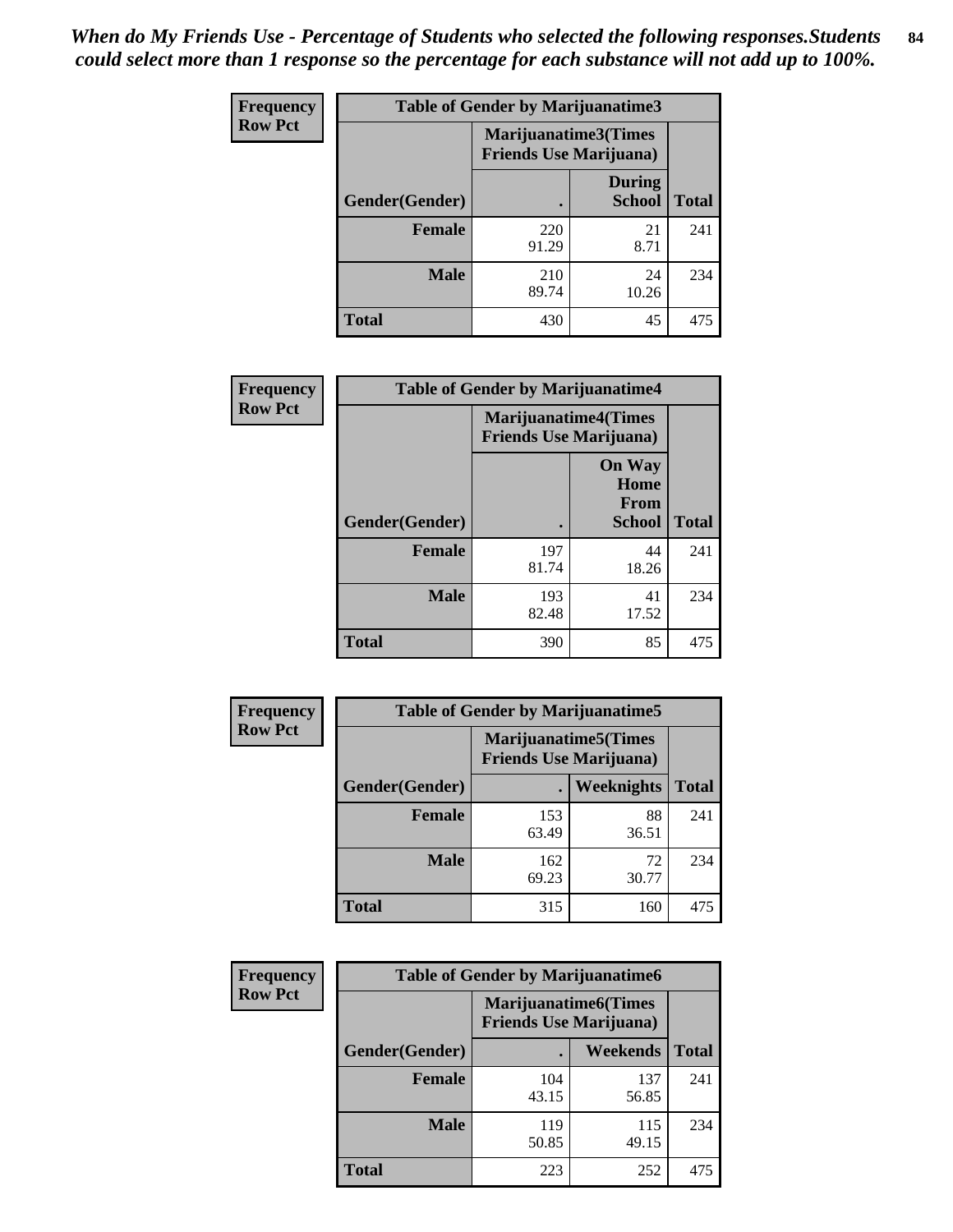*When do My Friends Use - Percentage of Students who selected the following responses.Students could select more than 1 response so the percentage for each substance will not add up to 100%.* **85**

| <b>Frequency</b> | <b>Table of Gender by Otherdrugtime1</b> |                                                                                    |              |              |
|------------------|------------------------------------------|------------------------------------------------------------------------------------|--------------|--------------|
| <b>Row Pct</b>   |                                          | <b>Otherdrugtime1</b> (Times<br><b>Friends Use Other</b><br><b>Illegal Drugs</b> ) |              |              |
|                  | Gender(Gender)                           |                                                                                    | Do Not Use   | <b>Total</b> |
|                  | <b>Female</b>                            | 67<br>27.80                                                                        | 174<br>72.20 | 241          |
|                  | <b>Male</b>                              | 49<br>20.94                                                                        | 185<br>79.06 | 234          |
|                  | <b>Total</b>                             | 116                                                                                | 359          | 475          |

| Frequency      | <b>Table of Gender by Otherdrugtime2</b> |                                                    |                             |              |
|----------------|------------------------------------------|----------------------------------------------------|-----------------------------|--------------|
| <b>Row Pct</b> |                                          | <b>Friends Use Other</b><br><b>Illegal Drugs</b> ) | <b>Otherdrugtime2(Times</b> |              |
|                | Gender(Gender)                           |                                                    | On Way to<br><b>School</b>  | <b>Total</b> |
|                | <b>Female</b>                            | 218<br>90.46                                       | 23<br>9.54                  | 241          |
|                | <b>Male</b>                              | 211<br>90.17                                       | 23<br>9.83                  | 234          |
|                | <b>Total</b>                             | 429                                                | 46                          | 475          |

| Frequency      | <b>Table of Gender by Otherdrugtime3</b> |                        |                                                         |              |
|----------------|------------------------------------------|------------------------|---------------------------------------------------------|--------------|
| <b>Row Pct</b> |                                          | <b>Illegal Drugs</b> ) | <b>Otherdrugtime3(Times</b><br><b>Friends Use Other</b> |              |
|                | Gender(Gender)                           |                        | <b>During</b><br><b>School</b>                          | <b>Total</b> |
|                | <b>Female</b>                            | 221<br>91.70           | 20<br>8.30                                              | 241          |
|                | <b>Male</b>                              | 214<br>91.45           | 20<br>8.55                                              | 234          |
|                | <b>Total</b>                             | 435                    | 40                                                      | 475          |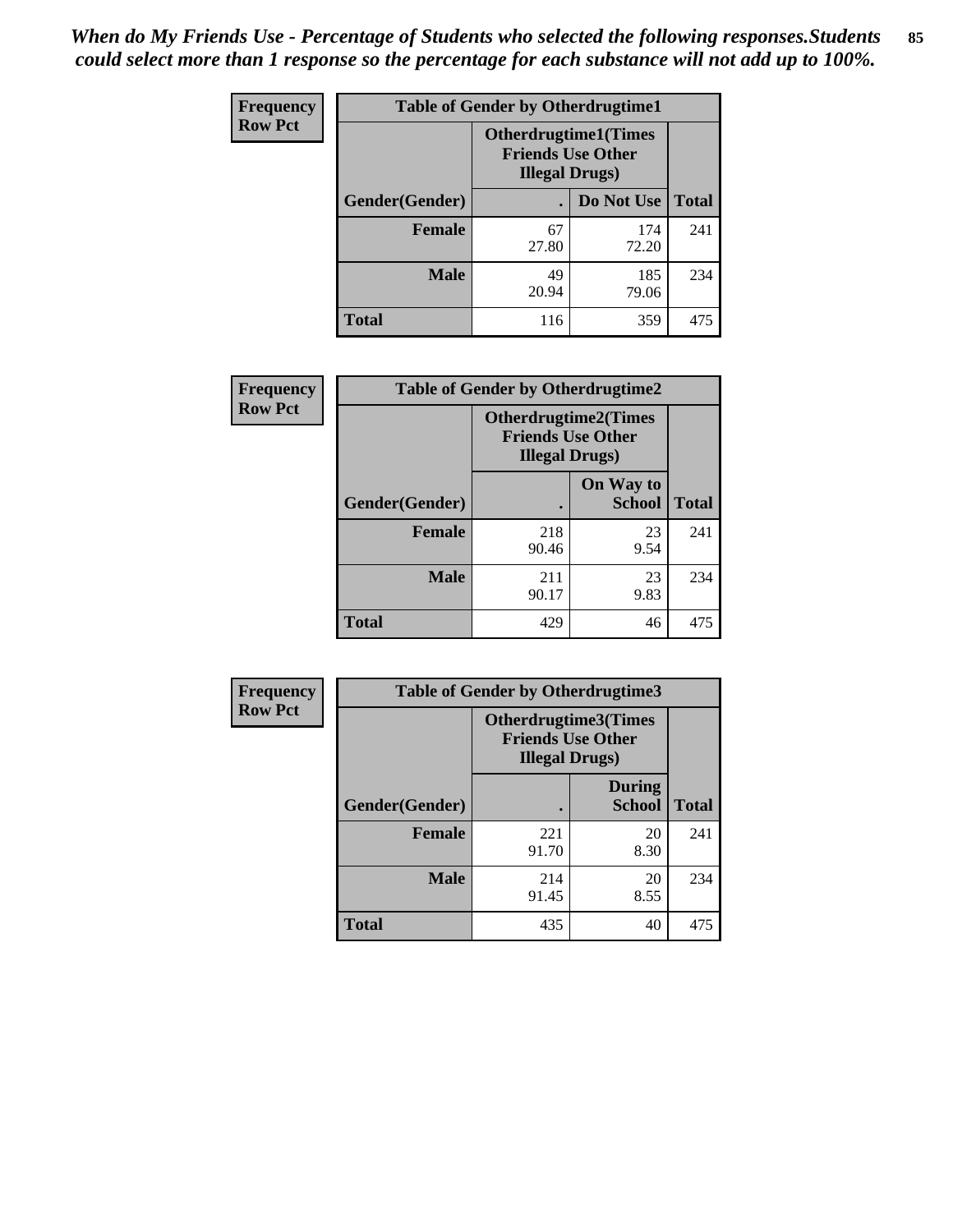*When do My Friends Use - Percentage of Students who selected the following responses.Students could select more than 1 response so the percentage for each substance will not add up to 100%.* **86**

| <b>Frequency</b> | <b>Table of Gender by Otherdrugtime4</b> |                                                    |                                                |              |
|------------------|------------------------------------------|----------------------------------------------------|------------------------------------------------|--------------|
| <b>Row Pct</b>   |                                          | <b>Friends Use Other</b><br><b>Illegal Drugs</b> ) | <b>Otherdrugtime4(Times</b>                    |              |
|                  | Gender(Gender)                           |                                                    | <b>On Way</b><br>Home<br>From<br><b>School</b> | <b>Total</b> |
|                  | Female                                   | 219<br>90.87                                       | 22<br>9.13                                     | 241          |
|                  | <b>Male</b>                              | 209<br>89.32                                       | 25<br>10.68                                    | 234          |
|                  | <b>Total</b>                             | 428                                                | 47                                             | 475          |

| Frequency      | <b>Table of Gender by Otherdrugtime5</b> |                                                                                    |             |              |
|----------------|------------------------------------------|------------------------------------------------------------------------------------|-------------|--------------|
| <b>Row Pct</b> |                                          | <b>Otherdrugtime5</b> (Times<br><b>Friends Use Other</b><br><b>Illegal Drugs</b> ) |             |              |
|                | Gender(Gender)                           |                                                                                    | Weeknights  | <b>Total</b> |
|                | <b>Female</b>                            | 197<br>81.74                                                                       | 44<br>18.26 | 241          |
|                | <b>Male</b>                              | 198<br>84.62                                                                       | 36<br>15.38 | 234          |
|                | <b>Total</b>                             | 395                                                                                | 80          | 475          |

| <b>Frequency</b> | <b>Table of Gender by Otherdrugtime6</b> |                                                                                   |             |              |
|------------------|------------------------------------------|-----------------------------------------------------------------------------------|-------------|--------------|
| <b>Row Pct</b>   |                                          | <b>Otherdrugtime6(Times</b><br><b>Friends Use Other</b><br><b>Illegal Drugs</b> ) |             |              |
|                  | Gender(Gender)                           |                                                                                   | Weekends    | <b>Total</b> |
|                  | <b>Female</b>                            | 174<br>72.20                                                                      | 67<br>27.80 | 241          |
|                  | <b>Male</b>                              | 183<br>78.21                                                                      | 51<br>21.79 | 234          |
|                  | <b>Total</b>                             | 357                                                                               | 118         | 475          |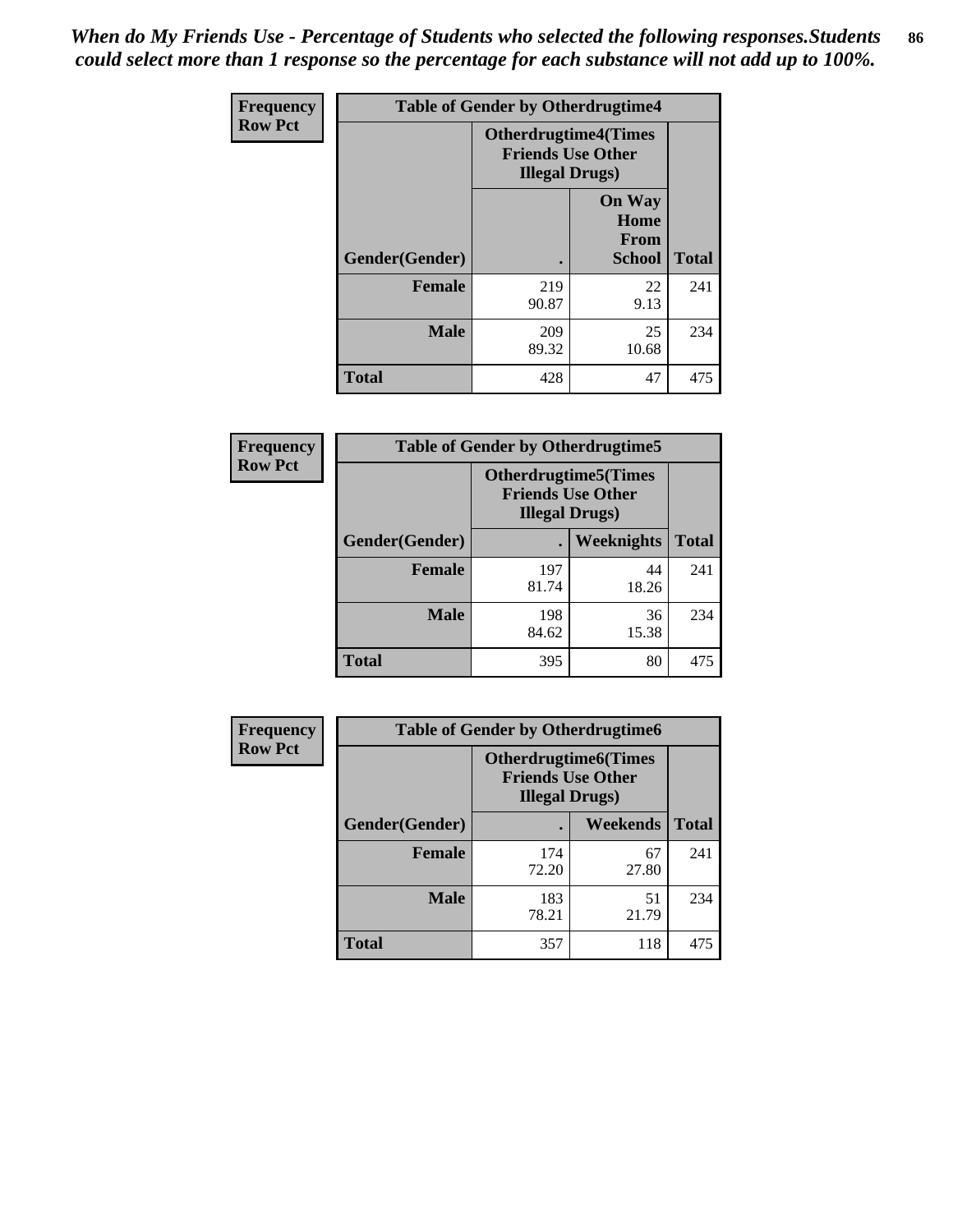# *Other Questions* **87**

| <b>Frequency</b> | <b>Table of Gender by Educationalcohol</b> |                                                                                                                                       |                |              |  |
|------------------|--------------------------------------------|---------------------------------------------------------------------------------------------------------------------------------------|----------------|--------------|--|
| <b>Row Pct</b>   |                                            | <b>Educationalcohol</b> (I<br>have been taught<br>about alcohol,<br>tobacco,<br>and other drugs<br>within the last year<br>at school) |                |              |  |
|                  | Gender(Gender)                             | <b>Yes</b>                                                                                                                            | N <sub>0</sub> | <b>Total</b> |  |
|                  | <b>Female</b>                              | 162<br>67.22                                                                                                                          | 79<br>32.78    | 241          |  |
|                  | <b>Male</b>                                | 148<br>63.25                                                                                                                          | 86<br>36.75    | 234          |  |
|                  | <b>Total</b>                               | 310                                                                                                                                   | 165            | 475          |  |

| Frequency      | <b>Table of Gender by Rodedrinking</b> |                                                                                                                     |                |              |  |
|----------------|----------------------------------------|---------------------------------------------------------------------------------------------------------------------|----------------|--------------|--|
| <b>Row Pct</b> |                                        | Rodedrinking(In<br>the past 30 days I<br>have ridden in a<br>car with a driver<br>who had been<br>drinking alcohol) |                |              |  |
|                | Gender(Gender)                         | Yes                                                                                                                 | N <sub>0</sub> | <b>Total</b> |  |
|                | <b>Female</b>                          | 43<br>17.84                                                                                                         | 198<br>82.16   | 241          |  |
|                | <b>Male</b>                            | 39<br>16.67                                                                                                         | 195<br>83.33   | 234          |  |
|                | <b>Total</b>                           | 82                                                                                                                  | 393            | 475          |  |

| Frequency      | <b>Table of Gender by Drugsschool</b> |                                                                                                                                     |                |              |  |
|----------------|---------------------------------------|-------------------------------------------------------------------------------------------------------------------------------------|----------------|--------------|--|
| <b>Row Pct</b> |                                       | <b>Drugsschool</b> (During<br>the past 12 months,<br>I have been offered,<br>sold,<br>or given illegal drugs<br>on school property) |                |              |  |
|                | Gender(Gender)                        | Yes                                                                                                                                 | N <sub>0</sub> | <b>Total</b> |  |
|                | <b>Female</b>                         | 60<br>24.90                                                                                                                         | 181<br>75.10   | 241          |  |
|                | <b>Male</b>                           | 62<br>26.50                                                                                                                         | 172<br>73.50   | 234          |  |
|                | <b>Total</b>                          | 122                                                                                                                                 | 353            | 475          |  |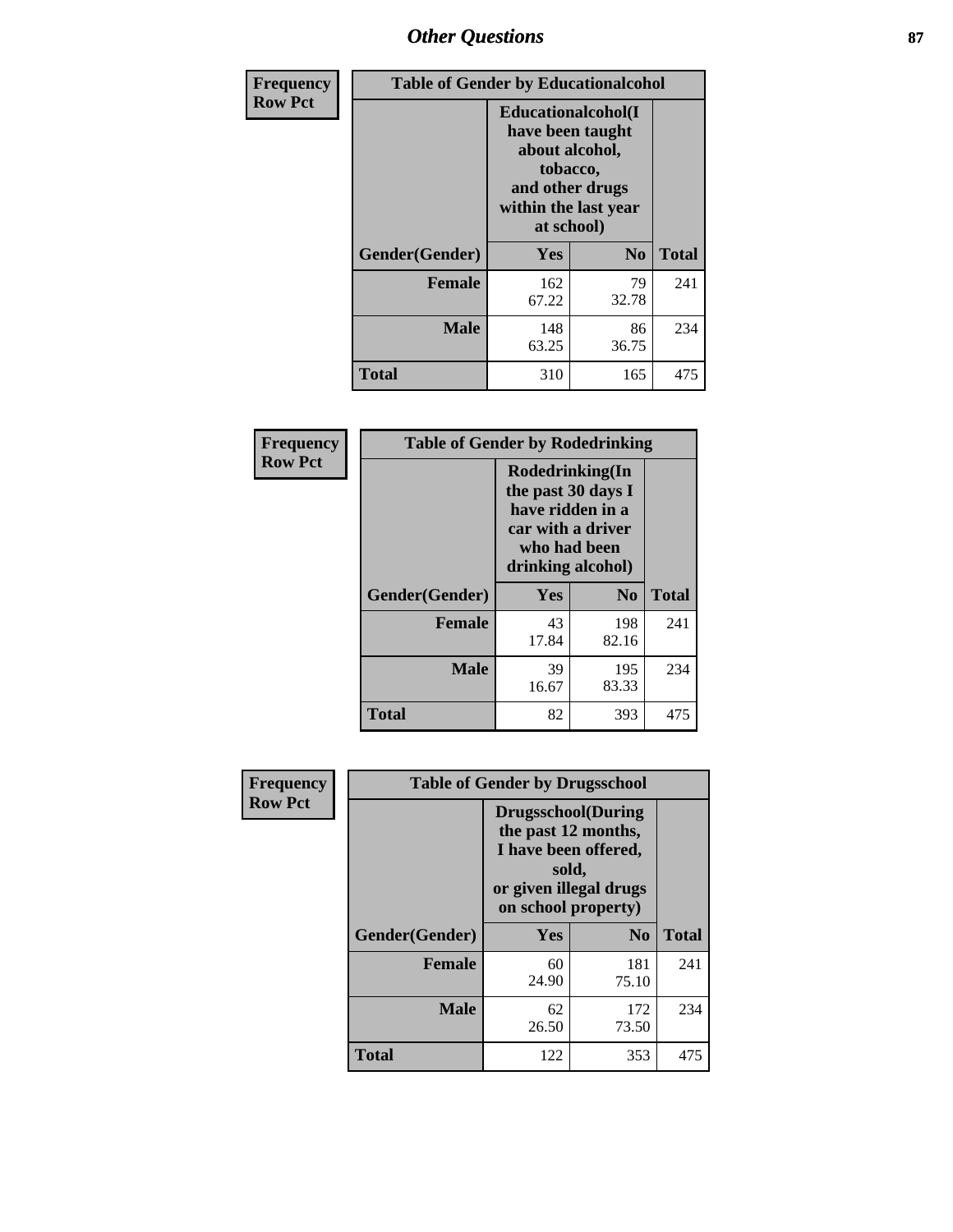## *Other Questions* **88**

**Frequency Row Pct**

| <b>Table of Gender by Bingedrinking</b> |                            |                                                                                                         |                   |                   |                        |                               |                   |              |
|-----------------------------------------|----------------------------|---------------------------------------------------------------------------------------------------------|-------------------|-------------------|------------------------|-------------------------------|-------------------|--------------|
|                                         |                            | Bingedrinking(I have drunk five or more<br>drinks of alcohol at one sitting during the<br>last 30 days) |                   |                   |                        |                               |                   |              |
| <b>Gender</b> (Gender)                  | $\mathbf 0$<br><b>Days</b> | 1 or<br>days                                                                                            | 3 to<br>5<br>days | 6 to<br>9<br>days | 10<br>to<br>19<br>days | <b>20</b><br>to<br>29<br>days | All<br>30<br>days | <b>Total</b> |
|                                         |                            |                                                                                                         |                   |                   |                        |                               |                   |              |
| <b>Female</b>                           | 197<br>81.74               | 8<br>3.32                                                                                               | 9<br>3.73         | 8<br>3.32         | 7<br>2.90              | 8<br>3.32                     | 4<br>1.66         | 241          |
| <b>Male</b>                             | 175<br>74.79               | 10<br>4.27                                                                                              | 17<br>7.26        | 2.99              | 12<br>5.13             | 5<br>2.14                     | 8<br>3.42         | 234          |

| Frequency      | <b>Table of Gender by Educationaids</b> |                                                                                                 |             |              |  |
|----------------|-----------------------------------------|-------------------------------------------------------------------------------------------------|-------------|--------------|--|
| <b>Row Pct</b> |                                         | <b>Educationaids</b> (I<br>have been taught<br>about HIV/AIDS<br>at school in the<br>past year) |             |              |  |
|                | Gender(Gender)                          | Yes                                                                                             | $\bf N_0$   | <b>Total</b> |  |
|                | <b>Female</b>                           | 173<br>71.78                                                                                    | 68<br>28.22 | 241          |  |
|                | <b>Male</b>                             | 152<br>64.96                                                                                    | 82<br>35.04 | 234          |  |
|                | <b>Total</b>                            | 325                                                                                             | 150         | 475          |  |

| <b>Frequency</b> | <b>Table of Gender by Suicideconsider</b> |                 |                |              |  |
|------------------|-------------------------------------------|-----------------|----------------|--------------|--|
| <b>Row Pct</b>   |                                           | Suicideconsider |                |              |  |
|                  | Gender(Gender)                            | Yes             | N <sub>0</sub> | <b>Total</b> |  |
|                  | <b>Female</b>                             | 28<br>11.62     | 213<br>88.38   | 241          |  |
|                  | <b>Male</b>                               | 25<br>10.68     | 209<br>89.32   | 234          |  |
|                  | <b>Total</b>                              | 53              | 422            | 475          |  |